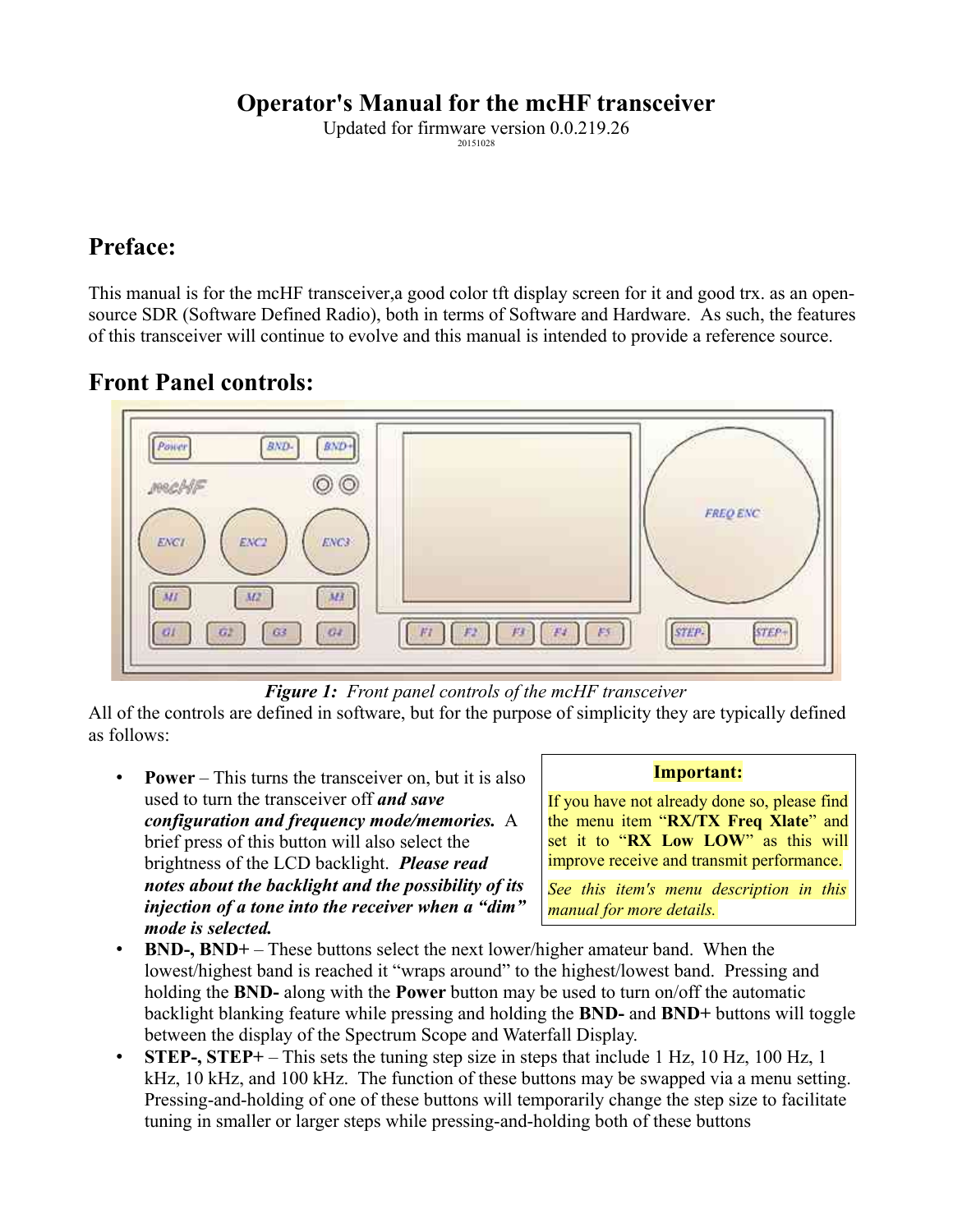simultaneously will toggle "frequency lock" on and off, with "on" being indicated by the main frequency readout being displayed in grey.

- **FREQ ENC** This is used to tune the transceiver's operating frequency, the tuning steps being set by the **STEP-** and **STEP+** buttons.
- **ENC1**, **M1** Rotary encoder **ENC1** is typically used to adjust the volume, but its function may be changed using button **M1** to adjust the sidetone gain.
- **ENC2, M2** Rotary encoder **ENC2** is typically used to adjust the RF gain (or squelch in FM mode but its function may be changed using button **M2** to adjust the action of the DSP Noise Reduction or Noise Blanker strength. In the **Menu** mode it is used to select the item to be adjusted. Pressing-and-holding button **M2** when in normal (non-menu) receive mode will switch between the right-hand function adjusting the DSP Noise Reduction or the Noise Blanker "strength."
- **ENC3, M3**  Rotary encoder **ENC3** is typically used as an RIT (Receiver Incremental Tuning) but its function may be changed using button **M3** to adjust the sending speed (in Words Per Minute) in the CW mode, or to adjust the Microphone or Line-In gain in voice mode. In the **Menu** mode it is used to modify the item selected, or button **M3** may be pressed-and-held to select whether Microphone-In or Line-Input mode is active and to be adjusted.
- **G1** This button is used to select the operating mode of the transceiver (CW, USB, LSB, etc.) Pressing this button cycles through the available modes. Pressing-and-holding this button will allow the selection of a mode that is disabled in the menu system (e.g. AM.) When "**LSB/USB Auto Select**" is enabled, pressing button **G1** will skip the sideband that is not appropriate for the frequency of operation (e.g. USB will not be selected below 10 MHz) but pressing-and-holding this button when LSB is displayed will change the mode to USB – and pressing-and-holding again will change it back to LSB. When menu item "**LSB/USB Auto Select**" is enabled, in order to change to AM you must select a mode *other* than LSB (or USB)
	- such as CW and then press-and-hold button **G1** AM will then be selected.
- **G2**  This button is used to control the DSP audio filter mode. Pressing-and-holding will turn DSP on/off while preserving the current settings. Pushing this button will also "reset" the DSP.
- **G3** This button is used to set the transmit power level *(FULL, 5 Watts, 2 Watts, 1 Watt, 0.5 watts, and back to FULL.)*

*Note: The power is automatically limited to 2 watts in AM Transmit mode.*  When in CW, LSB or USB mode *(those modes with a "BFO")* pressing-andholding this button will cause a tone with a frequency equal to that of the CW sidetone and transmit shift to be sounded.

• **G4** – This button is used to select the audio passband filter of the receiver. Pressing-and-holding this button will force the selection of bandwidth that are otherwise disabled. The



*Figure 2: Main display of the mcHF transceiver.*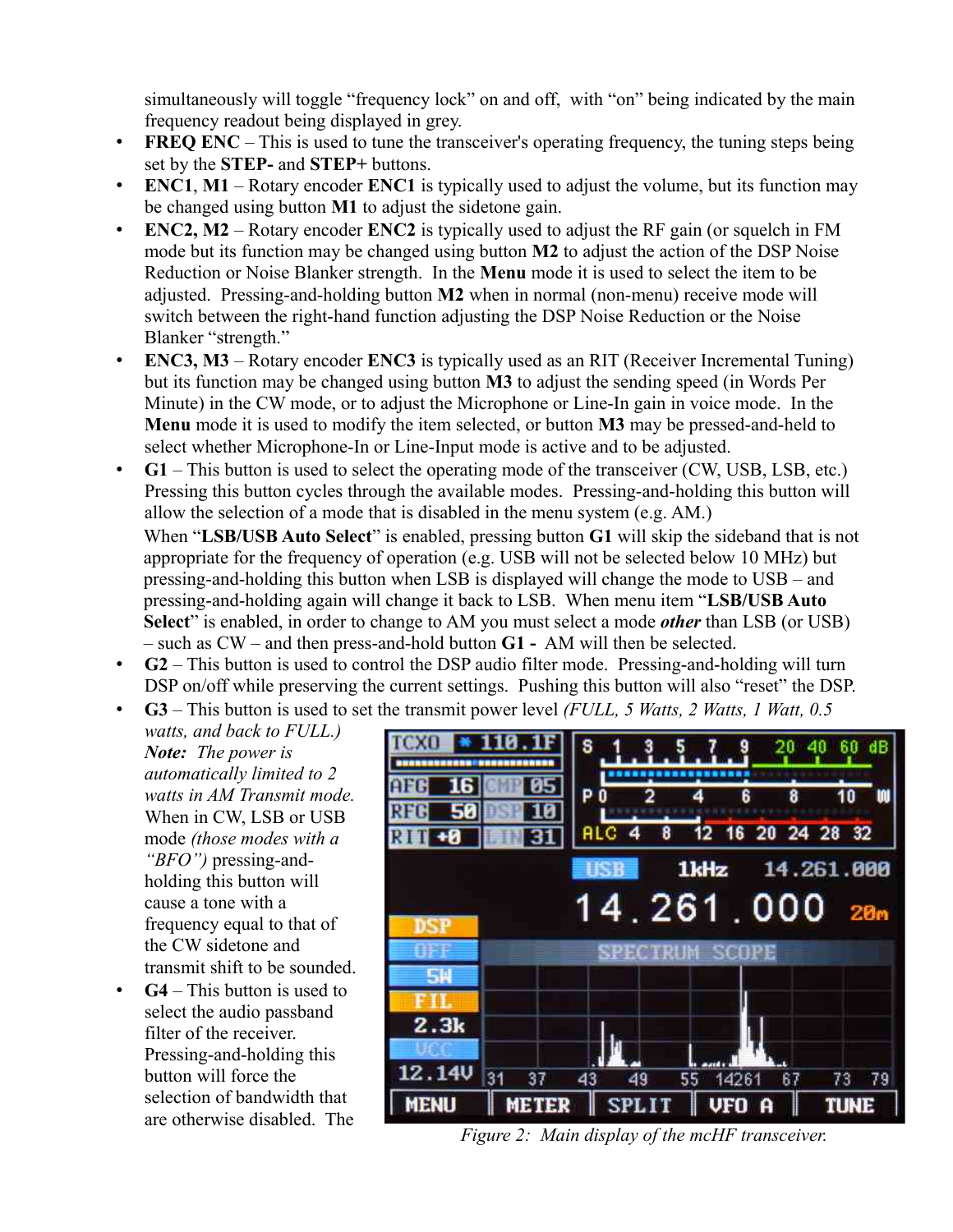filter-selection function of this button is disabled when the FM mode is selected, but pressingand-holding it while transmitting on FM will cause a tone burst to be generated, if this feature is enabled.

Buttons **F1-F5** are "soft" buttons located under the display, the functions of which change depending on mode, indicated on the LCD itself and will be discussed in more detail later in this document.

Also on the front panel are two LEDs, **LD1** on the left and **LD2** on the right. **LD1**, which is typically green, is illuminated on receive and **LD2** which is typically red is illuminated on transmit.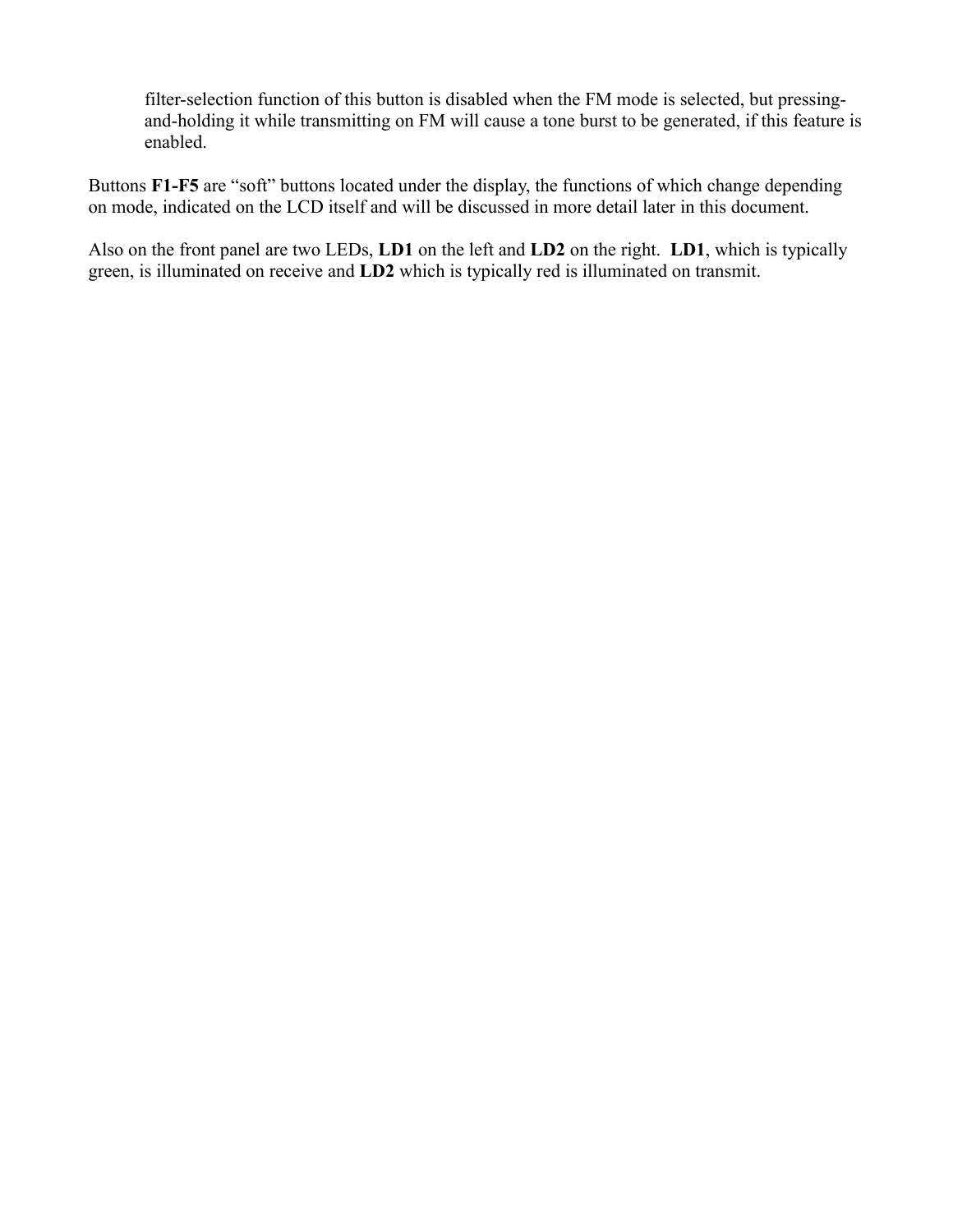# **Main display:**



*Figure 3: The main screen (annotated) with the SPLIT function activated.*

When "Frequency Translate" mode is on, the center frequency indicator will be shifted to the left or right of center by 6 kHz.

On the main display, just above the Spectrum Scope, there are a number of indicators:

- **Main Frequency Display:** This may be displayed either as a single frequency *(transmit/receive as in Figure 2) or as a "Split" display as shown in Figure 3 with separate transmit and receive frequencies*. If the numbers in this display are **grey** the "Frequency Lock" *(toggled by pressing-and-holding both the STEP- and STEP+ buttons simultaneously, or configured in the menu)* is active. If this display is **yellow**, a transverter offset has been configured.
- **RIT+Tuning Display:** Above and to the right of the main frequency display is a smaller display that is offset from the main display if the **RIT** is set to something other than zero.
- **Band Display:** To the right of the main display is an indicator of the amateur band in which the current frequency is tuned. If the current frequency is outside an amateur band it will display "Gen" (e.g. "General Coverage").
- **Mode Indicator:** Above the "10's" digit of the main frequency display is the current mode displayed on a blue background.
- **Step Size Indicator:** Above the center of the main frequency display, between the Mode Indicator and the "Sub" Frequency display is the setting of the current step size. In **Figures 2**  and 3 the step size is set to 1 kHz. Optionally, a "marker" may be activated that puts a line under the digit indicating the currently-selected step size *(see the menu item "Step Size Marker")*.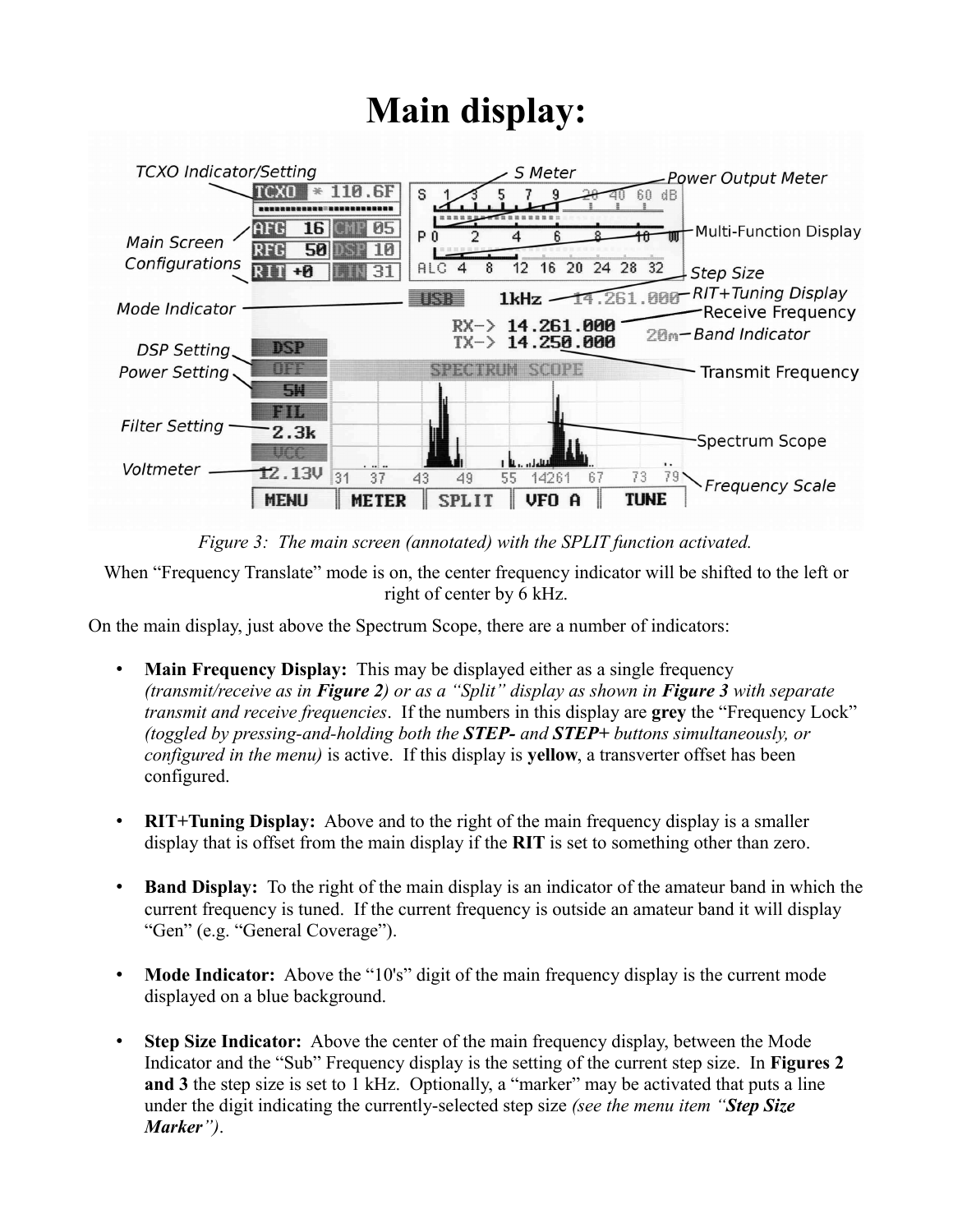#### *Along the top there are a number of additional indicators:*

- **TCXO Mode/Display:** In the top-left corner the "TCXO" box indicates whether the TCXO (Temperature-Compensated Xtal Oscillator) is active or not. The TCXO is used to read the temperature of the Si570 synthesizer (U8 on the RF board) - which should be thermally-bonded to the temperature sensor, U10, with a piece of copper or aluminium - and apply a compensation to it to keep on frequency. When it is active the bar graph below the temperature display will display white dots with a blue marker that moves about but when set to "Off", the bar graph will be grayed out. If set to "Stop" the temperature display will be replaced with "STOPPED". In **Figures 2 and 3** the TCXO is set to ON and displaying a temperature of 112.5F, but this may be set to display the temperature in Centigrade. If the temperature is very low *(below 0C or 32F)* this will display dashes and the temperature compensation will be disabled until the temperature-coupled synthesizer/sensor exceed this minimum threshold.
- **S-Meter:** This S-meter is nominally calibrated so that S-9 equals 50 microvolts into a 50 ohm load with each S-unit representing 6 dB. Practically speaking, the usable range of the S-meter ranges from about S-3 to something a bit higher than "40 over" which, if you were "run the numbers" about matches the dynamic range of the receiver! The bottom half of the S-Meter's graticule ("S0-S9") is normally white in color, but if the receiver's A/D converter experiences an overload condition, it will turn red. On bands with strong signals it is normal for this to momentarily flash red as the internal gain control adjusts itself. In **Figures 2 and 3** the S-meter is displaying a signal level of S-9.
- **PO:** The S-Meter scale, when in transmit mode, also indicates the output power from the transmitter.
- **Multi-function display:** Below the S-Meter and Power Output meter is a multi-function meter that, using button **F2**, may be used to select one of three modes: **SWR**, **AUDIO**, and **ALC**.
	- **SWR:** When in transmit mode, this meter indicates the calculated VSWR. *Note that the VSWR is calculated only when the forward power exceeds 0.25 watts. When in SSB mode, this indicator will not show any VSWR indication unless/until there has been some RF power that exceeds the minimum power, allowing a calculation to be made.*
	- **AUD**io**:** This indicates, in dB, the relative audio level being applied to the MIC/Line input.
	- **ALC:** This indicates, in dB, the amount of gain *reduction* that the ALC is applying while in transmit mode. 3-12dB of indication during typical speech is normal.

Along the left-hand edge there are a few more indicators, starting from the *bottom*-left corner:

- **VCC:** Below this is a voltmeter that indicates the current supply voltage.Below 9.50 volts, the digits are displayed in red, orange below 10.5 volts and yellow below 11.0 volts. The receiver may function as low as 8 volts, but obtaining more than 3-5 watts of "clean" transmitter power may not be possible below 10.5 volts, particularly on the higher bands.
- **FIL:** Below this is the current filter bandwidth setting, selectable by using button **G4**. In **Figures 2 and 3** the bandwidth is shown being set to 2.3 kHz.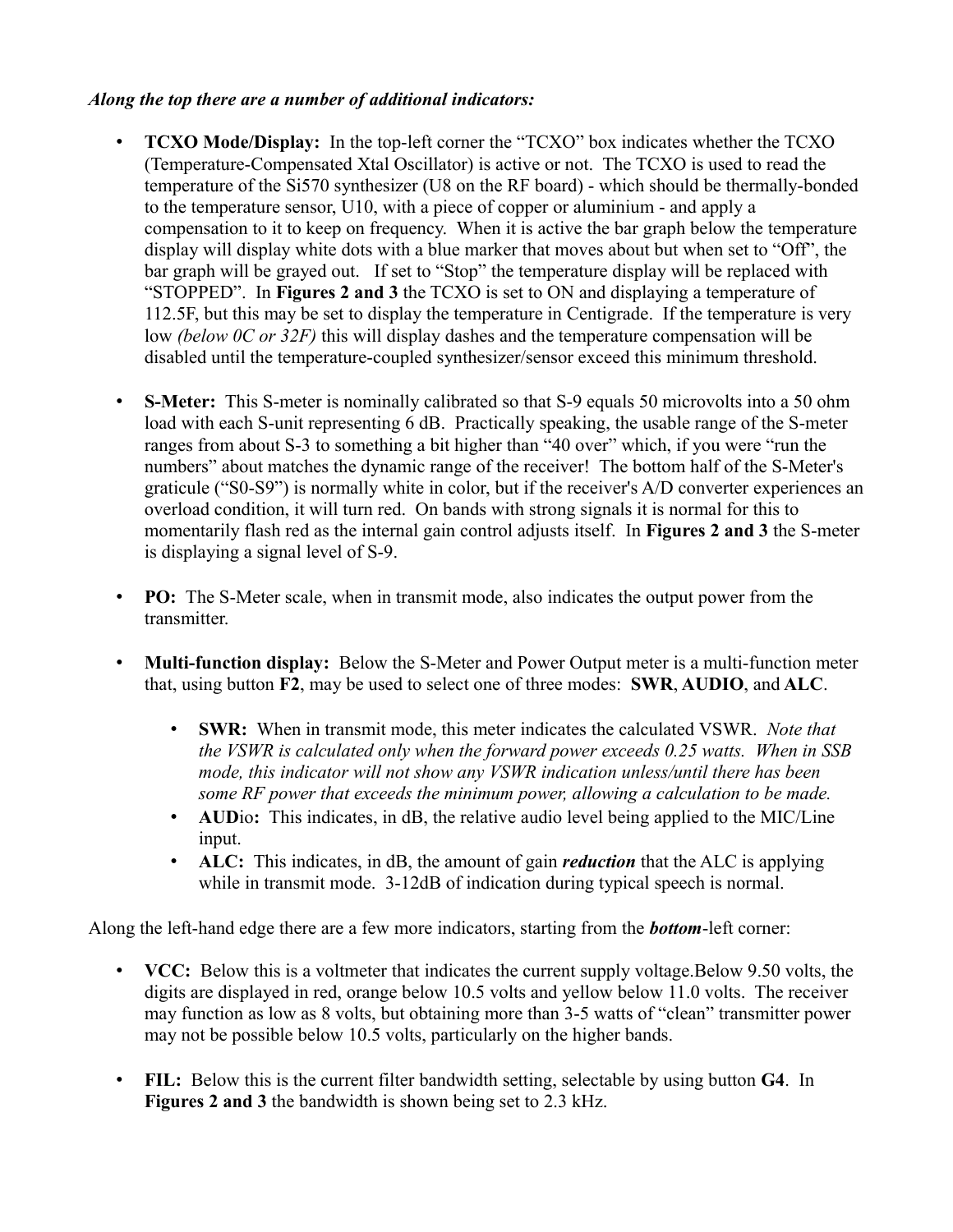- **Power Output Setting:** Just above the **FIL** icon is the currently-selected output power setting, selectable using button **G3**. In **Figures 2 and 3** the power is shown being set to 5 watts.
- **DSP Setting:** Just above the **Power Output Setting** is the indicator of the DSP mode. The modes available are: **"OFF"**, **"NR"** *(Noise Reduction)***, "NOTCH"**, and **"NR+NOT"** *(Noise Reduction and Notch)*.

#### **Spectrum display:**

Below the frequency readout, shown in **Figure 2** and **Figure 3** is a spectrum display that shows signals that are on either side of the current tuned frequency. Along the bottom of the spectrum display is a frequency scale that shows the frequency scaling of the graticules rounded to the nearest kHz.

This display works very much like a spectrum analyzer with the vertical scale being represented logarithmically, the number of dB/division being selectable by the user. To further the analogy to a spectrum analyzer, the "reference level" *(the signal level at which a particular strength is indicated)* is automatically adjusted via an AGC *(Automatic Gain Control)* within the spectrum scope that operates independently from the receiver's AGC that automatically scales the strongest signal within the passband such that it is at/near the top of the scope – this, to allow the representation of widely varying signals on different bands without the need of user adjustment.

# **Waterfall display:**

**Figure 4** shows an alternate method of displaying signals near the currently-tuned receiver signal is the **Waterfall Display**. In this mode, the frequency is displayed along the "X" (horizontal) axis, just as in the case of the Spectrum Scope but instead of the signal strength being displayed as height, it is displayed as relative "brightness". The waterfall displayed is so-called because it can convey the history of recent signal in time by showing the most recent signals at the bottom, but when new signals are analyzed, the older signals are displaced vertically and the newest signals are placed along the bottom. In this way, one has a quick visual "history" of what has occurred not only on the center frequency.



*Figure 4: A typical waterfall display in the "Magnify" mode showing +/- 12 kHz (24 kHz) of a band segment. When "magnify" mode is NOT active +/-24 kHz (48 kHz) of a band is visible.*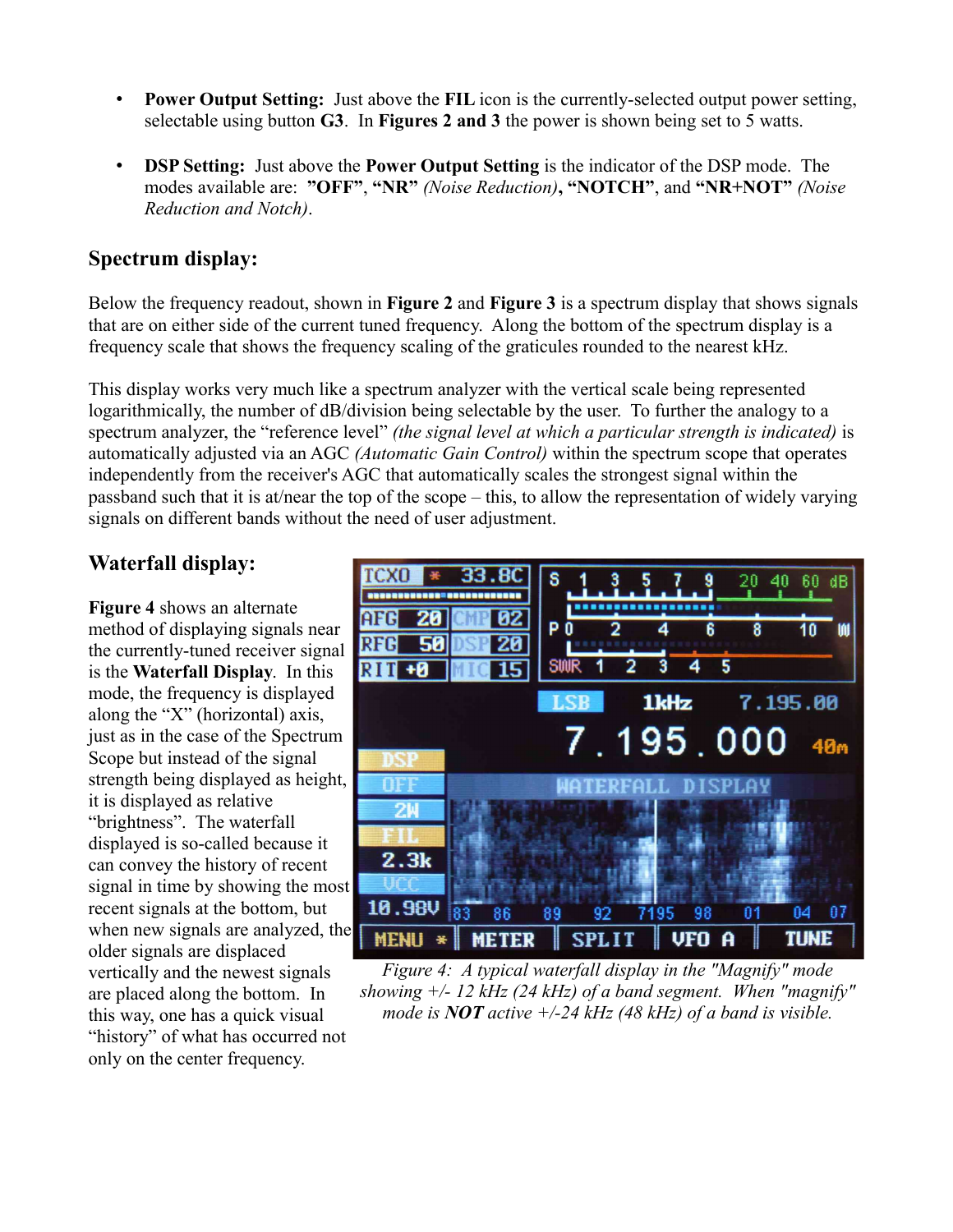# **Options available to both the Spectrum Scope and Waterfall Display:**

An adjustable "smoothing" filter (menu item "Scope/Wfall Filter") is available that dramatically improves the visibility of rapidly-changing signals In the menu system, the range of the Spectrum Scope may be set to span either  $+/$ - 24 kHz or  $+/-$  12 kHz, with the scope's AGC operating only on signals within the displayed span – see the menu setting "Spec. 2x magnify" for more information.

Also available are "Window function" selections that operate on the input FFT data to both the Spectrum Scope and the Waterfall Display that pre-process the spectral data to minimize "spill-over" of adjacent FFT "bins". What this can do is make the Spectrum Scope and Waterfall display look "sharper" and prevent a strong signal from "leaking" over and covering a weak one.

# **Connectors:**

On the right-hand side of the transceiver on the UI board are four 3.5mm three-conductor connectors. Starting from the top, these connectors are:

- **Line Out (J1).** This is a receive audio output that is fixed level *(unaffected by the volume control)* that may be used to supply audio to a computer for "sound card" (digital) modes. *This connector also carries the audio being transmitted.*
- Line In (J2). This input may come from a computer for "sound card" (digital) for transmitting. Its use must be selected in the menu for it to be used.
- **Microphone/PTT (J3).** This connector has both a microphone connector with bias voltage *(if R68 is installed)* for powering an electret microphone and a PTT (Push-to-Talk) line that is shorted to ground to key the radio. While the PTT line is always active, the microphone must be selected as the active audio input from the menu for it to be used. *(Note that this is also the "Dah" line, which is also used for keying in CW "straight key" mode.)*
- **Speaker/Phones (J4).** This jack feeds and external speaker/headphones, disconnecting the internal speaker when something is plugged into it.
	- **Warning:** There is no limiting resistor in series with this audio connection, so you must remember to turn down the volume before plugging in headphones.

On the RF board, along the right side, there are three connectors. Starting from the top these connectors are:

- **Power connector (J1).** This is a coaxial power connector, 5.5mm O.D., 2.1mm I.D., that supplies power to the transceiver. The outer shell is negative and the inner conductor is positive.
- **Paddle (J2).** This connects to either a set of Morse paddles or a straight key. The outer conductor ("ring") is typically the "Dah" while the tip is the "Dit" when in Iambic mode. In "Straight Key" mode only the outer conductor ("ring") is used. *(The "Dah" line is the same as the "PTT" line.)*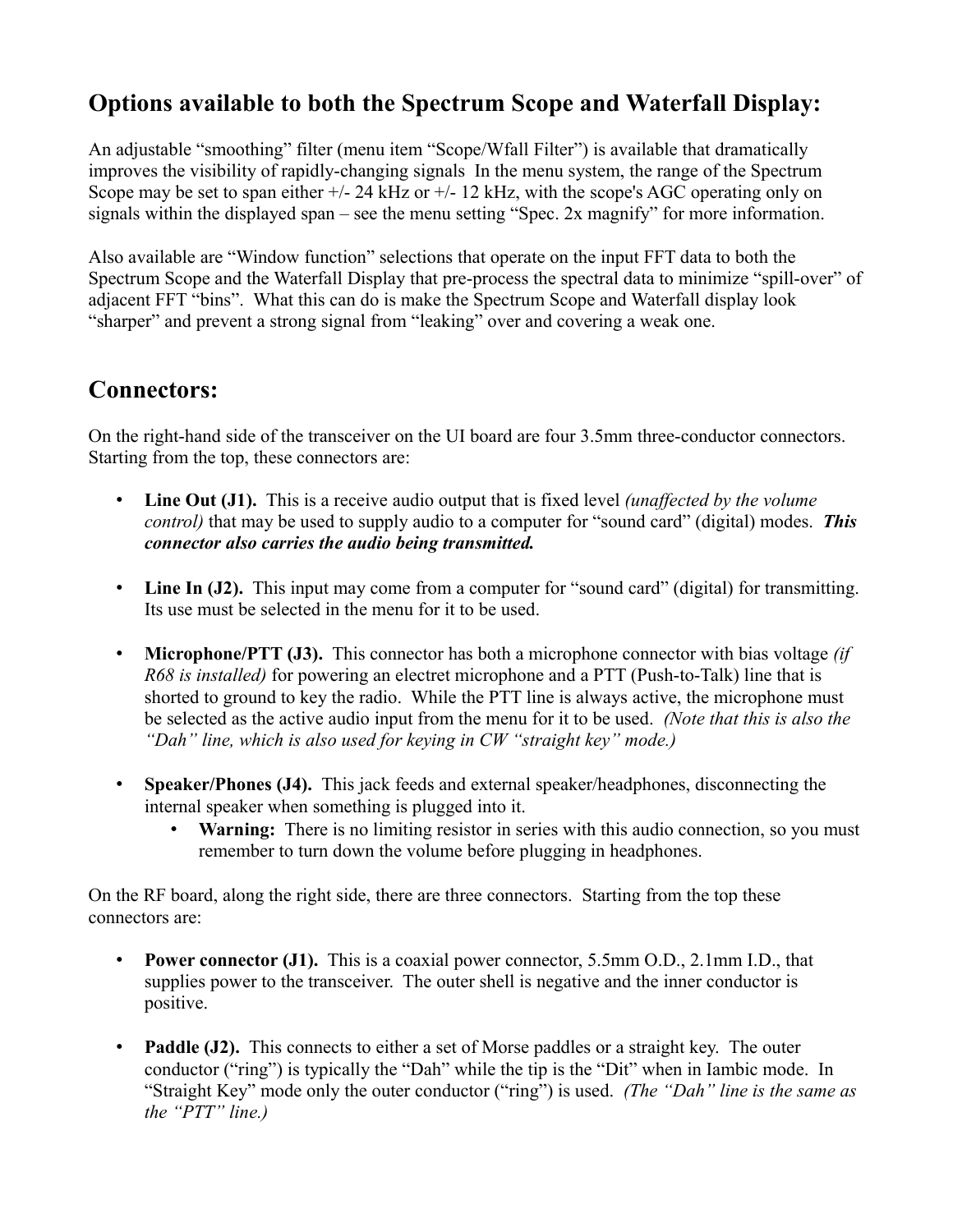• **Accessory (J3).** This is used for interfacing with an external device and may be used for keying the transmitter and/or determining when the transmitter is keyed. The "tip" of this jack is the "PTT"/"Dah" line and may be used when interfacing the transceiver to a computer when operating a digital mode. The outer conductor ("ring") is grounded when the transceiver is in transmit mode and this may be used to key an external amplifier or TR switch.

On the left-hand side of the UI board are two USB connectors.

- The upper, "A" type (full-sized) USB connector is a USB host port that may have future use for storage of data/audio files and/or interface devices such as keyboards and wireless devices. It is also possible to load firmware from a USB memory stick from the interface.
- The lower "mini" USB host port is primarily used for programming firmware into the transceiver.

Finally, the sole connector on the left-hand side of the RF board is the BNC-type antenna connector, the nominal impedance being 50 ohms.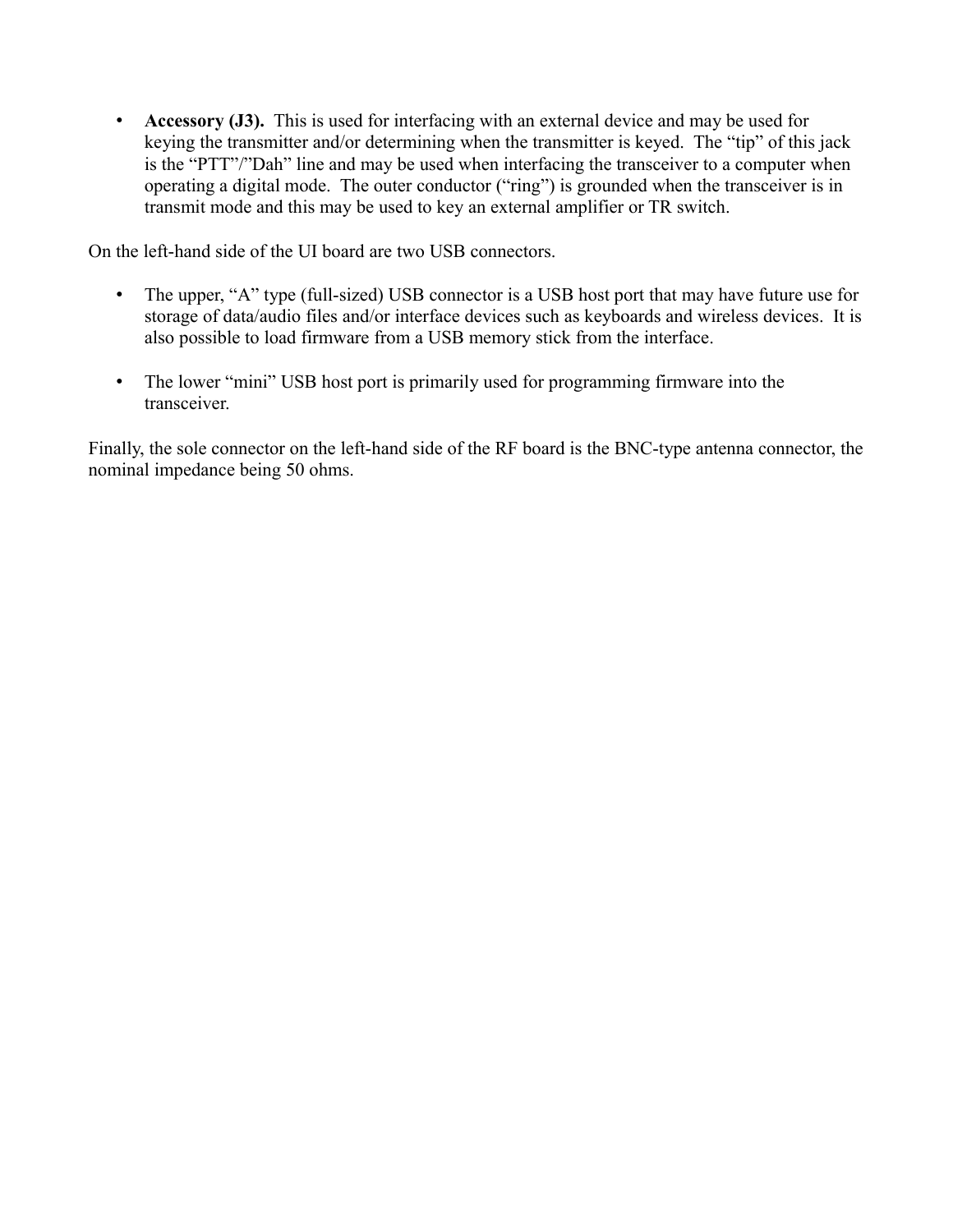# **Operational modes and functions:**

# **Receive mode:**

After powering up, the mcHF transceiver will revert to receive mode on the last frequency, in the mode and using the audio bandpass filter that was in use when it was last powered down *using the POWER button*. In this mode **LD1**, the left-hand LED *(typically green)* is illuminated.

By default, **ENC1** controls the volume, **ENC2** the RF Gain and **ENC3** controls the RIT.

# **Transmit mode:**

When in transmit mode LD2 *(typically red)* the right-hand LED is illuminated. In transmit mode most of the controls are frozen, this being done to prevent the change of frequency, filter type and mode during mid-transmission.

# **TUNE mode:**

Tune mode may be entered by pressing the button located below the **TUNE** icon on the screen *(e.g. button F5)* at any time and in this mode a carrier is generated, along with an audible sidetone in the speaker, the amplitude being set by the "Sidetone Gain" (**STG**) setting. The output power may adjusted during transmit by pressing the button **G3** to cycle through the settings. The **TUNE** label on the LCD will turn red while **TUNE** mode is active.

#### *Always have a suitable load connected to the transmitter (matched antenna or dummy load) before entering TUNE mode or ANY transmit mode.*

Pressing the **TUNE** button again will exit.

#### **Notes:**

- When in **TUNE** mode audio being input to the Microphone and LINE inputs will be ignored.
- When **TUNE** is activated in SSB mode, the frequency offset from the display frequency and the sidetone frequency *(e.g. the tone emitted from the speaker)* will always be 750 Hz.
	- **Note:** There will be no tone in SSB-TUNE mode when frequency translation is active.
- When **TUNE** is activated in CW mode the frequency offset from the display frequency and the sidetone frequency will be that configured as the sidetone frequency in the menu.
- Pressing-and-holding the **TUNE** button will toggle the **Transmit Disable** function. If this is activated the **TUNE** indicator above button **F5** will be displayed in grey and pressing it will have no effect. *The "Transmit Disable" function may also be enabled/disabled in the configuration menu.*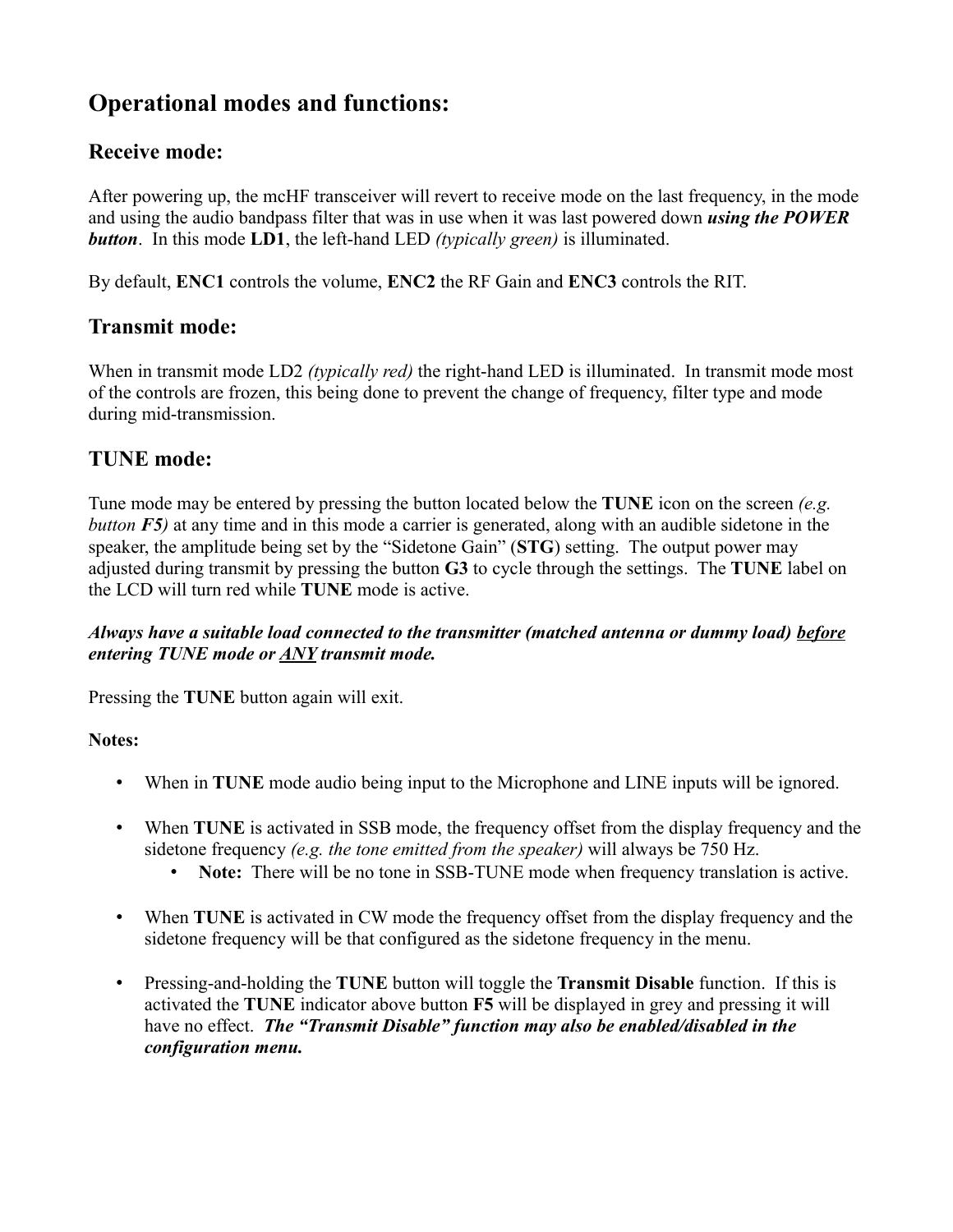# **VFO A** *(or VFO B)***:**

When not in Menu mode, "soft" button **F4**, beneath the display. This button toggles which VFO, A or B, is currently the "Active" VFO. This display will change, always indicating the currently-active VFO.

If **SPLIT** mode is *not* active, the currently active VFO's frequency, filter selection and mode are used for both receive and transmit.

If **SPLIT** mode is active the currently active VFO's frequency and filter are used for receive while the "other" VFO's frequency is that used for transmit: The transmit mode is *always* that of the "active" (receive) VFO. *The SPLIT mode will be discussed in more detail below.*

If one **PRESSES AND HOLDS** this button (**F4**) the currently active VFO's mode, filter setting and frequency are copied to the inactive VFO with an on-screen indication that this has taken place.

#### **SPLIT:**

When not in Menu mode, "soft" button **F3** toggles "SPLIT" mode on and off.

When SPLIT mode is off the radio behaves normally, using the *currently selected* VFO for both receive and transmit.

When SPLIT mode is on, the radio uses the currently-selected VFO's mode for **both** receive *and* transmit, the current VFO's filter and frequency for receive and the "other" VFO's frequency for transmit. In this mode, the main frequency display is also changed, showing both the receive *and* transmit frequency, separately.

To set up for SPLIT mode one might do the following:

- Activate the SPLIT function. "SPLIT" has now changed color and the display shows two frequencies.
- Suppose that a DX station is transmitting on 14.155 and receiving on 14.165, USB. In that case, *you* would transmit on 14.165 and receive on 14.155.
- Dial in your transmit frequency of 14.165 MHz the *receive* frequency of the DX station.
- Press the **VFO A/B** button to move that frequency to the "other" VFO: That is now your transmit frequency.
- Dial in your receive frequency of 14.155 the *transmit* frequency of the DX station and also set USB mode and your desired filter bandwidth.
- *You are now ready to go! It doesn't matter which frequency is in VFO A or B.*

#### **Important Comments related to SPLIT mode and VFO A/B:**

- When installing and then using this firmware for the *first time* there *may* be a problem with saving the VFO A/B frequencies. After using the POWER button to save the settings once or twice it appears as though the memory locations get properly initialized and that they work as they should thereafter.
- The SPLIT mode works *only* on the same band this to prevent the destructive battering of the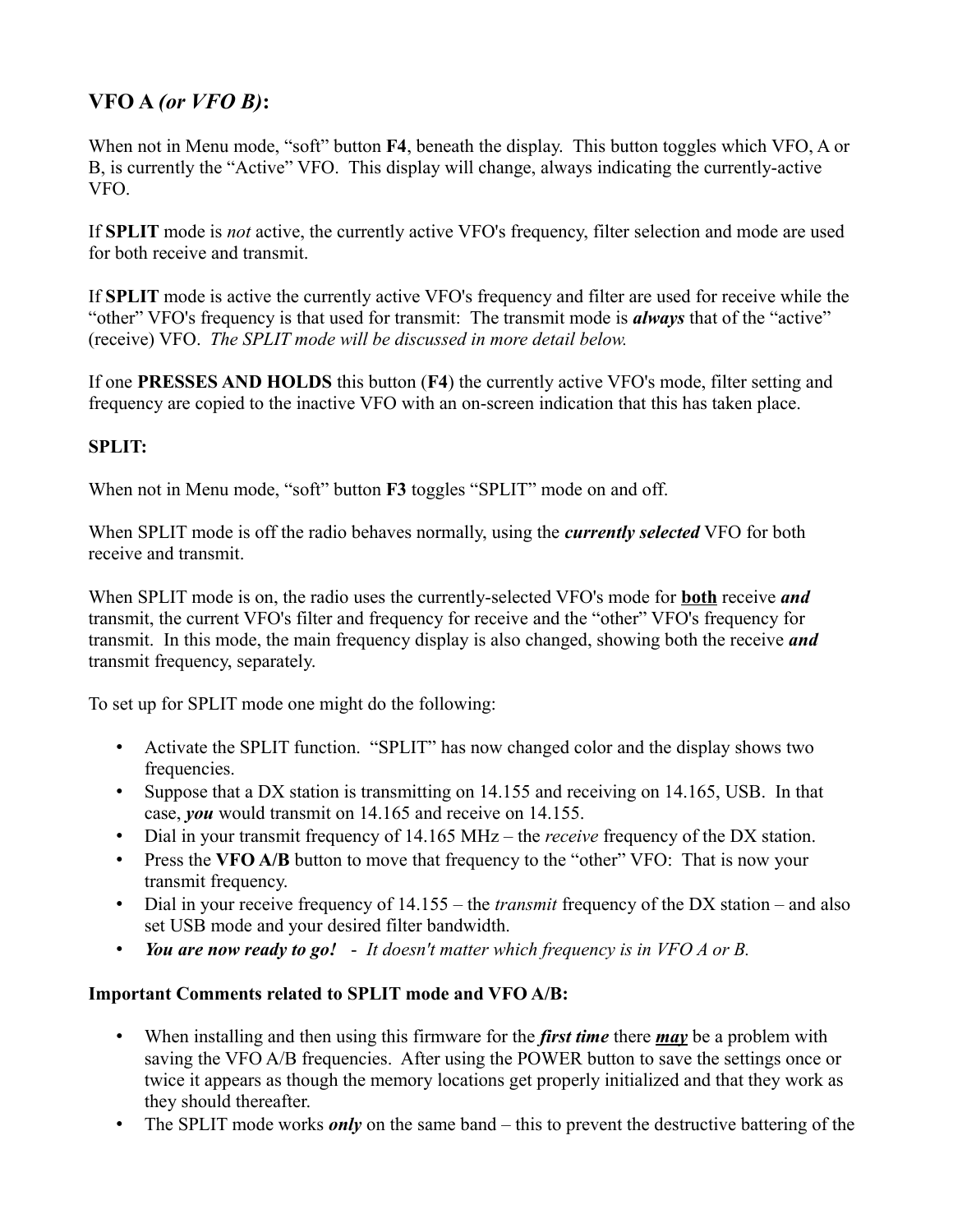band-switch relays that might occur with crossband operation – which would also slow down transmit/receive switching.

- Note that it is possible for one to set the STEP to 100 kHz and using the main knob to tune the receive frequency to another band and operate split that way, but this is *not* recommended and you do this at your own risk!
- When using FM mode it is possible to use the SPLIT function for repeater operation if one VFO contains the repeater input frequency and the other contains the repeater output frequency. By "swapping" the VFOs one may also do a "reverse" function and listen to signals on the repeater's input frequency.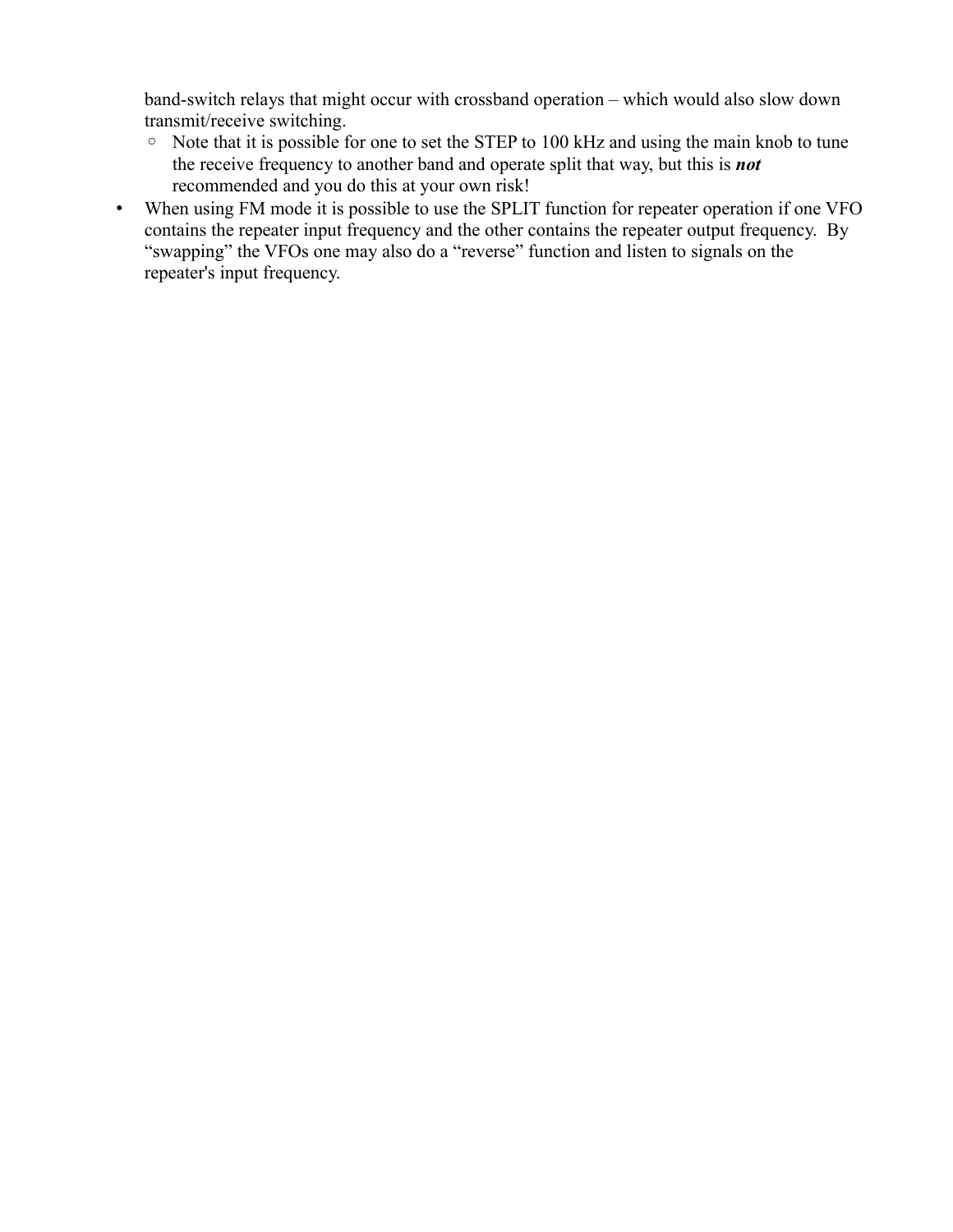# **"Soft" buttons in normal operation:**

In "normal" operation the spectrum display will be visible on the screen and the five "Function" buttons along the bottom of the display will have the following functions:

- **MENU** (button **F1**) This enters the menu system, allowing the configuration of the transceiver. Pressing and holding this button will save all settings to EEPROM.
- **METER** (button **F2**) This button selects the mode of bar graph below the S-meter which is used to display different parameters while transmitting. Repeatedly pressing this button selects, in turn, the display of SWR, AUD and ALC.
- **SPLIT** (button **F3**) This button toggles "SPLIT" mode on/off. When on *("SPLIT" is yellow)*, the transmit and receive frequencies are separated using VFO A and B as shown on the main frequency display.
- **VFO A** or **VFO B** (button **F4**) This button toggles whether VFO A or VFO B is the "primary" VFO. The VFO that is being displayed is *ALWAYS* the one being used for receive.
- **TUNE** (button **F5**) This button toggles the **TUNE** mode on/off. Pressing and holding this button will disable transmit as indicated by this indicator being displayed in gray.

# **"Soft" buttons in MENU mode:**

Pressing the **MENU** button *(e.g. button F1)* will enter the main menu system by which many parameters of the transceiver may be configured: These parameters will be discussed in detail later. Pressing-and-holding this button will save all settings to EEPROM.

Upon entering the **MENU** mode several of the "soft" buttons along the bottom of the screen will change their function:

- **EXIT** (button **F1**) This exits the menu system, returning to the main display. Pressing-andholding this button will save all settings to EEPROM.
- **DEFLT** (button **F2**) This button resets the currently-selected item to its default setting.
- **PREV** (button **F3**) This button goes backwards one screen or six menu items. Pressing-andholding this button will jump to the beginning of the menu, or to the end of the menu if already at the beginning.
- **NEXT** (button **F4**) This button goes forwards one screen or six menu items. Pressing-andholding this button will jump to the end of the menu, or to the beginning of the menu if already at the end.
- The **TUNE** mode remains present while in the **MENU** system at button **F5**.

**Note:** If an item has been changed in the menu system that may need to be saved to EEPROM using the **POWER** button, the **MENU** indicator will be orange and be followed by an asterisk (e.g. "MENU \*")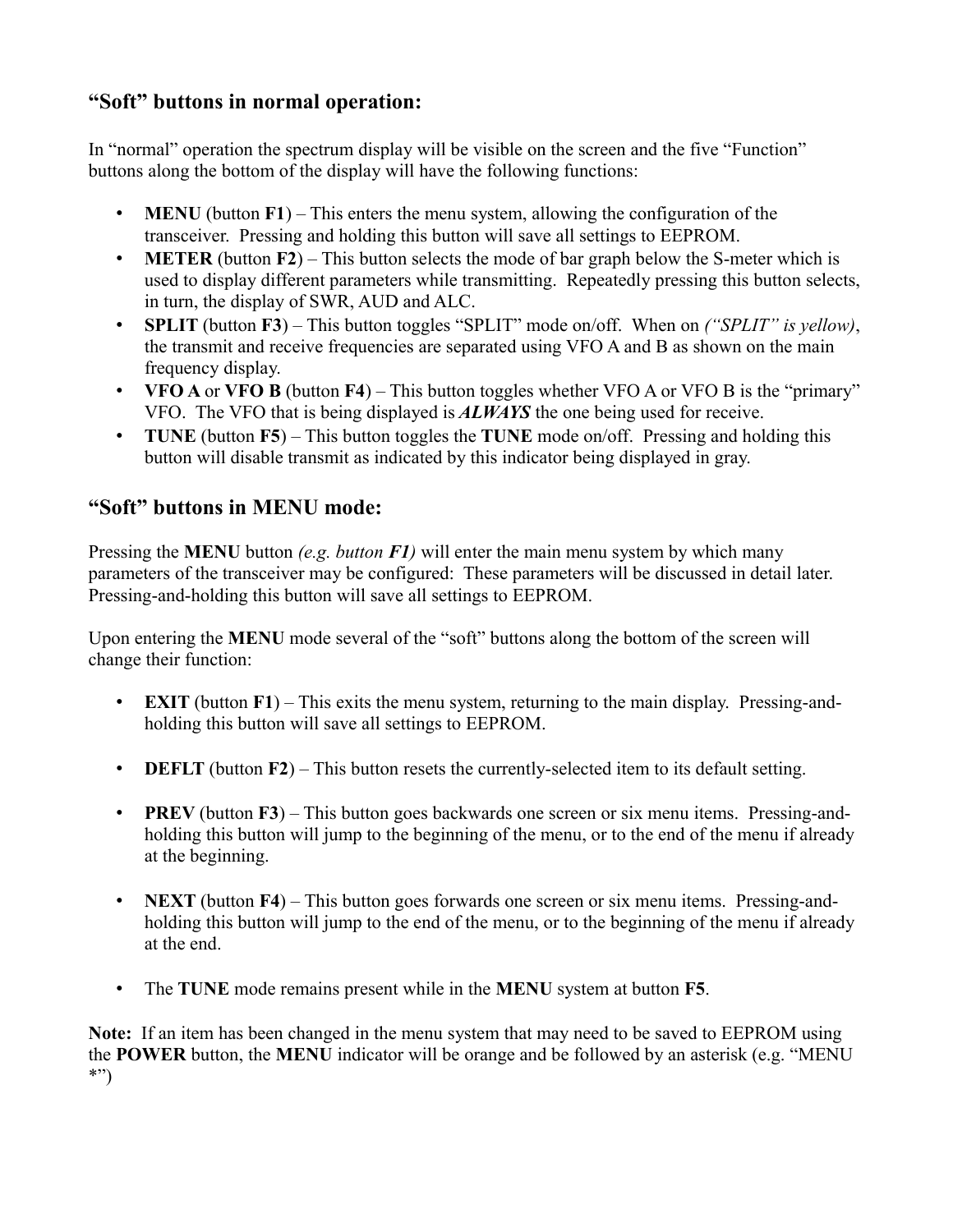# **Configurable options on the main screen:**

In the upper left corner there are a number of items on the main screen that are configurable using the buttons and/or encoders.

- **AFG** "AF Gain" (a.k.a. "Volume Control"). This is used to adjust the audio level feeding the speaker/headphone jack using encoder **ENC1**. Button **M1** may be used to select whether this encoder adjusts **AFG** or **STG** *(see below)* with the "un-selected" item being "grayed" out. **AFG** *(e.g. the "Volume control)* is *always* enabled when in **Menu** mode.
- **STG** "Sidetone Gain" *while in CW mode*. This is used to adjust the level of the sidetone that is heard during keying while in CW mode and while in TUNE mode using encoder **ENC1**. Button **M1** may be used to select whether this encoder adjusts **STG** or **AFG** with the "unselected" item being "grayed" out. Sidetone Gain is also adjustable from the main menu. *When not in CW mode this is replaced with "CMP".*
- **CMP** "TX Compression Level" *while not in CW mode.* This is used to adjust the amount of audio compression when in voice mode. *When in CW mode this is replaced with "STG"*.
- **RFG** "RF Gain". This control, as the setting is decreased, causes an increased deflection in the S-Meter and a commensurate decrease in the receiver sensitivity. This functions in exactly the same way as the "RF Gain" control on a traditional analog receiver and is typically used to limit the receiver sensitivity on a noisy band. Button **M2** may be used to select whether this encoder adjusts **RFG** or **NB** *(see below)* with the "un-selected" item being "grayed" out. This parameter may also be adjusted from the main menu.
- **DSP** This adjust the "strength" of the DSP noise reduction, when enabled. Pressing-andholding button **M2** will select between this parameter or "**NB**" *(Noise Blanker adjust)* being visible. Turning the DSP on and off will also reset the DSP noise reduction/notch engine.
- **NB** "Noise Blanker". This control adjusts the "strength" of the noise blanker, with "0" being "disabled." This is a "pulse" type noise blanker operating on the wideband input prior to filtering in the DSP input. As the noise blanker strength is increased, the color of the number changes to warn the user that the higher numbers are more likely to cause degradation of the receive audio. Button **M2** may be used to select whether this encoder adjusts **NB** or **RFG** with the "un-selected" item being "grayed" out. Pressing-and-holding button **M2** will select between this parameter or "**DSP**" being visible.
- **RIT** "Receive Incremental Tuning". This offsets the receiver, in 20 Hz steps, to allow the transmit frequency to be different from that of the receiver with the actual receive frequency being shown on the "sub" frequency display above and to the right of the main frequency display. Button **M3** may be used to select whether this encoder adjusts **RIT** or **WPM** *(see below*) with the "un-selected" item being "grayed" out.
- **WPM** "Words Per Minute" *while in CW mode*. This adjusts the Morse sending rate in "Words Per Minute" when using Iambic mode keying. Button **M3** may be used to select whether this encoder adjusts **WPM** or **RIT** *(see below)* with the "un-selected" item being "grayed" out. The Morse WPM setting may is also adjustable from the main menu. *When not*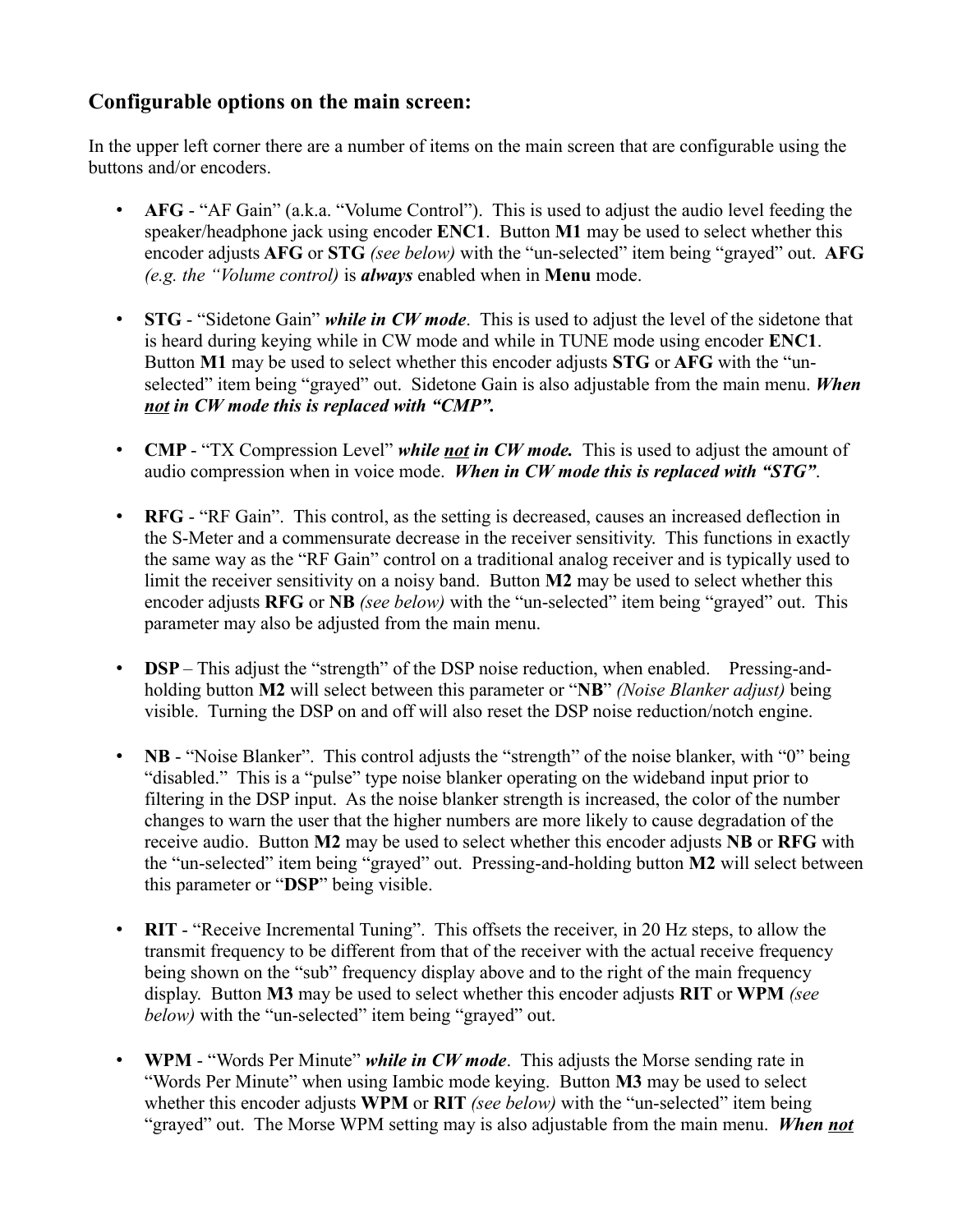*in CW mode this is replaced with "MIC" or "LIN"*.

• **MIC** or **LIN** - "Microphone Gain" or "Line Input Gain" *when not in CW mode*. This adjusts the Microphone (or Line Input) gain, depending on which is enabled. *When in CW mode this is replaced with "WPM"*. Pressing-and-holding button **M3** will select Microphone or Line-Input modes. *Note that if this is changed during transmitting, one must briefly unkey for the change of inputs to take effect.*

#### **Automatic switching of on-screen items when going from receive to transmit:**

Using the item in the "Configuration Menu" labeled "**O/S Menu SW on TX**" and setting it to **ON** several of the on-screen items will change automatically when going from receive to transmit and back again when returning to receive when in SSB mode: *This function is NOT available in CW mode.* These parameters include:

- **CMP** (in voice mode)
- **MIC** or **LIN** (in voice mode)

This automatic switching facilitates the adjustment of the relevant parameters when in transmit mode without having to pause and press the **M1** and/or **M3** buttons to switch the functions of the relevant knobs.

Note that if you already had selected an alternate function while in receive *(e.g. "CMP")* it will "remember" and return to that setting after you have been in transmit and again turned to receive.

Setting the parameter " **O/S Menu SW on TX**" to **OFF** prevents the above parameters from changing when going between receive and transmit.

# **DSP (Digital Signal Processing) Noise Reduction and Automatic Notch Filter:**

Button **G2** is used to enable/disable the DSP function, providing the following settings:

- **OFF** DSP Functions are turned off
- **NR** Noise Reduction only
- **NOTCH** Automatic Notch Filter only
- **NR+NOT** Noise Reduction and Notch Filter

Pressing-and-holding button **G2** will "save" the currently-selected DSP mode, if on, and turn it off. Pressing-and-holding this button again will restore the mode(s) that had been configured when it had been turned off.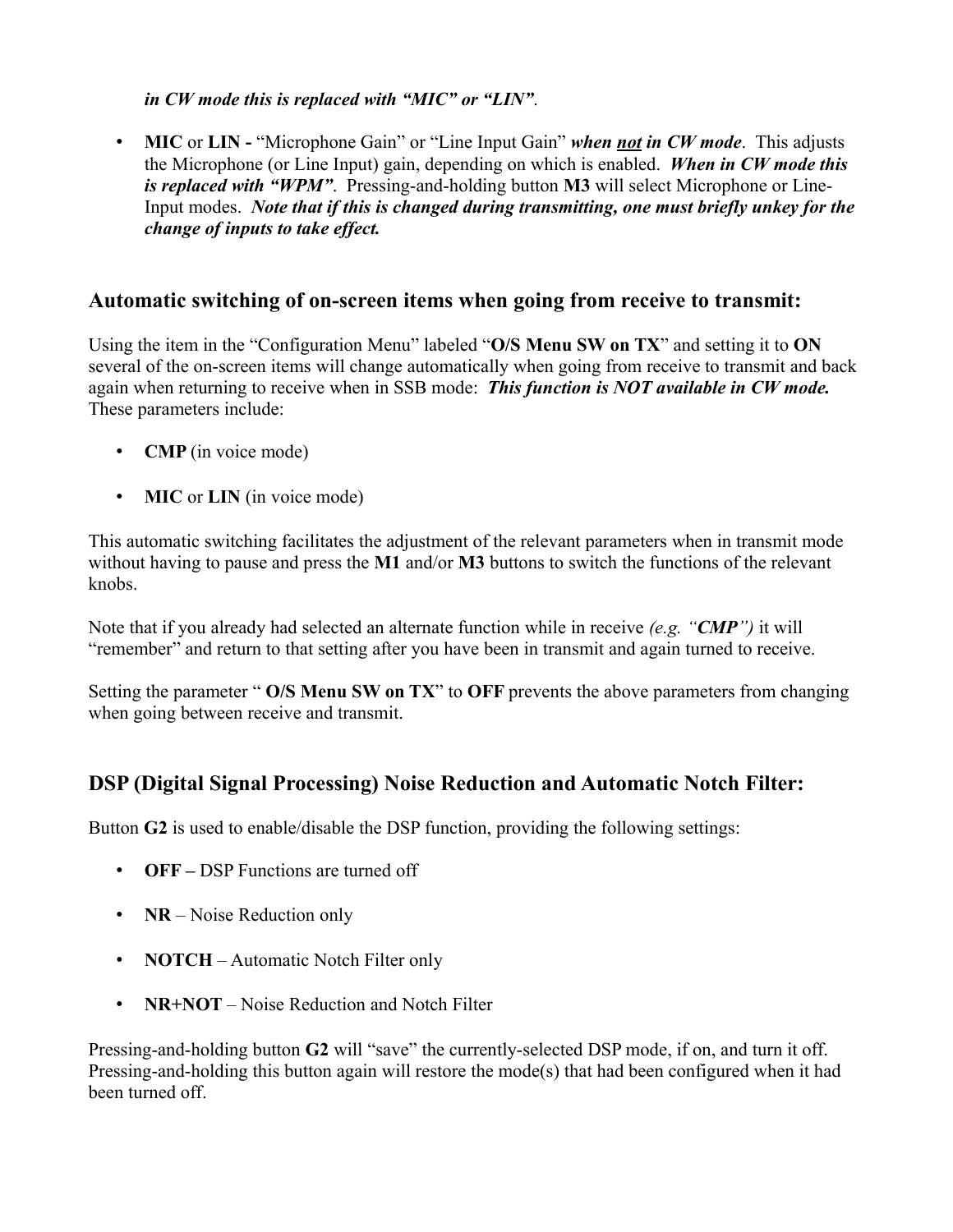The "strength" of this filter may be adjusted using the menu item #10, "DSP NR Strength" - but be very careful with this as it easy to go overboard with this setting. If it is set too high, the artifacts caused by the noise reduction *(e.g. "hollow" or "watery" sound)* can be *worse* than the interference than you are trying to remove!

The "strength" may also be set using button **M2** and **ENC2** without having to enter the menu system. To do this:

- Enable DSP "NR" mode by pressing button **G2**.
- Press button **M2** so that the highlighting changes from **RFG** to **DSP** on the screen.
	- If "**NB**" is displayed instead, press-and-hold button **M2** to change it.
- With **DSP** highlighted, **ENC2** will now allow adjustment of the DSP noise reduction "strength".
- You will note that the number denoting DSP "strength" is greyed out when DSP is turned off and cannot be (accidentally!) adjusted.

#### **IMPORTANT OPERATIONAL NOTES related to DSP and the noise blanker:**

- All DSP functions are disabled until a few seconds after the radio boots up.
- The notch filter is automatically turned off in CW mode. It cannot be selected when in CW mode. The reason for this is that the notch filter would "kill" CW signals!
- ALWAYS turn all DSP modes off when you are using any "sound card" *(digital)* modes such as PSK31, RTTY, SSTV, etc. *DSP is NOT compatible with these modes!*
- The noise blanker is always disabled in the wide bandwidth *(5, 6, 7.5 or 10 kHz)* mode.
- The noise blanker is disabled in AM mode.
- Enabling the noise blanker *and* DSP can cause the user interface of the mcHF to slow down significantly! What this means is that the response to button-presses and the updates of the spectrum scope can be significantly slower. *(You have been warned!)*

There are additional "advanced" configuration settings related to the DSP modes available: See the items in the menu system and the section on "Advanced DSP Settings" later in this manual.

#### **Tips to minimize processor loading when using DSP:**

- The DSP Noise Reduction and the Automatic Notch Filter ("Notch") are *separate* functions that operate independently. Because of this, operating on "**NR+NOT**" mode takes more processor "horsepower" than either "**NR**" or "**NOTCH**" alone.
- The noise blanker takes about as much processor power as both the DSP NR *and* "Notch" put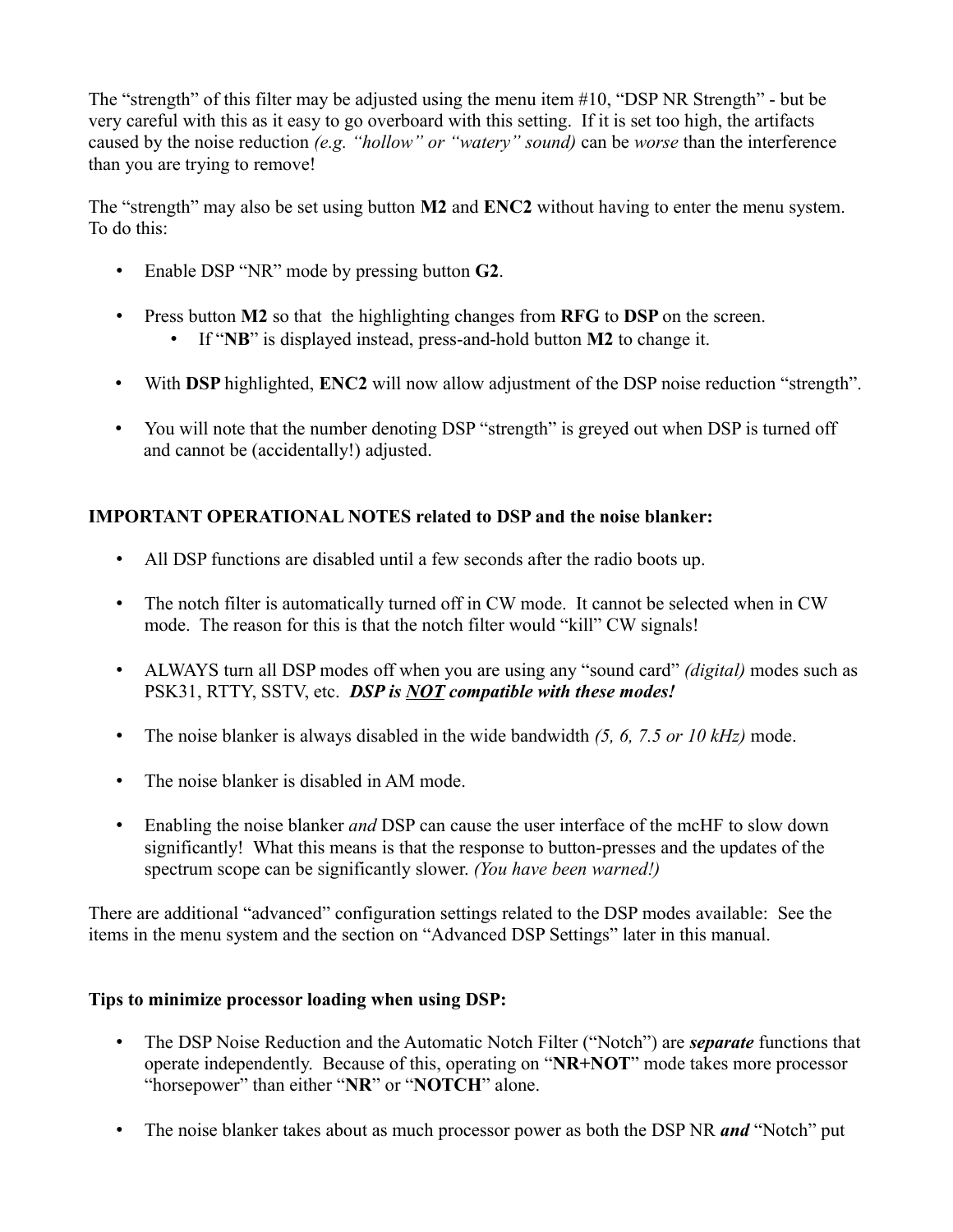together which is why turning on the noise blanker in addition to DSP can significantly slow down the transceiver's response – and also why the noise blanker is disabled in AM mode and when set to a wide bandwidth mode – either of which take more processor power in their own right!

• When DSP NR is active, the parameter "**DSP NR FFT NumTaps**" can significantly change processor loading: The higher this value, the more loading. If you need to have DSP turned on, but you find the user interface to be operating too slowly, try setting this to a lower value: This can decrease the "quality" of the noise reduction somewhat, but it will free some processor power.

#### **WARNING:**

• **It is possible to select the combination of wide bandwidth, DSP noise reduction and DSP Notch (e.g. "NR+NOT") while in AM mode. This combination can "stall" the radio with too much processor power, making operation sluggish and result in distorted audio. If you do this, you may press-and-hold the DSP button to disable DSP and "un-select" some of these options.**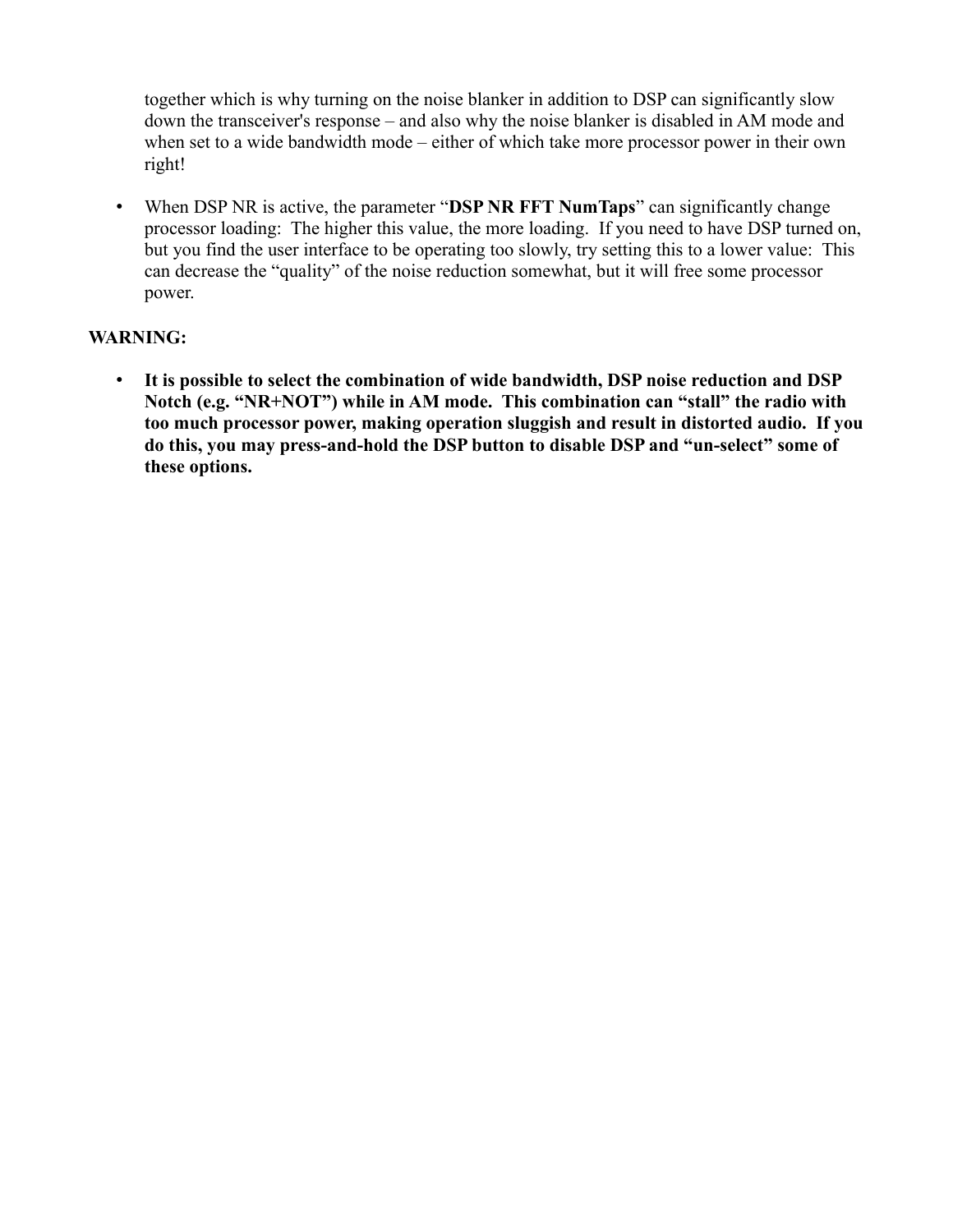# **Using the mcHF transciever – brief overview:**



*Figure 5: Front panel controls of the mcHF transceiver*

#### **NOTE:**

If you are unfamiliar with the mcHF, please refer to the section of the manual: "**Before you get on the air - Initial set-up of the mcHF transceiver"**

To turn on the transceiver, press the **POWER** button briefly and the display should light up, go through its attribution and boot-up screen and display the frequency and spectrum display.

# **Receive:**

- Adjust volume using the **ENC1** control.
- Tune the frequency using **FREQ ENC** knob. Select the step size using the **STEP-** and **STEP+** buttons.
	- Pressing-and-holding the **STEP-** or **STEP+** button will *temporarily* decrease/increase the step size while tuning, the step size display changing colour while this is in effect.
	- Pressing-and-holding both the **STEP-** and **STEP+** buttons at the same time will enable/disable the "Frequency Lock" mode. The main frequency display will turn grey when "Frequency Lock" is enabled. *The RIT is still enabled when the frequency is locked.*
- Change the band using the **BND-** and **BND+** buttons.
- Change the mode *(USB, LSB, CW, etc.)* using button **G1.** *Note: Pressing-and-holding this button will force the selection of "disabled" modes.*
- Button **G4** selects the receiver bandwidth. *Note: Pressing-and-holding this button will force the selection of "disabled" bandwidths.*
- Pressing button **G2** will select the mode of DSP noise reduction.
	- **Pressing and holding** button **G2** will turn DSP off, saving the current settings while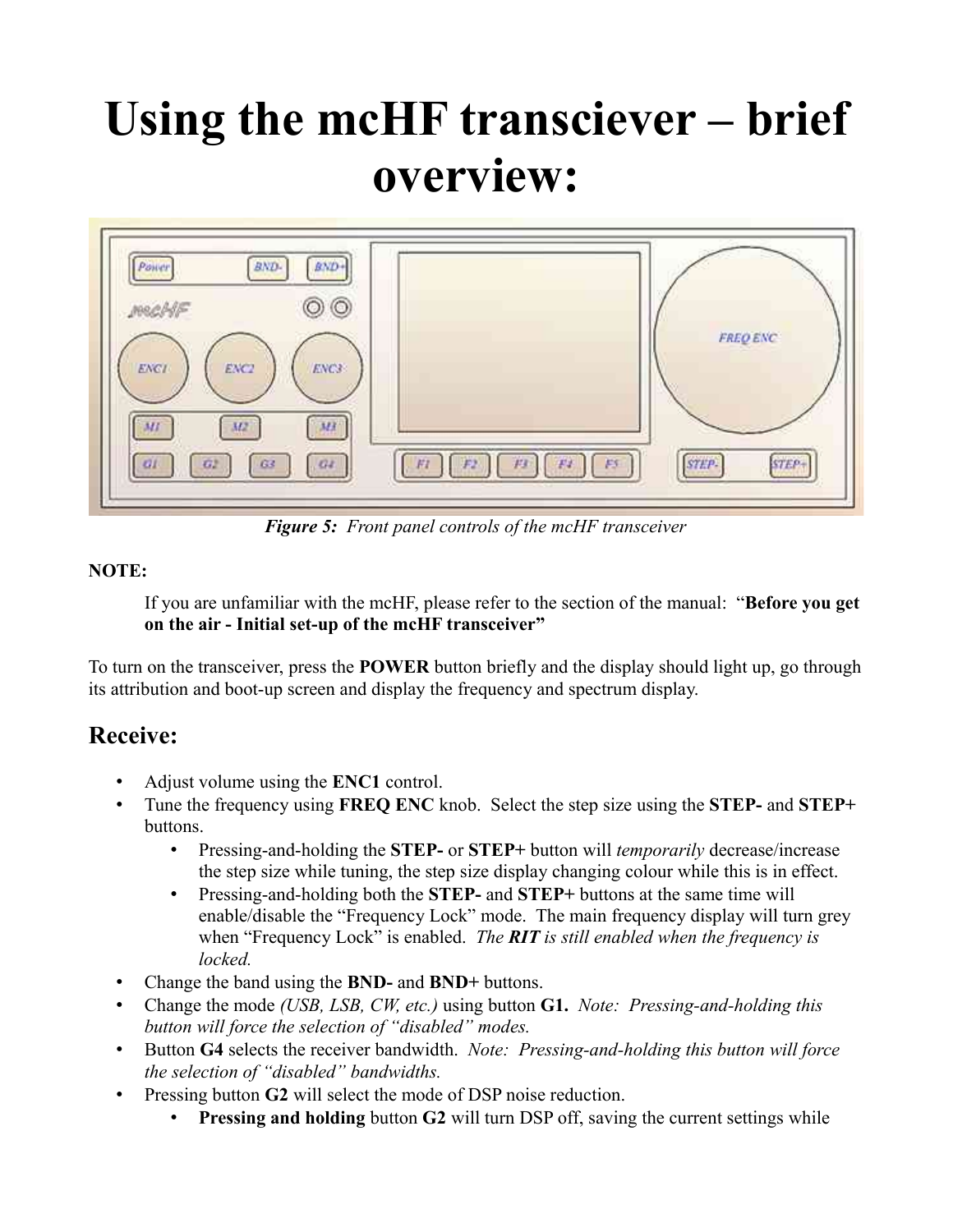pressing and holding again will restore the last-used mode. The available DSP modes are:

- **NR** = Noise reduction only
- **NOTCH** = Automatic notch (tone) filter only
- **NR+NOT** = Both Noise reduction *and* Automatic notch filter.
- There are certain configurations where some/all of the DSP functions are not available. For example, the notch filter is disabled in CW mode *(for obvious reasons!)* and DSP is completely disabled in FM mode.
- If **RIT** is desired, use **ENC3** to shift the receive frequency: The *small* frequency display will show **actual** receive frequency display when **RIT** is set to non-zero, but the large display will show the **transmit** frequency.

# **Transmit:**

Set the receive frequency and mode, setting the desired output power using button **G3**. *Note that it is recommended that for voice modes that "full" power not be used unless you have carefully configured for clean, linear output power.*

### **Initial SSB transmit audio set-up:**

- Preferably, connect the mcHF transceiver to a 50 ohm dummy load capable of handling at least 10 watts. Alternatively, you may tune to a **clear** frequency while connected to an antenna with a *known-good* 50 ohm match.
- Use button **G1** to select LSB or USB mode as desired.
- Press button **F2** to select the **AUD**io meter.
- For testing, press button **G3** to select the 0.5 watt setting: The power setting does not matter for this configuration.
- Connect the microphone to connector **J3**: This is is the one just above the speaker connector on the right side of the UI board, below and to the right of the **FREQ ENC** control. The mcHF is typically used with an electret-type microphone element and power for the microphone element is supplied by the radio.
- Press button **M3** to switch from **RIT** to **MIC**. If the box to the right-hand side of **RIT** shows "**LIN"** which indicates that line-input mode is active, press-and-hold button **M3** to change it to **MIC.** Press button **M3** as necessary to highlight **MIC** on the display: This allows the adjustment of the microphone gain.
- Now, key the radio using the Push-to-Talk (PTT) button on the microphone: The spectrum display should freeze.
- **Speak normally** into the microphone. You should see the indicator on the **AUD**io meter bounce upwards. While speaking, adjust the **ENC3**, which adjust the **MIC** parameter, so that the **AUD**io meter indication peaks up to +4 or so *(in the red)* on peaks. Occasional, higher, higher peaks are permissible, but avoid settings that cause full-scale indications which could imply distortion.
- Release the PTT button and press button **F2** to select the **ALC** meter.
- Press button **M1** to highlight the **CMP** on the display: This will allow the adjustment of the compression level of the speech processor.
- Press the PTT button and speak normally again. You should see the **ALC** meter indicate upwards on voice peaks occasionally: If it does not, increase the **MIC**rophone gain slightly.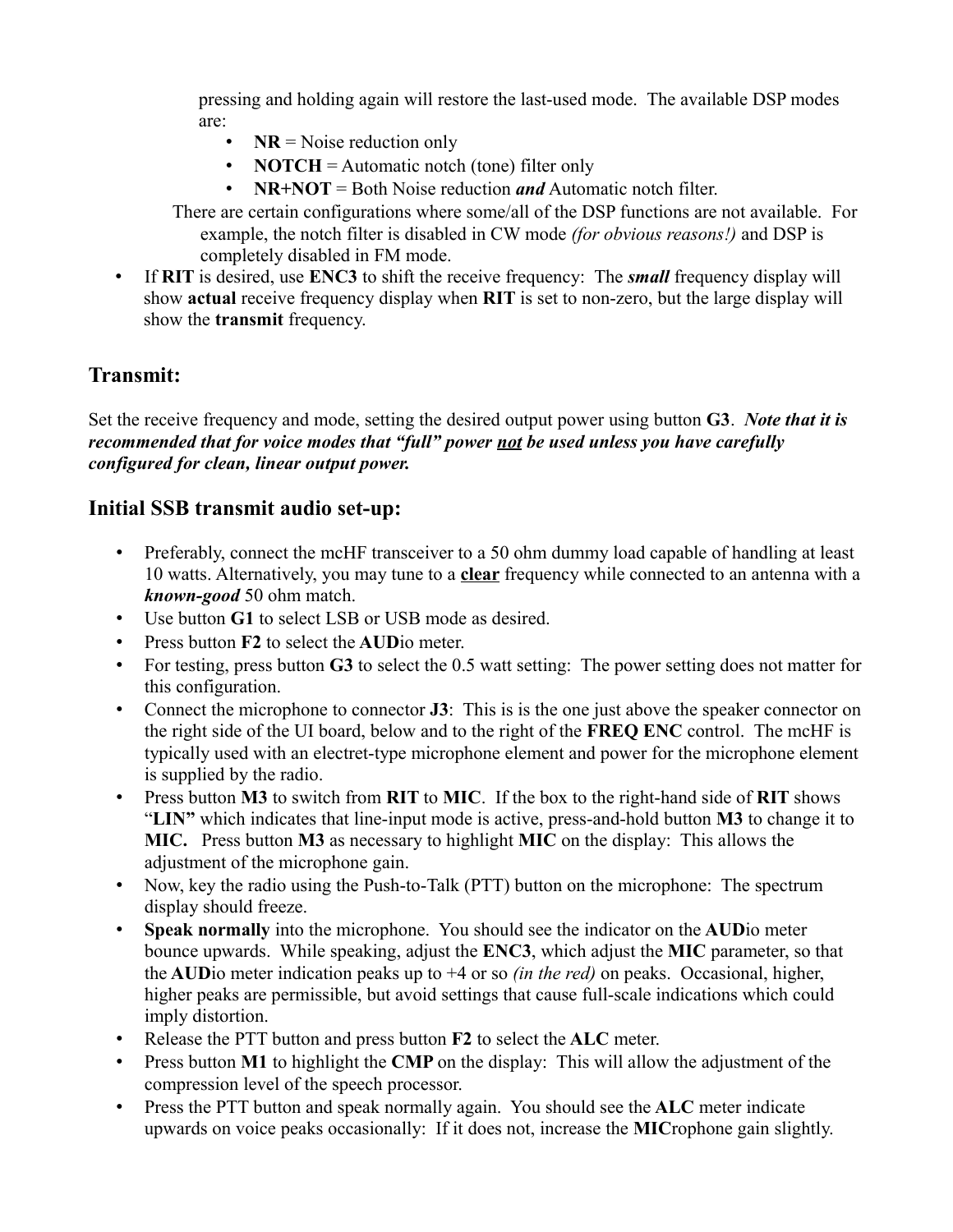- Adjusting **CMP** to a higher value will increase the aggressiveness of the speech processor: A value of **2** is a nice, modest value and a value of 12, while very "punchy" and can be used to maximize "talk power" will sound very "processed" and is likely to be unpleasant for normal, casual QSOs. *The value of "SV" will select custom settings – see the menu for additional information.*
- Once you have configured the settings to your satisfaction, press-and-hold button **F1** to store them in memory.

# **What to do if you notice that the ALC or AUDio meters jump when you key your microphone:**

In a quiet room with an antenna or dummy load connected to the mcHF, set the **METER** mode to **ALC** and key the microphone/transmitter without talking and note if **ALC** meter jumps at the instant that you key the transmitter and goes down again. Next, switch the **METER** mode to **AUD** and key the microphone/transmitter again, watching the **AUD**io meter.

If you notice that either meter jumps upwards when you key the transmitter and drops down again your keying the transmitter may be causing either an electronic "click" or mechanical "clunk", "de-sensing" the transmitter's ALC. This can be caused by the the powering-up of the electret element in the microphone when the radio is keyed and/or by the (noisy!) mechanical action of the switch – but the result can be the same in either case: A temporary "desense" when you start talking and/or an annoying sound heard by the station receiving you!

To minimize this adjust menu item **"TX Mute Delay"** which will keep the microphone audio muted for a short period after keying up. The parameters are adjustable from 0 (off) to 25, which keeps the audio muted for a full 250 milliseconds (one-quarter of a second) after the microphone is keyed.

It is recommended that one finds the minimum value to reliably suppress the appearance of the microphone key-up noise and then increase it by 50%.

### **Comments when using AM:**

• AM transmission operates the same way as SSB, but *frequency translation mode must be activated.* Remember also that the unmodulated carrier in AM will be  $\frac{1}{4}$  that of the PEP power in SSB!

# **Important information regarding the "Frequency Translate" mode:**

Menu item "**RX/TX Freq Xlate**" selects the enabling/disabling of baseband frequency translation in the receiver/transmitter. When the translation is active, instead of the receiver operating at and around "DC", the signals are mathematically shifted from 6 kHz (above or below – user-selectable). Whether or not frequency translate mode is enabled is displayed on the start-up splash screen.

Performing this frequency shift can help forgive a lot of the "sins" that occur with "DC" conversions the most obvious of which are that ANY noises in the power supply as well as the 1/F noises of op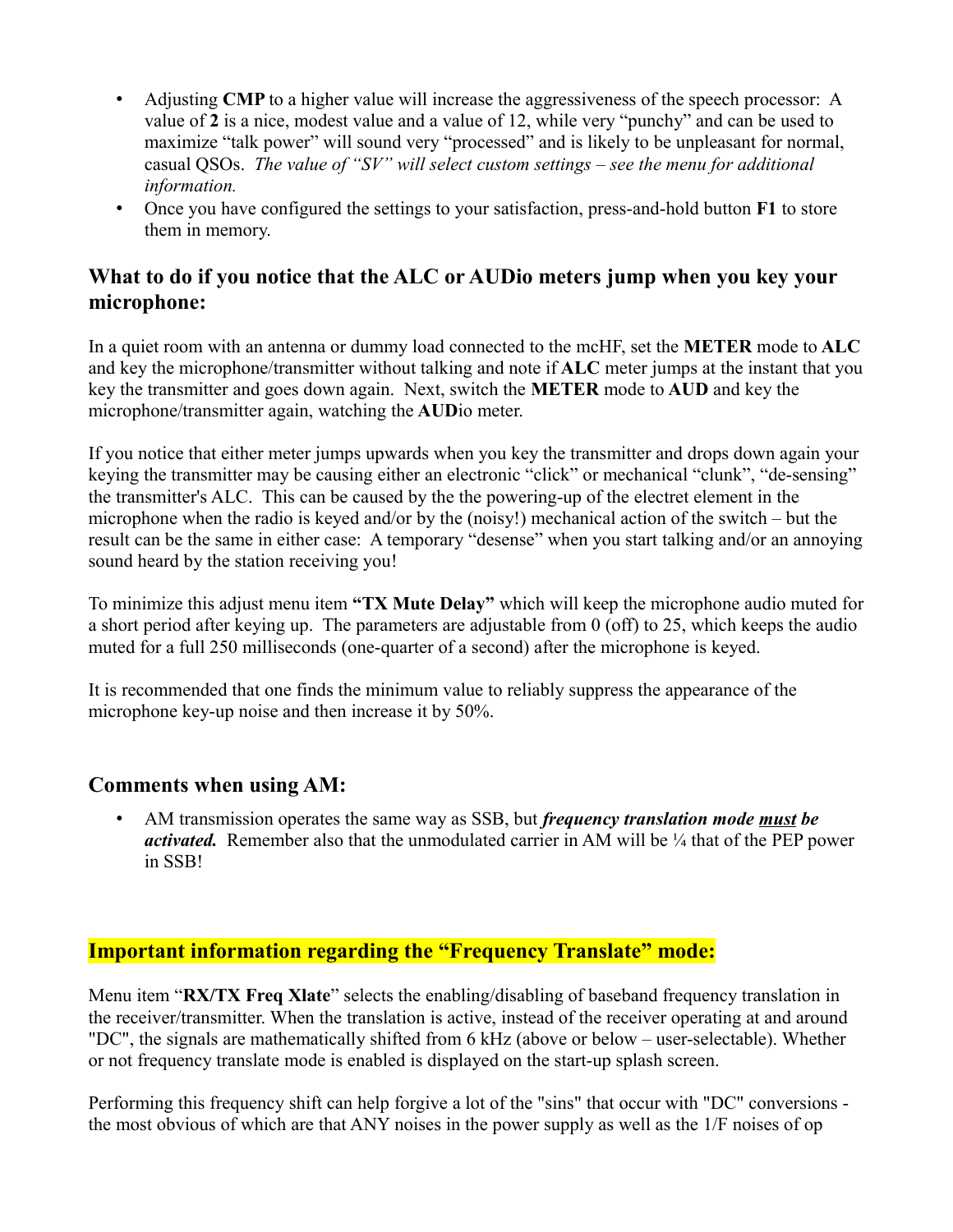amps, mixers, A/D converters and the like tend to show right up in the received audio. With the signals at microvolt levels, it is a *real fight* to minimize these signals! These signals/problems can show up as:

- Hum
- Howling
- Audio feedback, particularly at higher volumes
- Buzzing with the dimming of the backlight
- Noises from the I2C communications (e.g. "ticking")

It should be noted that these code modifications *DO NOT* relieve the builder of the *strong recommendation* that one perform the modifications in the "mcHF Board Modifications" file, particularly the U3a and MCU and LCD power supply modifications (for UI board 0.3) but they should go a long way toward reducing the artifacts that can still occur even after making those modifications even to the point of gaining an extra S-unit or two in sensitivity.

Menu item "**RX/TX Freq Xlate**" has the following options:

- **OFF** This is the original operation of the transceiver with the receive (and transmit) signals operating at and around zero Hz.
- **RX LO HIGH** In this mode the signals are shifted BELOW zero Hz by 6 kHz, requiring that the local oscillator be shifted up by the same amount. The received signals are tuned at the first graticule left of center on the spectrum scope.
- **RX LO LOW** In this mode the signals are shifted ABOVE zero Hz by 6 kHz, requiring that the local oscillator be shifted down by the same amount. The received signals are tuned at the first graticule right of center on the spectrum scope.

*For various reasons (e.g. the use of USB on higher bands where the potential for zero-HZ interference is highest)* **the use of "RX LO LOW" is recommended for best performance!**

### **Quirks and side-effects:**

When the translate mode is activated and "magnify" mode is not turned on you will note that the receive signal is *no longer in the center of the spectrum scope!* Along the bottom of the spectrum scope you'll observe that the frequency display is changed, with the frequency in kHz being displayed in full under the graticule, being shifted left or right as noted above.

*If you have used other SDR software – particularly "sound card" SDR rigs on computers – you will already be familiar with this sort of shift!*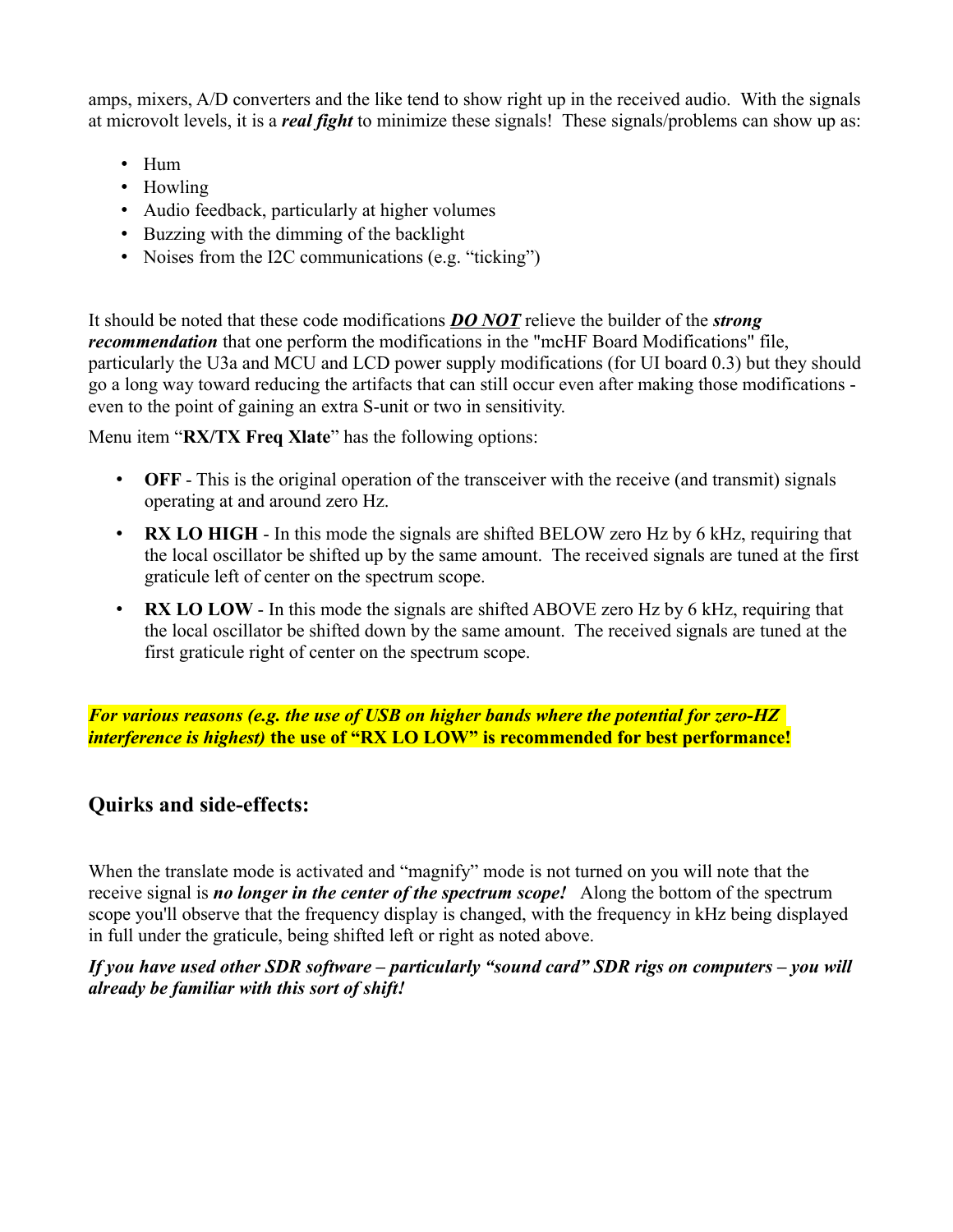# **Using the mcHF with computer "Sound Card"** *(e.g. digital)* **modes via the Line-Input and Line-Output connections:**

The mcHF may be connected to a computer, tablet or smart phone via audio cables and the PTT line on the Microphone cable to allow modes such as SSTV, PSK31, WSPR or other digital "Sound Card" mode. To do this, configure the transceiver as follows:

- Using button **G1**, select **USB** mode: All digital modes are operated using USB, *regardless of band.* In this way the audio frequency of the digital signal may be added to the frequency display to calculate the *actual* transmit/receive frequency.
- Set **RIT** to zero using **ENC3:** Press button **M3** as necessary to highlight **RIT** to allow adjustment. When using a digital mode the RIT *MUST* be disabled or else you will have difficulty making contacts!
- Set **CMP** to zero using **ENC1:** Press button **M1** as necessary to highlight **CMP** to allow adjustment. When using a digital mode, the audio compressor must be set to *MINIMUM* (0) or else it may degrade the digital signal!
- Before connecting the external device *(Computer, tablet, phone)* set the audio output level to mid-scale. Also set the audio input gain to approximately mid-scale as well.
- For receive, one may use any of the available receive audio filters, but it is recommended that the Wide filter *not* be used! If narrow (300Hz, 500Hz or 1.8 kHz) filters are used, one may shift the center frequency of that filter in the menu to suit the passband for that mode, but be aware that it is possible to run *too narrow* a filter for some of the "wider" digital modes! In the vast majority of cases the 2.3kHz filter will be adequate.
- **Be certain that DSP filtering is turned off!** The DSP noise reduction or notching on *any* radio necessarily alters signals and doing so can degrade them, making them difficult for the attached computer/device to decode!

Connect the Line-Input jack (J2) of the mcHF to the audio output of the device you are using to generate the audio and connect the Line-Output jack (J1) of the mcHF to the audio input of that same device.

To key the transceiver, you will need also to connect a cable the Microphone jack *(J3 on the UI board) or* the Key jack *(J2 on the RF board)* and the PTT/Key line on either of those jacks *(the "ring")* would be grounded to key the transceiver: Typical rig-computer interfaces will easily accommodate this connection.

- Preferably, connect the mcHF transceiver to a 50 ohm dummy load capable of handling at least 10 watts. Alternatively, you may tune to a **clear** frequency while connected to an antenna with a *known-good* 50 ohm match.
- Using button **M3**, select **LIN** mode. You may need to press-and-hold this button to change from **MIC** to **LIN**. Press button **M3** as necessary to highlight **LIN**.
- Using button **F2** select the **AUD**io meter.
- Using button **G3** set the mcHF to 0.5 watts for this setup.
- Using the program running on the external device, key the computer using the selected mode. If the program has a "test" mode, use it for this.
- Adjust the **LIN** setting via **ENC3** for a reading on the **AUD**io meter of +2 to +4.
- *Make sure that you have set "CMP" to 0 as noted above!*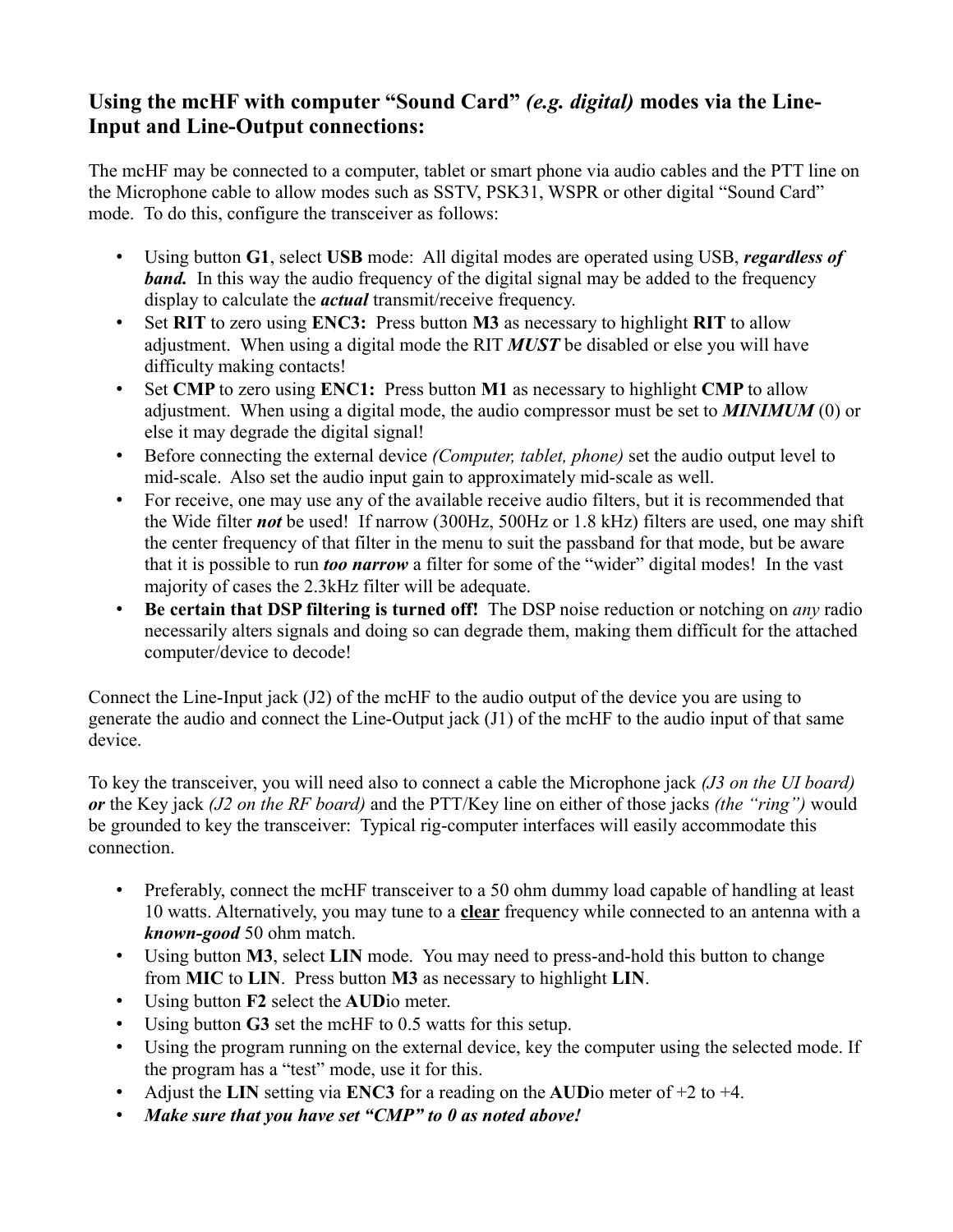- Un-key the transceiver.
- Make a note of the settings that you have used for future reference.
- Find a signal on the bands representative of the mode and adjust the audio input level of the external device for approximately "mid-scale". *The Line Output level on the mcHF on this version of firmware is fixed.*
- It should be noted the the **LINE OUT** jack will contain the *transmit* audio. This is an artifact of the hardware configuration.
- Once you have configured the settings to your satisfaction, press-and-hold button **F1** to store them in memory.

# **TUNE mode:**

The **TUNE** button may be used to send an unmodulated (CW) carrier for brief testing, such as checking the RF power output or the VSWR/matching. The **TUNE** function is also used for initial adjustment of various parameters *(TX Gain, Phase)* as described elsewhere in detail.

The operation of the **TUNE** mode is very simple:

- Press the **TUNE** button: The mcHF transmits and the indicator turns red.
- Press the **TUNE** button again: The mcHF stops transmitting and the indicator turns white.

#### **Comments about the TUNE mode:**

- When set to CW mode, when **TUNE** is activated the mcHF will produce a carrier *above* the dial frequency by the amount of the setting of the **"CW Side/Off Freq"** (e.g. sidetone frequency).
- When set to SSB mode, when **TUNE** is activated the mcHF will produce a carrier that is offset from the dial frequency by 750 Hz – the same as the audible sidetone. This carrier will be below the dial frequency in LSB mode and above it in USB mode.
	- **Note:** There will be no audible sidetone in "SSB TUNE" mode when Frequency Translation is enabled.
- Pressing-and-holding the **TUNE** button will toggle the **TRANSMIT DISABLE** function. If this mode is on, the **TUNE** indicator will turn grey and all transmit capabilities of the mcHF will be disabled. *This is the same as the parameter "Transmit Disable" in the configuration menu.*
- **TUNE** mode does not function in AM mode.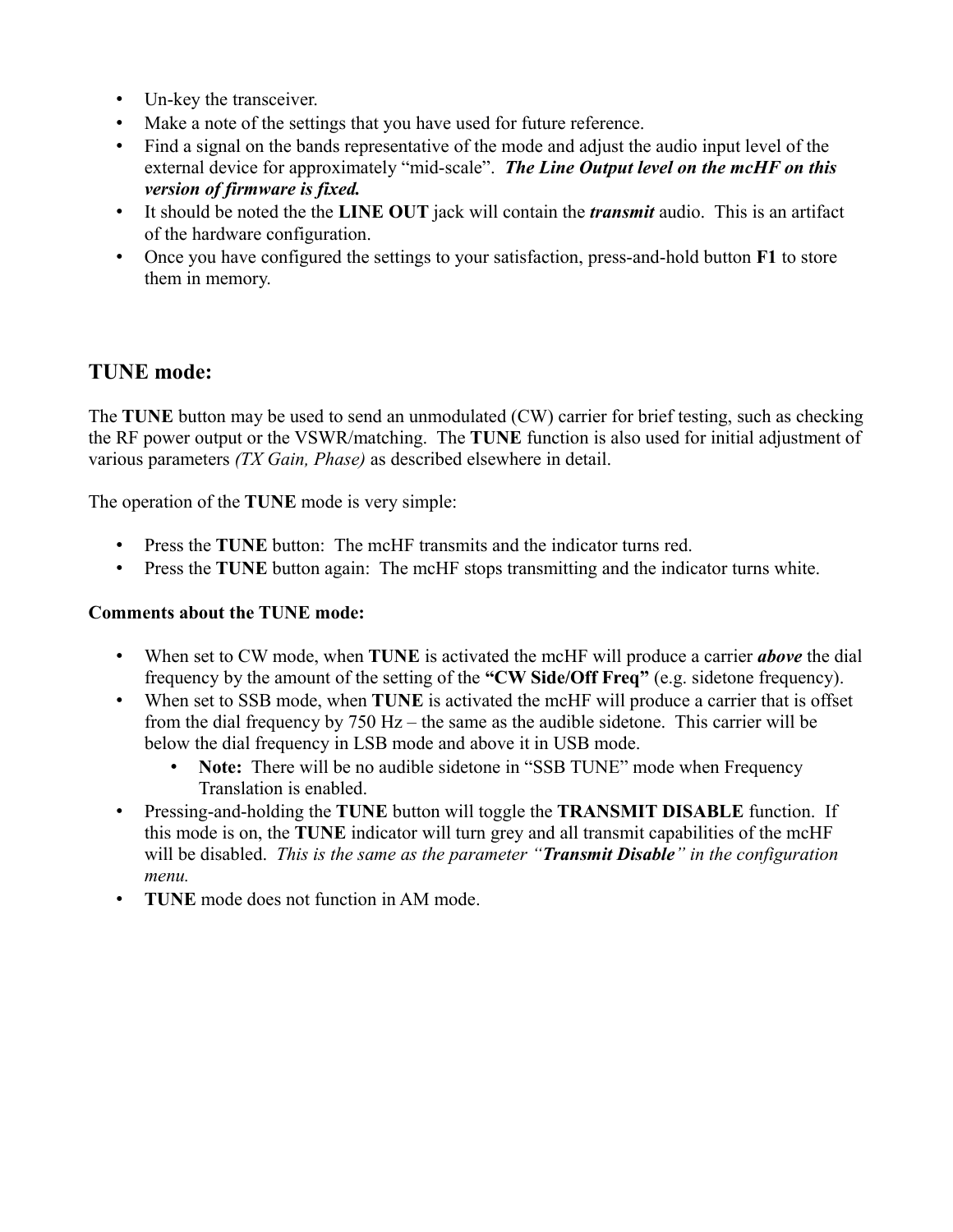# **Configuration of the mcHF for CW operation:**

• Connect a key or paddle to jack **J2** on the RF board: This is the connector next to the DC power input.

For connecting a paddle for Iambic keying:

- The **TIP** of the connector is **DIT**.
- The **RING** of the connector is **DAH.**

*Note: The "dit" and "dah" may be swapped using the "CW Paddle Reverse" menu setting.*

For connecting a straight key, mechanical semi-automatic key *(e.g. a "bug")* or an external keyer/computer:

• The **RING** of the connector keys the transmitter.

#### *Note that the DAH/Straight Key connection is the same as the "PTT" line on the Microphone connector.*

Now, press the **MENU** button (**F1**) and use the **NEXT** and **PREV** buttons (**F4** and **F3**, respectively) to navigate to the screen containing the menu item "**CW Keyer Mode**", noting the setting to the right of it. The three possible settings are:

- **IAM** A Iambic mode "A". Using paddles, alternate dots and dashes are sent with both paddles are depressed, stopping with the last dot or dash that was sent while the appropriate paddle was depressed.
- **IAM B** Iambic mode "B". The same as mode "A" except that keying continues by sending one more element – a dot if the paddles were released during a dash and vice-versa.
- **STR K** Straight Key. This would be used for a straight key, a "bug"or external keyer/computer.

Additional items on this menu *(you may need to scroll to another screen using ENC2)* include:

- **CW Paddle Reverse** This reverses the DIT and DAH positions of the paddle, affecting *ONLY* the IAMBIC modes when using the built-in keyer.
- **CW TX->RX Delay** This sets the delay, after the last CW element, before the transceiver returns to receive mode.
- **CW Side/Off Freq** This sets the offset frequency and sidetone in CW operation, adjustable in 10 Hz steps.
	- **Note:** If the sidetone frequency is adjusted, the center frequencies of the 300 Hz and 500 Hz filters should be adjusted to compensate to keep the frequencies within the center of the filter passband!
- The parameters **CW Keyer Speed** and **CW Sidetone Gain** are adjustable from the main display and will be discussed shortly.
- **CW Freq. Offset** This sets the display/shift mode to be used for CW operation: *For more details on this parameter, see the MENU section.*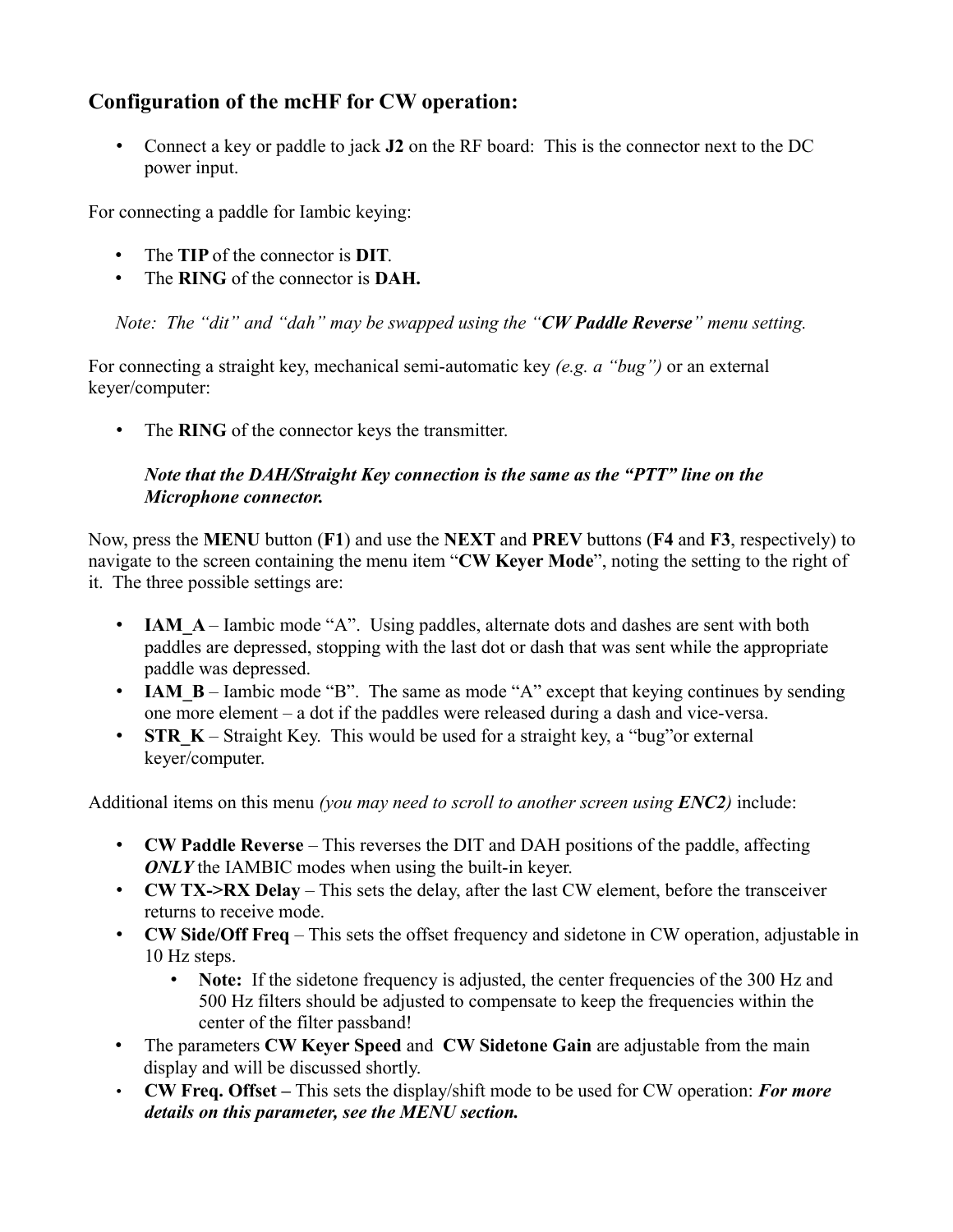#### **To configure for CW operation:**

- Press button **G1** to select the CW mode.
- Press button **G4** to select the desired receive audio bandwidth.
- Press button **G3** to set the power to 0.5 watts: The power has little effect on this adjustment.
- Press button **M3** to highlight the **WPM** parameter: Use **ENC3** to set the desired sending speed in words-per-minute. *This parameter has no effect if set to straight-key mode.*
- Press button **M1** to highlight the **STG** parameter: **ENC1** is used to adjust this parameter.
- Press the paddle/key to cause the mcHF to transmit: Use **ENC1** to adjust the volume of the sidetone. *Note that the volume control ("AFG") setting has no effect on the level of the sidetone.*
- *Once you have configured the settings to your satisfaction, press-and-hold button F1 to store them in memory.*

#### **Miscellaneous notes and tips:**

- The DSP "NR" (Noise Reduction) mode may be used to advantage when in CW mode, but note that the DSP "NOTCH" mode is always disabled because it would "kill" CW signals!
- The sidetone frequency is *exactly* that of the amount of transmit offset from the dial frequency.
- If the parameter **"CW Side/Off Freq"** is changed which changes the sidetone/offset frequency - **remember to change the the center frequencies of the 300 Hz and 500 Hz filters** so that the center of your receive filter passband will match your transmit frequency. If you do not do this a station that returns to you *on your frequency* may do so outside the passband of your receive filter!
- There is a slight interaction between the power setting, the perceived loudness of the sidetone gain and the sidetone gain setting. This is a known issue, but it has not been a cause of complaints.
- **NOTE:** Refer to the menu item "**CW TX/RX Offset**" to set up the transceiver for USB, LSB or "Automatic" USB/LSB operation as desired. You may also configure the transceiver so that the frequency displayed is that of the **transmit** carrier frequency *or* that of the received signal when its pitched is matched to that of the transceiver's sidetone.
- Pressing-and-holding button **G3** when in CW, LSB or USB mode will generate a tone that is equal in frequency to the CW sidetone and transmit-receive offset. This may be used to "spot" the frequency so that you can transmit on the same frequency as the station with which you are communicating. The loudness of this tone may be adjusted using the "Adjustment Menu" option "**Beep Volume**".

# **It is recommended that one** *NOT* **operate CW when the menu is being displayed!**

**If the menu is being displayed, CW element timing will be disrupted!**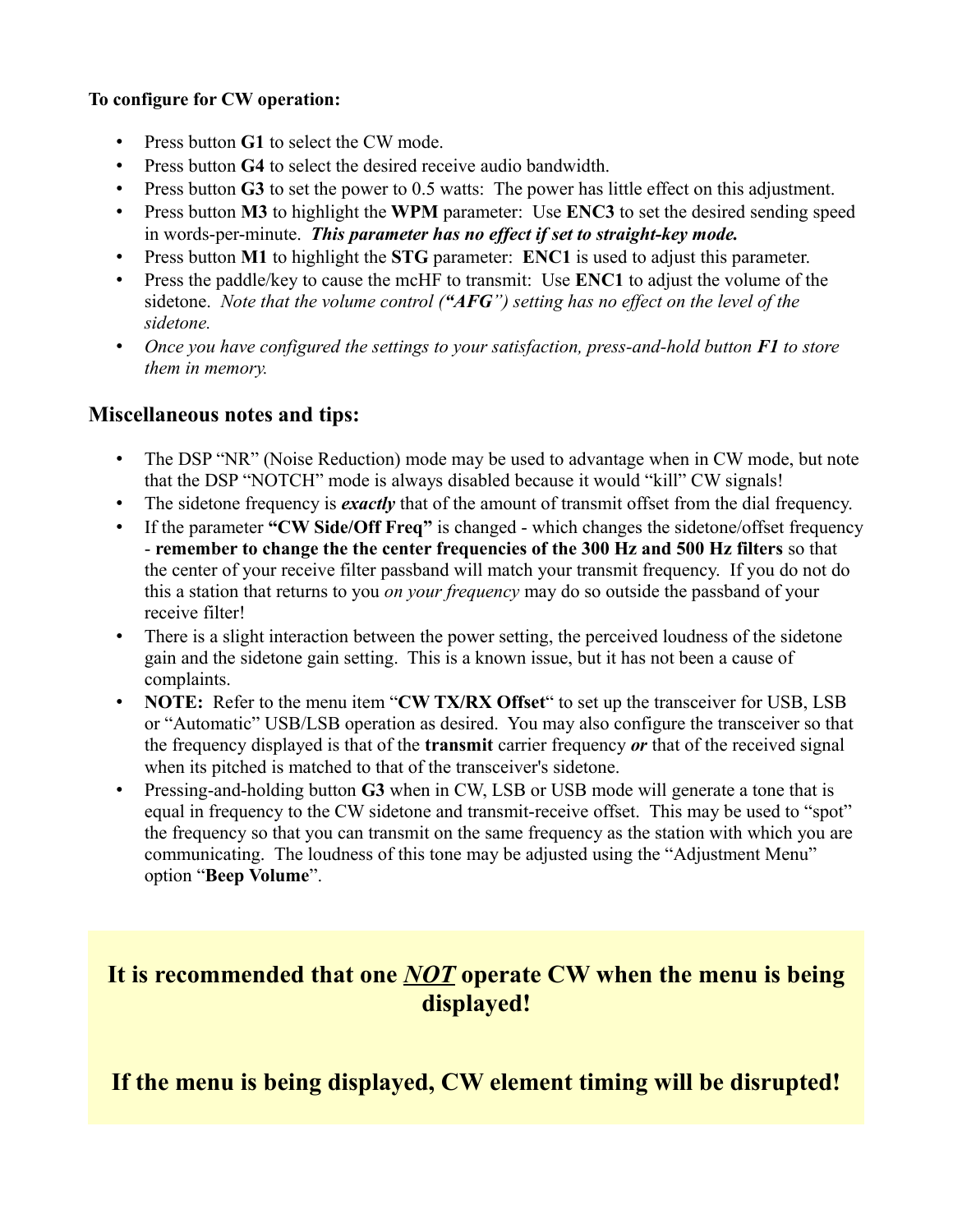# **The configuration menu system:**

The configuration menu may be entered by pressing the **MENU** button (**F1**).

When in the menu system, it may be navigated using the following encoders and buttons:

- **ENC2** Selects the individual menu item.
- **ENC3** Adjusts the selected menu item
- **Button F1** Exits the menu system, returning to the main transceiver display. Pressing-andholding will save settings to EEPROM.
- **Button F2** Resets the currently-selected item to its default setting.
- **Button F3** Goes backwards in the menu system by 6 items (one screen). Pressing-andholding this button will jump to the beginning of the menu, or to the end of the menu if already at the beginning.
- **Button F4** Goes forwards in the menu system by 6 items (one screen). Pressing-and-holding this button will jump to the end of the menu, or to the beginning of the menu if already at the end.
- **Button F5** Enters/Exits **TUNE** mode. Pressing-and-holding this button will also toggle "Transmit Disable". The "**TUNE**" indicator will turn grey indicating that the transmitter is disabled.

#### **Important Notes:**

- When in **MENU** mode **ENC1** is *always* configured as **AFG** (e.g. the volume control.)
- Whenever a menu item is changed the warning "Save settings using POWER OFF!" will appear along the bottom of the screen to warn you that any changes that you may have made will *NOT* be saved unless you power down the transceiver using the POWER button.
- If you have made any changes while in the **MENU** system, when you exit the **MENU** system the label above button **F1** will be orange and display "**MENU \*"** to warn you that you should power down using the **POWER** button to save any changes that you might have made.

There are two separate menus within the menu configuration system:

- The **MAIN** menu. These are the more commonly-adjusted items with the labels in YELLOW.
- The **CONFIGURATION** menu. These are less-frequently adjusted items used for calibrating the radio's hardware with the labels in CYAN *(e.g. light blue.)*

The **CONFIGURATION** menu is hidden unless it is enabled by activating it by setting the last item in the main menu to **ON**.

#### **Note:**

*All menu items are numbered, but the numbers are omitted here to simplify maintenance of this document as these numbers occasionally change as features are added/modified.*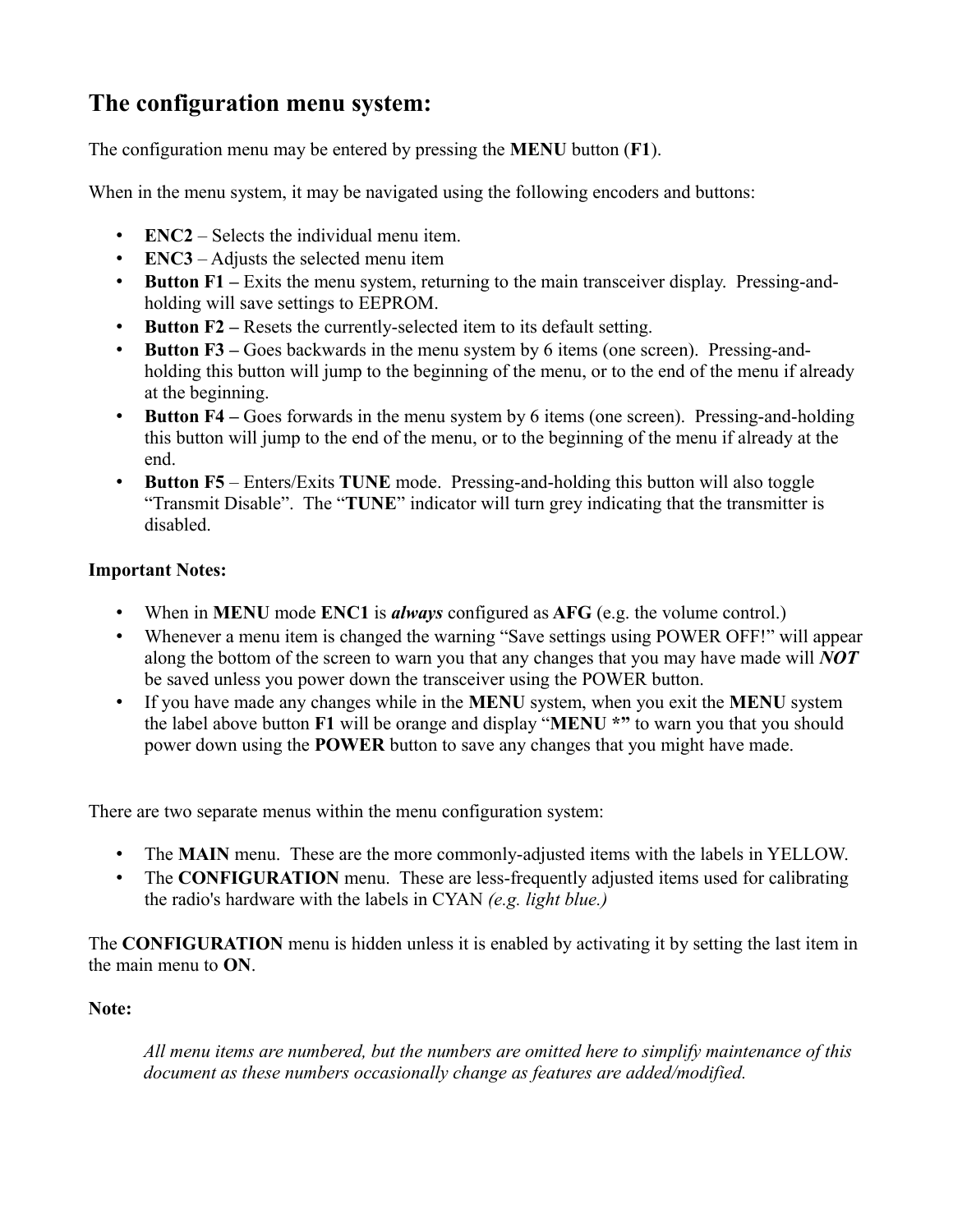# **Main Menu configuration items:**

## *Important Note:*

If, when the a menu item is changed, it will be necessary to turn off the transceiver using the **POWER** button to save the changes to the EEPROM.

Alternatively, button **F1** may be pressed-and-held to cause a save of all settings to occur.

**It is** *strongly* **recommended that one** *NOT* **attempt to operate CW when the menu is being displayed! If the menu is being displayed, the CW element timing will be disrupted!**

*These items are listed in the order that they appear in the menu system.*

### **DSP-related items:**

• **DSP NR Strength** – This adjusts the aggressiveness of the DSP noise reduction, with 0 being "weak" and higher numbers correlating to "stronger" DSP noise reduction effects. The relative effects of this parameter are affected by the "advanced" parameters *– see the "DSP Related Items" section.* This is the same as the "**DSP**" parameter controlled by **ENC2** on the main screen.

### **Filter-related items:**

- **300Hz Center Freq.** This sets the center frequency of the 300 Hz CW filter, the options being 500, 550, 600, 650, 700, 750, 800, 850 and 900 Hz. A final option is "Off" which eliminates this filter from the selection when button **G4** is pressed. The settings will be displayed in white if this filter is currently selected.
- **500Hz Center Freq.** This sets the center frequency of the 500 Hz CW filter, the options being 550, 650, 750, 850 and 950 Hz. A final option is "Off" which eliminates this filter from the selection when button **G4** is pressed. The settings will be displayed in white if this filter is currently selected.
- **1.8k Center Freq.** This sets the center frequency of the 1.8 kHz "narrow" SSB filter, the options being 1125, 1275, 1427, 1575 and 1725 Hz. A final option is "Off" which eliminates this filter from selection when button **G4** is pressed. The settings will be displayed in white if this filter is currently selected.
- **2.3k Center Freq.** This sets the center frequency of the 2.3 kHz SSB filter, the options being 1262, 1412, 1562 and 1712 Hz. The settings will be displayed in white if this filter is currently selected. *This filter cannot be disabled.*
- **3.6k Filter. -** This enables/disables the filter and when set to "Off", this filter will be eliminated from selection when button **G4** is pressed. The settings will be displayed in white if this filter is currently selected.
- **Wide Filter Select -** This selects the "wide" filter that is, the next bandwidth above the 3.6 kHz bandwidth with four bandwidth being available: 10 kHz, 7.5 kHz, 6 kHz and 5 kHz. If one of the "AM" items is selected *(e.g. "5kHz AM")* then the selected bandwidth will be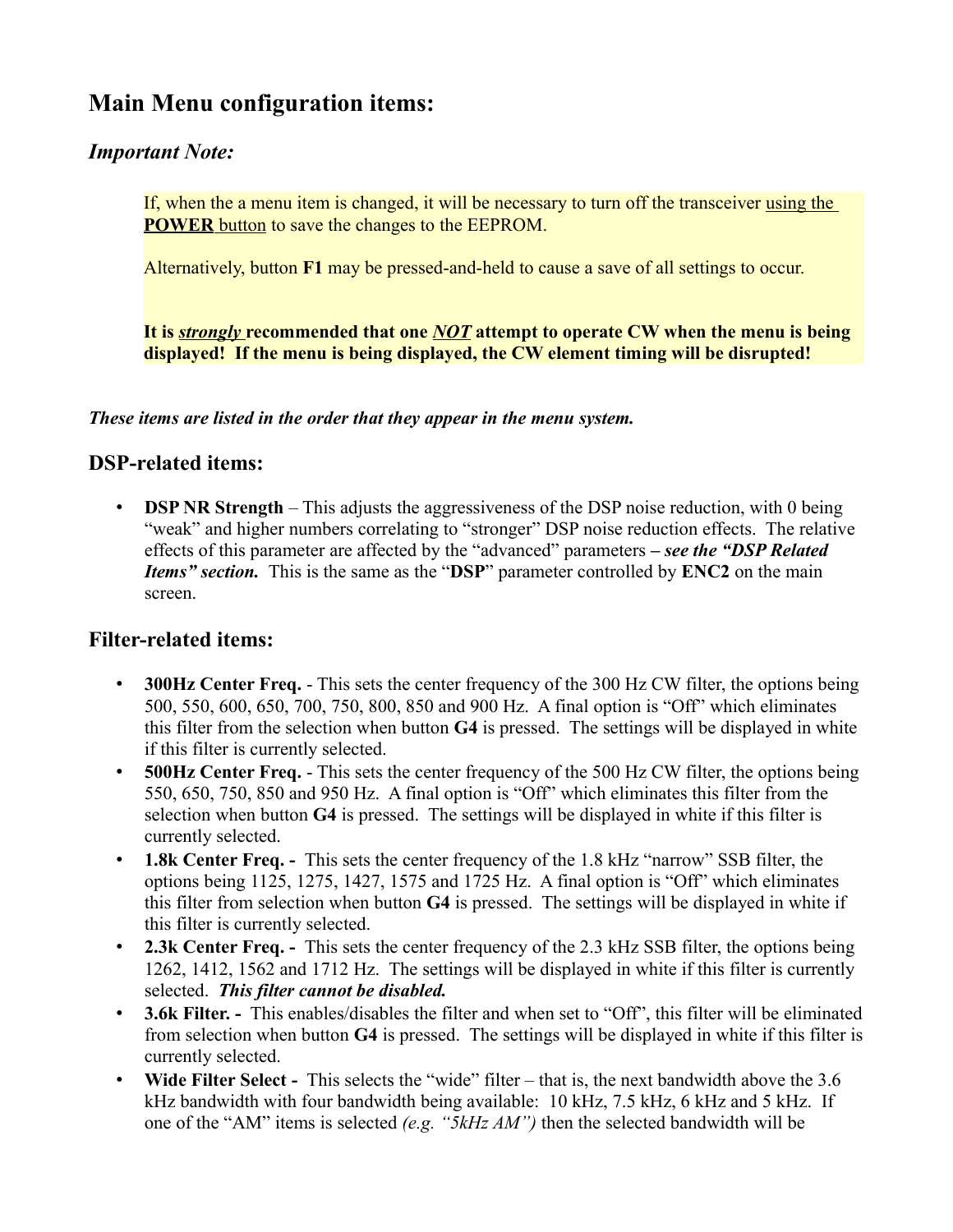available *only* in AM mode but if a "non-AM" item is selected *(e.g. "5kHz")* then this selection will be made available in SSB mode as well.

- **Wide Filt in CW mode** When ON, the "Wide" SSB filters (3.6 kHz and Wide) will be available for selection when in CW mode.
- **CW Filt in SSB mode** When ON, the "Narrow" CW filters (300 Hz and 500 Hz) will be available for selection when in SSB mode.
- **AM mode disable** When ON, the AM mode will be eliminated from selection when the **G1** button is pressed. *Note that it will still be available if one presses-and-holds button G1.*
- **LSB/USB Auto Select** This enables the automatic selection of LSB or USB, depending on the current band. The available settings are:
	- **OFF** No automatic selection.
	- **ON** LSB is selected < 10 MHz, USB is selected  $>$  = 10 MHz
	- **USB 60M** LSB is selected < 10 MHz *except* for 60 meters and USB is selected >= 10 MHz. This setting has been provided for those areas where USB is typically used on 60 meters *(e.g. the U.S.)*

When "**LSB/USB Auto Select**" is enabled, pressing button **G1** will skip the sideband that is not appropriate for the frequency of operation (e.g. USB will not be selected below 10 MHz) but pressing-and-holding this button when LSB is displayed will change the mode to USB – and pressing-and-holding again will change it back to LSB.

When "**LSB/USB Auto Select**" is enabled, in order to change to AM you must select a mode *other* than LSB (or USB) – such as CW – and then press-and-hold button **G1**: AM will then be selected.

# **FM mode-related items:**

- **FM Mode Enable -** When set to **ON** the FM mode is available with normal presses of the **G1** button. *Note: Even when off, it may still be accessed if button G1 is pressed-and-held in CW mode. If the AM mode is also set as being disabled, you may have to press-and-hold G1 again to get to FM.*
- **FM Sub Tone Gen** This selects the frequency of the subaudible tone (in Hz) to be transmitted on FM: The setting of "off" (default) disables the tone. The deviation of this tone is approximately +/-300 Hz in "Narrow" mode and +/-600 Hz in "Wide" mode.
- **FM Sub Tone Det –** This selects the frequency of the subaudible tone (in Hz) to be decoded on FM: The setting of "off" (default) disables the tone decoder so that only "carrier squelch" is used. When this is active it is necessary that *both* the squelch be opened **AND** the tone decoded in order for audio to be heard. The "FM" mode indicator on the main display will be backgrounded in red when the selected tone is being decoded.
- **FM Tone Burst** This enables and selects the transmission of a "tone burst" (a.k.a. "whistleup") that might be used to activate some repeaters. Two frequencies are available: 1750 Hz and 2135 Hz. The tone burst is activated by pressing-and-holding button **G4** *while transmitting.*
- **FM RX Bandwidth** This selects the detection bandwidth when in FM mode: Selection of "audio bandwidth" via button **G4** is disabled as it is irrelevant in FM mode and this setting is unlikely to be changed very often. The selections are:
	- **7.2 kHz** This is suitable only for "Narrow" operation and even this will result in a bit of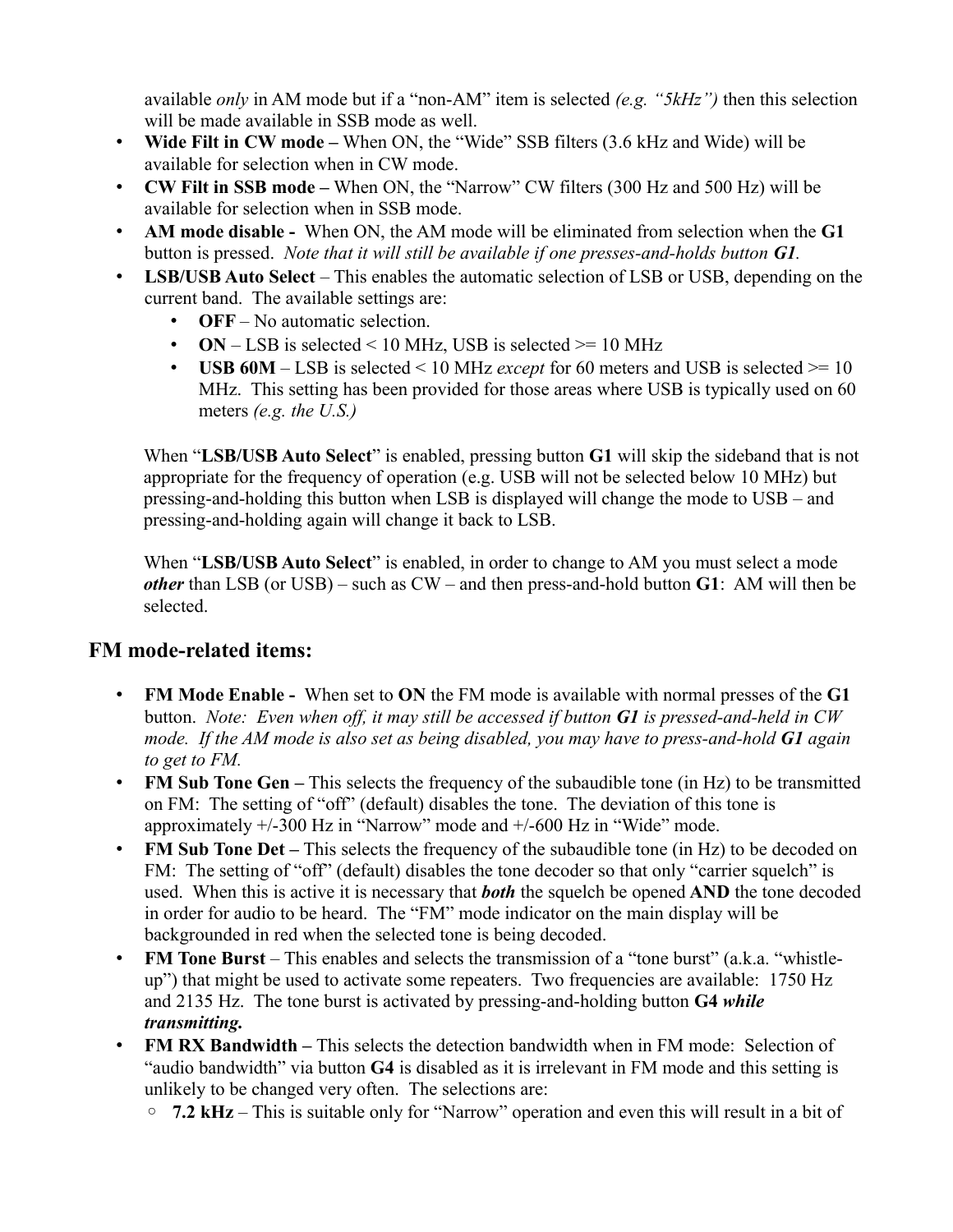added distortion as the filter about as narrow as it may be to pass audio. Using this setting the weak-signal sensitivity is the highest amongst the FM filter bandwidth settings since this narrowest filter also intercepts less noise under weak-signal conditions.

- **10 kHz** This is the "default" bandwidth and is suitable for "Narrow" bandwidth and while it will work for "Wide" bandwidth, slight distortion may occur on voice peaks.
- **12 kHz** This is wider than necessary for "narrow" bandwidth and recommended for "Wide" bandwidth.
- **FM Deviation** Two "modes" of FM are available: "Narrow" with  $+/- 2.5$  kHz peak deviation  $(w/1kHz$  modulation) and ""Wide" with  $+\frac{1}{2}$  kHz peak deviation, the former being commonly used on HF and the latter being that which is used on VHF bands except for those instances where the "narrow" (+/- 2.5 kHz) mode is specifically used. These two modes are more or less interoperable, with the following provisions:
	- Operation of "Wide" (+/-5kHz) on "Narrow" frequencies will result in "loud" audio, possible "squelch clamping" and splattering onto adjacent "narrow-spaced" channels.
	- Operation of "Narrow" (+/-2.5kHz) on "Wide" frequencies will result in chronically "low" audio, reduced "copyability" under weak-signal (noisy) conditions and everyone telling you to talk louder!

### **AGC and other receiver-related items:**

- **AGC Mode -** The selections are **SLOW, MED**ium, **FAST, CUSTOM** and **MANUAL**. These related to the "decay" speed (e.g. "hang") of the receive AGC. When in **MANUAL** mode the AGC is disabled and the audio gain is set to maximum – *see "RF Gain", below.* **WARNING: Reduce volume level before setting this to MANUAL!**
- **RF Gain -** This is the same as the "**RFG**" (RF Gain) control from the main menu and in this context it is used in conjunction with the **MANUAL** AGC mode.
- **Cust AGC (+=Slower) -** When **AGC Mode** is set to **CUSTOM** this sets the decay rate with a higher setting setting a slower decay. A setting of "12" is equal to the "**MED**" AGC setting. Values lower than 3 are displayed in RED to warn the user that the decay rate of the AGC is likely to be extremely fast, that the resulting audio is likely to be unpleasant and that a bit overshoot/undershoot is possible on the tail end of a signal. This parameter is displayed in orange if **CUSTOM** AGC mode is not selected.
- **RX Codec Gain -** Normally set to **AUTO**, this determines whether or not the A/D input gain on the Codec is automatically controlled based on the input signal levels. If the input levels start to approach full-scale, the gain of the coded is automatically reduced, but if these level have not been attained for a while, the gain is gradually increased again. If this is set to anything other than **AUTO** there is the risk of significantly reducing the dynamic range *(e.g. performance)* of the receiver. When not in **AUTO** mode, the settings range from 8, which is "maximum" gain and the highest susceptibility to overload to 0 which is the lowest receiver sensitivity. *Settings other than AUTO are indicated in RED to warn the user of likely receiver degradation.*
- **RX NB Setting -** This is the same as the "**NB**" setting on the main screen. This adjusts the "strength" of the noise blanker, with "0" being off.
	- **The noise blanker takes a significant amount of processor horsepower, so some "slowing" of responses should be expected when it is active, particularly if DSP is turned on at the same time!**
	- **The noise blanker is disabled when the menu is displayed, when in AM mode or if a wide bandwidth is selected.**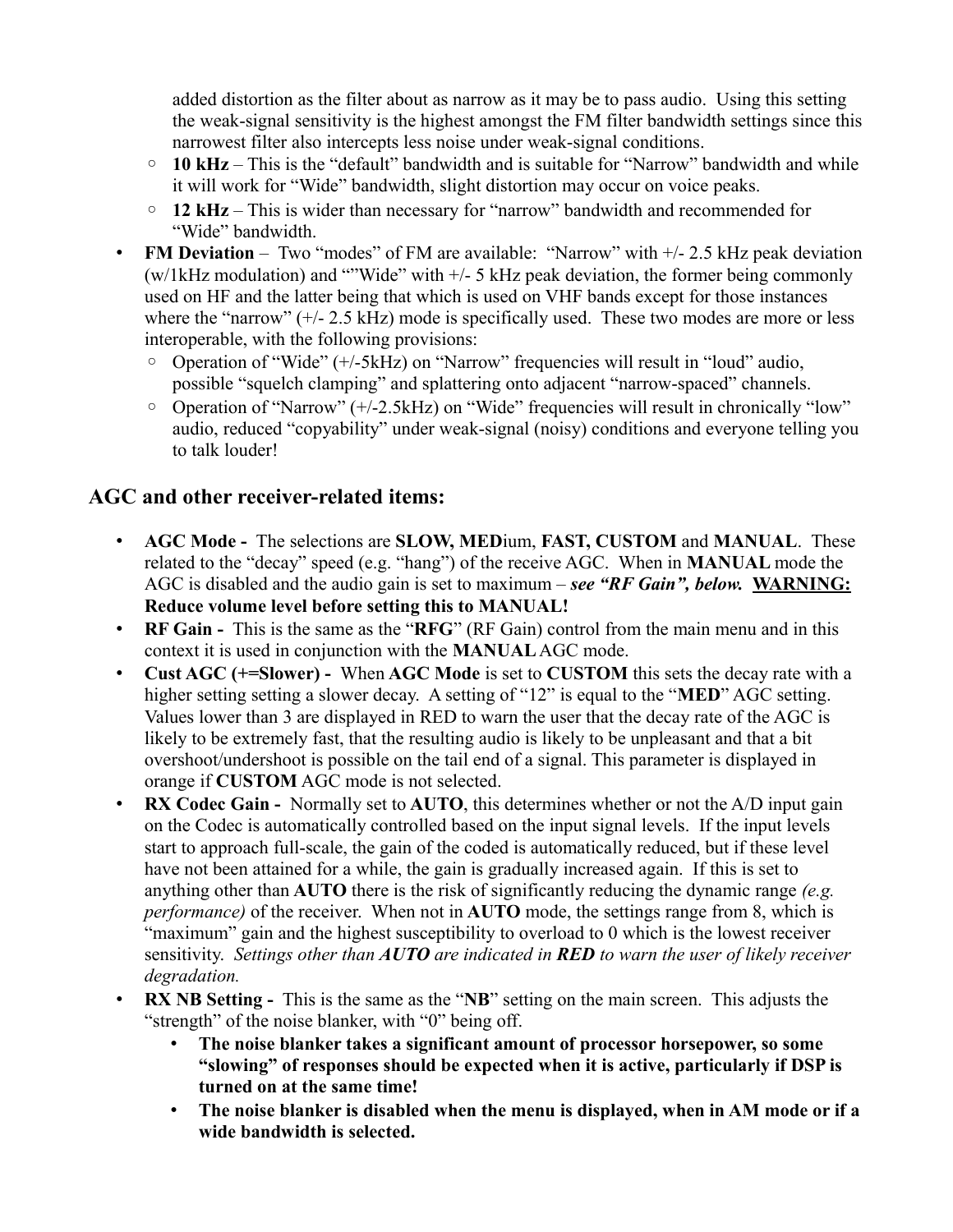- **RX/TX Freq Xlate** This enables the mathematical translation of the receive signals, shifting them from "zero" (e.g. around DC) to  $+$  or  $-$  6 kHz. This feature can reduce issues related to direct-conversion receivers such as audio feedback, power supply noise and other noise sources that can degrade receiver performance. The selectable options are:
	- **OFF** This is the original operation of the transceiver with the receive (and transmit) signals operating at and around zero Hz (e.g. baseband operation.)
	- **RX LO HIGH** In this mode the signals are shifted *below* zero Hz by 6 kHz, requiring that the local oscillator be shifted up by the same amount. The received signals are tuned at the first graticule **left of center** on the spectrum scope.
	- **RX LO LOW** In this mode the signals are shifted *above* zero Hz by 6 kHz, requiring that the local oscillator be shifted down by the same amount. The received signals are tuned at the first graticule **right of center** on the spectrum scope. *For various reasons (e.g. the use of USB on higher bands where the potential for zero-HZ interference is highest)* **the use of "RX LO LOW" is recommended for best performance!**

**For more information, refer to the section about Frequency Translation near the end of this document.**

#### **Transmit Audio related items:**

- **Mic/Line Select -** This selects whether the Microphone or the LINE input is to be used for transmit audio in the SSB mode. This is the same function as pressing-and-holding button **M3** when in a voice mode.
- **Mic Input Gain -** This is used to adjust the microphone input gain to adjust the drive in SSB mode. It is recommended that the **AUD**io meter be used, setting this parameter for audio peaks above "0dB". *This setting cannot be adjusted if the MIC input is not selected.*
- **Line Input Gain -** This is used to adjust the line input gain to adjust the drive in SSB mode. It is recommended that the **AUD**io meter be used, setting this parameter for audio peaks above "0dB". *This setting cannot be adjusted if the LINE input is not selected.*
- **ALC Release Time -** This adjusts the release (decay) time of the ALC. A value of 10 is offers modest compression while values of 5 or lower offer fairly aggressive compression. *See the section about the adjustment of the ALC/Compressor.* This setting will be displayed in RED and not adjustable unless "TX Audio Compress" is set to "SV".
- **TX PRE ALC Gain -** This is a post-filter, pre-ALC gain setting in the TX audio path where a setting of 1 is unity. This is increased from unity to increase the amount of ALC action (compression). *See the section about the adjustment of the ALC/Compressor.* This setting will be displayed in RED and not adjustable unless "TX Audio Compress" is set to "SV".
- **TX Audio Compress -** This is the same as the "**CMP**" setting on the main screen and it adjusts the amount of compression of the transmitted audio signal. This parameter dynamically adjusts both "**ALC Release Time**" and "**TX PRE ALC Gain**" to provide a configuration that will result in a small amount of compression for low values or "heavy" compression for high values. When set to "**SV**" *(which would be setting "13")* the "**ALC Release Time**" and "**TX PRE ALC Gain**" parameters, above, are available for adjustment to provide "custom" processor settings. The "**ALC Release Time**" and "**TX PRE ALC Gain**" settings forced by this parameter are *not* saved to EEPROM and the user-configurable settings in "SV" mode are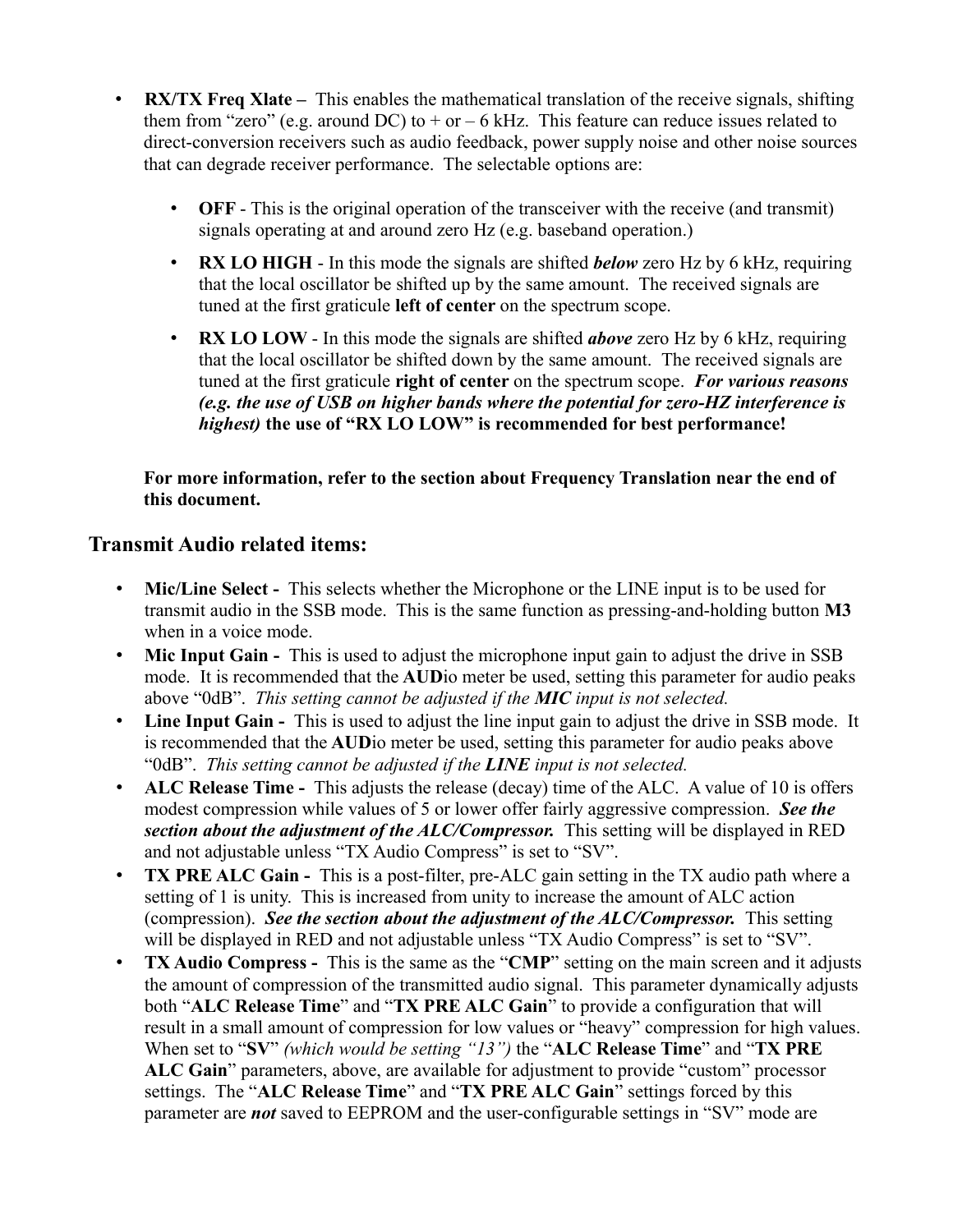preserved.

## **CW related items:**

#### **REMEMBER: When in the MENU mode, CW timing and speed will be disrupted! Remember this when adjusting parameters such as CW speed and CW TX→RX delay!**

- **CW Keyer Mode -** This selects from Iambic-B, Iambic-A and Straight Key modes.
- **CW Keyer Speed -** This allows the adjustment of CW keyer speed, when in Iambic mode, from 5 to 48 words per minute. This is the same as the **WPM** item on the main display screen. *While you may adjust the CW speed while in menu mode, CW timing and speed will be skewed until you exit menu mode!*
- **CW Sidetone Gain -** This adjusts the sidetone volume in CW mode as well as in the TUNE mode. This is the same as the **STG** item on the main display screen.
- **CW Side/Off Freq -** This adjusts the CW sidetone and TX/RX offset frequency in 10 Hz steps from 400 to 1000 Hz.
	- It should be noted that the CW transmit carrier frequency is always *higher* in frequency by *this* amount and it *exactly* matches the sidetone frequency which is to say that if you match the pitch of the other station's receive signal with the pitch of the sidetone, both with be transmitting on the same frequency.
	- When adjusting the sidetone, always take care to be sure that the center frequency 300 Hz and/or 500 Hz filter that you use matches the sidetone or else the stations that reply to you may do so outside the filter's passband!
- **CW Paddle Reverse -** This swaps the Dit and Dah position of the paddles.
	- Note that if this is turned ON, the "ring" contact of the paddle jack is still the "PTT" line as before.
	- This has no effect when "**CW Keyer Mode**" is set to "Straight Key" mode.
- **CW TX->RX Delay -** This sets the Transmit-to-Receive turnaround time. **Note:** If you experience a problem with the CW key "hanging" occasionally during CW operation *(e.g. it goes "dead" for a second or two and then recovers)* you may wish to increase this time slightly. There *may* still be a lingering bug that may show up if the TX->RX turnaround time is set too short, but it is believed that this has been fixed.
- **CW TX/RX Offset** This sets how the receiver offset and/or the frequency display operates in CW mode according to the following settings:
	- **USB** The receiver operates in USB and the transmit frequency is *above* the displayed frequency by the amount of the configured sidetone frequency *(e.g. menu parameter "CW Side/Off Freq").* One must do some mental math to calculate the actual transmit frequency.
	- **LSB** The receiver operates in LSB and the transmit frequency is *below* the displayed frequency by the amount of the configured sidetone frequency *(e.g. menu parameter "CW Side/Off Freq").* One must do some mental math to calculate the actual transmit frequency.
	- **AUT USB/LSB** In this mode **USB** is selected  $\ge$  = 10 MHz and **LSB** is selected below 10 MHz.
	- **USB DISP** The receiver operates in USB but the displayed frequency shifted *upwards* by the amount of the configured sidetone frequency. The displayed frequency is that of the transmit frequency and it is the frequency of the received signal if it is tuned to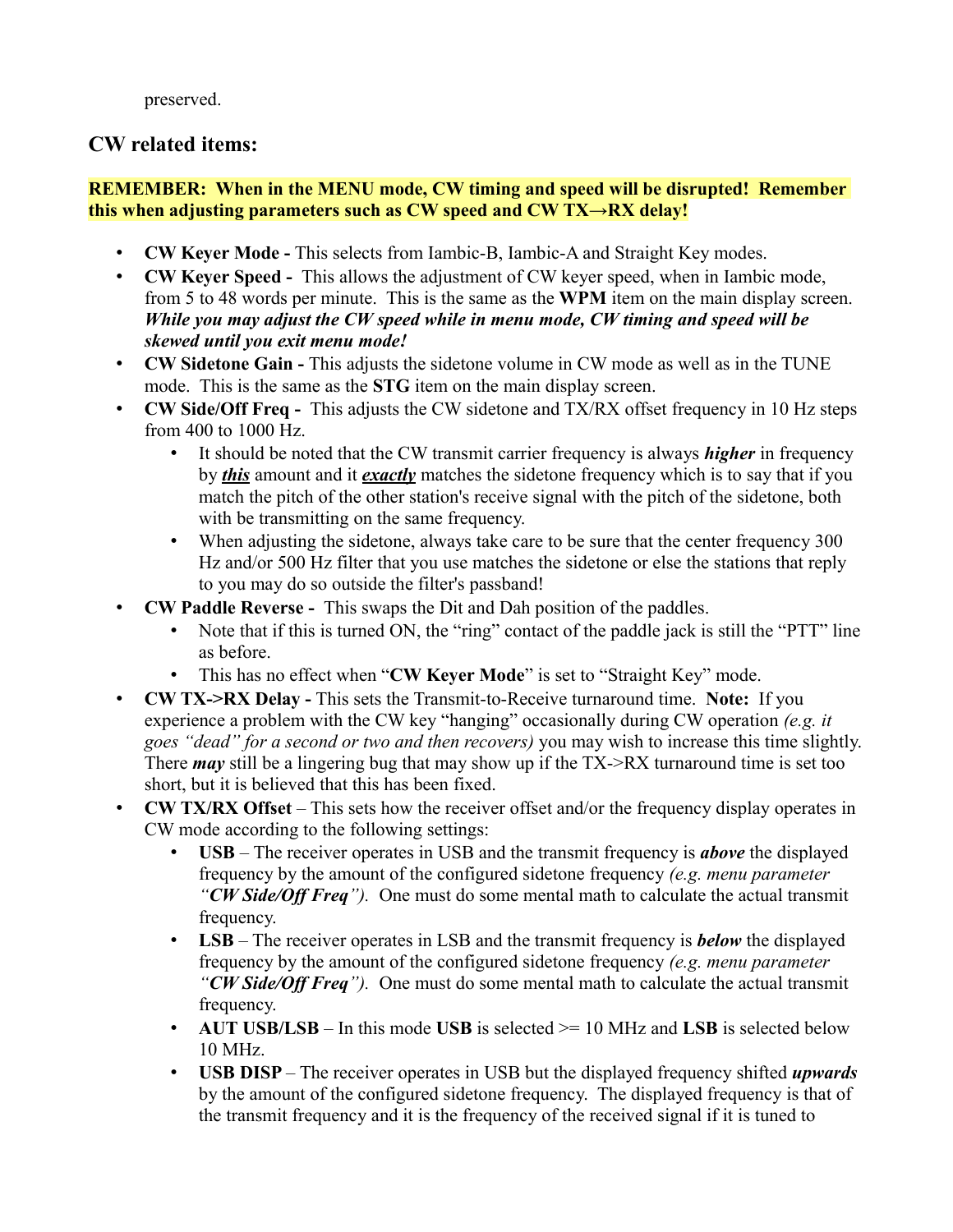match the pitch of the sidetone.

- **LSB DISP** The receiver operates in LSB but the displayed frequency shifted *downwards* by the amount of the configured sidetone frequency. The displayed frequency is that of the transmit frequency and it is the frequency of the received signal if it is tuned to match the pitch of the sidetone.
- **AUTO DISP** In this mode **USB DISP** is selected >= 10 MHz and **LSB DISP** is selected below 10 MHz.
- **USB SHIFT** The receiver operates in USB. Compared to normal USB for SSB operation, the receive frequency is shifted down and the displayed frequency is shifted up by the amount of the configured sidetone frequency which causes a CW note that would be zero-beat in USB mode to be heard at the pitch of the sidetone frequency. The displayed frequency is that of the transmit frequency and it is the frequency of the received signal if it is tuned to match the pitch of the sidetone.
- **LSB SHIFT** The receiver operates in LSB. Compared to normal LSB for SSB operation, the receive frequency is shifted up and the displayed frequency is shifted down by the amount of the configured sidetone frequency which causes a CW note that would be zero-beat in LSB mode to be heard at the pitch of the sidetone frequency. The displayed frequency is that of the transmit frequency and it is the frequency of the received signal if it is tuned to match the pitch of the sidetone.
- **AUTO SHIFT** In this mode **USB SHIFT** is selected >= 10 MHz and **LSB SHIFT** is selected below 10 MHz.

#### **Comments on the various modes:**

The "**USB**" and **"LSB**" modes are equivalent to those found on many older transceivers such as the Drake TR-7 in which the transmit frequency was shifted from the receive frequency. In these transceivers the *actual* transmit frequency is calculated by adding/subtracting the known frequency offset from the dial frequency.

The "**USB DISP**" and "**LSB DISP**" modes are equivalent to those found on current transceivers such as the Yaesu FT-100, FT-817, FT-847 and FT-897 to name but a few with the "**USB DISP**" being equivalent to the "**CW**" mode and "**LSB DISP**" the same as the "**CW-R**" mode. In these modes the radio's frequency is not shifted, only the display is offset by an amount equivalent to the sidetone frequency. The displayed frequency is the actual carrier frequency of the transmitted signal and that of the received signal if it is tuned so that its pitch matches that of the sidetone.

The "**USB SHIFT**", "**LSB SHIFT**", and "**AUTO SHIFT**" operate by shifting both the local oscillator and the display by the amount of the sidetone/offset of the transceiver. Compared to "USB" mode, the display doesn't change at all, but a signal that was zero beat in USB/LSB mode now becomes audible at the sidetone pitch when set to this mode. The "**AUTO SHIFT**" mode is equivalent to the CW mode in many current-production Icom transceivers.

# **TCXO Related items:**

• **TCXO Off/On/Stop -** When set to **OFF** the TCXO is read every second or so and the temperature is displayed, but the frequency is not corrected based on the temperature. When set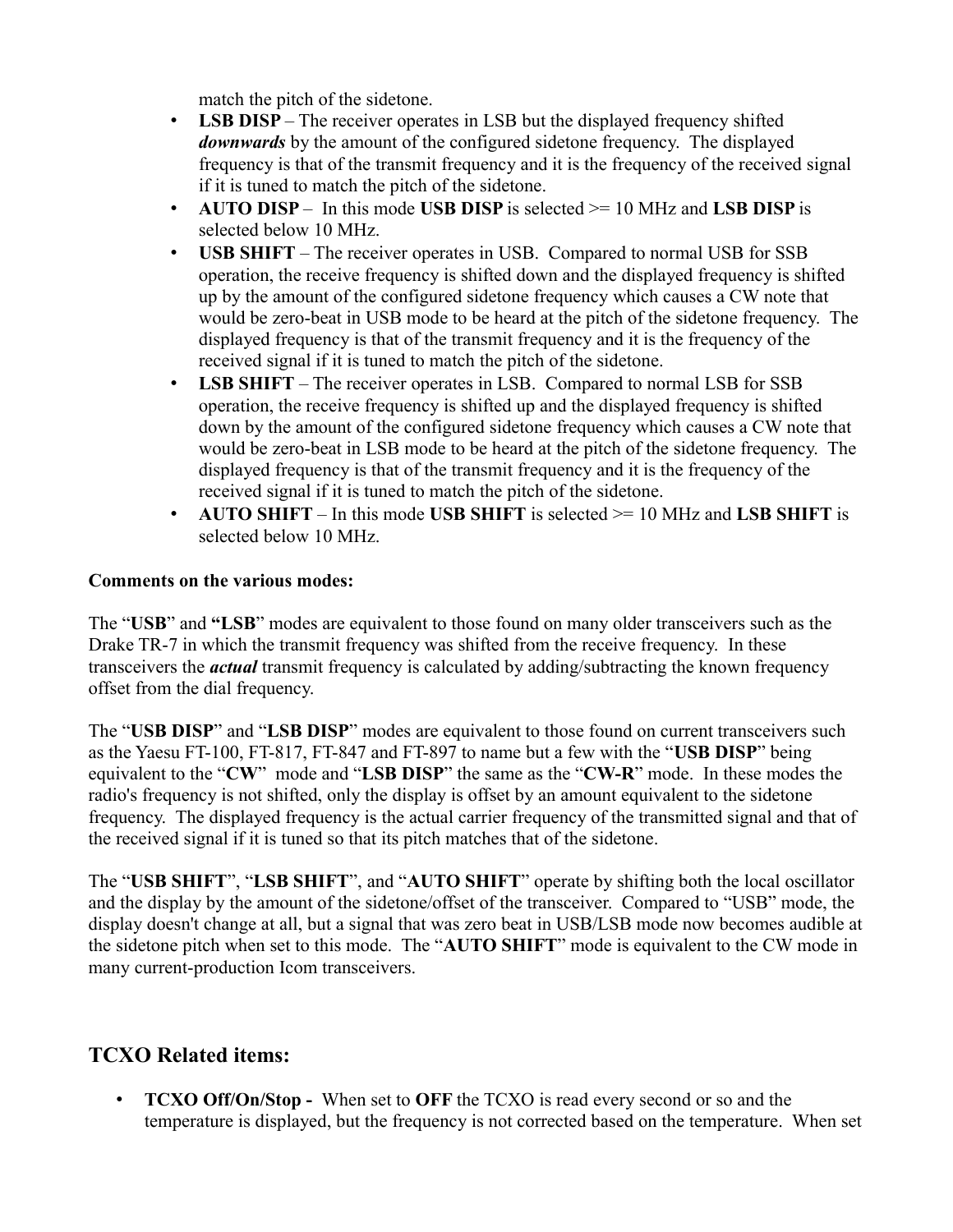to **ON**, temperature-related frequency corrections are applied to minimize frequency drift. When set to **STOP** the temperature sensor is *not* polled and "STOPPED" is displayed in lieu of the temperature. The "STOP" setting may be used by those who experience the one-second "TICK" sound on higher bands (e.g. 15 meters and up) who have not performed the modification to prevent this. **Note:** If you experience this "tick" sound be certain that you have enabled the "**RX/TX Freq Xlate"** mode, preferably setting it to "**RX LO LOW**" before resorting to disabling the TCXO function and losing temperature/frequency control.

• **TCXO Temp. (C/F) -** This selects either Centigrade or Fahrenheit display of the TCXO temperature.

#### **Spectrum Scope related items:**

- **Spec. Scope 1/Speed -** This selects the update rate of the spectrum scope, or it may be set to **OFF** which disables the spectrum scope entirely. The **OFF** setting may be used to reduce the "helicopter" sound that may be heard under low-signal conditions. *This has been renamed to "1/Speed" as the lower number indicates a slower speed.*
	- **Note:** The "helicopter" sound may be significantly reduced by placing an **insulated** metal shield between the RF and UI boards.
- **Spec/Wfall Scope Filter -** This adjusts the "smoothing" of the spectrum scope and waterfall display. **Note:** If your board uses an LCD with an SPI interface a smoothing setting of 1 or 2 is recommended.
- **Spec. Trace Colour -** This sets the color of the spectrum trace.
- **Spec. Grid Colour -** This sets the color of the background grid of the spectrum scope.
- **Spec/Wfall Scale Colour -** This sets the color of the frequency scale along the bottom of the spectrum scope and waterfall display.
- **Spec 2x magnify -** When set to **ON** this changes the span of the spectrum scope and waterfall display from its normal +/- 24 kHz to +/- 12kHz. It does not increase the resolution, but rather the thickness of the lines are doubled. Note that in frequency translate mode, the receive (dial) frequency is always placed in the center of the screen.
- **Spec/Wfall AGC Adj.** This adjusts the AGC response rate of the spectrum scope and waterfall display. The default setting of 10 yields the same response as the previous "fixed" setting of earlier firmware.
- **Spec Ampl.** This adjusts the number of dB per vertical division that the displayed signal represents. The available settings are:
	- 5dB
	- 7.5dB
	- $\circ$  10dB
	- $\circ$  15dB
	- $\circ$  20dB
	- 1S-Unit (6dB)
	- $\circ$  2S-Unit (12dB)
	- 3S-Unit (18dB)

Note that while these settings are primarily for adjusting the vertical scale of the Spectrum Scope, they also have an effect on the brightness and contrast of the waterfall display. With the approximately dynamic range of the visual spectrum display being 4 vertical graticules, a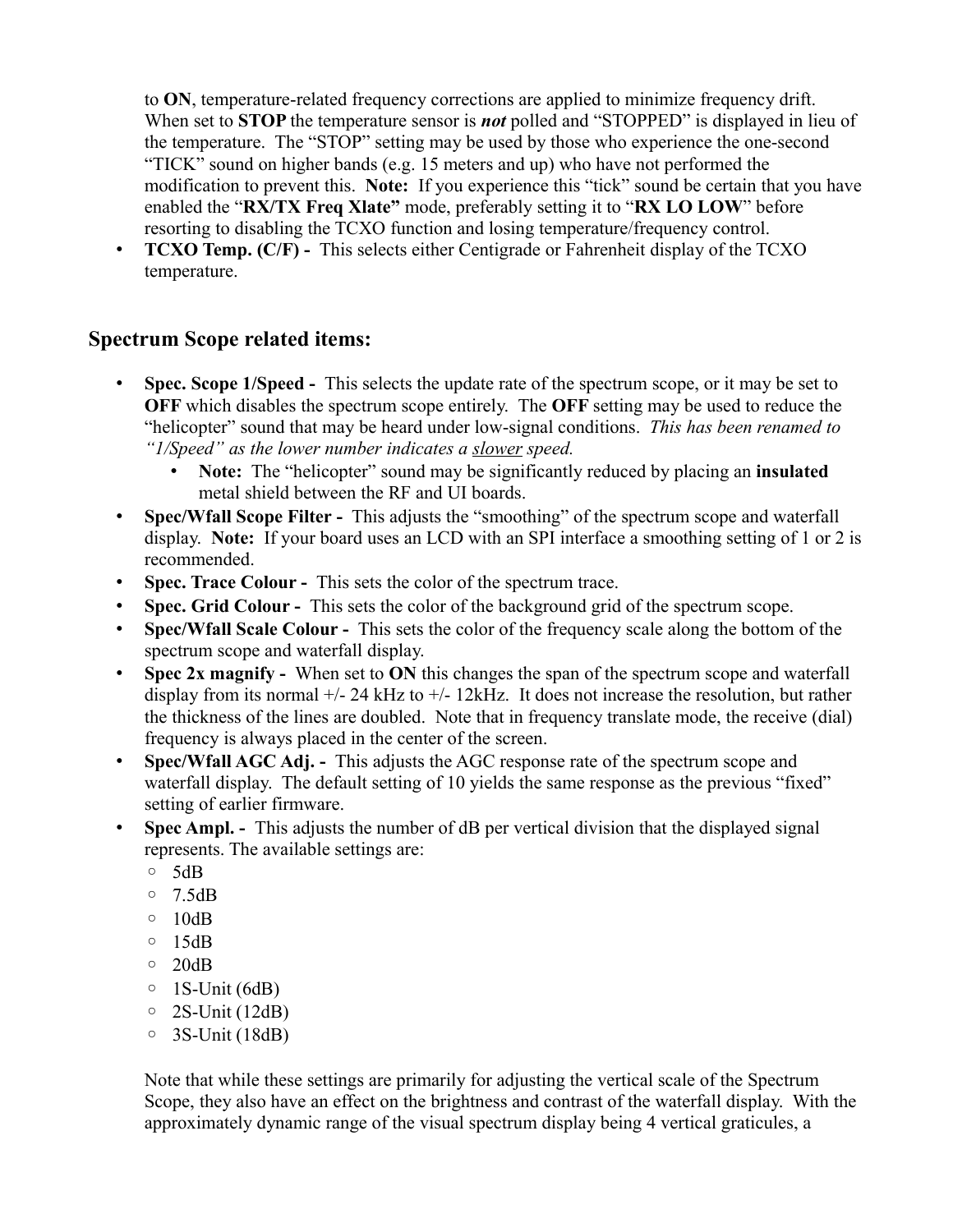typically useful setting of this parameter is "10dB" as this represents the typical range of signals found on an amateur band under normal conditions.

#### It is recommend that you find the optimal setting for the spectrum scope and then <u>leave it</u> *there rather than adjust it for the waterfall display, which has its own set of adjustments for brightness and contrast!*

- **Spec/Wfall Ctr. Line** This is used to set the color of the vertical grid line that coincides with the *center frequency* of the receiver on the spectrum display and waterfall display to make the "center tuning" frequency more obvious. When **Frequency Translate** is off, this will be in the center, but if **Frequency Translate** is on, this will be to the left and right of the center, depending on whether the mode is set to "**RX LO HIGH**" or "**RX LO LOW**", respectively. If "Magnify" mode is on, this line will always be in the center.
- **Scope/Waterfall** This parameter has two settings: **SCOPE** and **WFALL** to select Spectrum Scope and Waterfall Display, respectively. There is a "shortcut" to this setting: Pressing the "**BAND-"** and "**BAND+**" buttons simultaneously will toggle between the two modes – although this will have no effect if already in the **MENU** mode.
- **Wfall Colour Scheme** This selects the color "palette" used to represent the strength of the signals displayed on the waterfall display. At present there are three palettes available:
	- **Grey** Weak signals are represented by black/very dark colors with strong signals depicted by very light/white colors.
	- **HotCold** In this palette weak signals are represented by dark blue signals with strong signals indicated by red colors.
	- **Rainbow** This palette represents weak signals with blue/violet signals with progressively stronger signals indicated as if colors of the rainbow with the red being the strongest.
	- **Blue** This palette represents weak signal as dark blue, progressing to pale blue as signal strengths increase.
	- **INVGrey** This is the "inverse" of the "Grey" palette in that weak signals are light and strong signals are dark.
- **Wfall Vert Step Size** This is the number of vertical pixel steps per waterfall update. While the waterfall data is updated internally each individual pixel, this allows the user to "skip" some internal updates of that data to improve the update rate of the display – particularly if one is using an LCD with an SPI interface. While no visual data is lost by increasing this number, increasing the number too high can cause the display to appear "jerky". A value of "1" is the smoothest as the screen is updated every time new spectral data is available and a value of "2" looks quite smooth.
- **Wfall Brightness** This adjusts the baseline brightness of the waterfall display. A value of "100" represents zero with numbers above this adding to brightness and those below it subtracting the brightness. If the display is too dark, this value may be increased and viceversa. This setting is used with "**Wfall Contrast"** to suit the user's taste.
- **Wfall Contrast** This multiplies the brightness value of the waterfall display where a value of "100" equals 1.00. Increasing this value makes brighter signals brighter and darker signals darker. This setting is used with "**Wfall Brightness"** to suit the user's taste.
- **Wfall 1/Speed** This adjusts the update rate of the waterfall, with a higher number being a slower rate of update. If you are monitoring a section of an amateur band for activity, you will likely *not* want a very fast update rate or else activity on other frequencies may move up the screen too quickly and be missed.

**Note:** If the speed is increased *(number decreased)* too much the waterfall speed will increase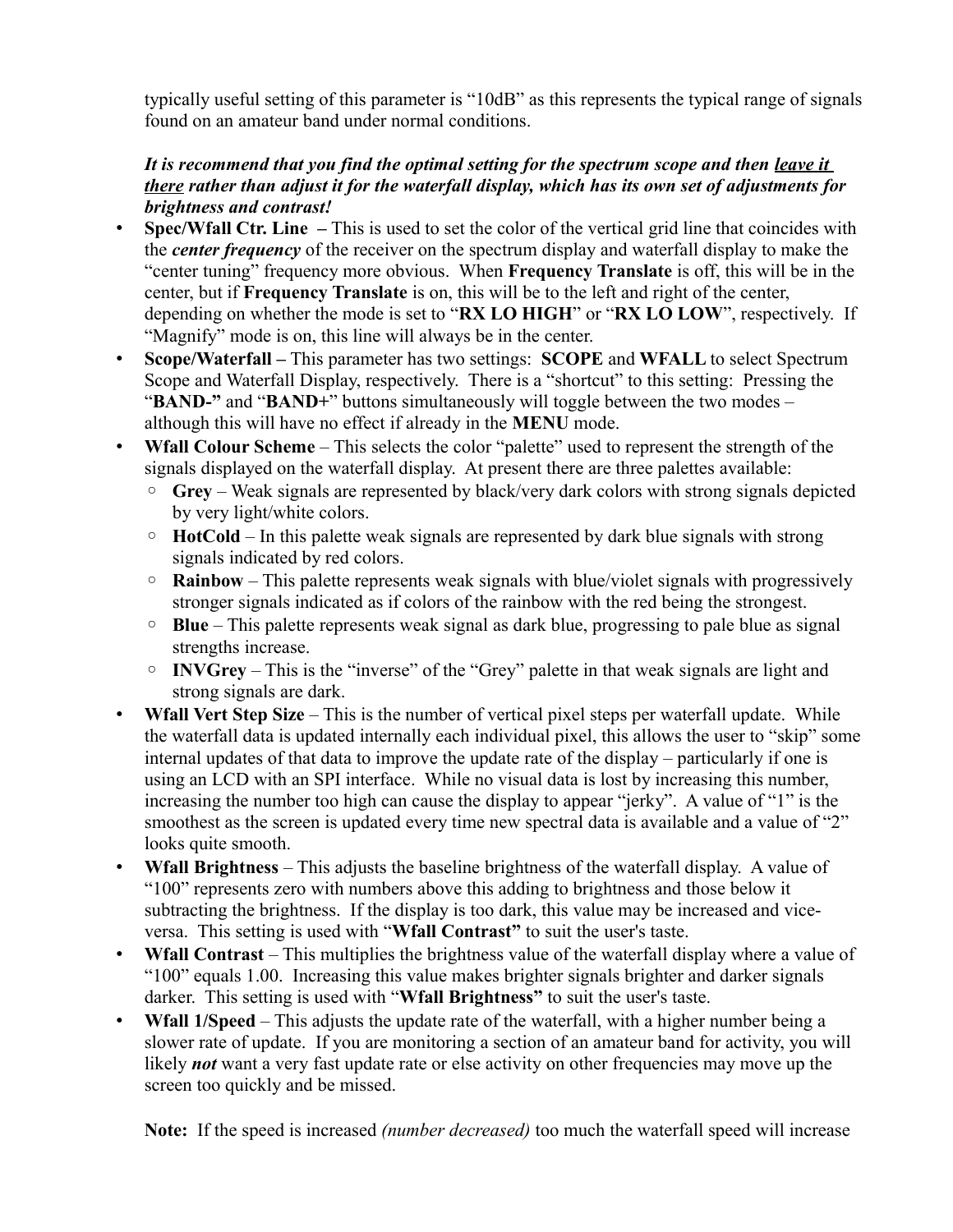very little, but the response of the transceiver to button-presses and knob adjustments will become sluggish. Such is indicated by color change of this adjustable parameter from Yellow to Red as this effect will (likely) increase – particularly if DSP is activated.

- **Scope NoSig Adj.** This adjust how low or high the "no signal" baseline will auto-adjust on the spectrum scope. A low number will raise the baseline up while a high number will lower the baseline.
- **Wfall NoSig Adj.** This adjust the background and overall brightness of the spectrum scope. A "low" number will brighten the scope while a "high" number will darken the scope. With the waterfall display one may use the "**Wfall Brightness**" and "**Wfall Contrast**" settings to adjust the brightness and contrast of the waterfall display to suit your needs.
- **Wfall Size** This sets the size of the Waterfall display: **Normal** = The same size as the Spectrum Scope, **Medium** = Slightly larger, without the banner at the top.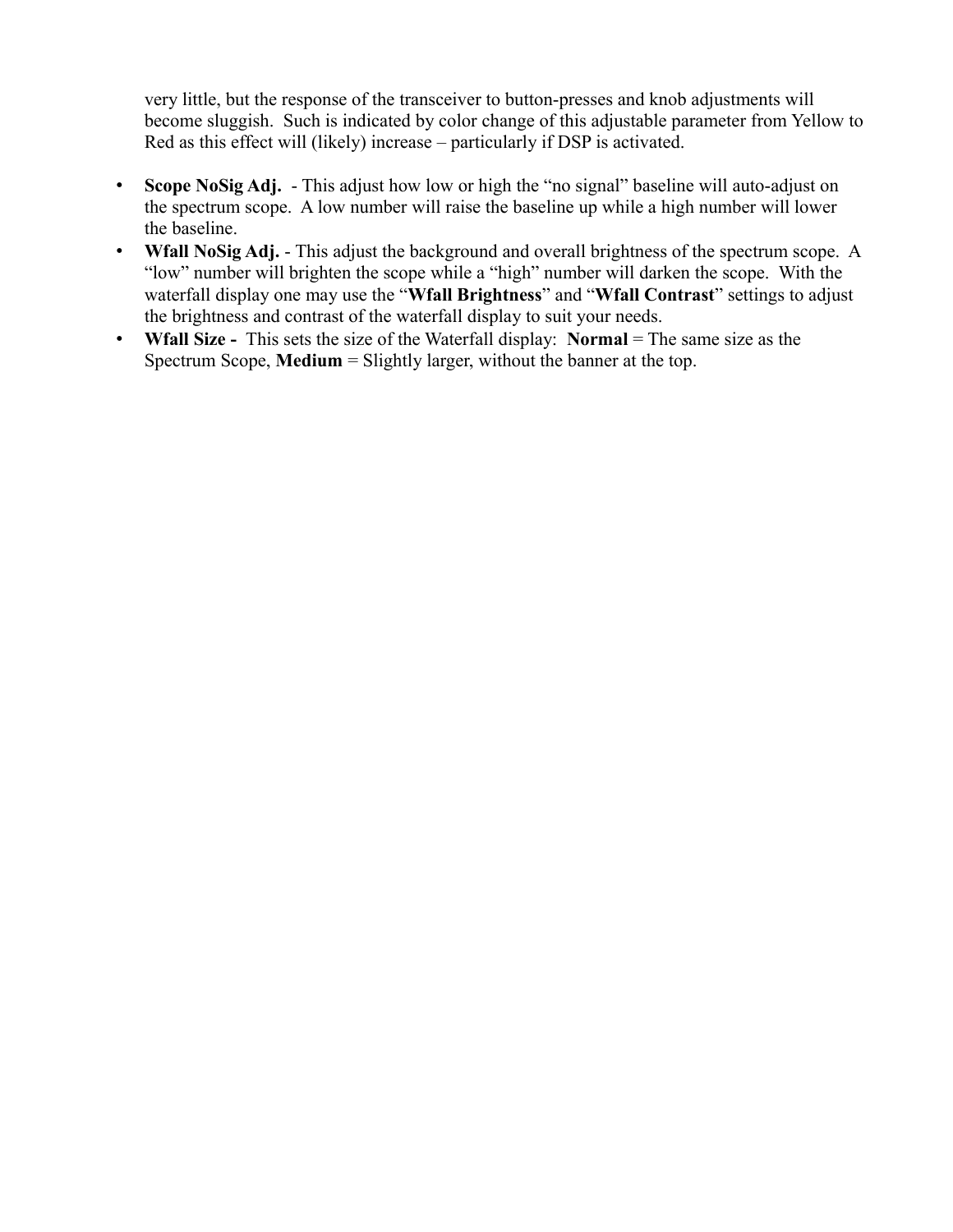# **Configuration Menu:**

The final item of the main menu item is "Configuration Menu". When set to **ON** the "Configuration" menu is enabled and its menu items are accessible.

# **General radio setup related items:**

- **Step Size Marker -** When set to ON a line below the appropriate digit of the main frequency display indicates the selected step size.
- **Step Button Swap -** When ON, the STEPM **(Step-**) and STEPP **(Step+**) buttons are swapped. The intent of this is so that the position of the **Step Size Marker** moves to the left/right in conjunction with the left/right step size button when this setting is on.
- **Band+/- Button Swap –** When on, the BANDM **(Band-**) and BANDP (**Band+**) buttons are swapped. This is provided for those who wish to these buttons to be swapped – perhaps, because they also have the **STEP** buttons swapped as well.
- **Transmit Disable -** When ON, all transmit functions are disabled. This may also be toggled by pressing-and-holding the **TUNE** button. An indication of **Transmit Disable** being active is the **TUNE** button's text being displayed in grey.
- **O/S Menu SW on TX -** ("On-Screen Menu Switch on Transmit") When ON several of the receive-specific adjustments ("**AFG**" and "**RIT**") are switched to transmit-specific adjustments, such as "**CMP**" and **"MIC**" or "**LIN**" in voice modes, respectively. This allows more convenient access to these parameters when in transmit mode. CW-related functions are not available in this manner.
- **Mute Line Out TX** This enables/disables the muting of the LINE OUT mode when in TX mode. *The LINE OUT is always disabled when "Frequency Translate" mode is active.*
- **TX Mute Delay** This causes the transmit audio to be muted for a brief period after activating the PTT line with the settings depicted in 100ths of seconds. The range is from 0 (disabled) to 25 (250 milliseconds.) This may be used to suppress a "click" or "clunk" produced by microphones when the transmitter is keyed, particularly electret types that are powered up at the moment that the radio is keyed.
- **LCD Auto Blank** With settings of "Off" and adjustable from 5-15 seconds, this enables a feature in which the LCD backlight will automatically blank after the configured number of seconds after a button was pressed or knob turned when *NOT* in **MENU** mode. This mode may be used to reduce power consumption – particularly when the transceiver is being batterypowered. When the LCD backlight is turned off, the spectrum scope and waterfall are are also disabled *("frozen", actually)*, reducing a potential noise source as well.
- **Filter BW Display** This setting sets the colour of a line below the Spectrum Scope or Waterfall display that graphically depicts both the bandwidth and frequency span of the currently selected filter and mode.
- **Voltmeter Cal.** This setting is used to calibrate the on-screen voltmeter. A setting of 100 (default) represents unity (1.00) with each step representing approximately 0.1%.

# **Receiver related items:**

• **Max Volume -** This sets the maximum permitted setting of the **AFG** ("volume control"), setting the maximum "safe" level. This is most useful to those who exclusively use headphones.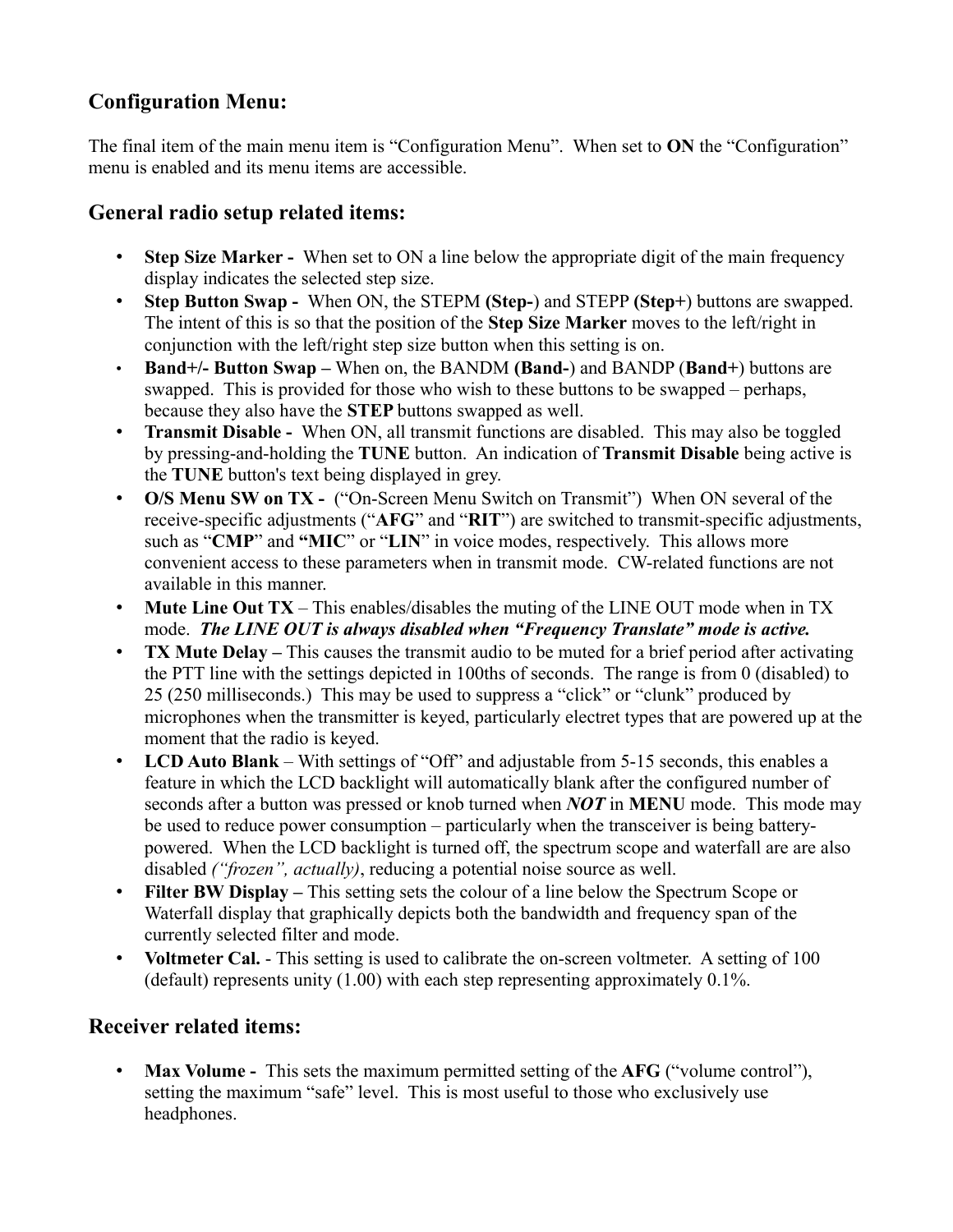• **Max RX Gain (0=Max)** - This sets the "maximum" gain of the receiver/AGC system. The default of "3" is a compromise of stability in preventing feedback at normal volume levels with no antenna connected. This setting can be used to prevent the receiver's gain from getting too high under no-signal conditions, particularly if all of the various modifications have *not* yet been done to prevent feedback. It is recommended that this be set to the default of 3 when Frequency Translate is active.

## **Beep related items:**

- **Key Beep** When set to **ON** a short beep will be heard with key presses. For "short" (pressand-release) button-pushes, the beep will sound at the instant that the button is released. For "long" (press-and-hold) button-pushes, the beep will sound as soon as the time has elapsed for the press to be considered valid, at which point the button may be released. (This does not disable the "CW Sidetone reference" beep produced by button **G3** – *see below*.)
- **Beep Frequency** This sets the frequency of the key beep, in 25 Hz steps.
- **Beep Volume** This adjusts the volume (loudness) of *both* the key beep *and* the beep that is heard when button **G3** is pressed and held (in CW/LSB/USB modes) to generate a CW "reference" tone of the same frequency as the CW transmit-receive offset/CW sidetone.

# **CAT related items:**

- **CAT mode -** This enables the CAT mode which is based on a USB driver that allows remote control of the transceiver. *This setting is NOT saved in EEPROM.* The CAT mode is in development and has limited capabilities.
	- **NOTE:** If you have the USB programming cable connected and enter CAT mode, it is likely that the transceiver will crash! If you have programmed the transceiver you must first disconnect the transceiver for 10-15 seconds before reconnecting it and enabling CAT mode.
	- EEPROM save *may* not work reliably if CAT mode has been enabled/disabled since the last power-up.

### **Frequency related items:**

- **Freq. Calibrate -** This adjusts the frequency calibration of the transceiver in Hz, referenced to 14.000 MHz. Please refer to the section **"Calibrating the mcHF's Operating Frequency"** at the end of this document.
	- Use the **STEP-** and **STEP+** buttons changing the step size as necessary when making this adjustment. Note that if the **STEP** buttons are used, only up to 1 kHz step sizes will be selectable, but if a larger step size was set *prior* to entering this menu function, that step size will be used.
- **Freq. Limit Disable** This enables the built-in frequency (tuning) limits of 1.8-32 MHz, allowing one to tune the dial/display to practically anything!
	- **NOTICE:** This should be considered to be an *experimental* feature and treated with care, considering the limits of the Si570, the surrounding hardware and the tuning algorithm itself: **There are no guarantees that any of the hardware will work at all outside the "normal" tuning range!**If you enable this feature and tune outside this range, note that the frequency will *NOT* be saved with a power-off. Additionally, if you tune outside this range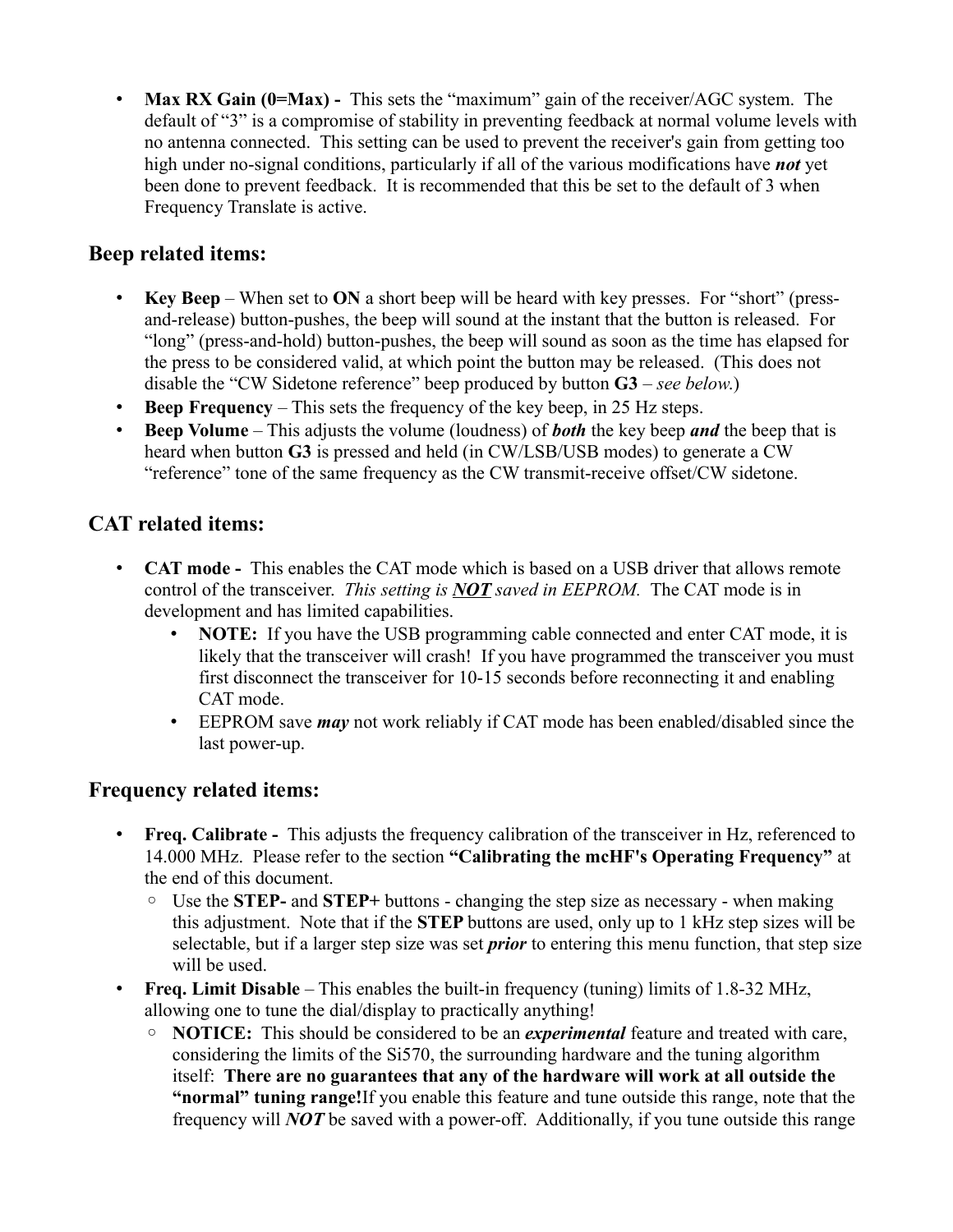and *THEN* turn *OFF* this feature, you will find that the band that you were on from which you tuned outside the range *may be "locked out"* until you re-enable this feature and tune back down into a "valid" amateur band (e.g. 80-10 meters.) Again, this feature is for *EXPERIMENTATION ONLY*. If it is reported that it is useful, it and other, related features may be integrated into the transceiver, later.

## **I/Q Gain and Phase related items:**

### **Notes:**

- **Please read the procedure for calibration of the RX IQ gain and phase balance for more detailed information.** This procedure may be found elsewhere in this document.
- You must be in the appropriate mode (e.g. LSB, USB, RX, TX) in order to adjust the relevant item. If the item is available to be adjusted, its parameter will be displayed in white.
- **LSB RX IQ Bal.** This adjusts the IQ Gain balance in LSB RX mode.
- **LSB RX IQ Phase.** This adjusts the IQ Phase balance in LSB RX mode.
- **USB/CW RX IQ Bal.** This adjusts the IQ Gain balance in USB/CW RX mode.
- **USB RX IQ Phase.** This adjusts the IQ Phase balance in USB RX mode.
- **AM RX IQ Bal.** This adjust the IQ Gain balance in AM RX mode.
- **LSB TX IQ Bal.** This adjusts the IQ Gain balance in LSB TX mode.
- **LSB TX IQ Phase.** This adjusts the IQ Phase balance in LSB TX mode.
- **USB/CW TX IQ Bal.** This adjusts the IQ Gain balance in USB/CW TX mode.
- **USB TX IQ Phase.** This adjusts the IQ Phase balance in USB RTX mode.

## **PA bias adjustment related items:**

- **CW PA Bias (If >0)** If this setting is greater than zero, it is sets the applied PA bias during transmit when in CW mode. If this value is zero the setting of "**PA Bias**" (see below) is used.
- **PA Bias** This is the setting applied to the final transistors during transmit. If the value of "**CW PA Bias**" is set to a value of zero, this value is used during CW transmit.
	- The signal gain of FET power transistors will vary with their bias. If you set the PA bias in CW lower than that in SSB mode, you can expect that the RF power output will be **LOWER**. The converse will be true if the PA bias is set higher (e.g. higher power output.

### **Note:**

• It is not possible to enter CW transmit mode without RF drive being present. If it is desired that the PA bias current be measured for CW transmit, it is necessary that the bias first be set in SSB mode, *NOT* in **TUNE** mode, by keying the PTT with no audio and then noting the numerical value at the desired PA current. Once this value has been obtained, it may be applied to the **CW PA Bias** setting.

## **Power/VSWR Meter related items:**

• **Disp. Pwr (mW)** – When set to **ON** this enables the display of forward and reflected RF power,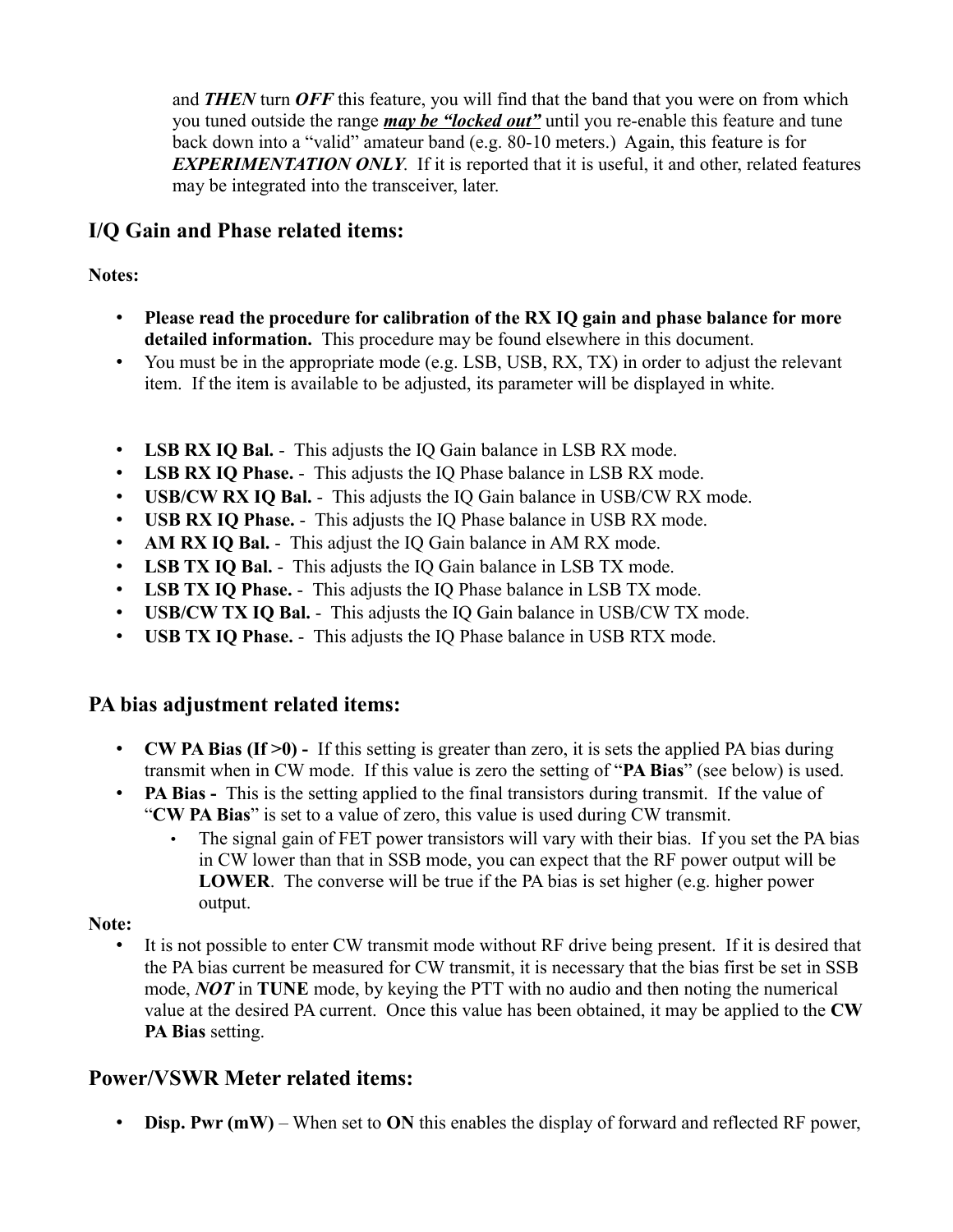in that order, in milliwatts in the upper-left corner, just below the "RIT" and "WPM" displays and is updated *only* when the transmitter is keyed. In order to remove these numbers from the screen, set this to **OFF** and key the transmitter.

◦ *Note that this setting is NOT saved in EEPROM and is always OFF upon power-up.*

- **Pwr. Det. Null** This nulls the forward and reverse power sensors *when no RF power is present.* This setting is enabled **ONLY** when "**Disp. Pwr (mW)**", above, is enabled. This setting is to be adjusted *ONLY* when the transmitter is keyed in SSB mode *WITH NO MICROPHONE CONNECTED* and is just to the point that the forward and/or reverse power indicators *just* flicker between 0 and 1 or 2.
	- **Note:** If the resistor-change modification to the SWR circuitry has not been done you will not be able to "null" this out and you will get a warning to this effect when you power-up the transceiver.
- **80m Coupling Adj.** This adjust the calibration factor for the forward and reverse power sensors when operating on 80 meters. If a known-accurate wattmeter is available, use this adjustment with "**Disp. Pwr (mW)**" enabled to accurately set the wattmeter for this frequency range. A setting of 100 represents unity (1.00).
- **40m Coupling Adj.** This adjust the calibration factor for the forward and reverse power sensors when operating on 40 and 60 meters. If a known-accurate wattmeter is available, use this adjustment with "Disp. Pwr (mW)" enabled to accurately set the wattmeter for this frequency range. A setting of 100 represents unity (1.00).
- **20m Coupling Adj**. This adjust the calibration factor for the forward and reverse power sensors when operating on 20 and 30 meters. If a known-accurate wattmeter is available, use this adjustment with "Disp. Pwr (mW)" enabled to accurately set the wattmeter for this frequency range. A setting of 100 represents unity (1.00).
- **15m Coupling Adj.** This adjust the calibration factor for the forward and reverse power sensors when operating on 17, 15, 12 and 10 meters. If a known-accurate wattmeter is available, use this adjustment with "Disp. Pwr (mW)" enabled to accurately set the wattmeter for this frequency range. A setting of 100 represents unity (1.00).
- **FWD/REV ADC Swap -** This swaps the A/D inputs of the forward and reverse power detectors. This may be useful if the builder reconfigures the FWR/REV coupler such that its detection sense is reversed, such as by rewiring it back-to-front or changing the "sense" of the windings. This may be done if the builder finds that the reverse isolation of the unit's "Tandem" coupler is better when so-configured.

## **Transverter related items:**

• **XVTR Offs/Mult -** This is a transverter multiplication factor that can range from **OFF** to **1-10**. When this parameter is set to something other than OFF, the multiplication factor and the offset (below) is applied and the digits of the main frequency are displayed in **YELLOW.**

**Note:** When the transverter mode is active, 1 MHz and 10 MHz frequency step sizes will be available for tuning the main frequency dial.

- **XVTR Offset (Hz)** This is the frequency offset that is applied to the transverter multiplication factor. A frequency offset of up to 999.000 MHz may be "dialed" in.
	- When this parameter is selected within the menu system it is possible to use the **STEP** buttons to select a step size of 1 and 10 MHz. When one navigates away from this parameter in the menu and a 1 or 10 MHz step size is selected, a smaller step size will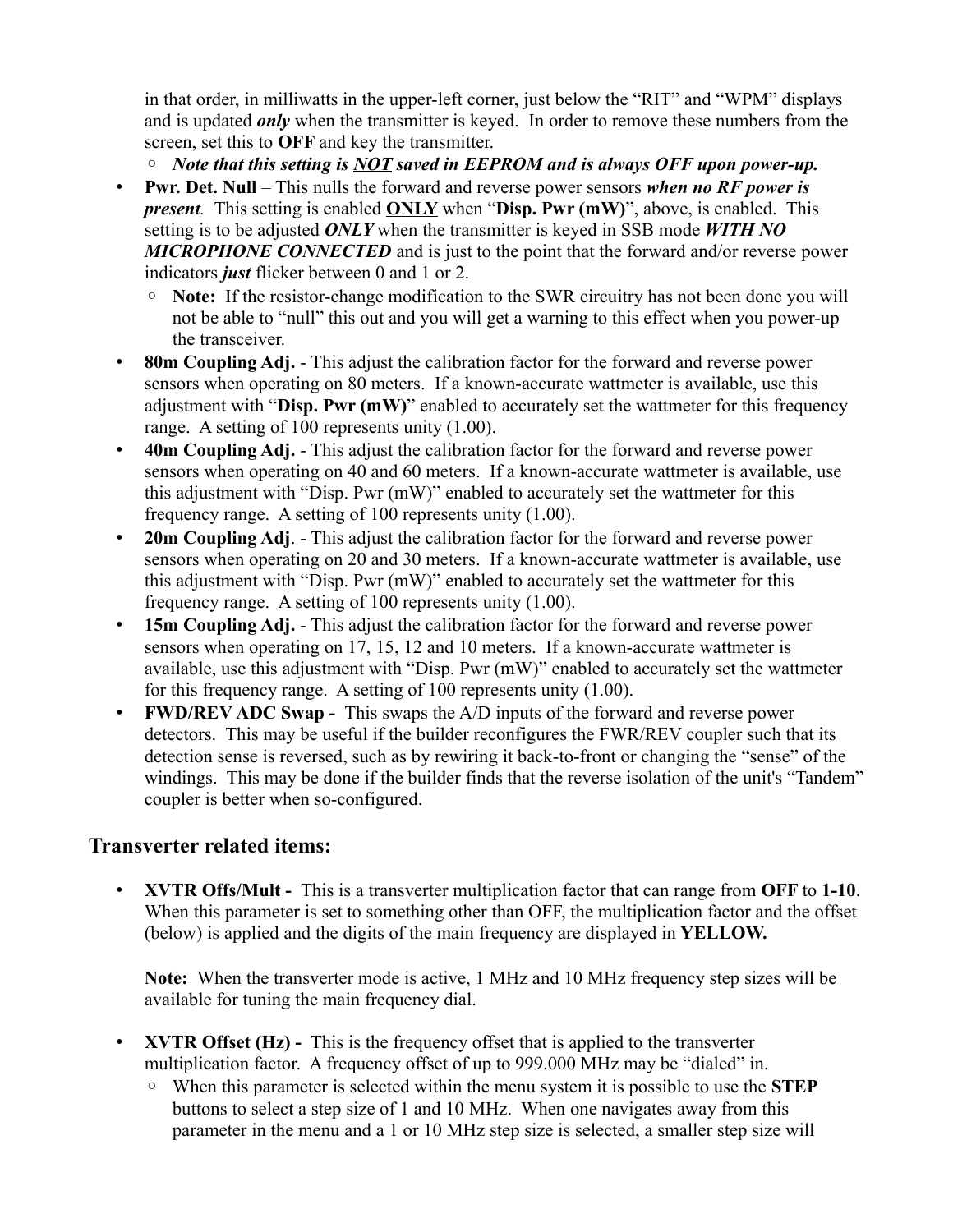automatically be forced.

The above offsets the display as follows:

## **Displayed Frequency = (Tuned Frequency \* XVTR Mult ) + XVTR Offset**

## **5 Watt Power calibration items:**

These are accessible ONLY if the transciever is set to the relevant band *AND* the 5 watt setting**:**

- **80m 5W PWR Adjust -** This adjusts the drive level so that 5 watts may be obtained on this band.
- **60m 5W PWR Adjust -** This adjusts the drive level so that 5 watts may be obtained on this band.
- **40m 5W PWR Adjust -** This adjusts the drive level so that 5 watts may be obtained on this band.
- **30m 5W PWR Adjust -** This adjusts the drive level so that 5 watts may be obtained on this band.
- **20m 5W PWR Adjust -** This adjusts the drive level so that 5 watts may be obtained on this band.
- **17m 5W PWR Adjust** This adjusts the drive level so that 5 watts may be obtained on this band.
- **15m 5W PWR Adjust -** This adjusts the drive level so that 5 watts may be obtained on this band.
- **12m 5W PWR Adjust** This adjusts the drive level so that 5 watts may be obtained on this band.
- **10m 5W PWR Adjust** This adjusts the drive level so that 5 watts may be obtained on this band.

## **Important notes on the 5 watt power adjustment settings:**

- **If you see the settings for the 5 watt power adjust defaulting to ZERO, first POWER OFF the radio using the POWER button to initialize the memory-save locations.**
- If you do not have the 5 watt mode *AND* the band to be adjusted selected, the relevant parameter will be "oranged out" and you will *not* be able to adjust it – this being done to prevent accidental adjustment of the wrong parameter.
- The 2 watt, 1 watt and 0.5 watt levels are based on proportional scaling of the 5 watt settings.
- While you may get 5 watts in TUNE or CW mode, your *measured* output power may be lower in SSB mode owing to the peak-average nature of SSB. *Unless* you have a peak-reading SSB power meter, *do not* trust it to properly read the power output when in SSB! Also, remember that the adjustment of the **Mic Gain** (or Line Gain) settings will affect your output power when in SSB.
- **NOTE** that unless your final/driver amplifier is appropriately modified, you may not be able to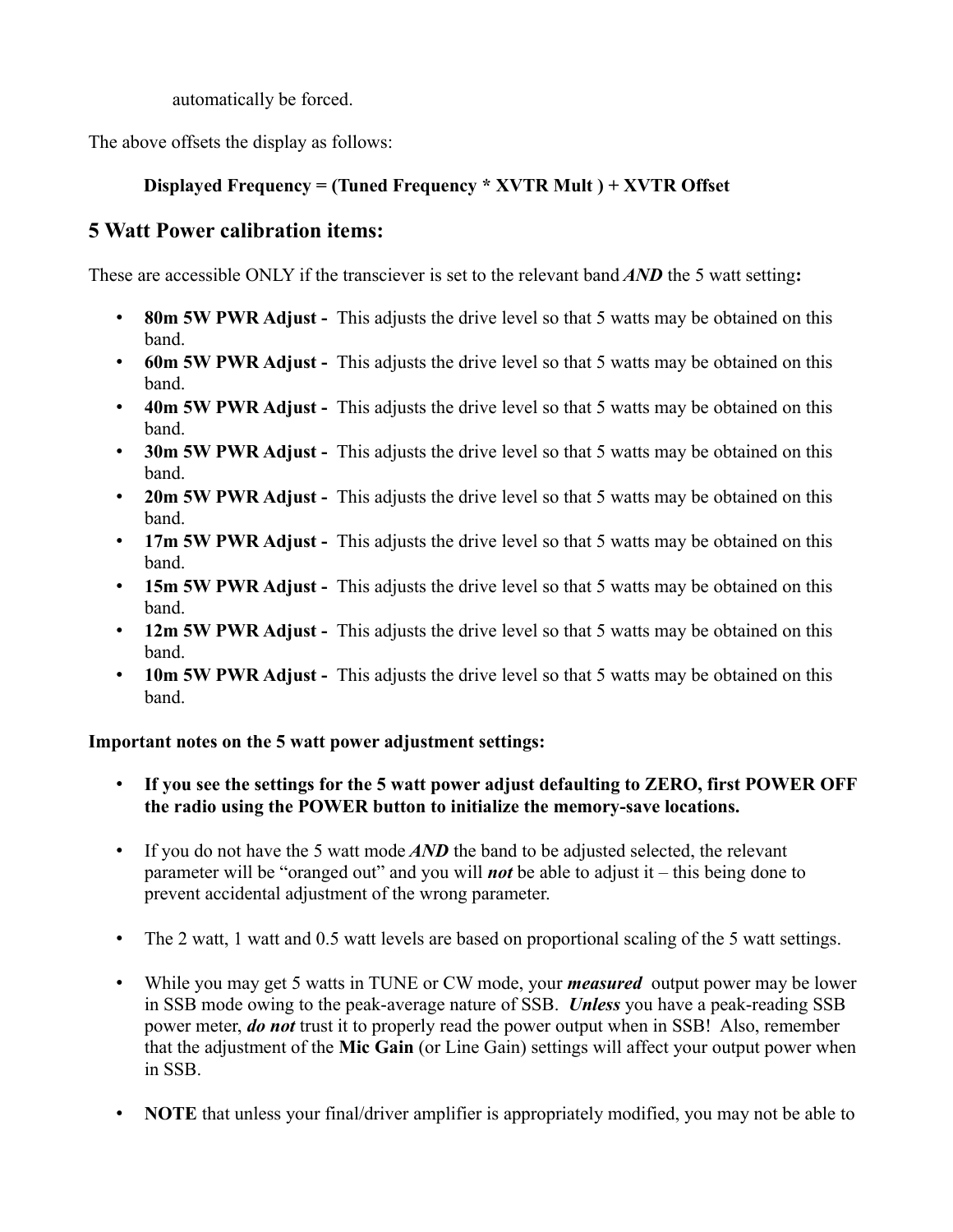get full 5 watts on some of the higher bands (e.g. 15 meters and above.) *Please follow the discussions on the Yahoo Group and check the "mcHF board modifications" document for updates on this topic.*

## **"FULL" Power calibration items:**

These are accessible ONLY if the transciever is set to the relevant band *AND* the FULL power setting**:**

- **80m FULL PWR Adjust -** This adjusts the drive level so that "full" linear power may be obtained on this band.
- **60m FULL PWR Adjust -** This adjusts the drive level so that "full" linear power may be obtained on this band.
- **40m FULL PWR Adjust** This adjusts the drive level so that "full" linear power may be obtained on this band.
- **30m FULL PWR Adjust -** This adjusts the drive level so that "full" linear power may be obtained on this band.
- **20m FULL PWR Adjust -** This adjusts the drive level so that "full" linear power may be obtained on this band.
- **17m FULL PWR Adjust** This adjusts the drive level so that "full" linear power may be obtained on this band.
- **15m FULL PWR Adjust -** This adjusts the drive level so that "full" linear power may be obtained on this band.
- **12m FULL PWR Adjust -** This adjusts the drive level so that "full" linear power may be obtained on this band.
- **10m FULL PWR Adjust -** This adjusts the drive level so that "full" linear power may be obtained on this band.

## **Important notes on the "FULL" power adjustment settings – PLEASE READ CAREFULLY:**

- **If you see the settings for the "FULL" power adjust defaulting to ZERO, first POWER OFF the radio using the POWER button to initialize the memory-save locations.**
- If you do not have the FULL power mode *AND* the band to be adjusted selected, the relevant parameter will be "oranged out" and you will *not* be able to adjust it – this being done to prevent accidental adjustment of the wrong parameter.
- The "FULL" power setting has NO effect on any other power setting.
- While you may note a certain power output in TUNE or CW mode, your *measured* output power may be lower in SSB mode owing to the peak-average nature of SSB. *Unless* you have a peak-reading SSB power meter, *do not* trust it to properly read the power output when in SSB! Also, remember that the adjustment of the **Mic Gain** (or Line Gain) settings will affect your output power when in SSB.
- Note that "officially" the mcHF transceiver is just a 5 watt radio, but work is being done to derive modifications to *safely* increase the output power.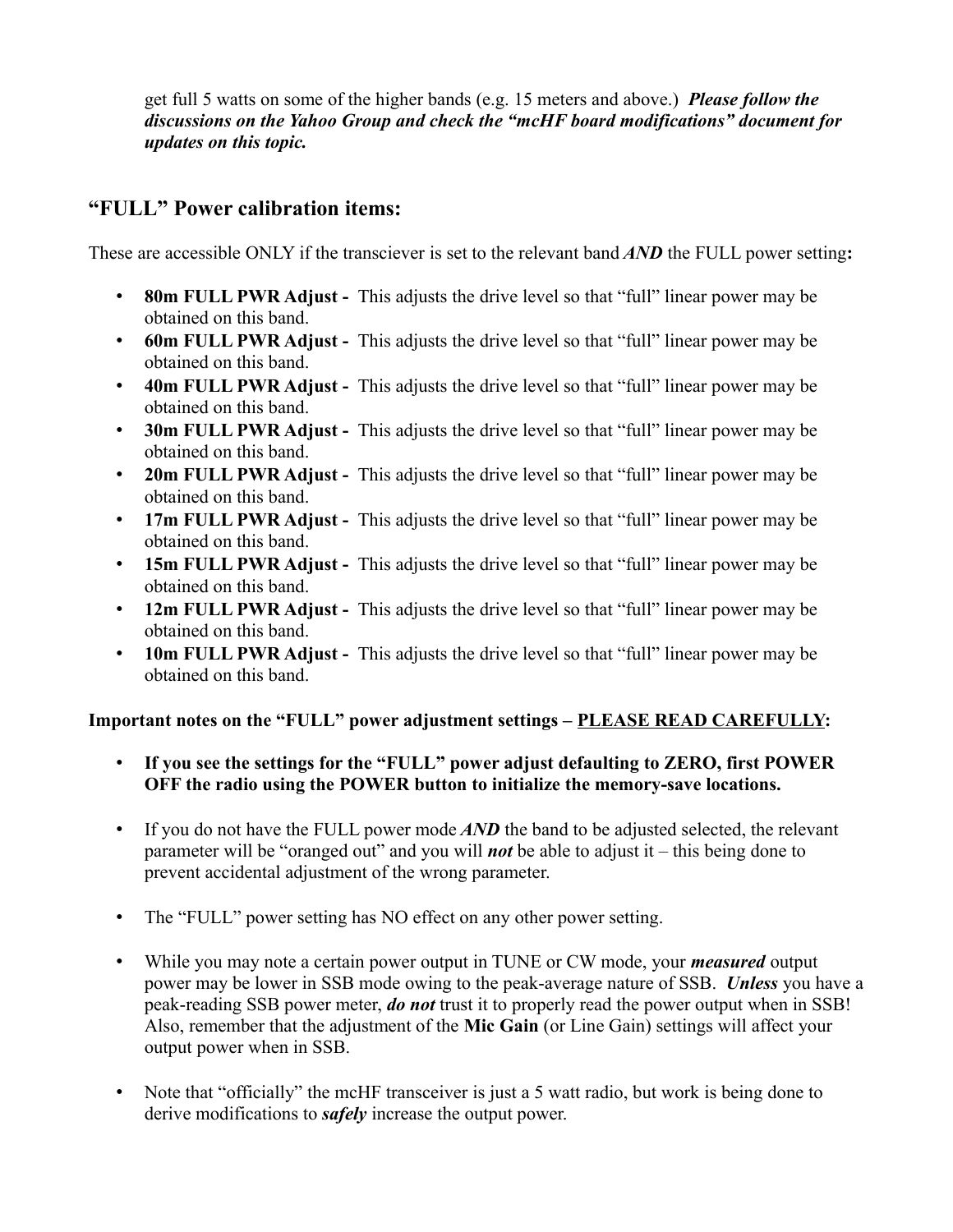- It is recommended that you do *NOT* increase the output power above 10 watts unless you have verified that you have provided adequate heat sinking of the final power transistors.
- Because the gain of the circuitry decreases with increasing frequency, you should expect that the maximum power will *decrease* on the higher bands! *This is not a malfunction, but the reality of semiconductor physics!*
- If the output power is set too high, nonlinearity may result, causing key clicks on CW and "splatter" on SSB and/or AM, so please take care when adjusting the "FULL" power parameters!
- *Please follow the discussions on the Yahoo Group and check the "mcHF board modifications" document for updates on the topic of improving the power amplifier of this radio!*

## **DSP related items:**

- **DSP NR BufLen** This is the length of the De-Correlation delay buffer. In order for the DSP to tell a voice signal from noise, it must have a sample of each, but given the absence of a separate noise source, we have to "simulate" one by delaying the original signal to "decorrelate" it. If we delay it too little, it will resemble the voice too much and be ineffective. If we increase the delay, we can improve the performance but if we delay too much we end up with an "echo" type effect and a sluggish response.
	- **This value must always be larger than "DSP NR FFT NumTaps", below. If this rule is violated, the number will turn RED and DSP NR operation will become ineffective.**
- **DSP NR FFT NumTaps** This is the number of taps in the FIR (filter) comprising the DSP noise reduction filter. A smaller number of taps implies a more agile filter, but also one that is less accurate while a larger number of taps is more precise and potentially slower to respond: A more "precise" filter may also reduce the actual performance in that the automatic calculation of the filter's parameters – which are, by their nature, imprecise, may "miss the mark". *A higher number will increase processor loading and slow the user-interface response.*
	- **This value must always be lower than "DSP NR BufLen", above. If this rule is violated, the number will turn RED and DSP NR operation will become ineffective.**
- **DSP NR Post-AGC** This determines whether the DSP noise reduction will take place *before* the audio filtering and AGC or *after* the audio filtering and AGC. The net effect will be the same, but there will be important differences as perceived by the user:
	- **"NO": DSP Noise reduction takes place** *before* **filtering/AGC** The operation of the DSP noise reduction **will** affect the S-meter reading. Because the noise reduction occurs prior to the AGC, the "quieting" caused by the noise reduction will be compensated by the AGC and the perceived "quieting" effect caused by the noise reduction will be reduced. **Note that this can give the** *impression* **that the noise reduction is less effective than it actually is!**
	- **"YES": DSP Noise reduction takes place** *after* **filtering/AGC** This operation of the DSP noise reduction *does not* affect the S-meter reading. If very "heavy" noise reduction is occurring, this can cause the perceived audio level to drop, requiring that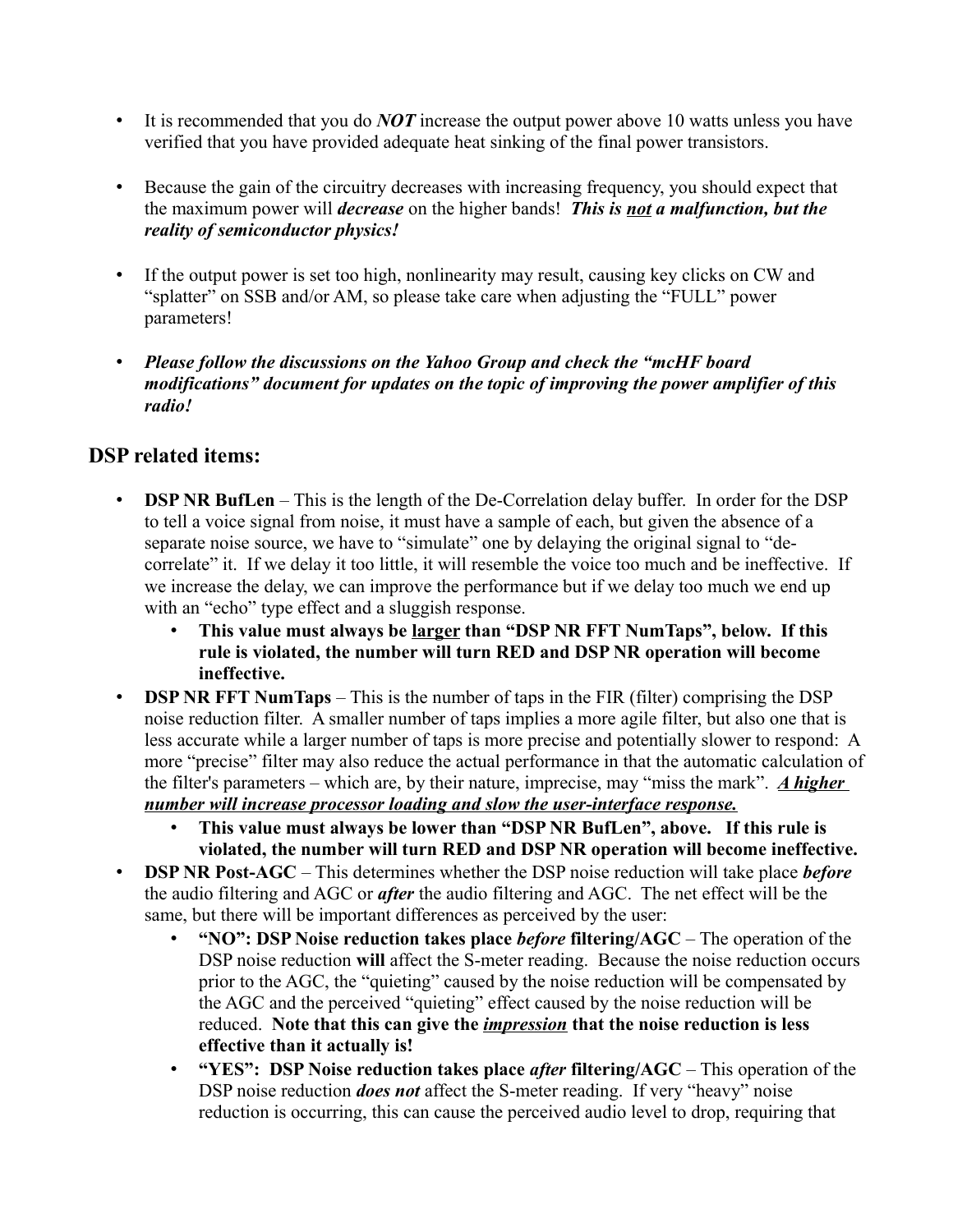one "rides" the volume control, particularly if there are weaker signals, buried in the noise, amongst strong – a situation that can exaggerate the volume differences! **Be careful if you are wearing headphones when using this setting!**

**Comment:** It is recommended that one make judicious use of the "RF Gain" control (**RFG**) to reduce the receiver gain when using the DSP – particularly if "**DSP NR Post-AGC**" is set to "**NO**" - to reduce the amount of noise that is heard under "no signal" conditions.

- **DSP Notch ConvRate** This adjusts the convergence factor ("mu") of the filter and will have an effect on how quickly it "attacks" a CW note. Because of the nature of the filter, this parameter's effects aren't as obvious as those of the "Strength" adjustment of the noise reduction filter. The higher the number, the more quickly it will "attack" and notch a tone that appears in the passband. It should be noted that very high numbers *(e.g. a configuration to "attack" a tone very quickly*) can also affect voice quality.
- **DSP Notch BufLen** This is the length of the De-Correlation delay buffer. In order for the DSP to tell a CW note from noise, it must have a sample of each, but given the absence of a pristine noise source, we can "simulate" one by delaying the original signal to "de-correlate" it. If we delay it too little, it will resemble the original signal too much and be ineffective and start to affect voice. If it is increased, the notch becomes more accurate, but it can slow down and, for a number of reasons, actually lose effectiveness.

## **Noise Blanker related items:**

• **NB AGC T/C (<=Slow)** – This is the time constant for the noise blanker AGC and it may be adjusted in an effort to improve the performance of the AGC. A lower value corresponds with a slower AGC within the noise blanker algorithm.

**IMPORTANT:** While you are in the menu system and it is being displayed, the noise blanker is *always* disabled, so *you must exit the menu to note the effect of that parameter!*

## **Transmit audio related items:**

- **AM TX Audio Filter** When set to "**ON**" this will insert a "brick wall" audio bandpass filter (275-2700 Hz, approx) in the audio transmit path – the same filter that is used on SSB transmit. When set to "**OFF**" this filter is bypassed, allowing audio to be passed below 100 Hz and somewhat above 3000 Hz, improving fidelity.
	- Note that while fidelity is improved when this filter is turned off, "talk power" is reduced as more transmit energy is devoted the parts of the voice that do not carry information.
- **SSB TX Audio Filter** When set to "**ON**" this will insert a "brick wall" audio bandpass filter (275-2700 Hz, approx) in the audio transmit path – the same filter that is used on SSB transmit. When set to "**OFF**" this filter is bypassed, allowing audio to be passed below 100 Hz and somewhat above 3000 Hz, improving fidelity.
	- Note that while fidelity is improved when this filter is turned off, "talk power" is reduced as more transmit energy is devoted the parts of the voice that do not carry information.
	- If the SSB audio filter is disabled, *PLEASE be considerate* of other users on the amateur bands as your signal will also be "wider", extending both above 2.7 kHz and also suffering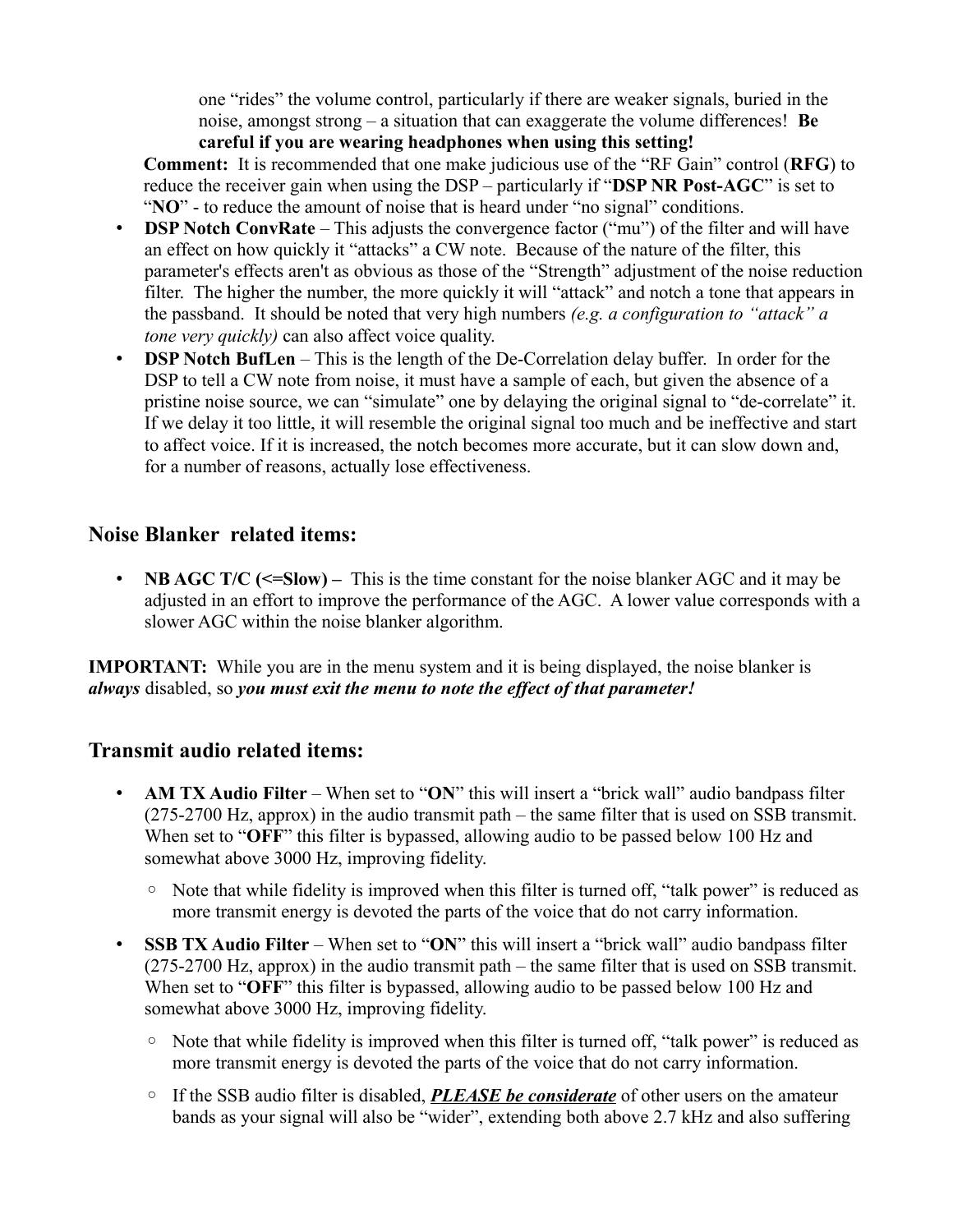somewhat in opposite-sideband rejection to approximately 200 kHz.

## **FFT Spectrum Scope and Waterfall related items:**

• **FFT Windowing** – The use of "FFT Windowing" - the pre-processing of spectral data before display – can greatly improve the visual performance of the Spectrum Scope and Waterfall display by decreasing "bin leakage" (e.g. "sidelobe") - that is, the tendency of a signal (say, a carrier) to "leak" onto the display above and below the displayed frequency.

The use of "FFT Windowing" - the pre-processing of spectral data before display – can greatly improve the visual performance of the Spectrum Scope and Waterfall display by decreasing "bin leakage" (e.g. "sidelobe") - that is, the tendency of a signal (say, a carrier) to "leak" onto the display above and below the displayed frequency.

The default setting is "Blackman" which is quite good in making the spectrum scope look sharper and preventing signals from "bleeding" into each other, but most of these windowing functions take a degree of processor time and can slightly slow the response to knobs and buttons, particularly if the waterfall speed is increased to "Yellow" or "Red" speeds.

The following windowing functions are available:

- **Rectangular:** This is the same as *no* window function and results in rather poor visual performance, particularly in the presence of strong signals amongst weak ones. This setting has negligible processor load.
- **Sine (a.k.a. "Cosine Window"):** This is slightly narrower than "Rectangular" but still fairly wide and causes minimal processor loading.
- **Bartlett (a.k.a. Fejér):** A "Triangular" window somewhat better than "Rectangular" and minimal processor load.
- **Welch (Parabolic):** Comparable to Bartlett.
- **Hann (Raised Cosine)**: Very good sidelobe rejection, but not as narrow as Hamming or Blackman. This has higher processor load than the previous functions.
- **Hamming (Raised Cosine):** Narrower than Hann, but not quite as good sidelobe rejection.
- **Blackman (Default):** This is a good, general-purpose function with about the same "narrowness" as Hamming but not quite as good sidelobe rejection.
- **Nuttall:** Slightly wider than Blackman, comparable sidelobe rejection. This has the highest processor loading of the available functions.

It may be observed that with the "wide" window function (Rectangular, Sine, Bartlett, Welch – in decreasing tendency) that strong signals will tend to "smear" across the display.

In contrast, for the narrowest function (e.g. Hamming and Blackman) these can cause some weaker signals to be a bit more difficult to see as with wider, more spread-out energy of voice signals may not be integrated into multiple FFT bins and may not be quite as visible.

The function with the best sidelobe rejection is the Hann, but even though it is wider than the Hamming or Blackman this can also cause some weaker signals to become more difficult to see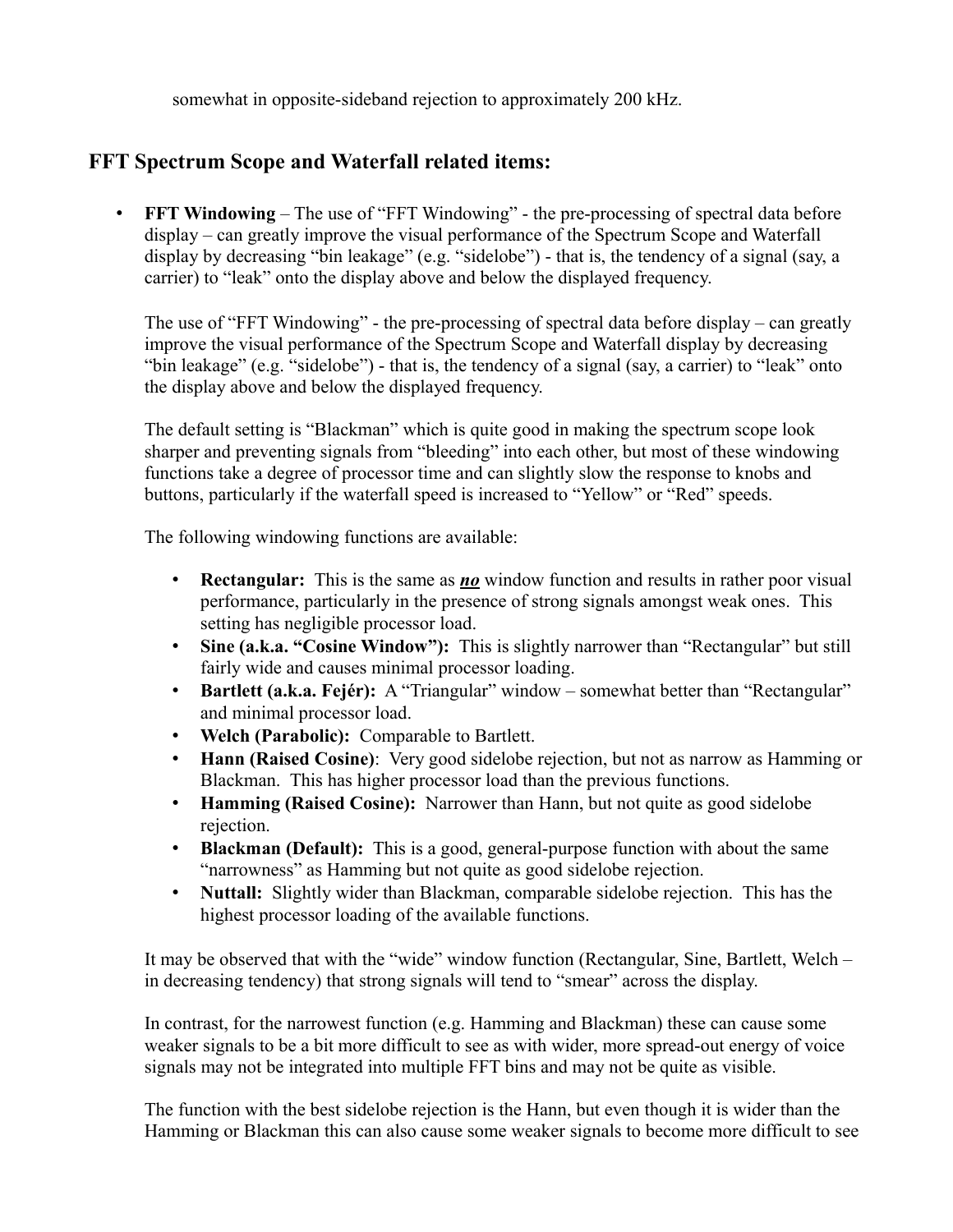owing to its excellent sidelobe rejection and the lack of strong spectral energy from one particular bin leaking into adjacent bins and being "visually integrated".

In experimentation I have found that the Blackman is the most visually appealing, offering a reasonable compromise between sidelobe rejection, width, and overall "look".

*For more information than you ever wanted to know about FFT Windowing, see the article:* 

*http://en.wikipedia.org/wiki/Window\_function*

**[End of menu configuration items]**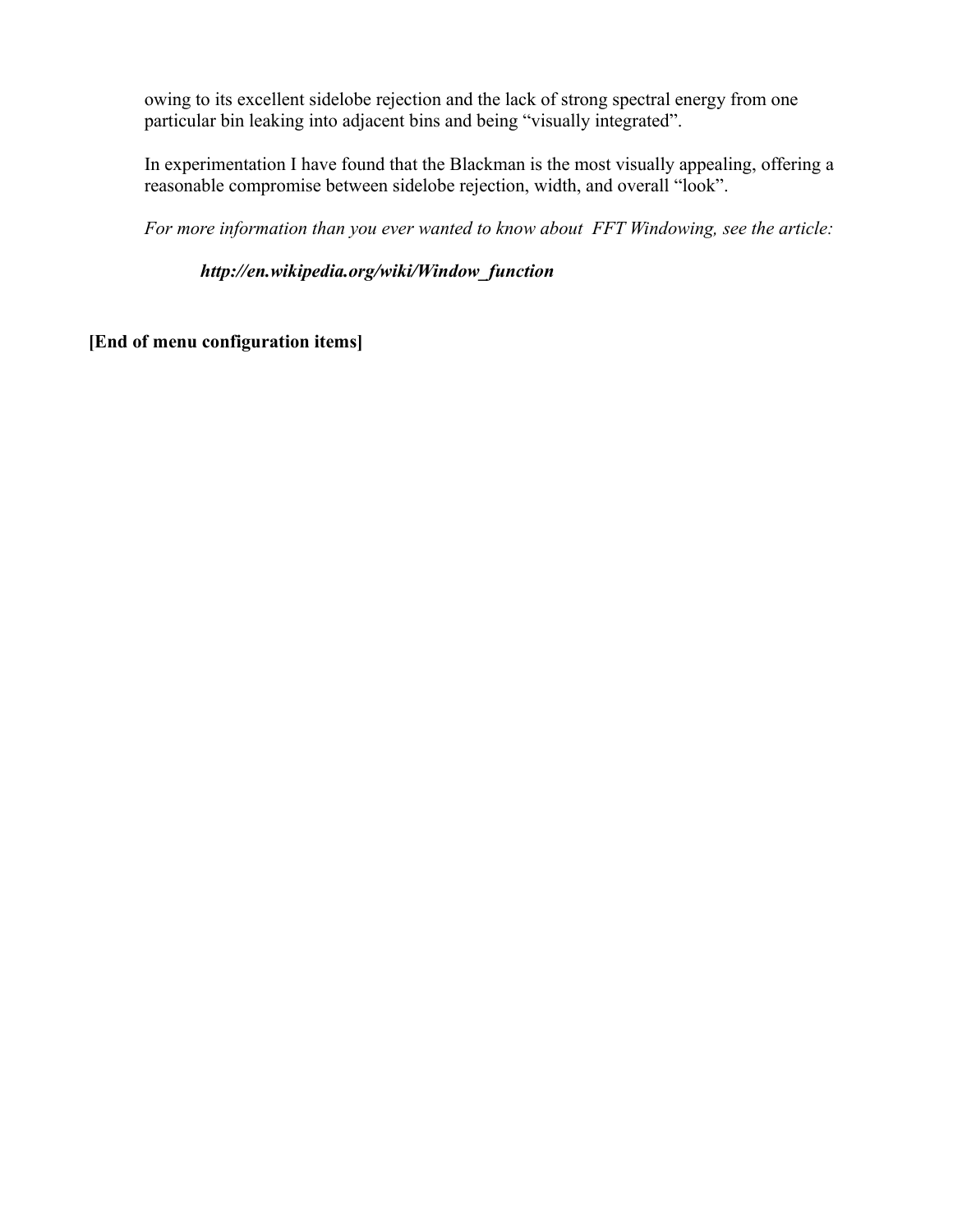## **Notes about adjustment of DSP-related configuration values:**

### **DSP Noise Reduction parameters:**

The DSP Noise Reduction is active in either the DSP **NR** or **NR+NOT** mode and it performs noise reduction be detecting the coherent (e.g. non-random) properties of the human voice and quickly adapting a filter to pass those frequencies and blocking the other frequencies.

The "strength" of this filter may be adjusted using the menu item #10, "**DSP NR Strength"** - but be very careful with this as it easy to go overboard with this setting. If it is set too high, the artifacts caused by the noise reduction *(e.g. a "hollow" or "watery" sound)* can be *worse* than the interference than you are trying to remove!

The default setting is a good place to start, and carefully increase experimentally on signals of varying quality to get a "feel" the effects.

It should be noted that "**DSP NR BufLen"** and "**DSP NR FFT NumTaps"** will also interact with the efficacy of the **"DSP NR Strength"** setting, sometimes making a particular "strength" setting weaker, sometimes making it "stronger.

### **Again: Remember that the "DEFLT" button will restore the settings to usable defaults!**

### **DSP Automatic Notch Filter parameters:**

The DSP Notch filter is an "Automatic" notch filter that will immediately "seek and destroy" any CW (continuous) carrier that it finds, but it should have a minimal effect on the normal human voice. It is active in the "**NOTCH**" and "**NR+NOT**" modes, but it is *always disabled* when in the CW mode as it would make such operation impossible.

The notch filter operates within the signal path *prior* to the AGC and the **DSP NR** operation, so a strong "tune up" signal will not cause the S-meter to deflect when the notch filter is active, but note that the codec AGC is still active and the receiver may still desense if this signal is very strong and cause the lower half of the S-meter to flash red.

Also note that the presence of a strong carrier may also cause some "intermodulation" distortion – both from mixing products within the transceiver's analog circuitry, but also due to the dynamic limitations of the A/D converter as well as artifacts in the mathematical calculations being carried out in the SDR itself!

### **Note:**

• The notch filter may be useful in AM mode to eliminate the "tweet" that appears when tuned very close to the center frequency. If you are listening to a shortwave broadcast station, note that the automatic notch may occasionally "attack" music with interesting results!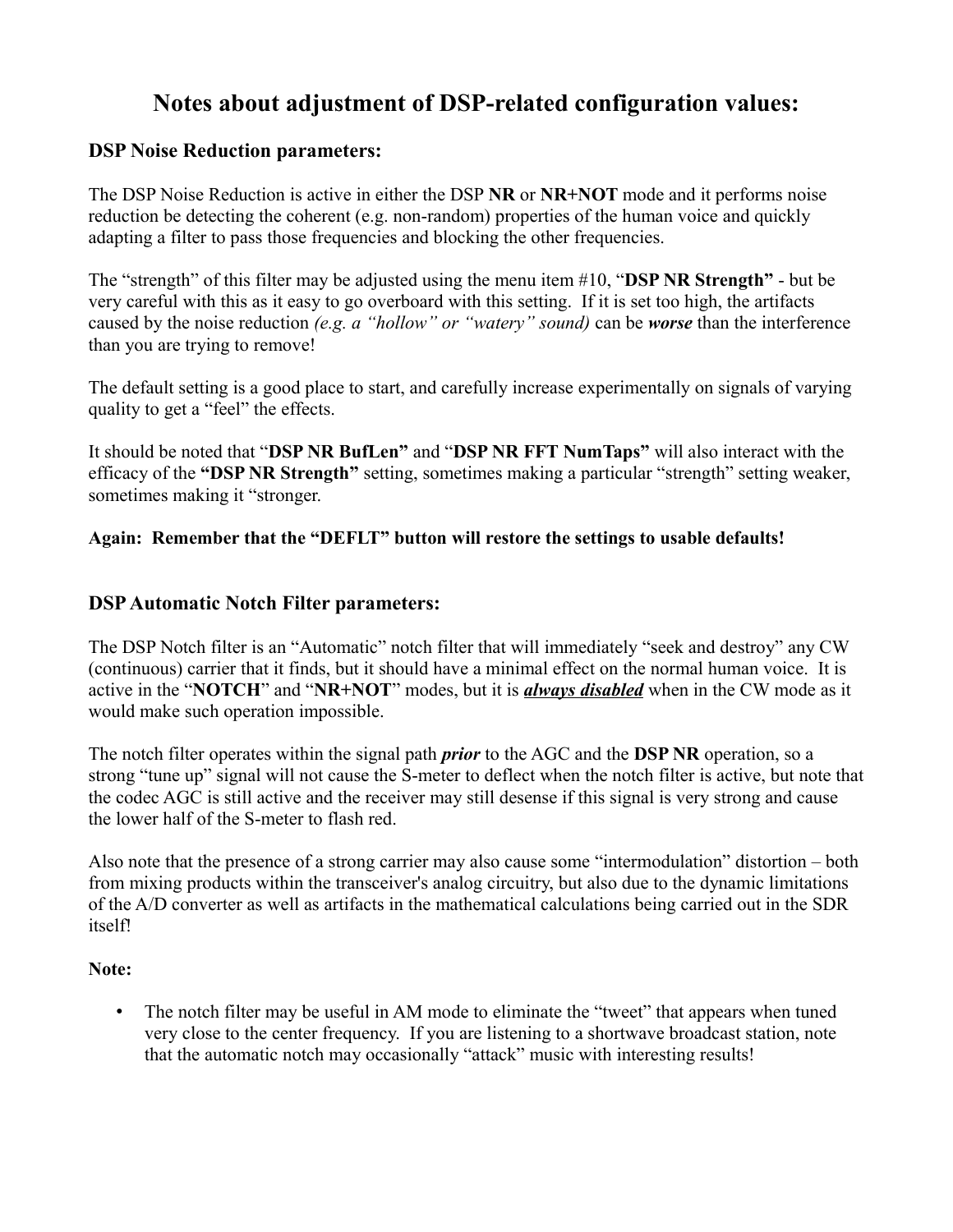### **Operation at very high NR "strength" settings (e.g. >= 35):**

As the DSP "strength" setting is increased the rate of filter adaptation is slowed down. While this can have the effect of make a filter "stronger" to a degree by making it focus more strongly on the voice components rather than the rapidly-changing noise, if this setting is increased too much it may change too slowly to track *different* voices!

While the higher settings (e.g.  $\ge$  = 35 or so) may (or may not) be useful for voice, they can be useful for narrowband signals that do not exhibit fast changes, spectrally speaking – such as CW: The effects of very "strong" DSP settings on CW signals can, under certain circumstances, be quite striking!

With very high "strength" settings and the slow adaptation rate, one may perceive that the filter may be "stuck", but turning the DSP filter off and then back on will "reset" it and cause it to re-train. If you are using the the DSP NR filter at such high settings, it is worth experimenting with turning it off and on to get a "feel" as to how the filters respond.

It should be noted that at very high DSP settings (>45) the DSP NR is more susceptible to crashing when exposed to strong impulse noises: Refer the the section about automatic and manual resetting of the DSP NR, below. At these high settings the DSP may "crash" by producing a loud white noise rather than go completely silent.

## **There are some known problems. The DSP (especially the noise reduction) tends to crash occasionally:**

• Occasionally, the receiver audio will suddenly cut out when in Noise reduction and/or Notch mode. As of version 0.0.214 there is an algorithm that automatically detects most of the situations when this occurs and will reset the DSP. In the event that a crash is not automatically detected, you may reset the DSP by turning it (the DSP) off and on again by either pressing, or pressing-and-holding button **G2**.

## **Important Note:**

If, when the a menu item is changed, it will be necessary to turn off the transceiver using the POWER button to save the changes to the EEPROM.

Alternatively, button F1 may be pressed-and-held to cause a save of all settings to occur.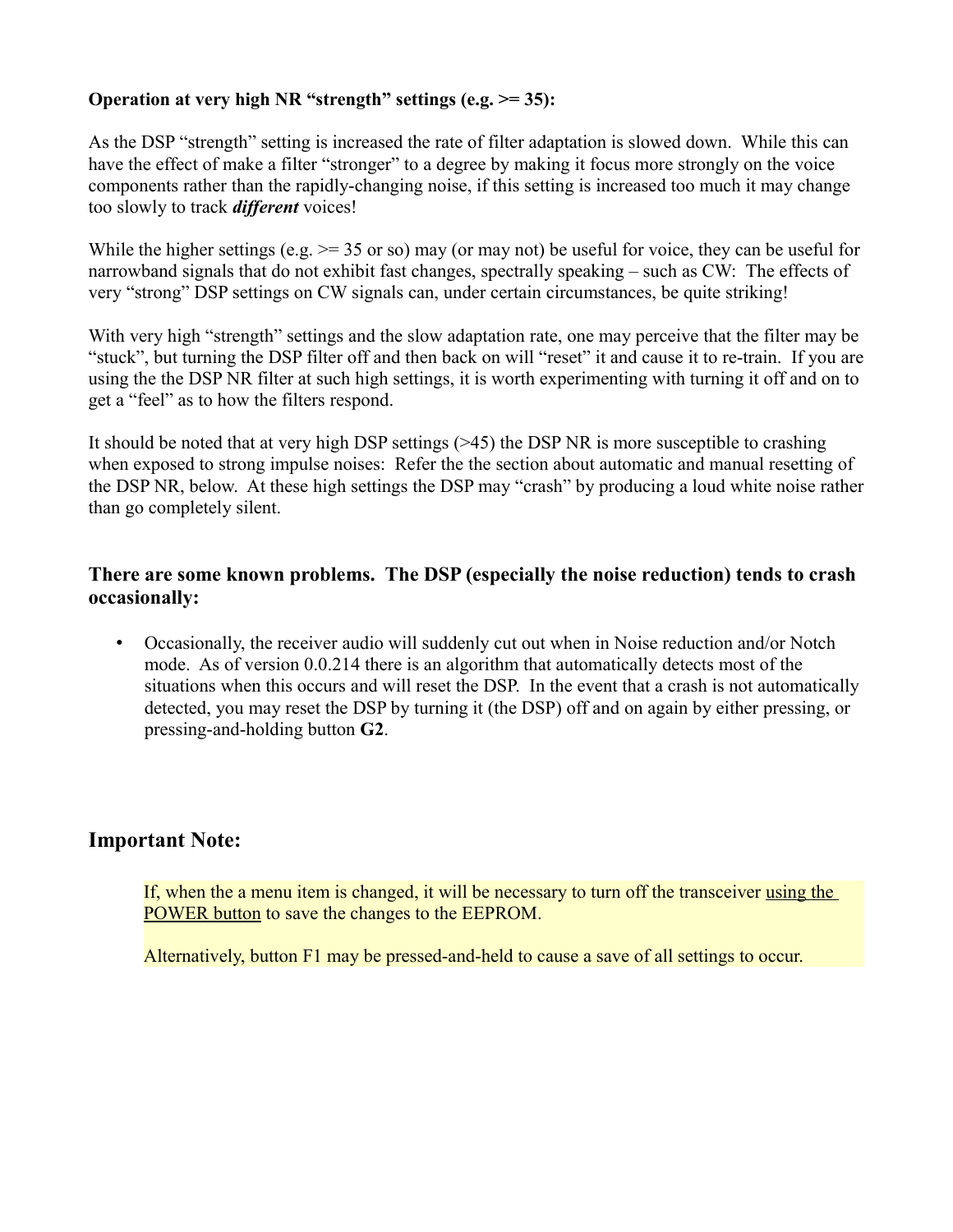## **Approximate specifications of the mcHF transceiver:**

**The following specifications are for a transceiver that has been modified according to the "mchf\_board\_modifications\_xxxx" file that may be found in the FILES section of the YAHOO mcHF Yahoo group.**

**Because this is a software-defined radio and due to ongoing modifications/improvements of the software and hardware, the specifications continue to improve!**

- **Receiver sensitivity for 10dB S/N, CCITT filtering, taken at 28.3 MHz:** 
	- **Frequency Translation enabled:** Better than -111 dBm (0.6uV) in a 2.3 kHz bandwidth, better than -126 dBm (0.11uV) in a 300 Hz bandwidth
	- **Frequency Translation Disabled:** Better than -108 dBm (0.89uV) in a 2.3 kHz bandwidth, better than -120 dBm (0.22uV) in a 300 Hz bandwidth

### *The above specifications are for a receiver on which the published sensitivity modifications are performed.*

- **Frequency coverage:** 80, 60, 40, 30, 20, 17, 15, 12 and 10 meter amateur bands, transmit. Receive: 3.5-30 MHz nominal including general coverage, 1.8-32 MHz at reduced specifications.
	- $\degree$  Note that the ability of the Si570 to tune the radio below 2.5 MHz is not guaranteed in its specifications, but most units have enough range to tune just below 1.8 MHz.
- **Spectral Display Modes:**
	- **Spectrum Scope:** This is a spectrum analyzer with the vertical divisions representing userdefinable amplitude variations of 5, 7.5, 10, 15, 20, 1 S-Unit (6dB), 2 S-Units (12dB) or 3 S-Units). The baseline *("reference level")* of the analyzer is automatically adjusted so that the signals within the displayed passband best-fit the dynamic range selected by the userselected dB/division. A graticule along the bottom of the display indicates the approximate frequency of the signal being displayed over a width of +/- 24 kHz. (48 kHz total.)
	- **Waterfall Display:** As with the spectrum scope, the frequency is displayed along the "x" axis but the signal strength is implied by the displayed color. The newest signals are displayed along the bottom of the screen, but as new readings arrive, the representations of the older signals are shifted upwards giving an ephemeral time record of recent activity on nearby frequencies. There are several options for color "palettes" that range from simple grayscale to "cold-hot" to "rainbow" to represent weak to strong signals.
	- There is also a "Magnify" mode for both the Spectrum Scope and Waterfall Display mode that provides  $2x$  magnification, reducing the visible spectral width to just  $\pm$ /- 12 kHz (24) kHz total.)
	- Both the Spectrum Scope and Waterfall Display are very highly configurable. It is possible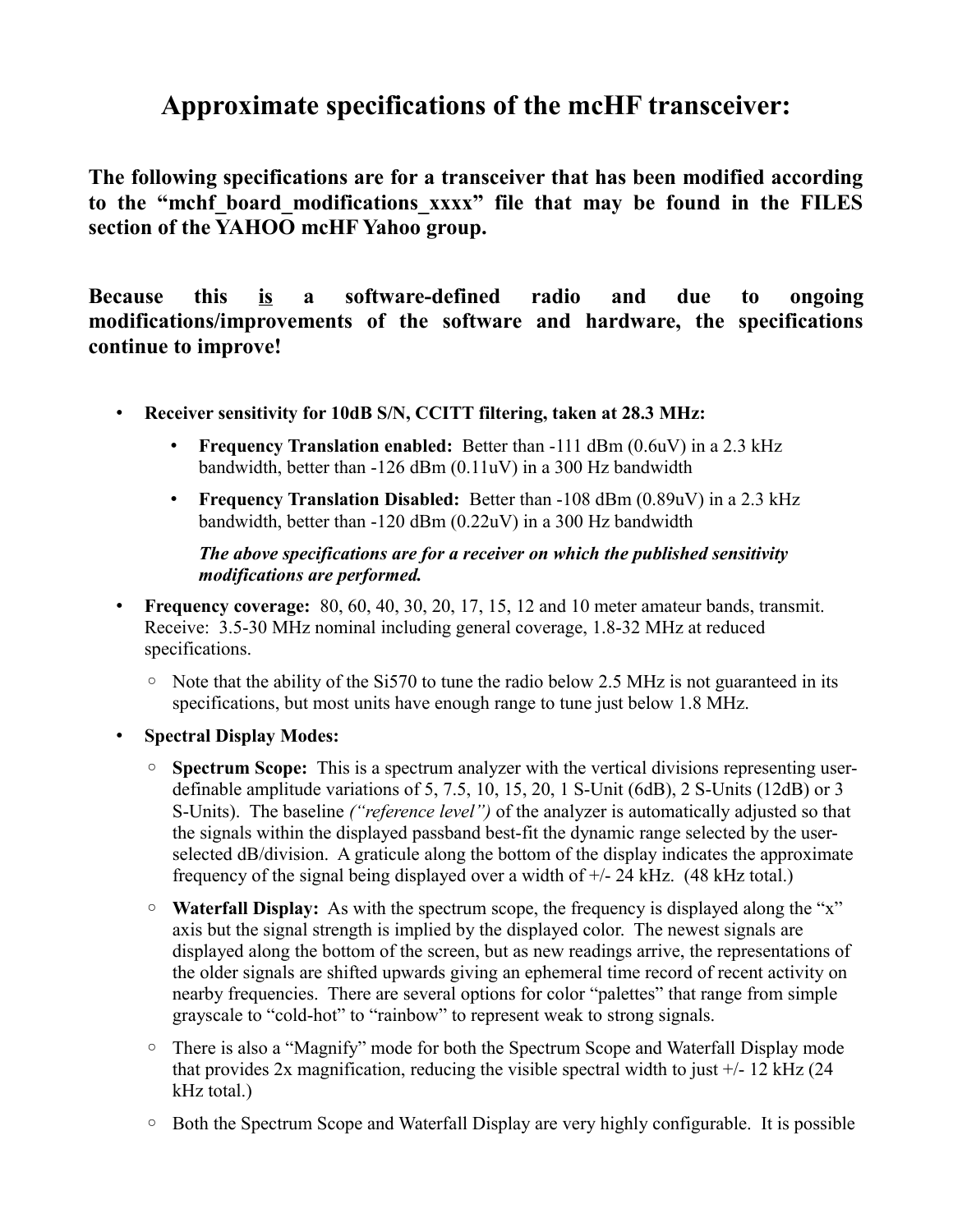to disable one or both spectral display modes if desired.

- **Large-signal handling capability:** Continuous "Clip Warning" occurs above approximately -28 dBm and *actual* A/D clipping and distortion occurs at and above approximately -18 dBm for signals +/- the local oscillator frequency and higher for signals outside this range.
- **Transmitter power output:** 5 Watts, typical, linear. *Modifications may be made to increase this: Follow the discussions in the Yahoo group.*
- **Frequency stability:**  $+/- 30$  Hz at 14 MHz over the range of 10 to 35 C, ambient with the transceiver in the case or better with the TCXO active. *(It can be much better than this.)*
- **Available TX/RX modes in this firmware version:** CW, USB, LSB, AM *(full-carrier, double-sideband)* and FM. *AM transmit and FM transmit/receive capabilities are available ONLY if the "frequency translate" is activated (highly recommended!)*
	- **FM options:** Carrier (ultrasonic) squelch, subaudible tone encoding and decoding, tone burst ("whistle up") generation, "narrow" (+/-2.5 kHz) and "wide" (+/-5 kHz) deviation and the selection of 7.2, 10, 12 or 15 kHz pre-detection receive bandwidths.
	- **FM sensitivity for 12 dB SINAD, CCITT filtering:**
		- **7.2 kHz BW filter:** -103.7 dBm (1.46uV) with 1 kHz tone at  $+/-1.5$  kHz
		- $\bullet$  **10 kHz BW filter:** -102.1 dBm (1.75uV) with 1 kHz tone at  $+/$ -1.5 kHz
		- $\bullet$  **10 kHz BW filter:** -104.0 dBm (1.41uV) with 1 kHz tone at  $+/-3$ kHz
		- $\blacksquare$  **12 kHz BW filter:** -102.7 dBm (1.63uV) with 1 kHz tone at  $\blacksquare$  -1.4 3 kHz
		- $\bullet$  **15 kHz BW filter:** -99dBm dBm (2.50uV) with 1 kHz tone at  $+/-$  3 kHz
- **CW mode receive/transmit and frequency display details:** Nine modes of CW display/shifting are available to emulate the various makes of radios and suit the user's taste, ranging from no shifting, display-only shifting, display and LO shifting and manual or automatic LSB/USB shifting.
	- In CW mode "**CW-L**" or **"CW-U**", is displayed depending on whether LSB or USB is being used for reception.
- **CW Speed range:** 5-48 WPM.
- **Available audio filter bandwidths in this firmware version:** 300 Hz, 500 Hz, 1.8 kHz, 2.3 kHz, 3.6 kHz, with a "wide" filter of 5, 6, 7.5 *or* 10 kHz being selectable in all modes except FM, where the filtering is done prior to demodulation as noted above. *All filters are softwaredefined and additional bandwidths could be made available.*
- **DSP Filtering Capability:** Noise reduction and Automatic Notch Filter with adjustable parameters. *Notch filtering is disabled in CW mode for (obvious reasons!) or when using a "wide" receive bandwidth.*
- **S-Meter calibration:** "Industry Standard" *(IARU Region 1, Technical recommendation R.1)* Smeter calibration where  $S=9 = -73$ dBm (50.2uV  $\omega$ ) 50 ohms) with each "S" unit representing 6 dB. Units above S-9 are in dB units, as noted. For more information on this calibration system see the article: **http://en.wikipedia.org/wiki/S\_meter**
- **External audio input/output connections:** "Line In" and "Line Out" audio ports, and a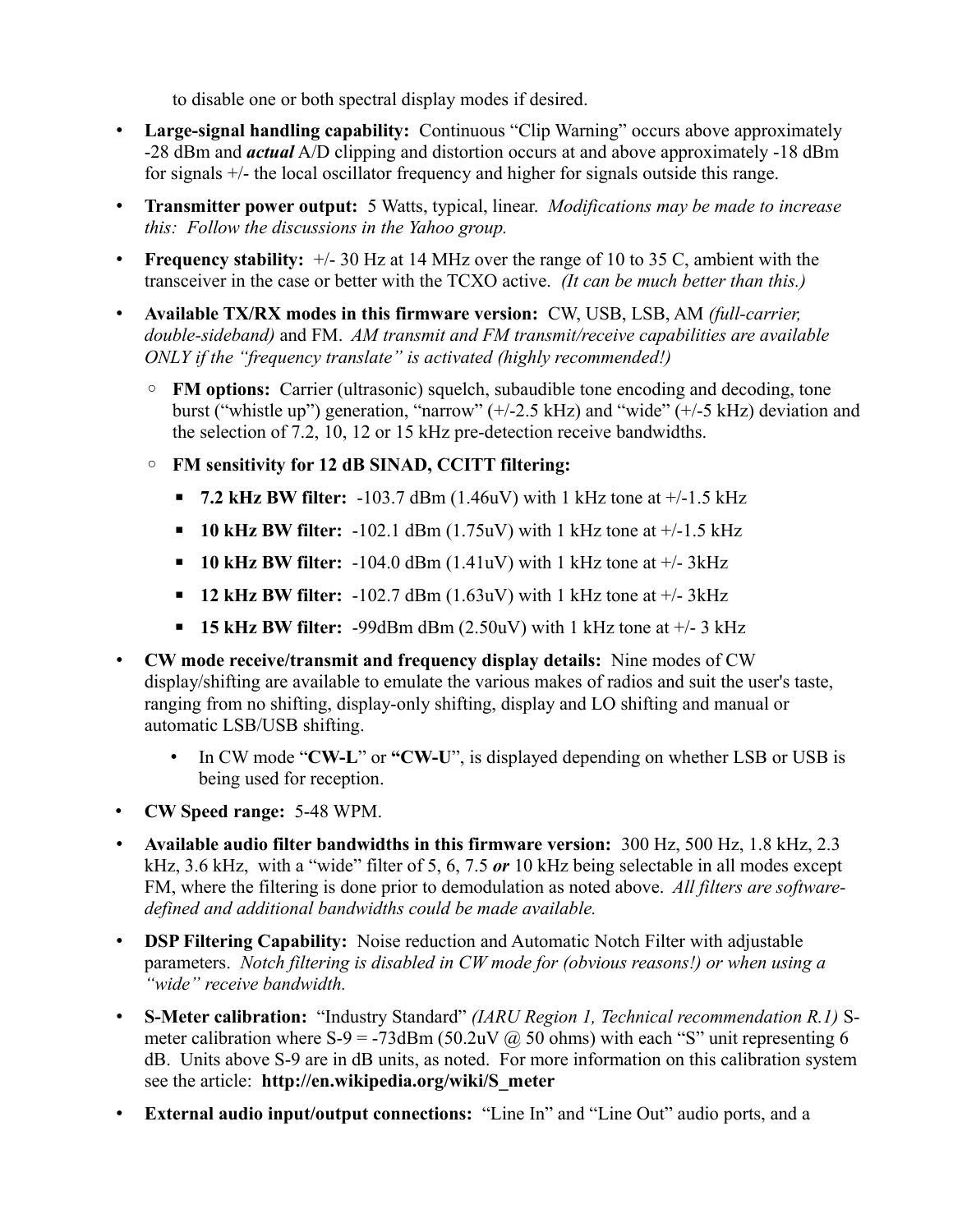"PTT" (Push-to-Talk) are provided via 3.5mm connectors to allow the connection to an external device. With these connectors it is possible to interface with an external device *(a computer or tablet/smart phone)* and operate "Sound Card" modes with the mcHF such as SSTV, PSK31, WSPR and other analog/digital modes.

- **Line out signal levels:** Nominal 1 volt peak-peak, maximum when AGC is operating.
- **Line in signal levels:** Nominal 0.1-1.0 volt peak-peak, adjustable using the "**Line Input Gain**" settings.
- **Transmit ALC type:** Look-ahead gain compressor with both pre-set and available "custom" settings.
- **Operating voltage range:**
	- 16.0 volts maximum
	- To 11.0 volts minimum for full transmit power
	- To 9.5 volts for reduced transmit power
	- As low as 6.5 volts, receive-only: Only very low transmit power may be possible distortion on peak audio (SSB, AM) may occur.

### • **Current consumption:**

- **Receive:**
- Unmodified, approx. 410mA on 40 meters and below at 13.0 volts, approx. 440 mA on 10 meters, minimum volume, maximum display brightness.
- The selection of minimum display brightness can reduce this by 40-60mA.
- The modification to the PA drivers to switch off bias when not in TX mode can reduce this by a further 30-60 mA.
- **Power off:** <5 mA if the PA driver bias modification is performed. *(If this modification is not performed it is recommended that power be disconnected from the transceiver as the PA driver transistors will be biased on even when the power is turned off, causing 30-60 mA of standing current.)*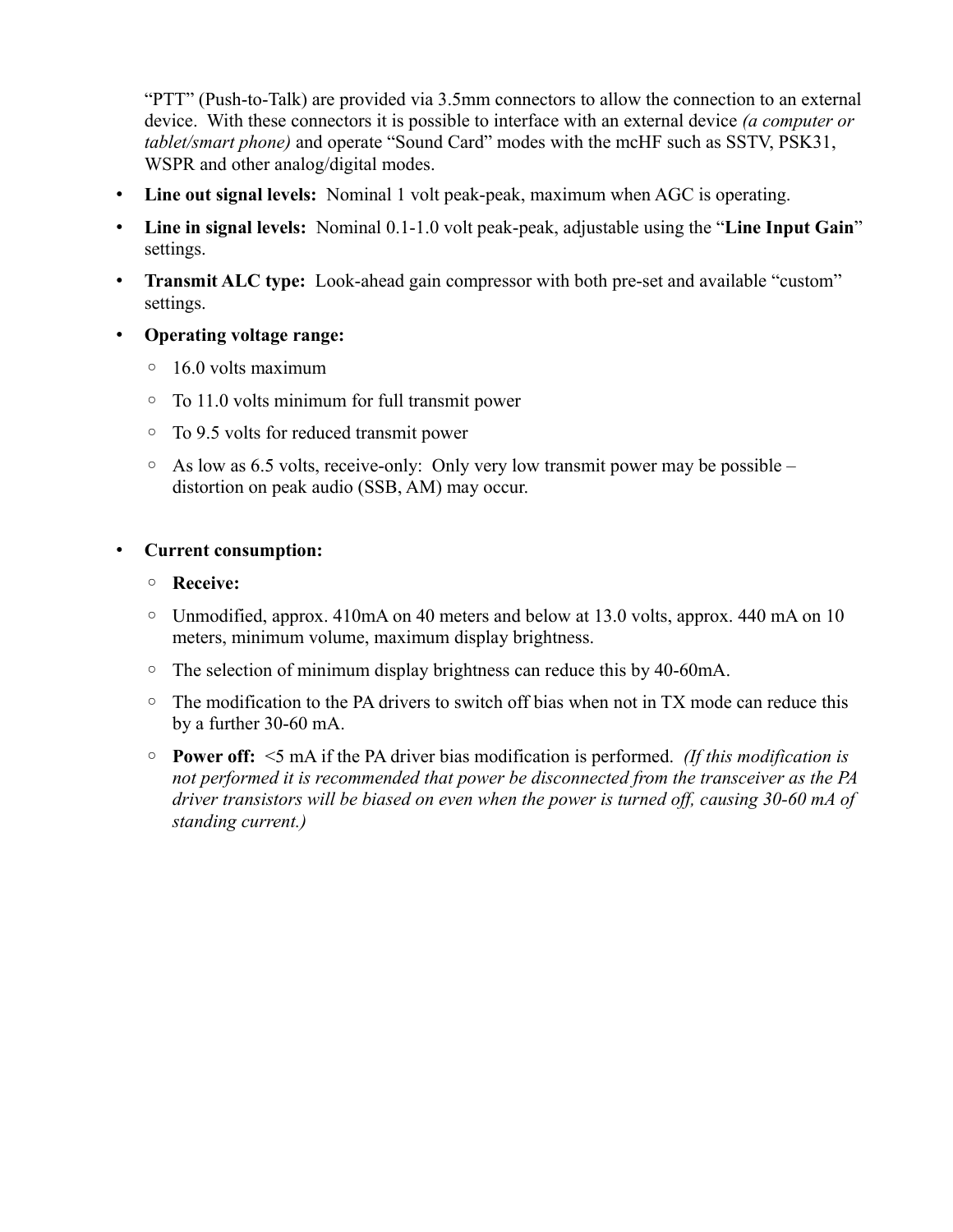# **The ALC (Automatic Level Control)**

## **This module requires a bit of explanation, so please read the following section very carefully!**

Prior to the addition of the ALC the **POWER** adjustment on the mcHF was somewhat irrelevant when in a voice mode as it only added effective attenuation in the audio path. If one adjusted the audio to 5 watts PEP when in the 5 watt mode, it was possible to switch to the 1 watt mode and readjust the audio gain to again achieve 5 watts as there was nothing within the code to set levels!

What is more significant is that there was nothing in the code to prevent the overdriving of the final amplifier stage, even if it had been set up properly for a "clean" 5 watts as there was no way to be sure, without using an external RF power meter, that the transmitter audio drive was properly set.

This was been changed in version code 0.0.207: **It is no longer possible to obtain a higher PEP power at a given power setting than a steady carrier in CW or TUNE mode! Unless you have a true peak-reading RF power meter, you** *will* **read a lower RF output power in SSB mode than in CW mode.**

## **Please re-read the above paragraph at least once to be sure that you understand it!**

### **How the ALC works:**

All modern SSB transceivers have a form of ALC which monitors the transmit power level and if it exceeds the set power level, it is cut back to prevent overdriving of the finals. In this way the *maximum* output power may be set for a mode that has intrinsically varying power levels.

### **With the ALC the PEP power from the transmitter should not exceed the carrier level observed in TUNE mode, no matter the audio drive level.**

In order for the ALC to work there must be at least a *minimum* audio level to drive it and to provide for this the **F2** button has been repurposed to change the (former) **SWR** meter to one of three modes:

- The **SWR** meter. This dynamically measures the forward and reflected RF power, calculates the VSWR and displays it.
- The **AUD** io meter. This shows the audio level from -20dB to +12dB, with 0 dB being "nominal". It is acceptable for audio to occasionally peak at  $+6$  to  $+10$ dB.
- The **ALC** meter. This shows the amount of ALC action, from 0 to 34 dB *more on this below.*

## **Adjusting for the proper audio level when in SSB transmit mode:**

• Speak normally if using the Microphone input, or set the nominal input level if you are using the LINE Input mode.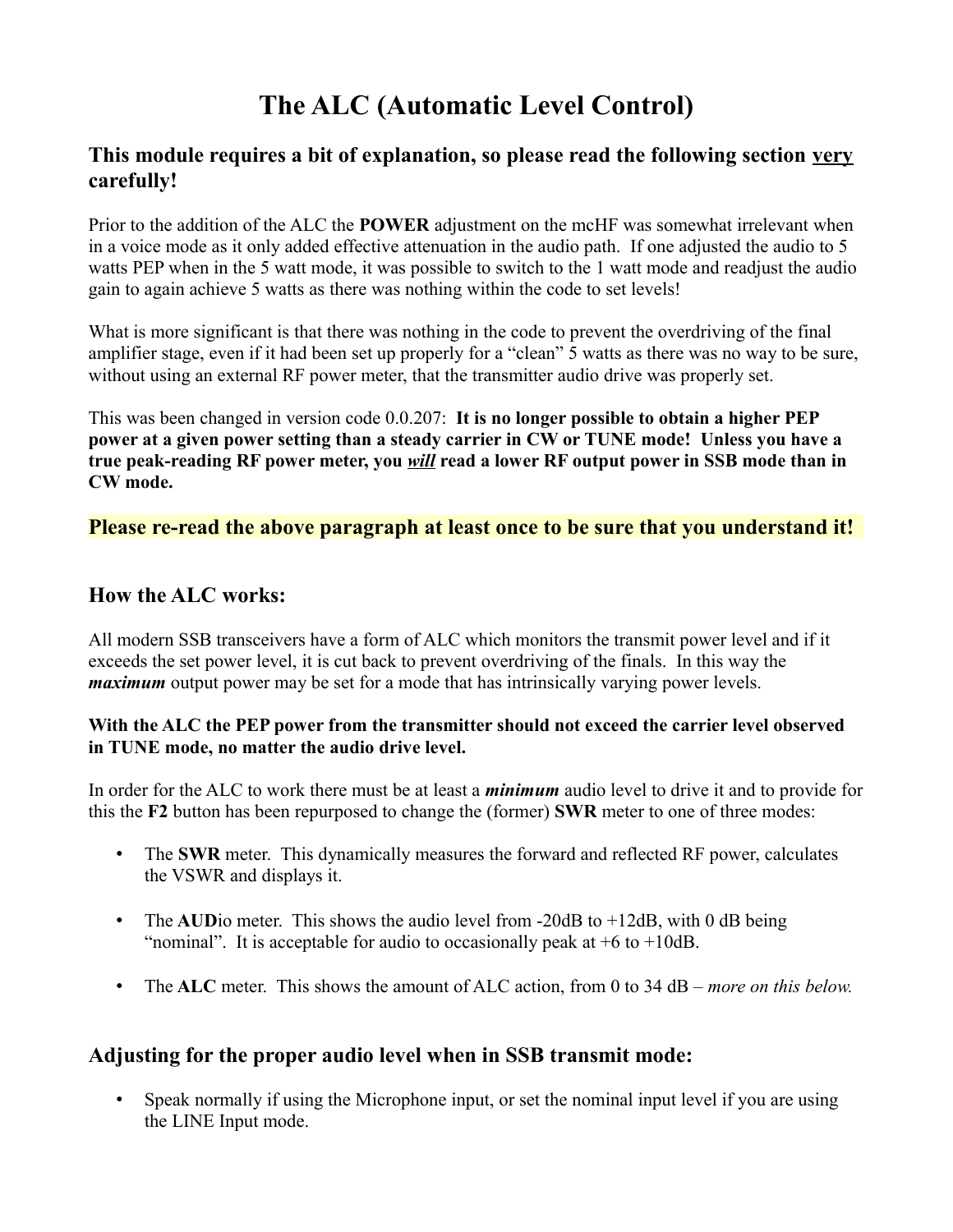- Use button **F2** to select the **AUD**io meter.
- Use button **M1** (below **ENC1**, the left-hand encoder) to select the on screen **CMP** setting and use that encoder to adjust it to a setting of 1.
- Use button **M3** (below **ENC3**, the right-hand encoder) to select the on-screen **MIC** (or **LIN**) setting and use that encoder to adjust it, or you may go into the Menu mode and adjust the "**Mic Input Gain**" (or "Line Input Gain" as appropriate).
- While speaking normally, adjust the gain so that the audio meter peaks up to "0" (zero) to  $+6$  on the audio meter. It is fine for it to occasionally peak higher than this.
- Now use button **F2** to select the **ALC** meter.
- Use button **M1** (below **ENC1**, the left-hand encoder) to select the on screen **CMP** setting and use that encoder to adjust it, or you may go into the Menu mode and adjust the "**TX Compress Level**".
- Adjust this setting for an upwards indication of the **ALC** indicator. *See below for a discussion of this setting.*

## **Using the ALC to control transmit power, or as a speech processor:**

There are two ways to adjust the speech processor/compressor settings:

- Using the "**CMP**" *numerical* settings *(which is the same as the "TX Audio Compress" menu parameter)*
- Setting the "**CMP**" *(or the "TX Audio Compress")* setting to "**SV**" and independently adjusting the "**ALC Release Time**" and "**TX PRE ALC Gain**" settings.

### **Using numerical settings for CMP:**

When using the numerical settings for the **CMP** setting *(also the "TX Audio Compress" parameter)* the "**ALC Release Time**" and "**TX PRE ALC Gain**" settings are automatically adjusted to provide "compression" settings that become "stronger" with an increasing number.

### **"Manually" adjusting parameters when "CMP" is set to "SV":**

When the "**CMP**" *(or the "TX Audio Compress" parameter)* are set to "**SV**" the parameters "**ALC Release Time**" and "**TX PRE ALC Gain**" may be manually adjusted as desired to provide a custom compressor setting.

This ALC system has been designed to be flexible and be usable both as a "standard" ALC used to set the SSB transmit power *and* as a highly-effective compressor-type speech processor. To operate the the ALC in this way requires attention to two separate parameters as described below.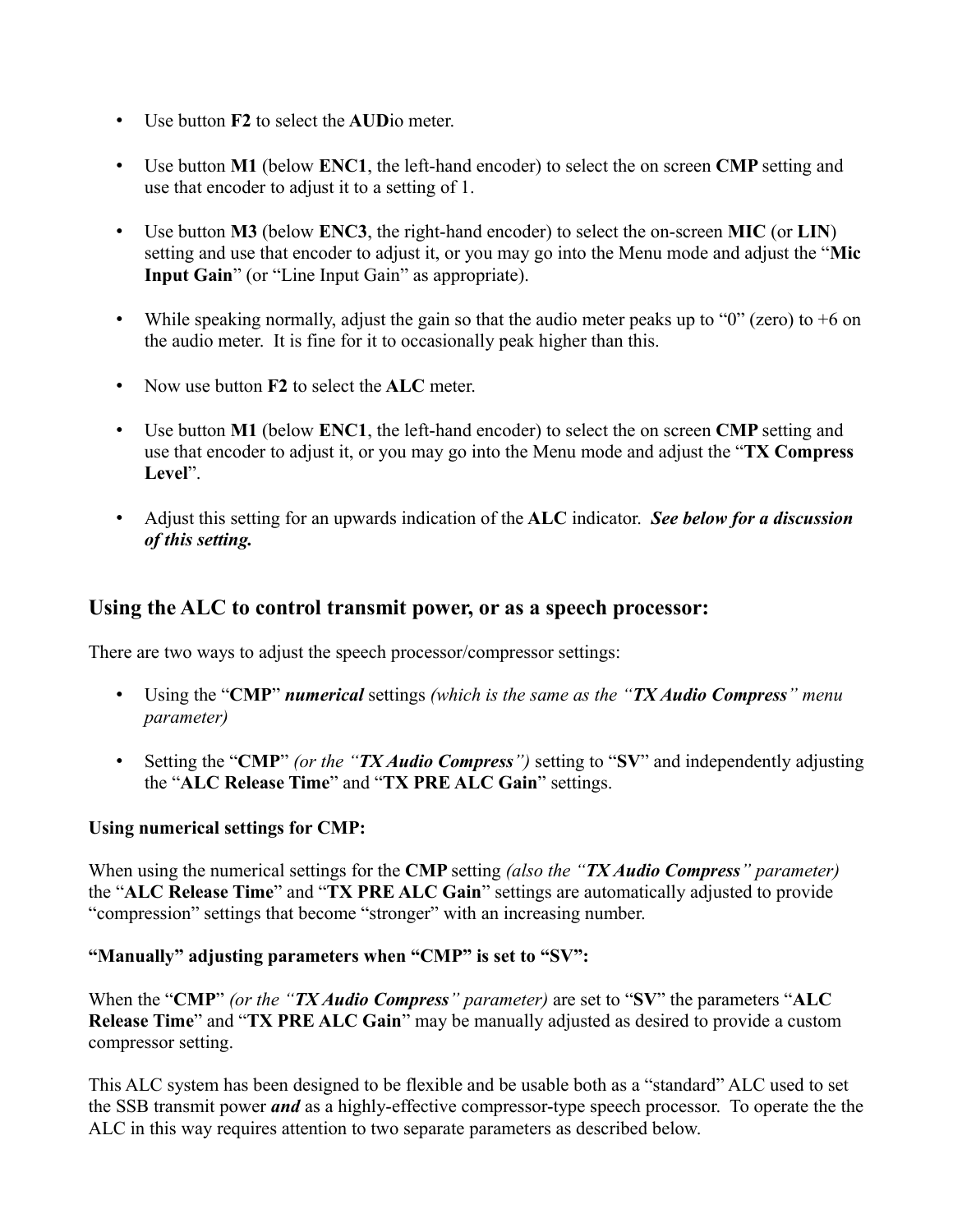### **SSB operation with minimal speech compression:**

- Set the Microphone/Line gain as described in the previous section *(e.g. around "0" on the AUDio meter with occasional peaks to +6 to +10.)*
- In the menu system, set the parameter **ALC Release Time** to the default setting of **10**.
- While speaking normally adjust the **TX PRE ALC Gain** parameter for a peak reading on the **ALC** meter of 4-6 dB.
- Setting **ALC Release Time** to a higher value will reduce the compression even more.

### **SSB operation with maximum speech compression:**

- Set the Microphone/Line gain as described in the previous section *(e.g. around "0" on the AUDio meter with occasional peaks to +6 to +10.)*
- In the menu system, set the parameter **ALC Release Time** to the default setting of **3 or lower**.
- While speaking normally, adjust the **TX PRE ALC Gain** parameter for a peak reading on the **ALC** meter of 8-16 dB.
- Setting **ALC Release Time** to a lower value and the **TX PRE ALC Gain** to a higher value will increase the compression even more.

### **Explanation of the parameters and meters:**

- **Mic Input Gain/Line Input Gain:** These operate directly on the microphone and line inputs in the way that you would expect. These parameters display as **MIC** or **LIN** on the main display, respectively.
- **Audio meter:** This displays the audio level, in deciBels, on the selected audio input, with "0" being the level that will *just* achieve 100% power at the bottom of the ALC threshold. The level displayed is *NOT* filtered in any way and signals outside the frequency range that would be transmitted (e.g.  $\leq$ 200 Hz,  $>$ 3500 Hz) will register.
- **TX PRE ALC Gain:** This is a variable audio gain *after* audio filtering in the transmit bandpass, *after* the audio metering, above, but *before* the ALC circuit.
- **ALC Meter:** This indicates the amount of gain *reduction* in deciBels that the ALC is providing to the audio path. The ALC is in the audio path *after* transmit audio filtering so it will not respond to audio that is outside the frequency range that will be transmitted. The ALC can only *reduce* gain *(by up to 40 dB)* but it can never increase it and it will settle to unity under nosignal conditions. *Note that the ALC meter's response is indicative of the ALC release time – see below.*
- **ALC Release Time:** This sets the time, after audio has dropped below the current threshold,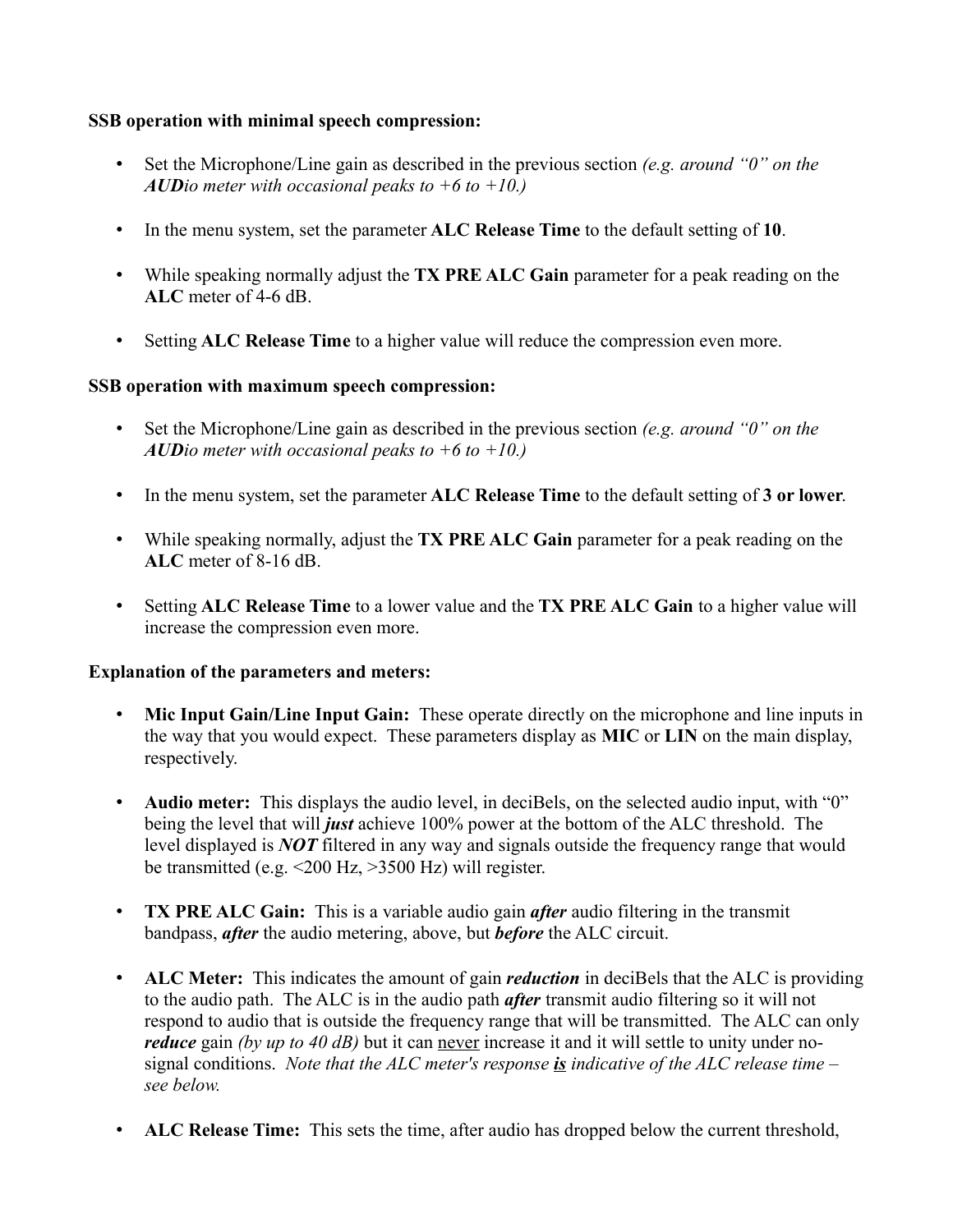that the ALC will take to release and reduce attenuation. When set to the default setting of 10, the ALC will have only a modest effect on the transmitted audio, taking several seconds for the ALC to completely recover from a voice peak while setting it to the maximum value if 20, the effect is almost that of disabling the ALC entirely in terms of added compression in that the gain recovery rate is approximately 1dB/second. Low values (below 5) will "follow" audio very quickly and offer effectively very high compression rate.

## **Warnings:**

- Do not set the Mic/Line gain such that the peak audio level on the **AUD**io meter regularly peaks much above 4 to 8B, although occasional peaks to  $+10$  are fine. Avoid settings that "peg" the meter as this could result clipping and audio distortion.
	- If the RF amplifier is working properly and not being overdriven, input audio clipping should not cause "splattering" on the transmitted signal, only "bad" sounding audio.
- Frequent, very high indications on the **ALC** meter *(e.g. >12dB)* can cause annoying "pumping" of background noise on transmit audio, which is to say that during periods of silence in the voice, sounds in the background may rise up and become an annoyance to those listening to the transmission on the air. A "fast" ALC release time *(e.g. low number)* can make this effect worse.
- The use of a speech compressor/processor can significantly increase the heat dissipation of the final transistors: Please be aware of this while transmitting, making sure that your finals are adequately heat-sinked!
- If the mcHF is being operated from lower than normal supply voltage the RF amplifier may be unable to output a normal amount of power. In severe cases, operating under these conditions may result in distortion and/or "splattering" which can cause interference on the bands.
- If operating at "**FULL**" power, splattering may result unless you had carefully adjusted the "**FULL Power**" configuration settings such that the obtained power level was within the linear range.
	- **If the "FULL" power setting was simply adjusted for maximum power output you may expect that transmissions at this power setting may sound somewhat distorted and could cause a degree of "splattering".**

## **SSB operation and proper adjustment of the "5W PWR Adjust" and "FULL PWR Adjust" parameters":**

If you get reports of "splattering" when you operate on SSB, first check the **AUD**io meter to make sure that it is not "buried" in the red, then check the **ALC** meter to verify that the **CMP** ("TX Compress Level") is not set such that this meter indicates excessive deflection in the red zone (e.g. continuous excursions above 12-16dB). If you have appropriately adjusted the microphone/line and ALC settings, but are still getting reports of splattering, do the following: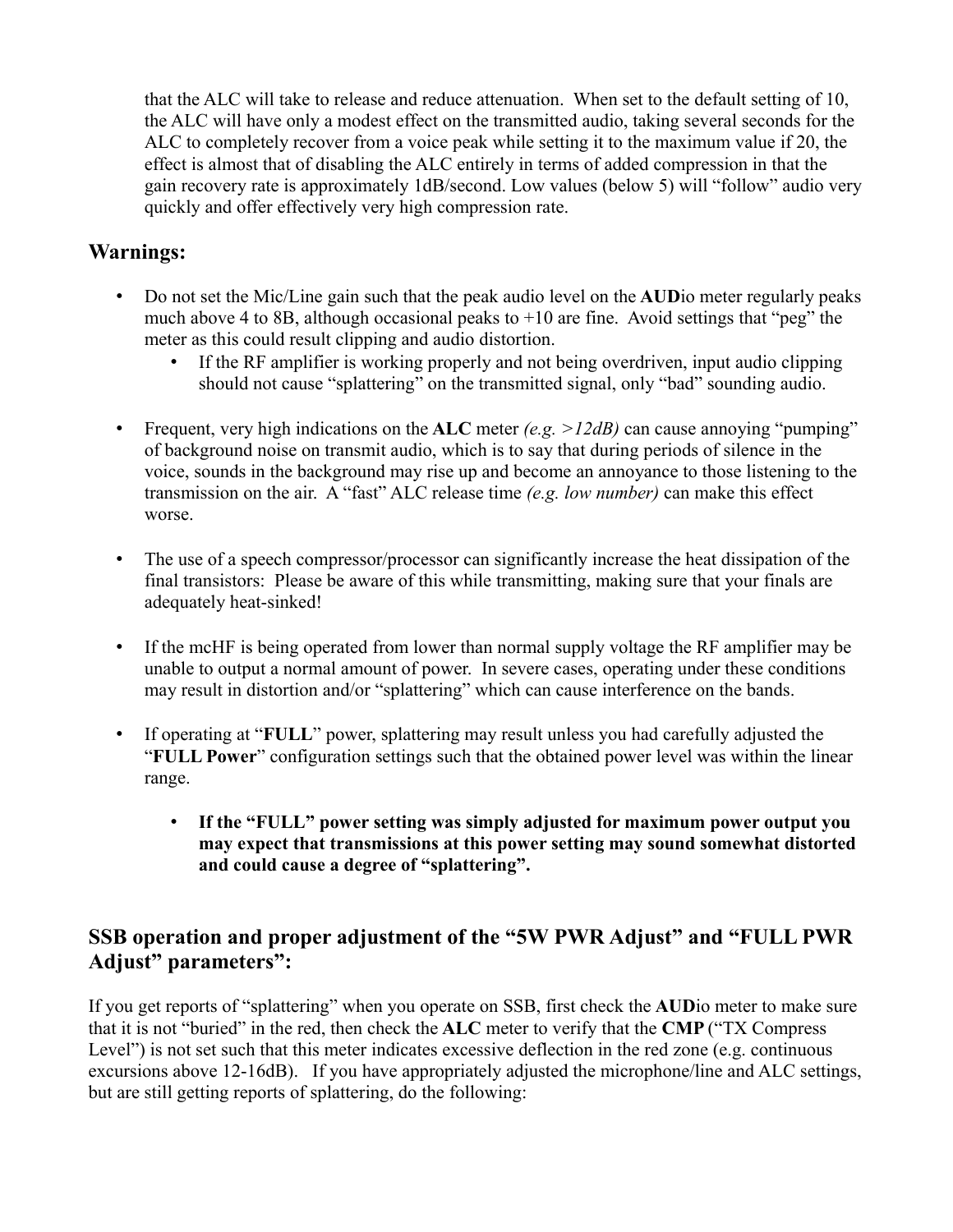- If you are on "**FULL**" power, set the power to **5 Watts.**
- If you are running **5 Watts**, set the power to a lower setting.
- If you are still getting reports of splattering, verify that the **PA Bias** is properly set.

If reducing power "cleans up" the splattering problem, your final power amplifier may not be able to output the expected amount of power on the current amateur band and this could be for a number of reasons:

- **The power supply voltage is low.** If you are operating the radio on a voltage lower than 12.5 volts, it may not be able to output power level that you request so a lower power level should be selected if you operate at that voltage.
- **There may be a problem with the low-pass filter on that band.** You should compare the output power on that band with that of other bands and if it is markedly lower, re-check – and readjust, if necessary – the values of the toroidal inductors in that band's low-pass filters.
- If you get reports of splatter on "**FULL**" power but not on other power settings, you should reduce the "FULL PWR Adjust" for that band in the "Adjustment Menu" for that band, or remember to *not* operate SSB at the "**FULL**" power setting. Remember: It is possible to get quite a bit of RF output from the final transistors, but if it is *Linear* and "clean" power that you want – necessary for SSB operation – you will need to operate at a lower power than this "maximum" output!
- If the **PA Bias** was never set properly your RF amplier, nonlinear operation may result. In order to set the **PA Bias** do the following steps:
	- Adjust the radio's power supply for 12.5-14.0 volts.
	- Insert an ammeter so that you can measure its current consumption. This meter should be capable of reading up to 3 amps with a resolution of better than 0.1 amps.
	- Connect the radio to a dummy load.
	- Turn on the radio and select USB or LSB.
	- Go to the adjustment menu and set the **PA Bias** to **0** (zero).
	- Key the radio *with no audio* and note the current.
	- With the radio keyed, adjust the **PA Bias** so that the current *increases* by the desired bias current: Up to 0.5 amps is suggested, although as low as 0.1 amps is adequate for linearity if you obtain the desired amount of RF output power on all bands.
	- Unkey the radio.
	- Use the **POWER** button (or press-and-hold the MENU button) to save the new **PA Bias** setting.

### **REMEMBER:**

If your RF power meter does not have a good "Peak" reading function specifically designed to read PEP on SSB signals *(many do not!)* it will always give a false "low" power reading on SSB, which is to say that your power on voice *peaks* may be where it should be, but your meter will be reading a much lower pseudo-average!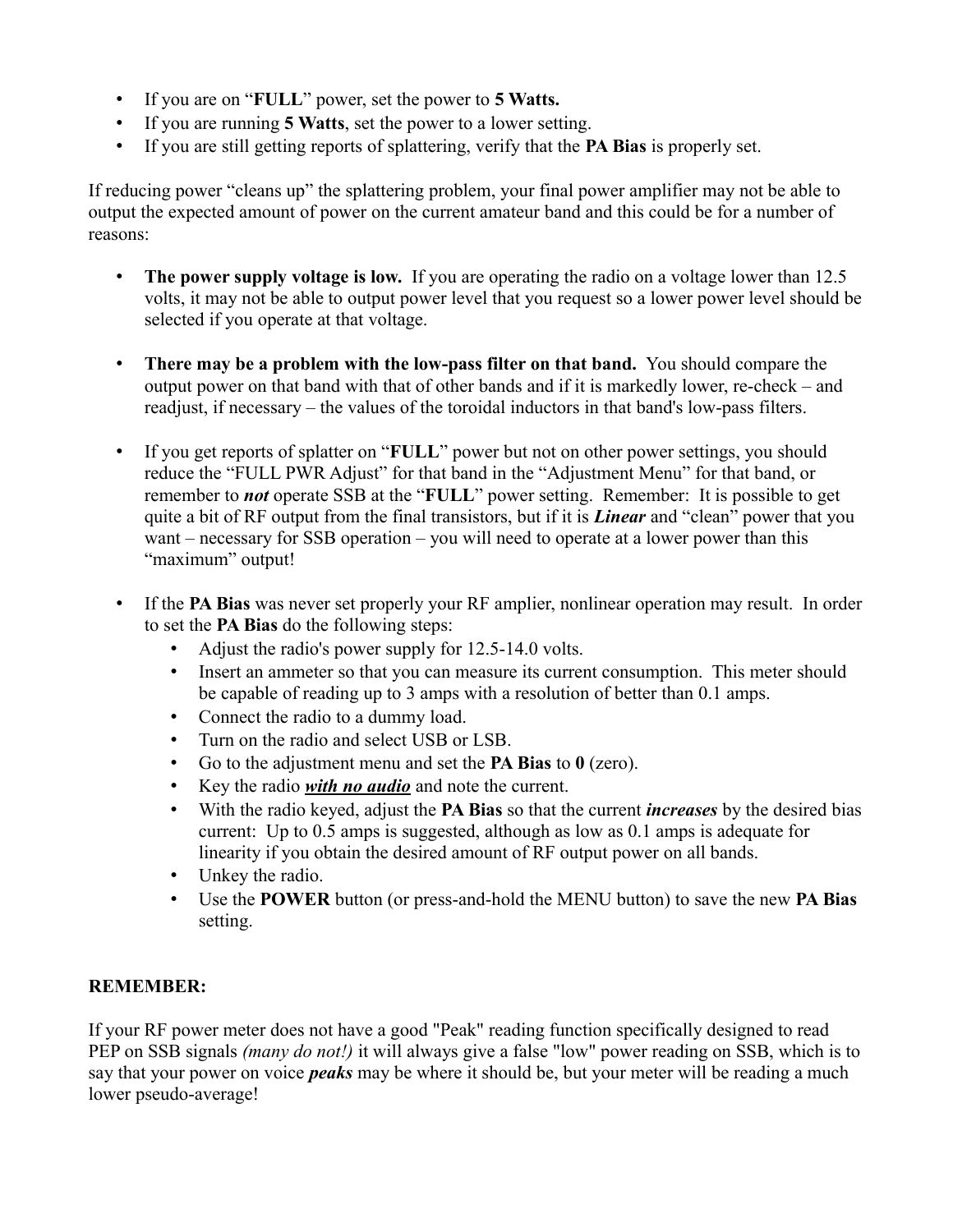## **Amplitude Modulation (AM) mode reception and transmission:**

As of firmware version 0.0.217 there is the ability to enable "Frequency Translation" which mathematically shifts the center frequency by  $+$  or  $-$  6 kHz, depending on the setting of menu item "**RX/TX Freq Xlate"**. This function solves the problem of the "Zero Hertz" hole that would otherwise cause a nulling of the AM carrier if the receiver were tuned such that it were placed in the center of the receiver's passband. *For more information on this problem, see the information later in this section.*

If "**RX/TX Freq Xlate"** is enabled, there are no special considerations that need to be taken when tuning an AM signal other than those noted in the section below regarding the narrow AM filtering.

**Note:** When offset-tuning and AM signal using the wide bandwidth filter mode with frequency translate mode active, it is possible, when off-tuning by 6 kHz to place the AM carrier in the "Zero Hertz" hole, resulting in distortion of the received signal.

## **Tuning AM signals with wide and narrow filtering:**

The AM bandwidth filtering operates as follows. *The bandwidths noted below are always available in AM, regardless of menu settings*:

There is one "wide" bandwidth and several different bandwidths are available for this setting:

- **10 kHz:** Pre-detection bandwidth:  $+/-10$ kHz (20 kHz total); Post-detection bandwidth: 10 kHz.
- **7.5 kHz:** Pre-detection bandwidth: +/-7.5kHz (15 kHz total); Post-detection bandwidth: 10 kHz.
- **6 kHz:** Pre-detection bandwidth: +/-6kHz (12 kHz total); Post-detection bandwidth: 10 kHz.
- **5 kHz:** Pre-detection bandwidth: +/-5kHz (10 kHz total); Post-detection bandwidth: 10 kHz.

Other ("non-wide") bandwidths are available:

- **3.6 kHz:** Pre-detection bandwidth: +/-3.6 kHz (7.2 kHz total); Post-detection bandwidth: 3.6 kHz.
- **2.3 kHz:** Pre-detection bandwidth: +/-2.0 kHz (4.0 kHz total); Post-detection bandwidth: 2.3 kHz (300-2600Hz, adjustable).
- **1.8 kHz:** Pre-detection bandwidth: +/-2.0 kHz (4.0 kHz total); Post-detection bandwidth: 1.8 kHz (500-2300Hz, adjustable).

Some explanation is required for the **1.8 kHz** and **2.3 kHz** modes as you'll note that the pre-detection bandwidth appears to be a bit on the narrow side to accommodate the sidebands that extend out beyond the filter (e.g. greater than the +/-2kHz bandwidth). If one tunes the receiver to the center frequency of the AM signal when these bandwidths are enabled the audio response will be limited to just 2 kHz by the pre-detection filter. If one off-tunes from the center frequency, this  $+/- 2$  kHz bandwidth – which encompasses 4 kHz - may be shifted to include the higher audio frequencies of one or the other sidebands of the AM signal.

Because it is always necessary to off-center tune an AM signal to obtain the full audio bandwidth permitted by the **1.8 kHz** or **2.3 kHz** post-detection filter, one of the two sidebands (upper or lower)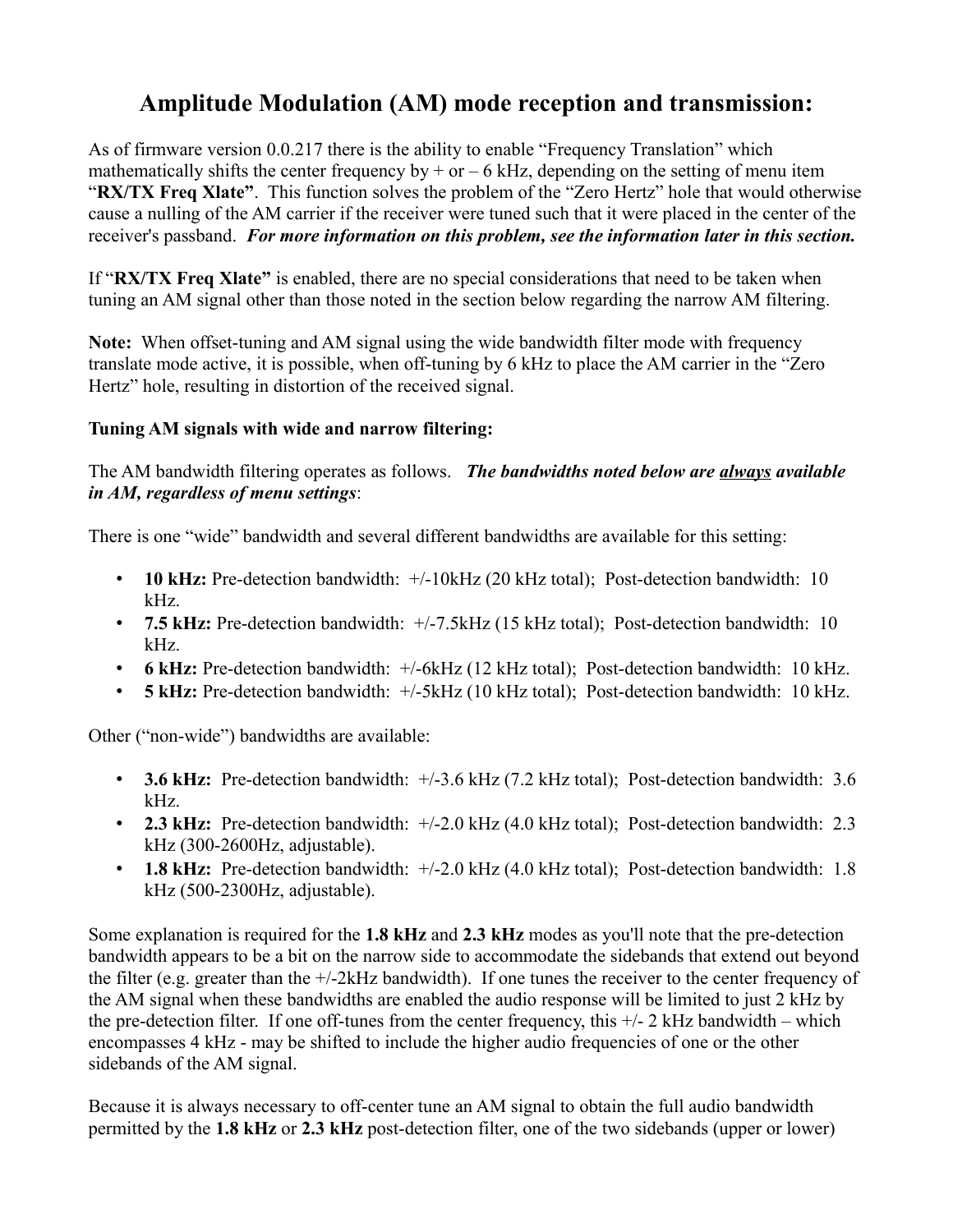may be encompassed in the narrower bandwidth. This "quirk" may also be used to advantage in the presence of QRM (interference) by selectively tuning for one sideband or the other, moving away from the source of the interference.

### **How the AM demodulation in version 0.0.208 and later is different from that in earlier versions:**

In versions prior, the *pre-demodulation* bandwidth was fixed at 10 kHz, which meant that all signals within +/10kHz would hit the demodulator. Because the demodulator is, by its nature, a non-linear "device" it would mix and cause distortion should any other signal within that +/-10kHz passband also be intercepted. The selectable audio filter was applied *after* the demodulation, but if there was an extraneous signal within the  $+/-10$ kHz passband, the damage was already done!

In this version the filtering when in AM mode has been re-done: The Hilbert transformers, which have a bandpass response, are replaced with low-pass filters *(e.g. response down to DC)* that have their lowpass cut-off frequency selected according to the desired bandwidth. Post-detection, there is additional audio filtering applied to reduce the wideband noise that inevitably results with envelope detection of weak signals.

### **The "Zero-Hertz" hole problem if using firmware earlier than 0.0.217 or you are using firmware 0.0.217 with "Frequency Translation" disabled:**

This (and all "sound-card") type SDRs have a "hole" at zero Hertz – right in the middle of the display. This is the inevitable result of AC coupling to the A/D converter (codec) and cannot easily be helped without added design complication.

What this means is that if you tune in an AM signal "dead center" its carrier will fall into this "hole" and disappear which effectively turns it into a *double sideband with no carrier* – which is to say, it is *no longer AM!* **If an AM signal is tuned dead-center, it will sound terribly distorted – much like an SSB signal tuned on an AM receiver!**

The cure for this is simple: **Do NOT tune the AM signal so that the carrier is "dead center"**. It is necessary only to offset-tune by a few hundred Hertz, but *it is* necessary to do this!

### **Known issues with AM demodulation if using firmware** *earlier* **than 0.0.217 or you are using firmware 0.0.217 with "Frequency Translation" disabled::**

- **Remember:** AM signals *must* be off-tuned to avoid placing the carrier in the dead center! An offset of a few hundred Hz is typically adequate.
- There is a known issue in which a weak heterodyne *("tweet"*) can be heard at frequencies close to the center frequency. This is caused by the inexact 90 degree phase shift and slight amplitude imbalance in the receive system: For the time-being, off-tune the carrier until it disappears *or* you may try turning on the DSP notch filter, and you should adjust the parameter "**AM RX IQ Bal.**" to minimize it.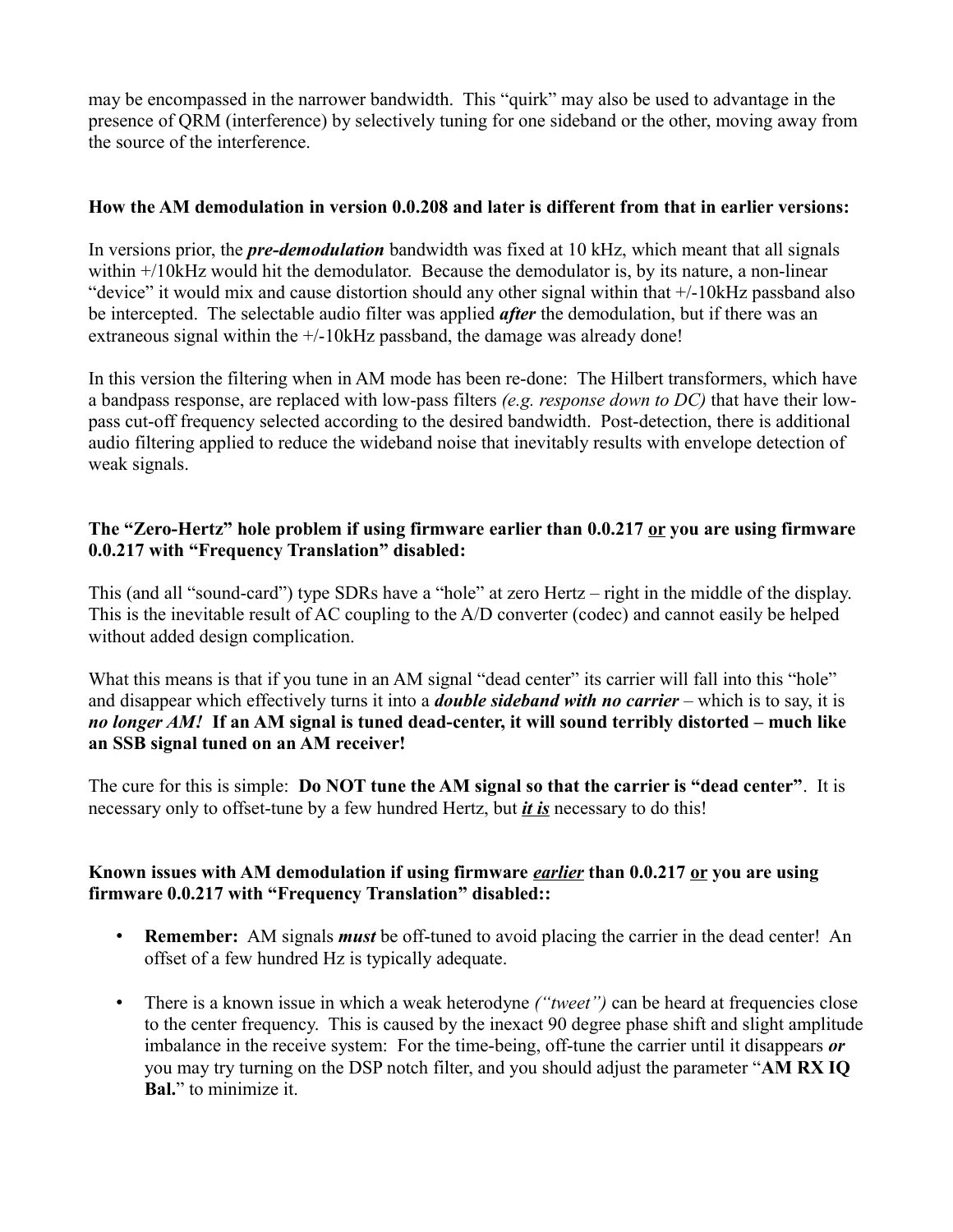### **Comments on adjusting the AM RX IQ Balance:**

This adjusts the receiver I/Q amplitude balance when in AM mode and is used to minimize the lowlevel "tweet" *(e.g. tone)* that may be heard when an AM signal is tuned in slightly off center frequency. To null this tone it is recommended that you tune in a strong carrier, offset it by 500 Hz and then adjust this parameter to minimize the amplitude of this tone.

This adjustment is unlikely to completely eliminate this "tweet", but it can significantly reduce it. Note also that the efficacy of this reduction changes with audio frequency in that the optimal null for a 400 Hz "tweet" tone *(e.g. 200 Hz offset from the carrier frequency)* will be different from that of a 1000 Hz "tweet" tone.

### **A recommended modification for mcHF Board version 0.4 (and possibly earlier) if you are interested in AM reception:**

As noted in the modification file it is recommended that capacitors **C71** and **C73** (on the outputs of U16 of the RF board) be removed and replaced with jumpers or zero-ohm resistors: Their DC-blocking function is provided by capacitors C26 and C31 on the UI board and the removal of C71 and C73 will extend the low-frequency response of the receiver and reduce the width of this "hole" significantly. It also has the side-effect of potentially improving the low-frequency opposite sideband rejection as it is one-fewer component in the audio path to have its value change with temperature and cause a phase/amplitude shift.

## **AM Transmission:**

### **AM transmission is possible ONLY when frequency translation mode is active!**

When transmitting using AM, the power level will automatically be set to 2 watts to prevent the PEP from exceeding the maximum "clean" power level available. *If one does not transmit, the power level will not be automatically changed.*

If an attempt is made to transmit with frequency translation mode turned off, the transmitter will key, but there will no transmit out power at all in AM mode!

### **There is no "TUNE"** mode in AM mode!

You should remember several things about AM:

- It is **MUCH** less efficient than SSB! You will have a 9 dB reduction (1/8<sup>th</sup>) of the "talk" power of SSB: That's just the way it is!
- The **UNMODULATED** resting carrier will be **25%** of that of the **peak** power! This means that if you are used to getting 5 watts peak on SSB, you will get only 1.25 watts when no audio is present: Sorry about that, but that's just the laws of physics!

The speech processor works in AM mode in exactly the same way that it does in SSB mode and it should *NOT* be possible to exceed 100% modulation.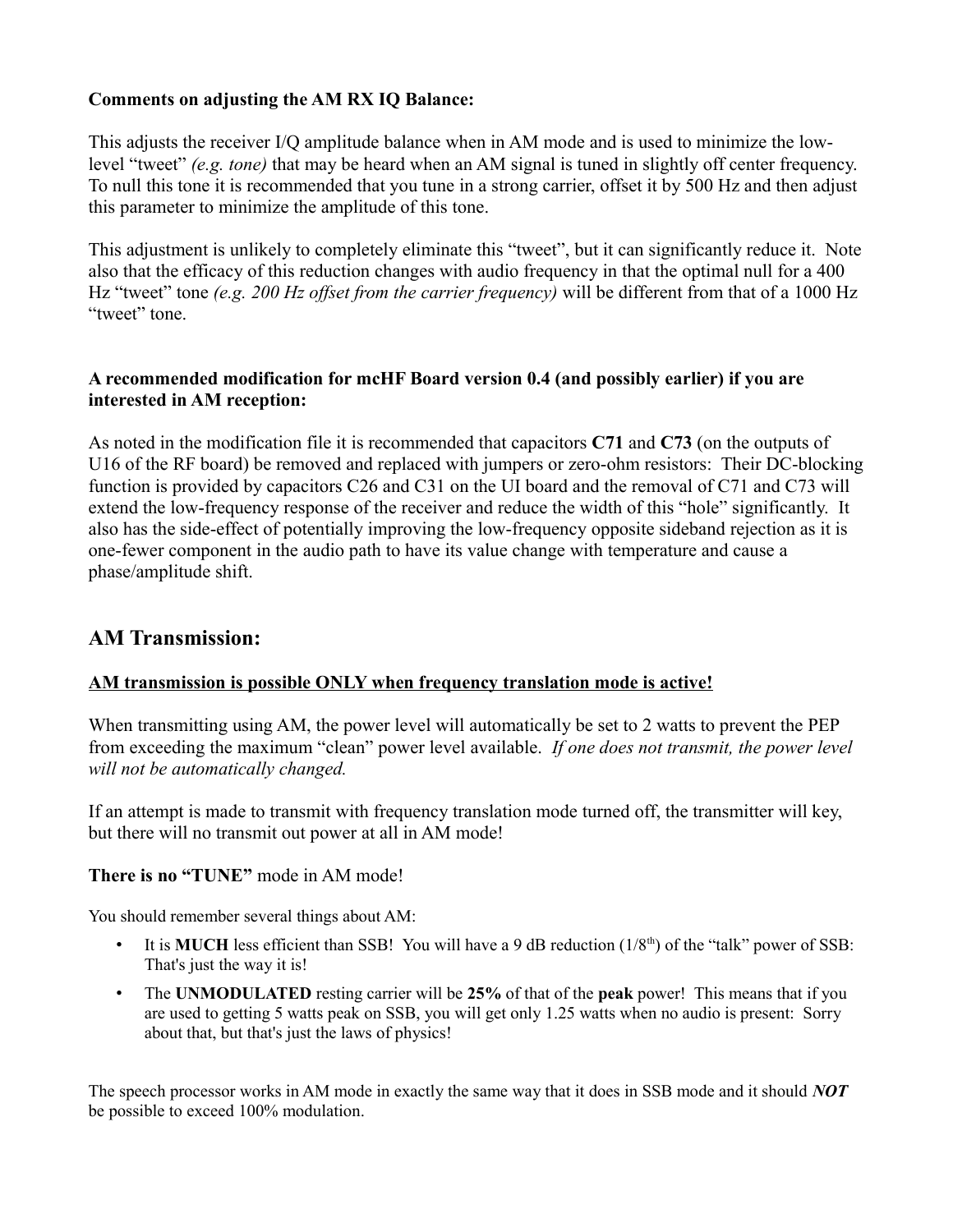There is presently ONE option for AM transmit mode: In the configuration menu, the item labeled "**AM TX Audio Filter**" has the selection of **ON** and **OFF**. If it is "**ON"** *(default)* the transmit audio will be "brick-wall" filtered from about 275 to 2700 Hz in the same way that the SSB audio is.

If this selection is set to "**OFF**" the audio filter is disabled. This has the effect of increasing the fidelity of the audio – mostly through additional low-frequency components (down below 100 Hz) and somewhat above 3000 Hz. While this can increase the audio fidelity on transmit, you should be aware that it can significantly shift the RF energy from the audio spectrum that contains speech intelligence and reduce the "talk power".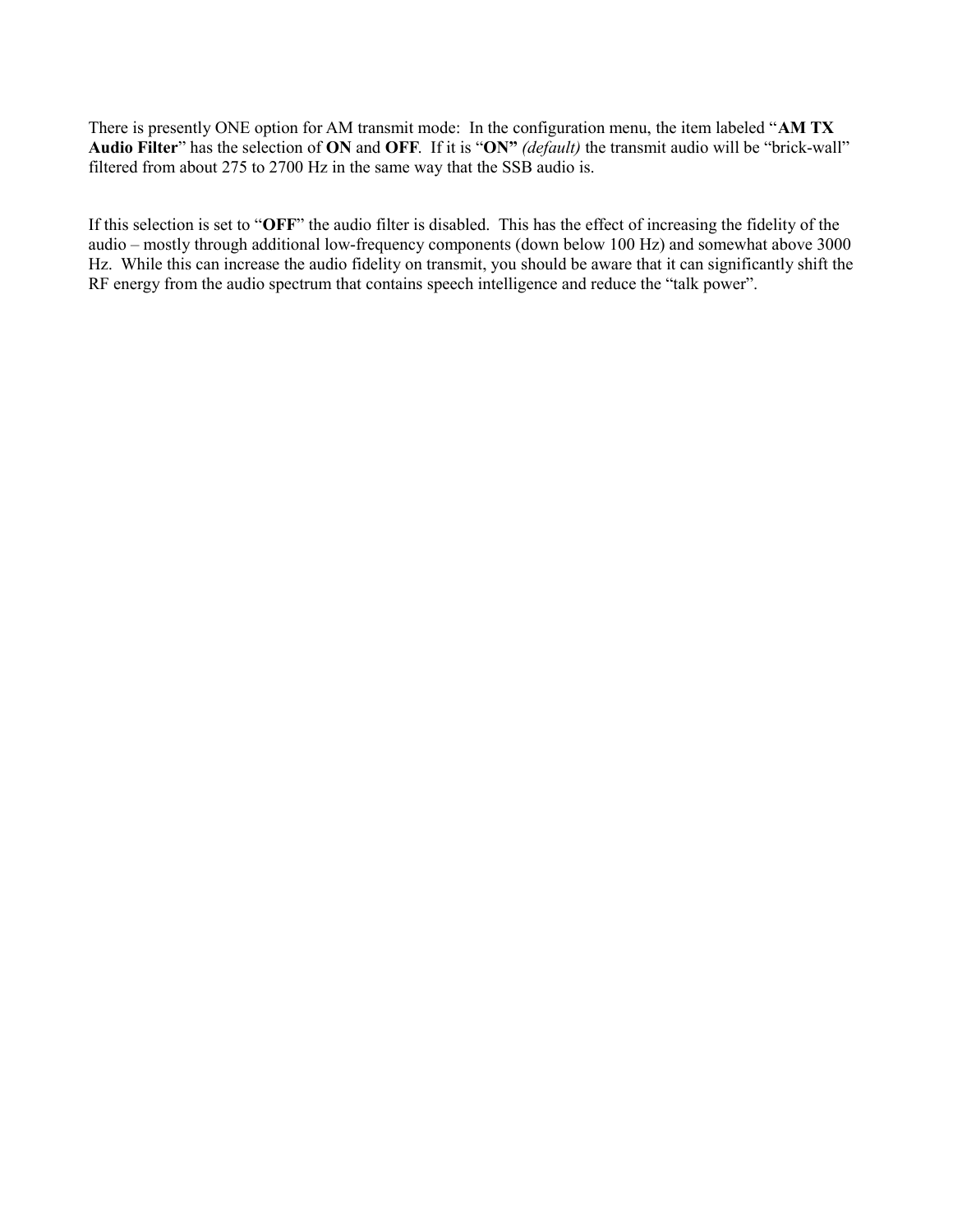## **Frequency Modulation (FM) mode reception and transmission:**

### **IMPORTANT:**

- **As of this firmware version the FM mode is new and is disabled by default**.
- **Expect there to be bugs and "rough edges"!**
- **Your mileage may vary, so there!**
- **The noise blanker and DSP noise reduction and notch are disabled in FM mode**

### **WARNING:**

- **Transmitting on FM means that a continuous carrier is being generated. Be absolutely certain that the final transistors on the mcHF are adequately heat-sinked and do not get too hot and also that your power supply is capable of the current being drawn.**
- **It is recommended that the** *lowest* **transmit power be used on FM that will achieve a "full quieting" signal for the receiving station's (or repeater's) receiver.**

FM (Frequency) modulation is now available *experimentally* on the mcHF and while it is believed to work properly, it likely has a few "issues."

**Repeater operation is possible if one uses the "SPLIT" mode and sets the receive and transmit frequencies in separate VFOs.** By "swapping" the VFOs, one can effect a "reverse" function and listen on the input frequency while transmitting on the output – useful for checking for a simplex path.

The "FM" produced by the mcHF is compatible with PM, which is to say that for modulation, a 6dB/octave preemphasis is applied and a 6dB/octave de-emphasis is done on receive audio: **This is the worldwide standard for narrowband frequency modulation on amateur and commercial frequencies.**

### **To enable FM:**

- You **MUST** have Frequency Translate enabled: It will not work without it!
- Set the menu item **"FM Mode Enable"** to **ON.**

When in FM mode, the "**RFG**" control becomes "**SQL**" (Squelch) – also operated by ENC2. The higher the number, the "tighter" the squelch and a setting of "0" unconditionally opens the squelch. You will note that when the squelch opens, the "FM" on the mode indicator will change color: *More on this later.*

Two "modes" of FM are available: The default is "Narrow" with +/- 2.5 kHz peak deviation (w/1kHz modulation) and ""Wide" with +/- 5 kHz peak deviation, the former being commonly used on HF and the latter being that which is used on VHF bands except for those instances where the "narrow" (+/- 2.5 kHz) mode is specifically used by local option.

These two modes are more or less interoperable, with the following provisions:

- Operation of "Wide" (+/-5kHz) on "Narrow" frequencies will result in "loud" audio, possible "squelch" clamping" and splattering onto adjacent "narrow-spaced" channels.
- Operation of "Narrow" (+/-2.5kHz) on "Wide" frequencies will result in chronically "low" audio, reduced "copyability" under weak-signal (noisy) conditions and everyone telling you to talk louder!

There is also a selection of receiver bandwidths:

• **7.2 kHz** – This is suitable only for "Narrow" operation and even this will result in a bit of added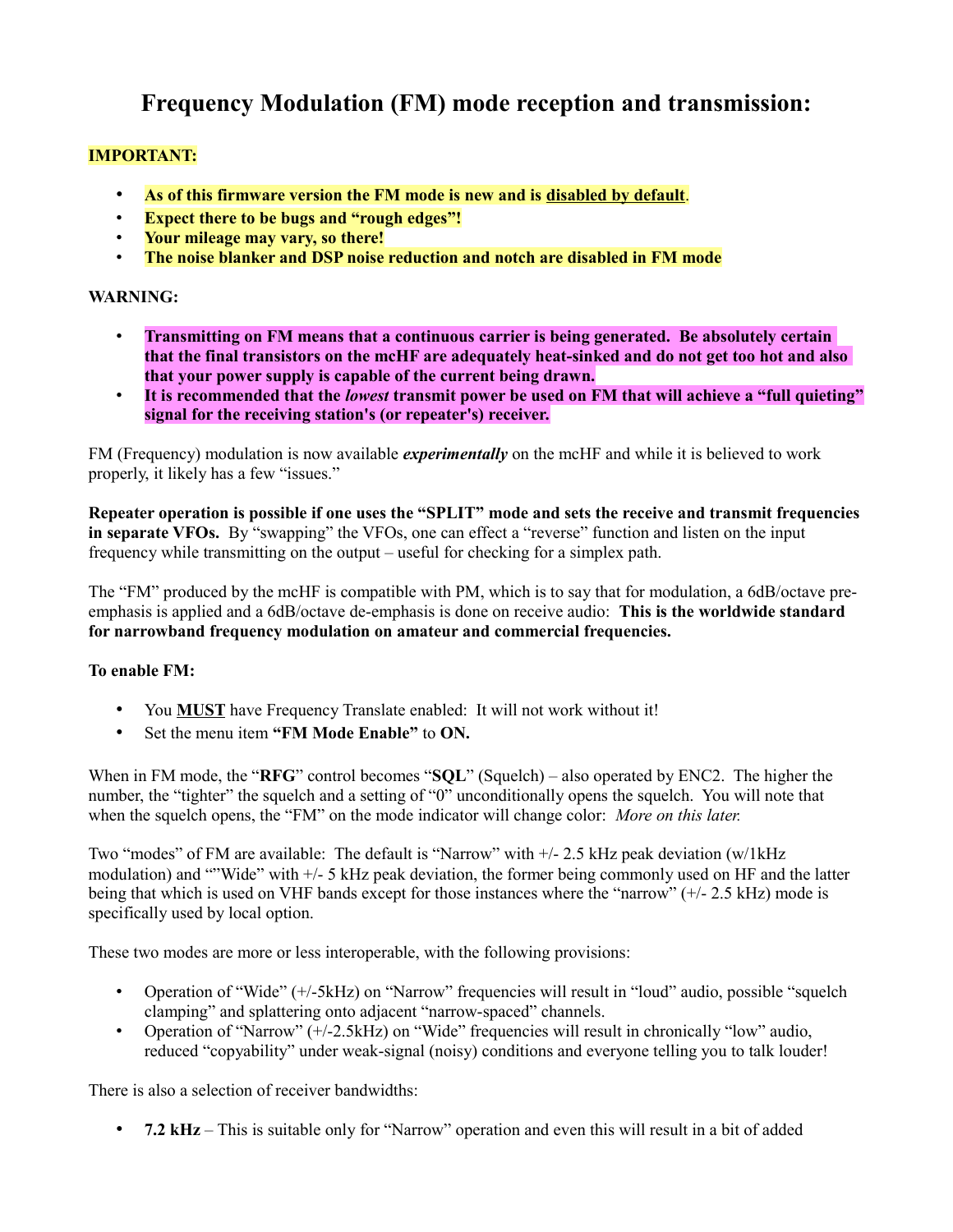distortion as the filter about as narrow as it may be to pass audio. Using this setting the weak-signal sensitivity is the highest amongst the FM filter bandwidth settings since this narrowest filter also intercepts less noise under weak-signal conditions.

- **10 kHz** This is the "default" bandwidth and is suitable for "Narrow" bandwidth and while it will work for "Wide" bandwidth, slight distortion may occur on voice peaks.
- **12 kHz** This is wider than necessary for "narrow" bandwidth and is recommended for "Wide" bandwidth.

#### **Subaudible tone generation:**

The menu item "**FM Sub Tone Gen**" enables and sets the frequency for subaudible tone generation. All common frequencies (including NATO and some strange ones) are included and when set to something other than OFF, the tone is modulated on the carrier during transmit.

The tone deviation in "Narrow" mode is approximately  $+/-300$  Hz and around  $+/-600$  Hz in "Wide" mode.

#### **Subaudible tone detection:**

Also known as "Tone Squelch" this is enabled by setting the menu item "**FM Sub Tone Det**" to something other than "Off". When it is activated, it is required that **BOTH** the squelch be open AND the tone be detected.

#### **Comment:**

Subaudible tone detection, particularly in the presence of noise, is rather difficult. If the tone detection drops in and out on weak signals you may wish to turn it off.

#### **Tone Burst generation:**

Although it is getting rarer, some repeaters may still require "tone burst" and this is enabled by setting the menu item "**FM Tone Burst**" to something other than "Off". Two tone frequencies are currently provided: 1750 Hz and 2135 Hz. The duration of the tone is 1 second.

### *To transmit a tone burst:*

- Key the transmitter. (It must be in FM mode)
- While the transmitter is keyed *Press-and-Hold* button **G4**, the "Bandwidth Change" button.
- While a tone burst is being generated the **"FM"** on the mode indicator changes to a yellow background.

#### **Squelch/Tone decode indications:**

The "FM" mode indicator changes according to the squelch and tone detection status:

- **"FM" on dark blue background** Squelch closed (and tone decoder not decoding).
- **"FM" on light background** Squelch open.
	- If tone decoding is *not* active, audio will be heard.
	- If tone decode is active, audio will *not* be heard, but this indicates that a signal is present (or the squelch is loose) but does not match the tone decode setting.
- **"FM" on red background** This is displayed if the tone decoder is detecting a tone: Audio will be heard.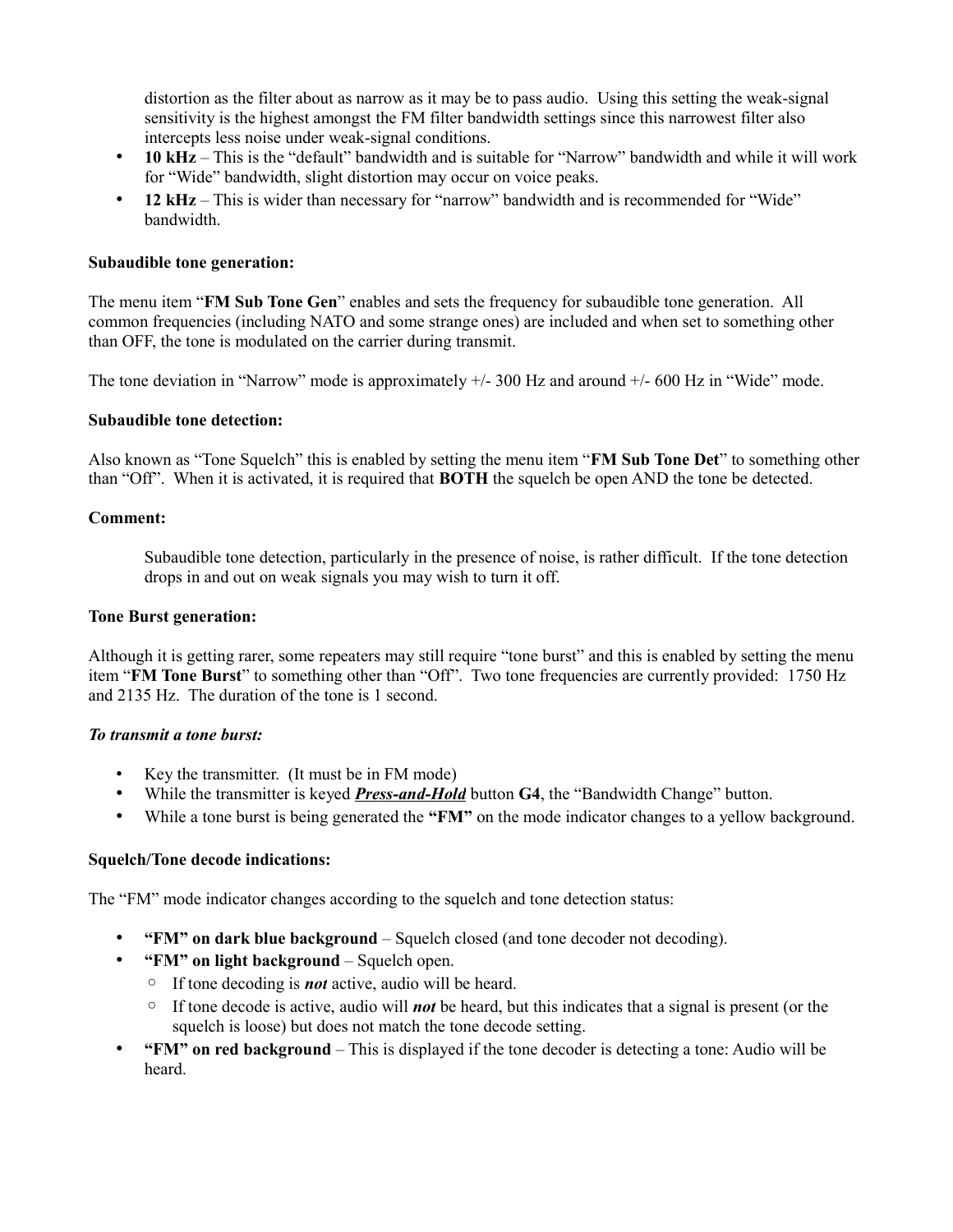### **Additional comments:**

- The audio (speech) processor is active on FM, but owing to the nature of FM communications (e.g. low noise with good signals) "strong" compressor settings will likely result in audio that sounds vary "processed." Lower settings (e.g. "2") are recommended when using FM.
- The squelch range is a bit "compressed" that is, a there is not much difference in the low number range for squelch adjustment (for weak/noisy signals) but only a small range for those that are nearly full quieting. It is possible that at the maximum squelch setting that it will "clamp" on audio peaks or may even fail to open at all, in which case one should reduce the setting.
- The tone decoding is a bit slow to respond, particularly on the "release" when a tone disappears in which case a properly-set squelch will close the audio gate. This is an artifact of the need for narrow bandwidth detection, the need to validate the tone detection to prevent it from "bouncing" and also the limited amount of processing power available to do the tone decoder processing.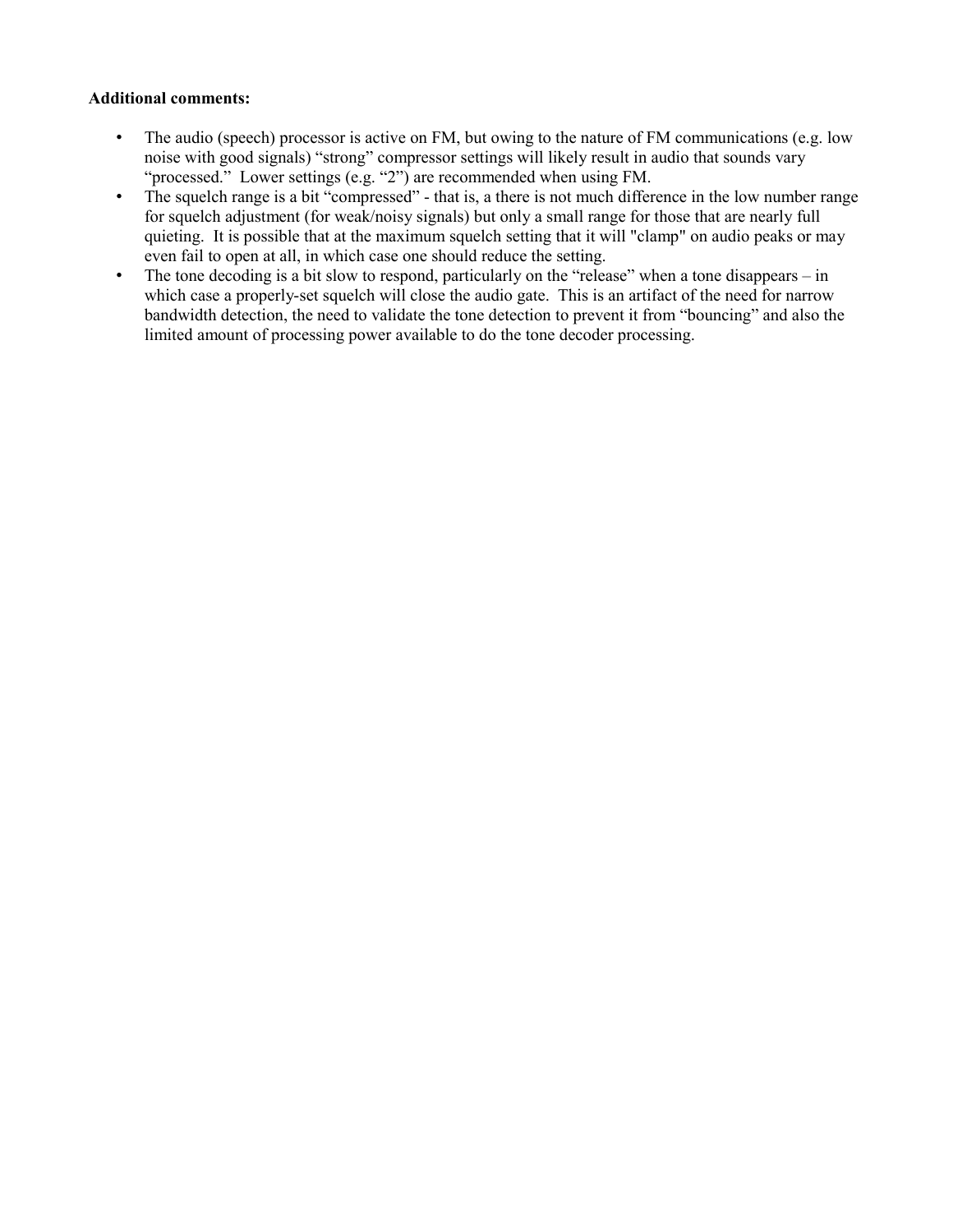# **Before you get on the air - Initial set-up of the mcHF transceiver:**

Before you get on the air, there are a number of set-ups that should be performed/checked, including:

- **Be certain that you have reviewed the "mcHF board modification" file.** This document details various modifications that will improve performance of the mcHF and prevent problems.
- **Carefully observe the start-up screen:** If you see warnings typically in red pay close attention to and resolve them – some of which are detailed in this section.
- **Turn on the "Frequency Translate" mode.** This does not default to "ON", but there is a warning that is displayed on power-up if it is not activated. Be certain that the adjustment menu *(yellow)* parameter "**RX/TX Freq Xlate"** is set to "**RX LO LOW**".
- **PA Bias setting:** Before RF output may be obtained, the PA bias must be properly set as follows:
	- **DO NOT PERFORM THIS STEP UNLESS THE RF OUTPUT TRANSISTORS ARE PROPERLY HEAT-SINKED!**
	- Connect an ammeter in series with the mcHF power supply. This should be capable of 3 amps with better than 0.1 amp resolution.
	- Connect a known-good dummy load to the mcHF.
	- Set the mcHF to 10 meters and the mode to LSB or USB.
	- Go to the Calibration menu item "**PA Bias**".
	- With **NO AUDIO** present (e.g. minimum microphone gain and quiet room) key the transmitter: *QUICKLY* set the bias to ZERO – this may be done by pressing the **DEFLT** button (**F2**). *Note the current reading on the ammeter*.
	- With the transmitter still keyed, increase the **PA Bias** setting so that there is a 0.5 amp increase in the current reading on the ammeter, which should correspond with 0.25 amps per RF output transistor. Once you have obtained this, unkey the transmitter.
	- Press-and-hold **F1** to save the setting to EEPROM.
	- *Important notes:*
		- **•** Depending on the RF drive level and transistor gain, the bias setting may need to be adjusted slightly: The more bias, the higher the gain and vice-versa. You should not need more than 1 amp, hopefully!
		- The "**CW PA Bias**" adjustment is specifically for CW operations and is described earlier in this manual.
- **Band-Gain adjustments:** This sets up the transmitter gain on a per-band basis according to the following procedure:
	- **DO NOT PERFORM THIS PROCEDURE UNLESS THE RF OUTPUT TRANSISTORS ARE PROPERLY HEAT-SINKED!**
	- $\circ$  If you have already verified that the mcHF's built-in wattmeter is properly calibrated, you may use it for the following steps. If you do so, set the parameter "**Disp. Pwr (mW)**" to **ON** to display the transmitted power in **MILLIWATTS** (e.g. watts \* 1000).
	- Connect a power supply capable of at least 3 amps while supplying between 12 and 14 volts.
	- Connected a known-good wattmeter and dummy load.
	- Set the transmitter to CW mode.
	- Set the band to 80 meters.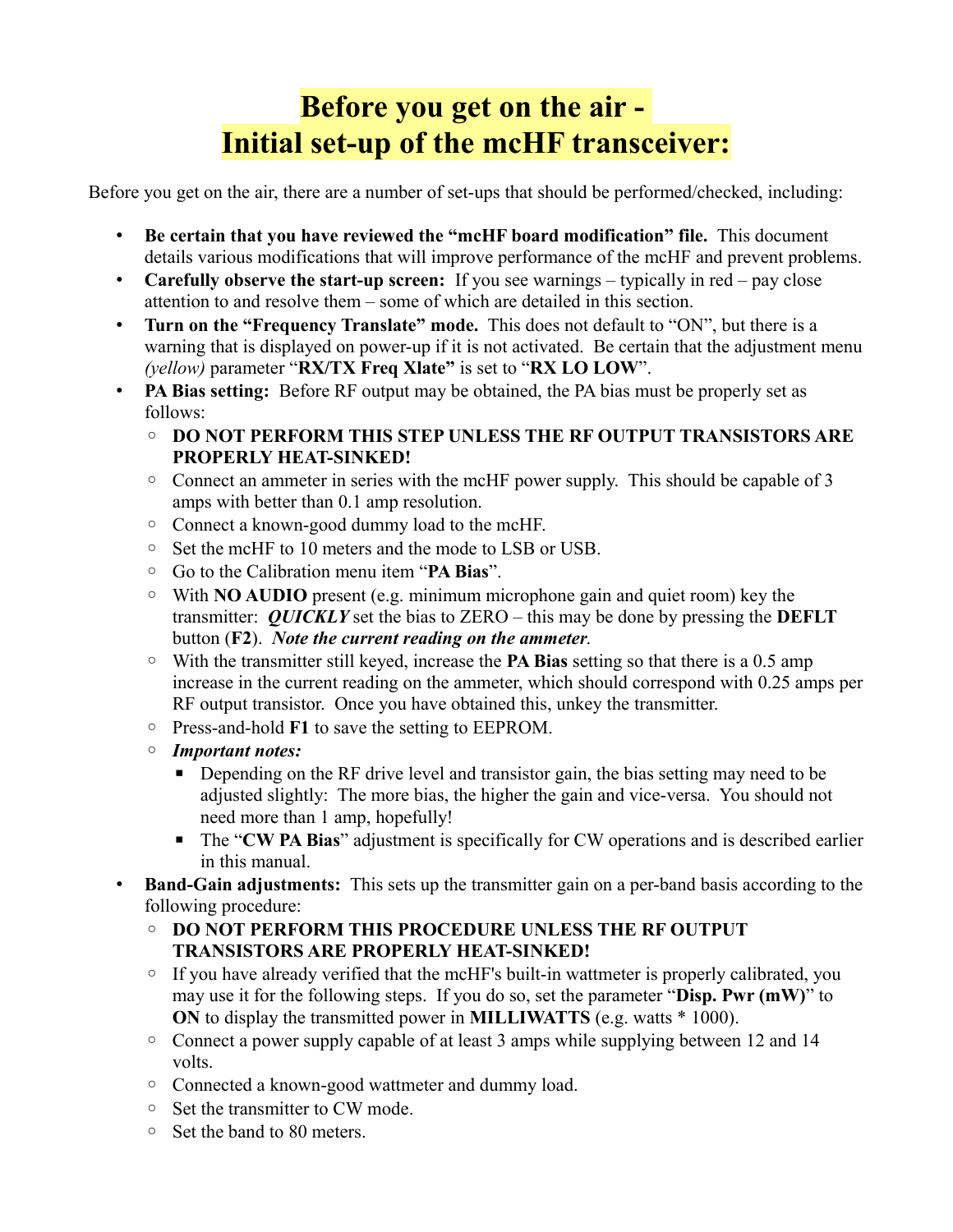- Set the power to 5 watts.
- Go to calibration menu item "**80m 5W PWR Adjust**".
- Press the **TUNE** button to enter transmit, a tone should sound in the speaker: The number to the right of the "**80m 5W PWR Adjust**" should turn white.
	- If the number does not turn white, press **TUNE** again to return to receive mode and verify the band and 5 watt power setting.
- Adjust the parameter for "**80m 5W PWR Adjust**" upwards and note if you get at least 7 watts. If you do, adjust this setting for 5.0 watts output on your external RF wattmeter.
	- **If you are NOT able to obtain at least 7 watts on the band you will not be able to obtain** a "clean" 5 watts on SSB, either! It is recommended that the final power setting be no higher than approximately 75% of the maximum, saturated power obtained! *Failure to do this downward power adjustment will likely result in clipping/splattering on SSB/AM voice peaks on that band!*
- *WRITE DOWN the setting obtained for each band.*
- Press the **TUNE** button to return to receive.
- Repeat the above steps for each band.
- Once the "**5W PWR Adjust**" settings are obtained, set the mcHF's power setting to FULL , the band to 80 meters, and go to the "**80m Full PWR Adjust**" setting.
- Press **TUNE** to go to transmit.
- Increase the setting and note the maximum power setting then press **TUNE** again to stop transmit, going back to receive.
- Calculate the power level that is 75% of the reading you obtained in the step above and *write this number down for that band.*
	- **WARNING:** Failure to set this at 75% power (e.g. below saturated) will likely result in clipping/splattering on SSB/AM voice peaks on that band!
- Press **TUNE** again and adjust the setting to obtain the calculated power.
- Press **TUNE** again to stop transmit and go back to receive.
- Repeat the above steps for all bands.
- Now, review again the values stored for the "**5W PWR Adjust**" settings for each band.
	- None of the band-gain values should be higher "75%" values that you calculated for the "**Full PWR Adjust**" settings for the corresponding bands.
	- If you set any "**5W PWR Adjust**" parameters higher than then corresponding "**Full PWR Adjust** for the same band, reduce the "**5W PWR Adjust**" to be *no higher*.
- Once you have determined the proper values, press-and-hold the **F1** button to save them to EEPROM.

## • **Wattmeter/SWR meter adjustment:**

- Connect a dummy load to the transmitter
- Make certain that the MICROPHONE input is selected and turn the microphone gain setting to minimum.
- Set to USB or LSB.
- Set the band to 10 meters.
- Set the power to 0.5 watts.
- Go to the **CALIBRATION** menu and set the item "**Disp. Pwr (mw)**" to **ON**. This will enable the display of the detected power in milliwatts in a portion of the screen just below the "**RIT**" indicator with first number indicating forward power and the second indicating reverse power.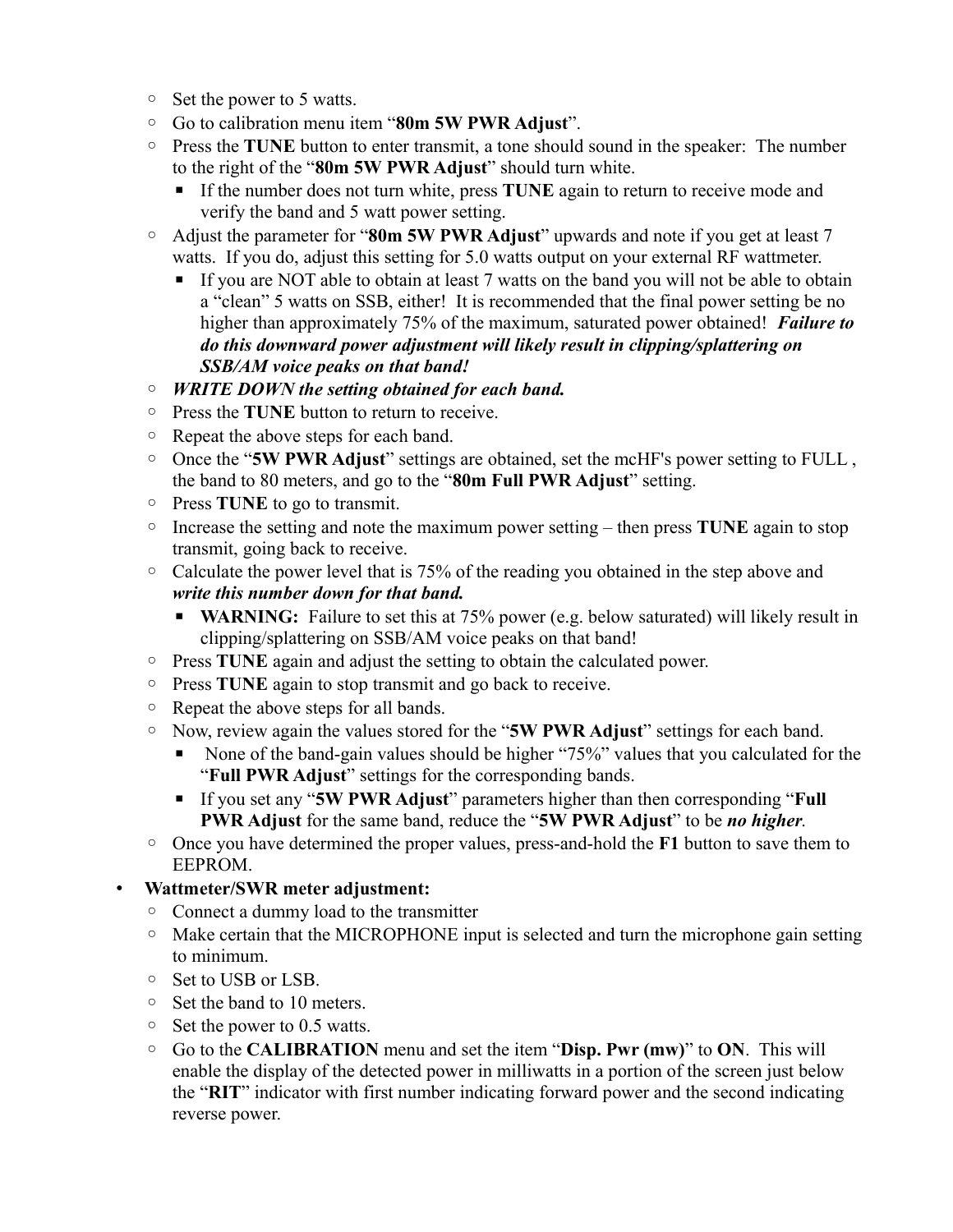- With NO audio present (e.g. a quiet room or keying the transceiver with no microphone present) observe numbers in the upper-left corner of the screen, just below the "**RIT**" indicator, and adjust the calibration menu setting "**Pwr. Det. Null**" to zero these numbers.
- Once the **NULL** value has been determined, un-key the transmitter and then press-and-hold the **F1** button to save the setting to memory.
- It is possible that these two numbers will not exactly coincide at zero, but they should be within less than 5 units of each other. These numbers will also vary slightly in a random fashion: It is better that these numbers occasionally go slightly above zero than always stay below zero.
- If the forward and reverse power are more different than 5 or so points, check the following:
	- Make sure that there is no audio present not even noise! There must be NO transmit power in this step. If necessary, set "**10m 5 W PWR Adjust**" setting for the current band to the lowest possible number, noting the original setting: You will have to momentarily set the power to 5 watts to allow this adjustment – but remember to set it back to 0.5 watts. Once you are done, restore the original "**10m 5 W PWR Adjust**" value and then press-and-hold **F1** when done to save the setting.
	- **If the forward/reverse readings are still different, make certain that you have installed** the proper-value components during the modification.
		- If resistors of lower precision than  $1\%$  were used (e.g.  $5\%$ ) it is possible that normal tolerance variations are responsible for these differences, in which case it may be necessary to use a digital ohmmeter to match several pairs of resistors to within a fraction of a percent.
		- Check to see if your solder is based on "Water soluble" flux: If it is, be absolutely certain that this flux is removed as it can become conductive upon absorbing moisture from the air. This type of flux is more common with "Lead Free" solders.
	- **If you still get radically different forward/reverse readings, check the voltages on pins 9** and 10 of the 30 pin connector: They should be equal, within a few millivolts. If not, check wiring.
- After functioning of the VSWR meter is verified and the *OTHER* VSWR/Power meter (e.g. T2/T3) related modifications discussed in this document have been performed, the wattmeter may be calibrated as follows.
	- *DO NOT PERFORM THESE STEPS UNLESS YOU HAVE PROPERLY HEAT-SINKED THE FINAL TRANSISTORS!*:
	- Connect a known-good 50 ohm dummy load and wattmeter to the output of the mcHF.
	- $\blacksquare$  Set the transmit power to 5 watts.
	- Set the mode to USB, LSB or CW.
	- Go to the "Pwr. Det. Null" item and set it to ON. This will cause the forward and reverse power to be displayed just below the **RIT** indicator, in **milliwatts**.
	- Go to the "80m Coupling Adj." item in the configuration menu.
	- Press the TUNE to activate the transmitter.
	- Quickly adjust the "80m Coupling Adj." parameter so that the displayed forward power in milliwatts matches your wattmeter's power reading. (Remember:  $5000$  milliwatts =  $5$ ) watts.)
	- Repeat the above steps for 40 meters using the "40m Coupling Adj." parameter.
	- Repeat the above steps for 20 meters using the the "20m Coupling Adj." parameter.
	- Repeat the above steps using the "15m Coupling Adj.", using a frequency on 12 **meters**.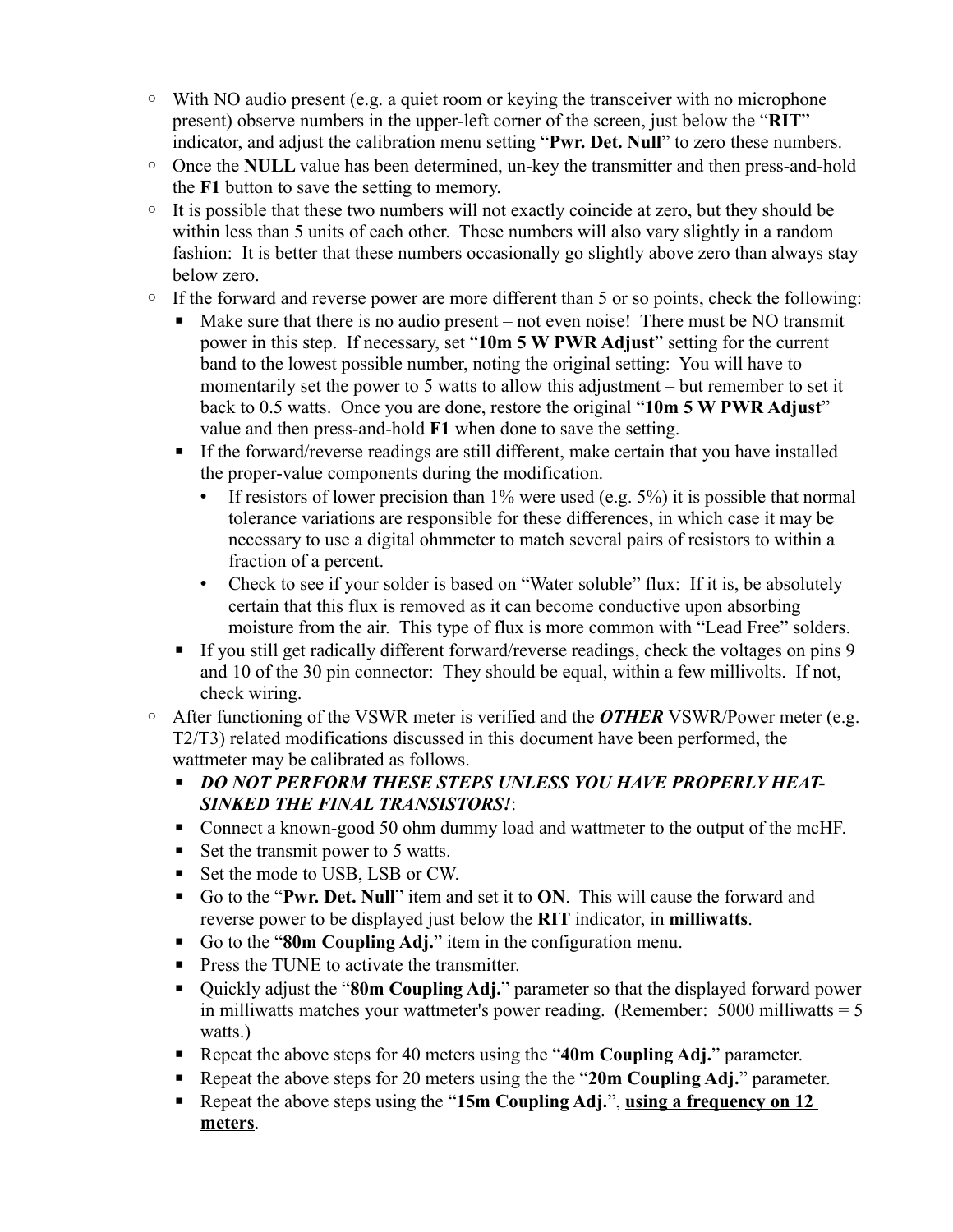- Once you are done setting these values, press-and-hold the F1 button to save the settings to EEPROM.
- **Frequency Calibration:** This step requires several things:
	- A known-accurate frequency source. This could be a precision oscillator/test equipment or an off-air signal from a time station such as WWV.
	- A means of accurately determining an audio frequency. This could be a frequency counter or a computer with sound card with a known-accurate sample rate running an audio analysis program.
	- Set the receiver to USB mode.
	- If the signal source is available on multiple frequencies, pick the *highest* frequency available.
	- Tune the receiver 1 kHz *below* the frequency of the selected reference frequency.
	- Set the tuning step size to 1 Hz.
	- Couple the output of the receiver to the audio frequency measuring device so that you get a reading.
	- Go to the calibration menu item "**Freq. Calibrate**" and adjust it to obtain a precise 1 kHz audio frequency.
		- **Note:** It is possible that the Si570 may be off frequency by hundreds of Hz or even several kHz. *You may change the frequency step size* to facilitate this adjustment.
- **TX and RX I/Q Phase/Balance adjustments:**
	- The procedures for adjusting TX and RX I/Q Phase and balance are detailed in later sections of this manual and should be reviewed.

## **Additional settings:**

The following settings should be known to the mcHF operator. Please refer to the previous sections containing the menu items for more details on their use.

- **Voltmeter Cal.** This calibrates the on-screen voltmeter: Only a known-accurate voltmeter should be used as a reference. Note that the voltmeter display updates only once every second or so.
- **Max Volume** This puts a limit in the maximum volume setting particularly useful if one primarily uses headphones where loud sounds may cause hearing damage.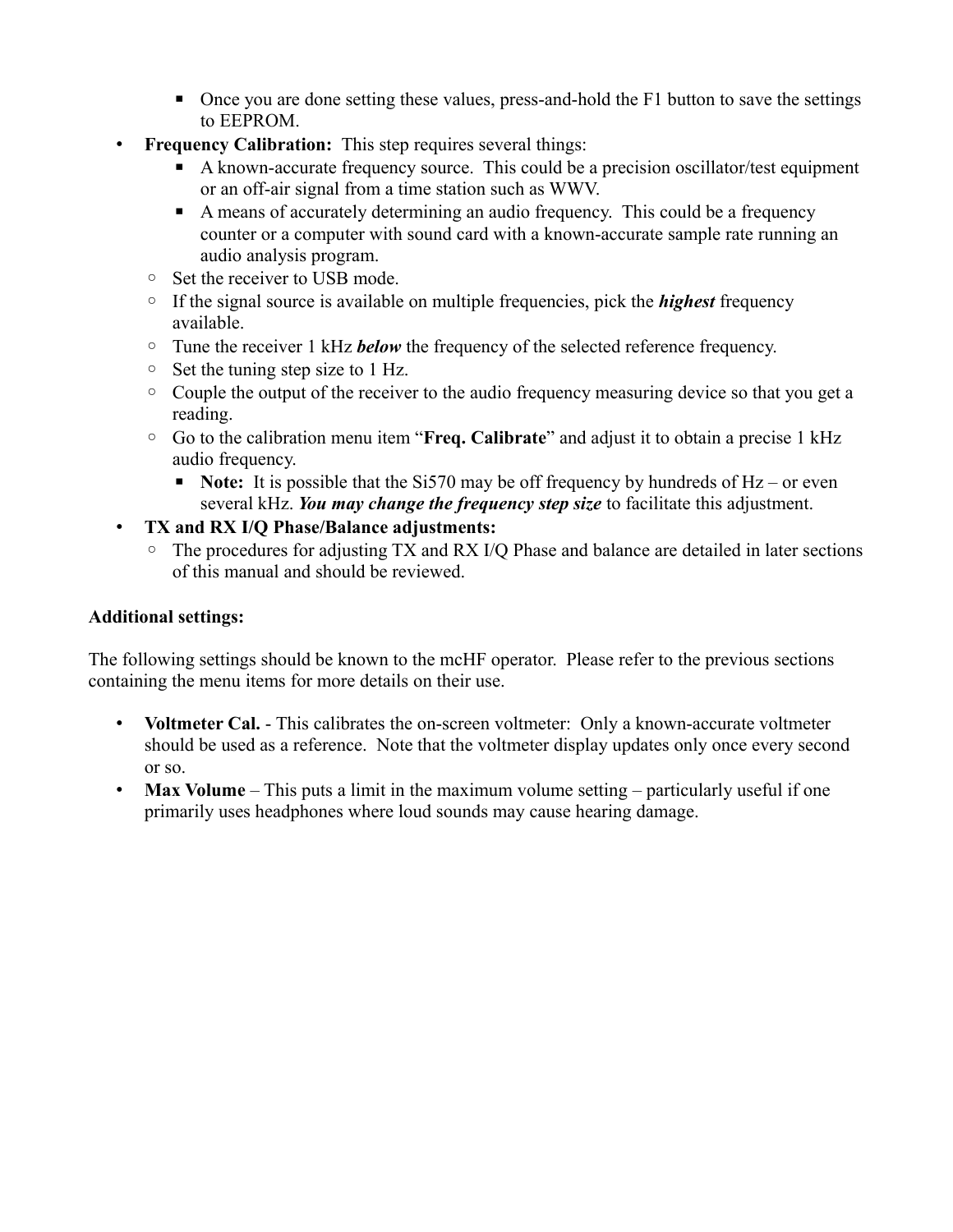## **Recommended procedure for adjusting RX IQ gain and phase adjustments –** *Frequency translate mode ENABLED:*

- 1. Set the mcHF to LSB mode.
- 2. Set the AGC to FAST mode so that the receiver recovers more quickly from the "clicks" that occur during the phase adjustments.
- 3. Tune in a strong, constant signal. This could be a shortwave broadcast station or a signal generator – a signal generator is preferred.
- 4. Tune the mcHF dial frequency 1 kHz above the carrier frequency to obtain a strong 1kHz audio note. *Example: If your signal generator is set to 7200 kHz, you would tune to 7201 kHz.*
- 5. Now tune the dial 2 kHz lower, that is to a frequency 1 kHz below that of the signal generator: You may hear a 1 kHz tone "leaking" through from the other side. *Following the example, the dial frequency would now read 7199 kHz.*
- 6. If you hear a tone, adjust "**LSB RX IQ Bal.**" to minimize the amount of leakage. Now adjust "**LSB RX IQ Phase**" to further minimize the signal leakage. If no obvious improvement is obtained, set this to the default value (0). In any case, note the two values obtained.
- 7. If you have selected the "**RX LO LOW**" mode of frequency translation, tune the dial 11 kHz *higher* than the generator's frequency. *Following the example, the dial frequency should now be 7211 kHz.* If the "**RX LO HIGH**" mode of frequency translation is selected, tune the dial 13 kHz *lower* than the generator's frequency. *Following the example, the dial frequency would now be 7187 kHz.*
- 8. If you hear the "leakage", adjust "**LSB RX IQ Bal.**" and "**LSB RX IQ Phase**" alternatively to minimize it. Once minimized, note the two values obtained.
- 9. Use the set of values obtained during the adjustment that caused the *most* difference when adjusting both the **"LSB RX IQ Bal.**" and "**LSB RX IQ Phase**" settings, with preference on the values obtained in **step 7**.
- 10. Repeat the steps, above, in USB mode, adjusting the parameter "**USB RX IQ Bal.**" and "**USB RX IQ Phase**".
	- For this procedure the frequency used in **Step 5** would modified such that one would tune 2 kHz above the frequency where a 1 kHz tone would be heard, or 1 kHz above the signal generator frequency. *(The dial frequency would be 7201 kHz, using the example above.)*
	- If "**RX LO LOW**" translate mode is used, the frequency used in **Step 7** would be 13 kHz *above* that of the frequency generator. *(7213 kHz, using the example above.)*
	- If "**RX LO HIGH**" translate mode is used, the frequency used in **Step 7** would be 11 kHz *below* that of the frequency generator. *(7189 kHz, using the example above.)*
- 11. Repeat the steps, above, in AM and FM modes, adjusting the parameters "**AM RX IQ Bal.**" and "**FM RX IQ Bal.**", respectively.

**Once you have completed the procedure, remember to set the AGC mode back to what it had been previously and to save the new settings by pressing-and-holding the POWER button to turn off the transceiver.**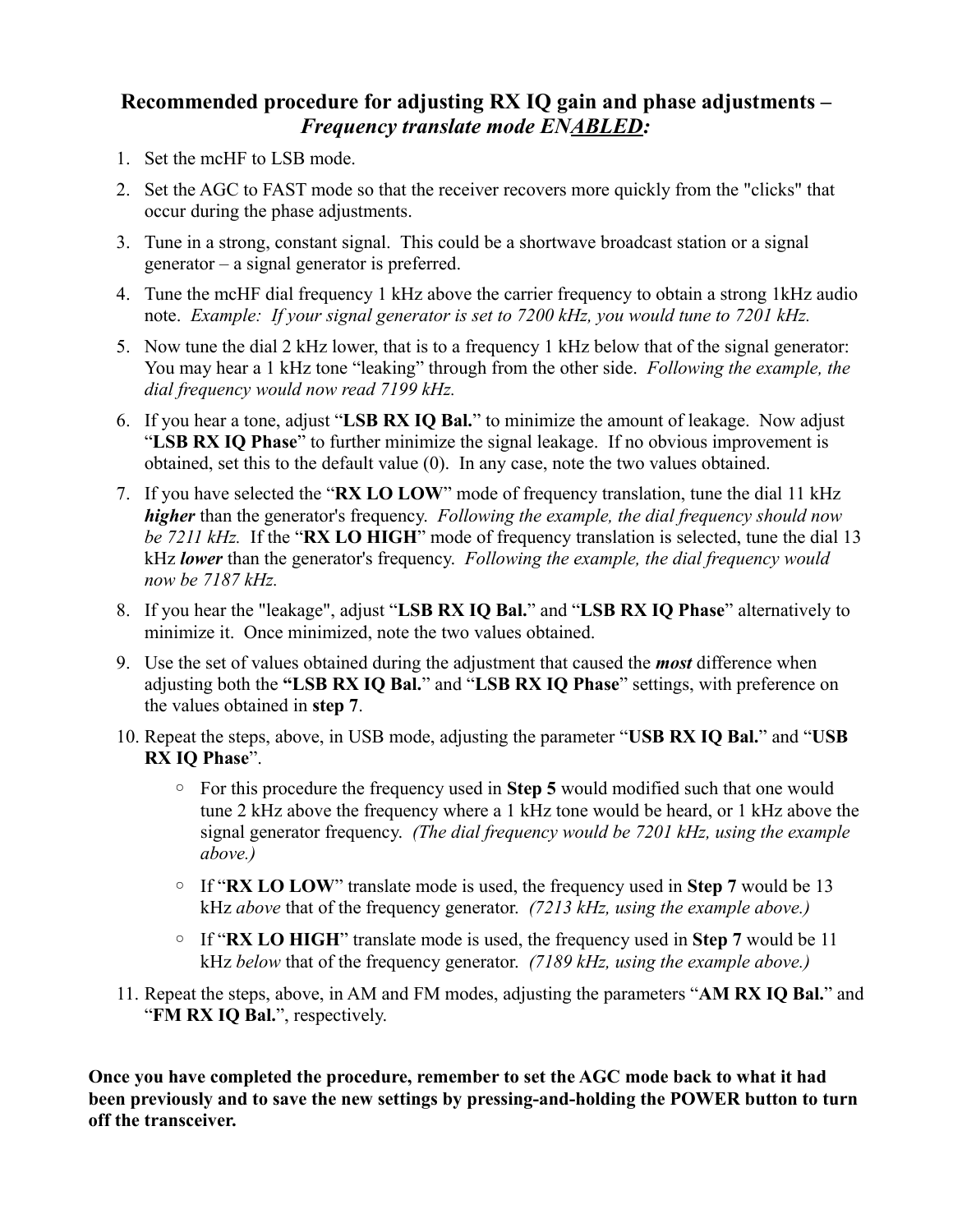## **Recommended procedure for adjusting RX IQ gain and phase adjustments –** *Frequency translate mode DISABLED:*

*Do not perform the following procedure unless you operate the mcHF transceiver with "Frequency Translate" set to "disabled" for a specific technical reason. Because using "Frequency Translate" improves most aspects of operation of the transceiver it is expected that it will normally be used. This procedure is included for completeness.*

- 1) Set the mcHF to LSB mode
- 2) Set the AGC to FAST mode so that the receiver recovers more quickly from the "clicks" that occur during the phase adjustments.
- 3) Tune in a strong, constant signal. This could be a shortwave broadcast station or a signal generator – a signal generator is preferred.
- 4) Tune the mcHF dial frequency 1 kHz above the carrier frequency to obtain a strong 1 kHz audio note.
- 5) Now tune the mcHF dial frequency 2 kHz lower (e.g. 1kHz below) the carrier frequency. You should be able to hear the same 1 kHz audio note, but much more weakly.
- 6) If you can *NOT* hear this note, re-check the frequency. If the frequency is correct and you cannot hear the "leakage", either the test signal is not strong/clear enough or your opposite sideband attenuation is sufficient and you should proceed to adjusting the USB gain/phase adjustments.
- 7) If you hear the "leakage", adjust the **LSB RX IQ Bal.** to minimize it.
- 8) Once minimized using the **RX IQ Bal.**, adjust the **RX IQ Phase** to further minimize the "leakage". Note that adjusting the phase will cause "clicking" which may upset the AGC/Smeter briefly.
- **9) Once the LSB leakage has been minimized, repeat the above procedure in USB mode, but tuning below in step 4 and above in step 5.**

**Once you have completed the procedure, remember to set the AGC mode back to what it had been previously and to save the new settings by pressing-and-holding the POWER button to turn off the transceiver.**

### **NOTE for CW operators who use "lower" CW sidetone frequencies:**

If you use the mcHF primarily for CW, use rather low frequency CW notes and sidetone frequencies *(400-550 Hz)* and notice "leakage" from the opposite sideband after following the above procedure, you may choose to perform the above procedure at the approximate frequency CW sidetone frequency rather than 1000 Hz. This is because of the way the Hibert Transformer works and the fact that lower frequencies (<500 Hz) can have poorer opposite-sideband rejection.

If you choose a different, lower sidetone frequency note that you may sacrifice opposite sideband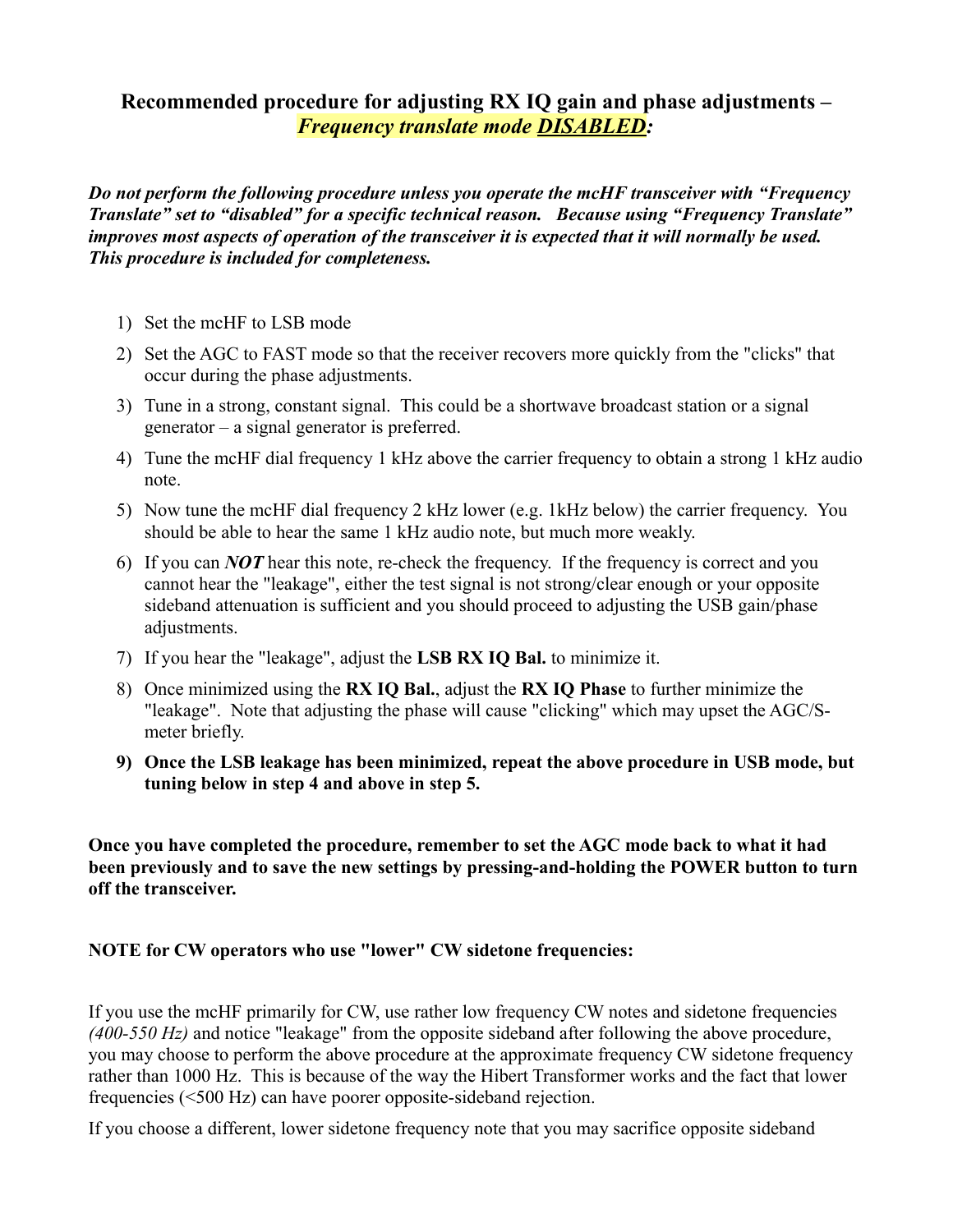rejection at higher frequencies, particularly if you null it at too-low a frequency! You should carefully choose your "alternate" frequency as to provide a good compromise good opposite sideband rejection at the desired frequency and higher frequencies (e.g. 750 Hz and up).

## **Recommended procedure for adjusting TX IQ gain and phase adjustments** *Frequency translate mode ENABLED***:**

- 1. **Loosely** couple your transmitter to a receiver that is connected to a computer running a program with a waterfall display. Do NOT connect the mcHF transmitter to your receiver, but *connect it to a dummy load* and place an antenna coupling from your computer-connected receiver nearish the mcHF's RF output so that it gets adequate signal. A program such as **Spectran** is recommended. *(The Spectrum Lab program will also work, but is more complicated to use.)*
- 2. Switch to LSB mode on the mcHF.
- 3. Set the mcHF to 1 Watt mode.
- 4. Switch to **USB** mode on the computer-connected receiver. *(Yes, USB.)*
- 5. Tune both the mcHF and the computer-connected receiver to the same frequency.
- 6. Press the TUNE button. The audio on the mcHF audio should mute and you should see, on the waterfall display, a signal 750 Hz below the mcHF dial display frequency. *If the dial frequency is 7200 kHz, the main LSB signal will be on 7199.25 kHz, 750 Hz below 7200 kHz.*
- 7. Now look at the opposite sideband signal (the USB image) at 7200.75 kHz and adjust "**LSB TX IQ Phase**" to minimize it. There will likely not be much difference in this signal, perhaps 2-10 dB. If there is no easily discernible difference using your measuring method set this value to zero.
- 8. Now, adjust "**LSB TX IQ Bal**" for maximum suppression at the frequency of the *translated image.* This signal will be located approximately 12 kHz away from the dial frequency. You should Enable/Disable **TUNE** mode and/or adjust the setting of "**LSB TX IQ Bal**" to positively identify this image signal. Note that this adjustment may not null it completely out, but there should be an obvious minimum setting.
	- If the frequency translate mode is set to "**RX LO Low**" find a signal **11.25** kHz *below* the dial frequency. *In the example where the dial frequency is 7200 kHz, this signal would be found at 7188.75 kHz.*
	- If the frequency translate mode is set to "**RX LO High**" find a signal **12.750** kHz *above* the dial frequency. *In the example where the dial frequency is 7200 kHz, this signal would be found at 7212.75 kHz.*
- 9. Press **TUNE** again to exit transmit mode and switch to USB mode, the computer-connected receiver to LSB, and press **TUNE** to produce a transmit test signal.
- 10. Press the TUNE button. The audio on the mcHF audio should mute and you should see, on the waterfall display, a signal 750 Hz above the mcHF dial display frequency. *If the dial frequency is 7200 kHz, the main USB signal will be on 7200.75 kHz, 750 Hz below 7200 kHz.*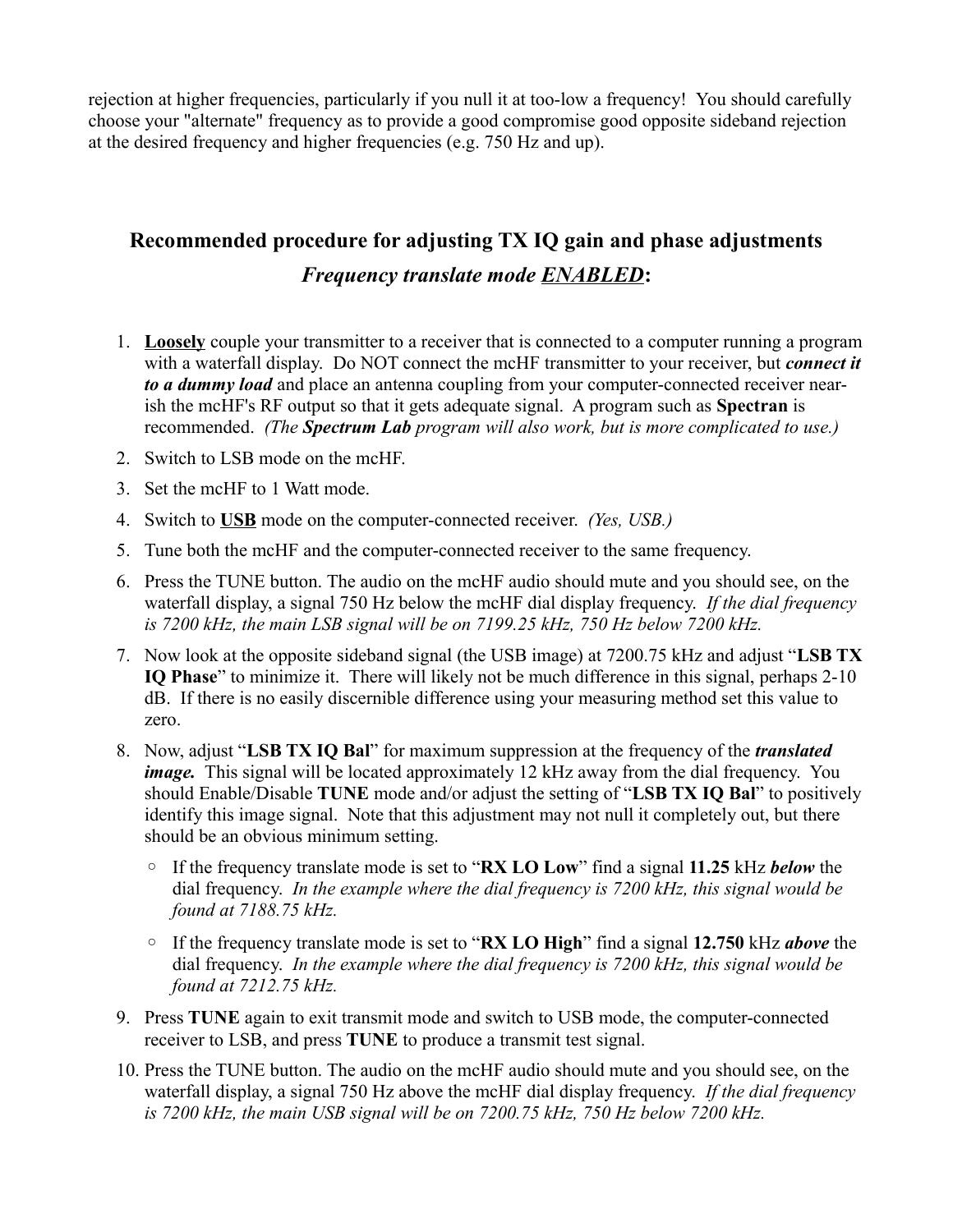- 11. Now look at the opposite sideband signal (the LSB image) at 7.19925 MHz and adjust "**USB TX IQ Phase**" to minimize it. There will likely not be much difference in this signal, perhaps 2-10 dB. If there is no easily discernible difference using your measuring method set this value to zero.
- 12. Now, adjust "**USB TX IQ Bal**" for maximum suppression at the frequency of the *translated image.* This signal will be located approximately 12 kHz away from the dial frequency. You should Enable/Disable **TUNE** mode and/or adjust the setting of "**USB TX IQ Bal**" to positively identify this image signal. Note that this adjustment may not null it completely out, but there should be an obvious minimum setting.
	- If the frequency translate mode is set to "**RX LO Low**" find a signal **12.75** kHz *below* the dial frequency. *In the example where the dial frequency is 7200 kHz, this signal would be found at 7187.25 kHz.*
	- If the frequency translate mode is set to "**RX LO High**" find a signal **11.250** kHz *above* the dial frequency. *In the example where the dial frequency is 7200 kHz, this signal would be found at 7211.25 kHz.*
- 13. Press **TUNE** again to return to receive mode.
- 14. Repeat the above steps for both AM and FM mode using the parameters "**AM TX IQ Bal.**" and "**FM TX IQ Bal.**", respectively.
	- **NOTE:** In both AM and FM mode the TUNE function will not work: Simply key the transmitter and use the constant carrier produced by those modes as your test signal.

### **Important:**

• When you are done write down the phase and gain settings, then power off using the **POWER** button to save the settings. Power up again and return to the menu to verify that they were saved.

# **Recommended procedure for adjusting TX IQ gain and phase adjustments** *Frequency translate mode DISABLED***:**

*Do not perform the following procedure unless you operate the mcHF transceiver with "Frequency Translate" set to "disabled" for a specific technical reason. Because using "Frequency Translate" improves most aspects of operation of the transceiver it is expected that it will normally be used. This procedure is included for completeness.*

1. **Loosely** couple your transmitter to a receiver that is connected to a computer running a program with a waterfall display. Do NOT connect the mcHF transmitter to your receiver, but *connect it to a dummy load* and place an antenna coupling from your computer-connected receiver nearish the mcHF's RF output so that it gets adequate signal. A program such as **Spectran** is recommended. *(The Spectrum Lab program will also work, but is more complicated to use.)*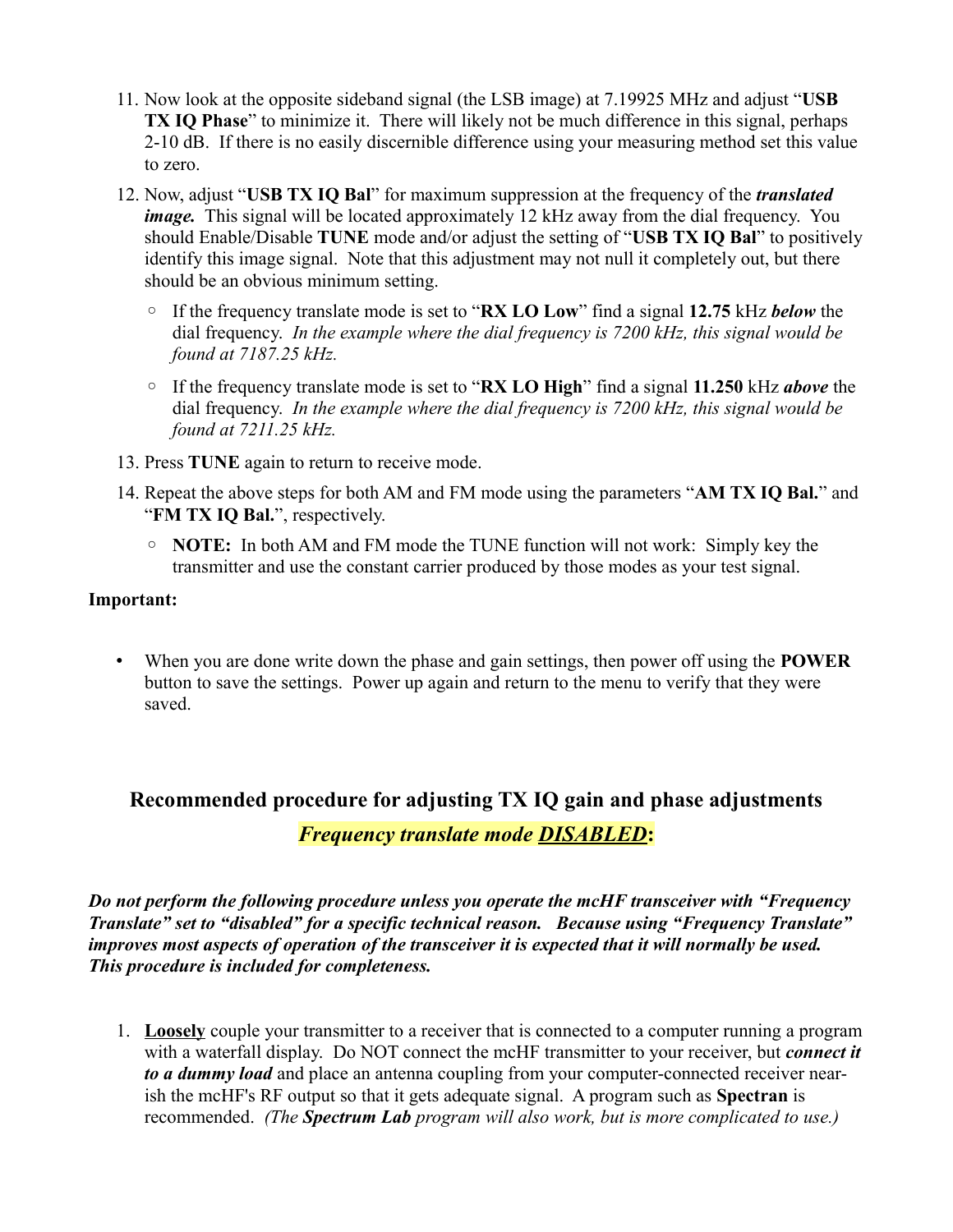- 2. Switch to LSB mode on the mcHF.
- 3. Set the mcHF to 1 Watt mode.
- 4. Switch to **USB** mode on the computer-connected receiver. *(Yes, USB.)*
- 5. Tune both the mcHF and the computer-connected receiver to the same frequency.
- 6. Press TUNE mode. You will hear a 750 Hz tone from the mcHF and see it on the waterfall display, see a signal 750 Hz below the mcHF dial display frequency. *Note: You'll have to do some simple math to figure out where these frequency components will land on the waterfall!*
- 7. If you adjust the **LSB TX IQ Bal.** you should see the signal 750 Hz above the mcHF dial display frequency go up and down. Null this upper frequency as much as possible.
- 8. **Note:** Unless the IQ Gain balance is nulled as much as possible, nulling of the Phase adjustment will *not* be possible.
- 9. Once the best nulling is obtained with the **LSB TX IQ Bal.**, adjust the **LSB TX IQ Phase.** It will "click" on each adjustment, so wait for the waterfall screen to clear after each adjustment.
- 10. Once the best phase null is obtained, go back and forth between the gain and phase for the best null.
- 11. Press **TUNE** again to exit TUNE mode.
- 12. Switch the mcHF to **USB** mode and the computer-connected receiver to **LSB** mode.
- 13. Switch the computer-connected receiver in **LSB** mode, but this time null out the 750 Hz tone BELOW the mcHF dial frequency, having done the math to figure out where the frequency components will land!

When you are done write down the phase and gain settings, then power off using the **POWER** button to save the settings. Power up again and return to the menu to verify that they were saved.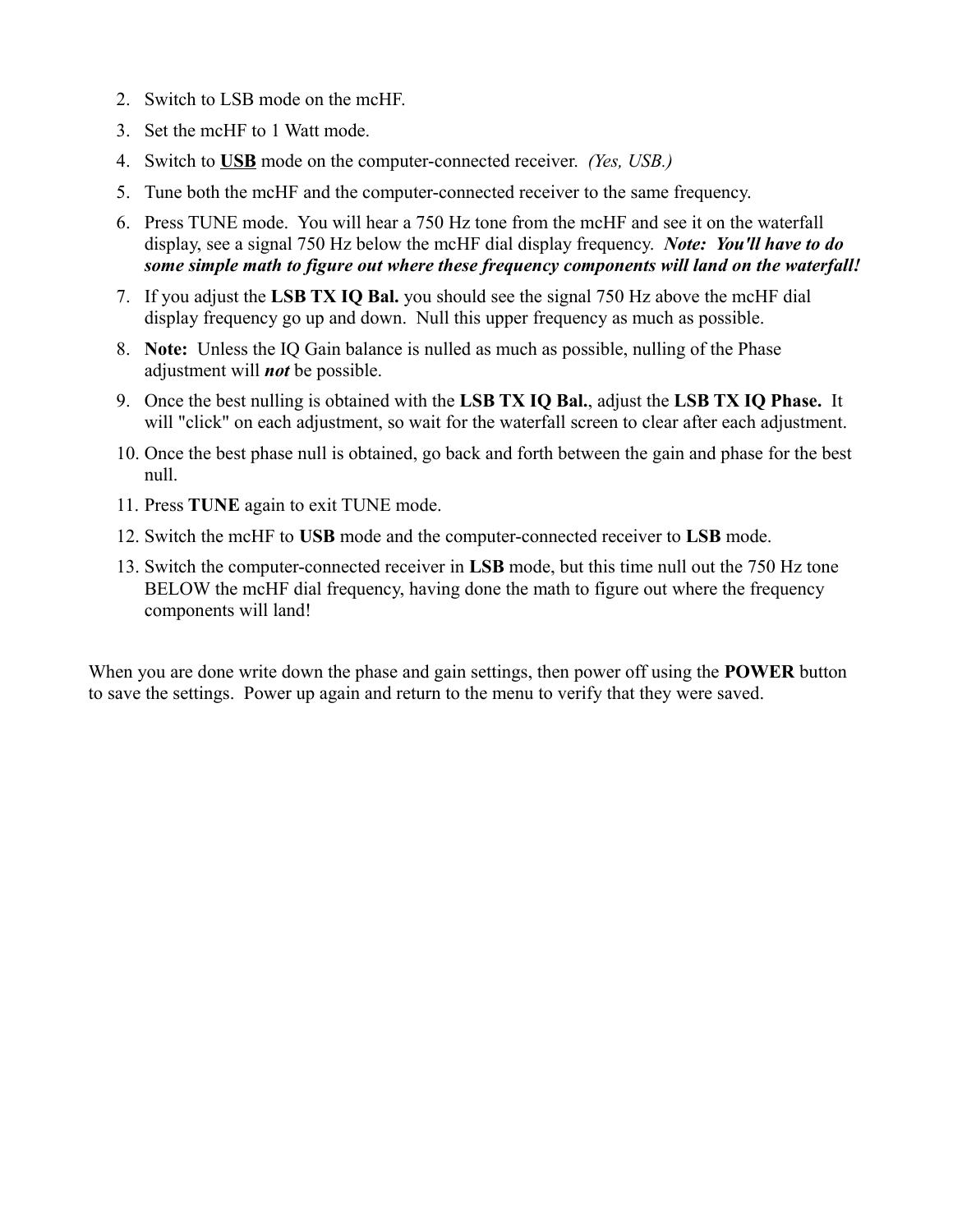# **Calibrating the mcHF's operating frequency**

The mcHF transceiver has provisions for calibrating the display frequency to that of known-accurate frequency references such as a time station or a frequency reference using the "**Freq. Calibrate**" menu item.

This menu item is adjustable from -9999 to 9999, this representing Hz at a frequency of 14.000 MHz, proportionally affecting all operating frequencies. When making this adjustment, use the **STEP-** and **STEP+** buttons to select the step size: Note that only the 1 Hz, 10 Hz, 100 Hz, and 1 kHz sizes are actually useful considering the +/-9999Hz adjustment range!

## **To calibrate the mcHF frequency:**

### **If you use the TCXO feature of the mcHF:**

• **IMPORTANT:** First, make sure that you have thermally bonded the Si570 (U8) and the temperature sensor chip, U10 with a piece of copper or aluminum that is at least 1mm thick. It is recommended that metal-filled (e.g. grey or black) epoxy be used for this, although clear epoxy will also work.

It should be noted the RTV (e.g. "Silicone") adhesive does not conduct heat very well and that cyanoacrylate (e.g. "Super") glue works quite poorly as it will likely leave a gap.

- **Set RIT to zero** by adjusting **ENC3** so the small frequency display's frequency matches that of the main (RX) frequency display. *(The RIT always defaults to "zero" on power-up.)*
- If you have a known-accurate frequency counter, couple it to with a capacitor or highimpedance probe to pin 2 or 14 of U15 on the RF board: You should see the receive frequency: Adjust the "**Freq. Calibrate"** parameter so that the frequency on the counter and the mcHF display agree.
- If a sensitive receiver or service monitor is available, it may be possible to detect the local oscillator radiating from the mcHF and observe the oscillator frequency directly. If you do this, *temporarily* set the "**RX/TX Freq Xlate**" setting to **OFF** so that the local oscillator frequency is the same as the displayed frequency.

If you don't set it to "off" note that the local oscillator will be exactly 6 kHz above or below the displayed frequency in receive, depending on the setting of this parameter.

- If adjusting it using the "zero-beat" method on receive, set the bandwidth to 3.6 kHz or to a "wide" filter and tune in a known-accurate signal such as WWV. When setting the frequency, switch between USB and LSB to verify that there is no difference in the way it sounds. The use of one of the wider filters *(>=3.6 kHz)* and the extended low frequency response makes zerobeat adjustments easier, particularly if headphones are used.
- If you have a known signal source and a way to accurately measure audio frequency, tune in that signal source, offset by a given amount (say, 1 kHz) and then adjust the mcHF for a precise 1 kHz audio tone.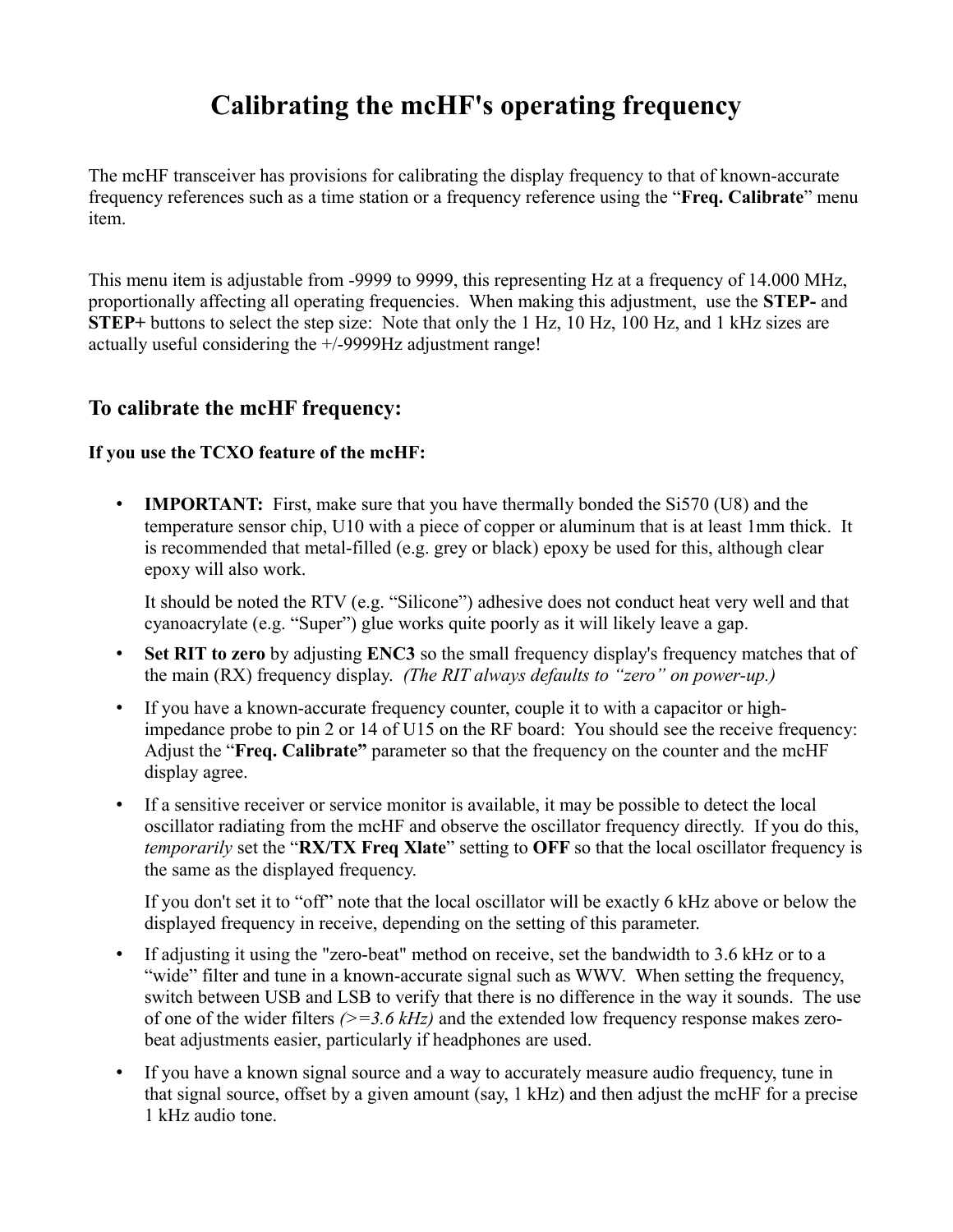A computer running a sound card audio analysis program such as Spectran or Spectrum Lab – or even a PSK31 program – can yield accurate frequency information, but be aware that many computers *(particularly laptops or so-called "netbooks")* can have inaccurate sample rates that cause erroneous frequency measurements.

Before you trust the computer to give an accurate frequency reading, it is recommend that you feed audio from a known-accurate source and check calibration. One source of such a signal is the audio from WWV or WWVH *(tuned using AM – never SSB!)* that transmit tones of 500 or 600 Hz on alternate minutes, depending on the exact time and to which station you are listening.

### **If you do NOT use the TCXO feature of the mcHF:**

For most users there is no reason *NOT* to use the TCXO feature of the mcHF as it will greatly improve frequency stability with changing temperature. The main reasons why one might not want to use it include:

- For testing/debugging. Perhaps, while building, the function does not work or the temperature sensor is not available.
- To characterize the temperature drift. If you wanted to modify the source code to model the Si570 in *your* transceiver to minimize drift you would turn it off and measure the frequency change at 14.000 MHz and apply these corrections.
- You are hearing a "tick-tick" sound in your audio particularly on higher bands, caused by the data polling of the temperature data.

If you are having trouble with the "tick-tick" it may be that you are using a UI board that is older than revision 0.4 that has not been modified and/or you have not turned on the "**RX/TX Freq Xlate**" mode *(preferably to "RX LO LOW").*

If, for some reason, the above steps do not work or you you do not wish to perform them at this time, you may do the following:

- The calibration procedure is the same as above, but note that there will be a slight frequency shift when you switch between the TCXO ON and OFF *(or to the "Stopped")* mode so be sure to perform the frequency calibration in whatever mode you intend to use.
- You should expect an observable and possibly significant frequency shift as the temperature changes!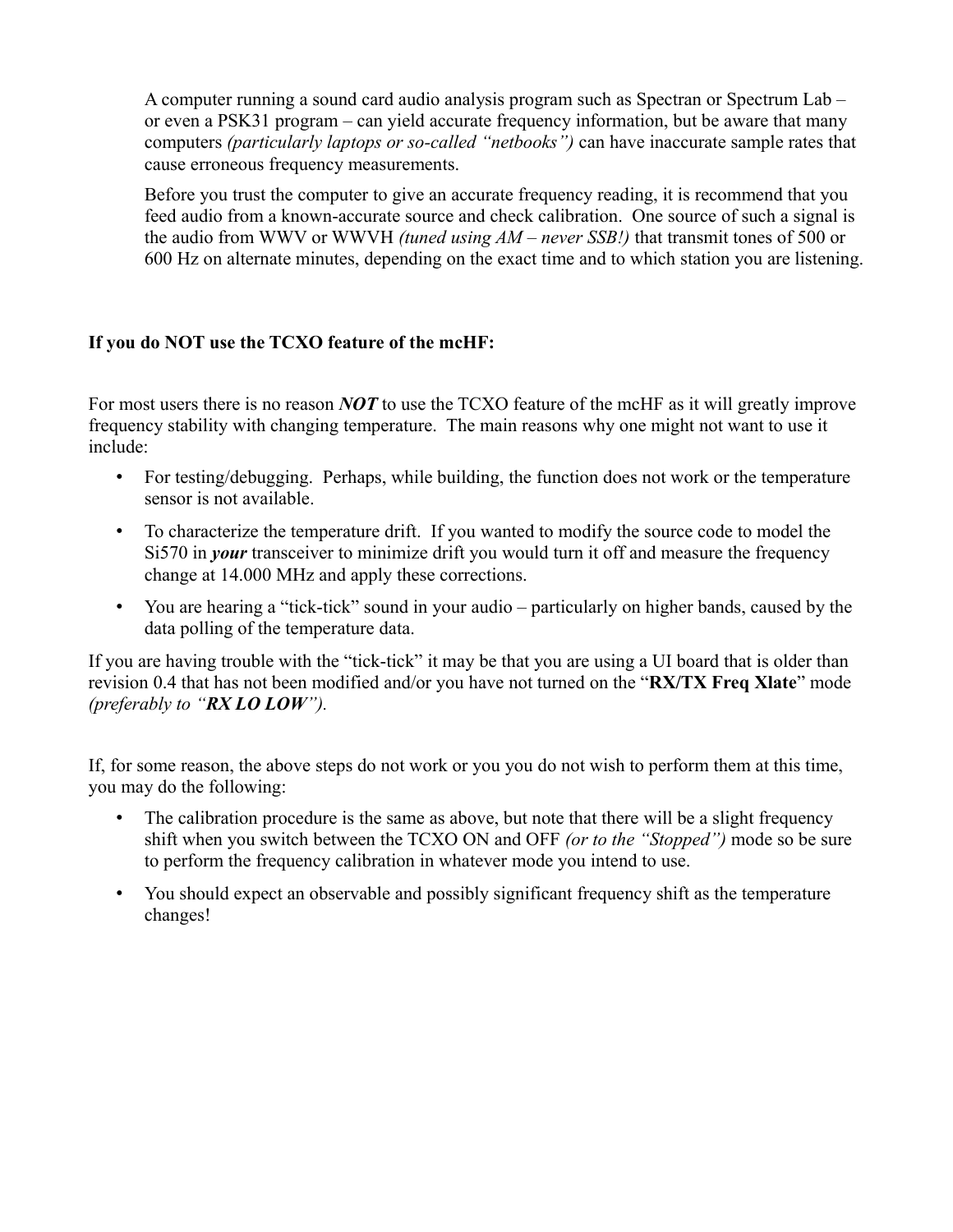# **Explanation of the "Frequency Translation" feature**

## **PLEASE read the following VERY carefully!**

Menu item "**RX/TX Freq Xlate**" selects the enabling/disabling of baseband frequency translation in the receiver/transmitter. When the translation is active, instead of the receiver operating at and around "DC", the signals are mathematically shifted from 6 kHz (above or below – user-selectable). Whether or not frequency translate mode is enabled is displayed on the start-up splash screen.

Performing this frequency shift can help forgive a lot of the "sins" that occur with "DC" conversions the most obvious of which are that ANY noises in the power supply as well as the 1/F noises of op amps, mixers, A/D converters and the like tend to show right up in the received audio. With the signals at microvolt levels, it is a *real fight* to minimize these signals! These signals/problems can show up as:

- Hum
- Howling
- Audio feedback, particularly at higher volumes
- Buzzing with the dimming of the backlight
- Noises from the I2C communications (e.g. "ticking")

It should be noted that these code modifications *DO NOT* relieve the builder of the *strong recommendation* that one perform the modifications in the "mcHF Board Modifications" file, particularly the U3a and MCU and LCD power supply modifications (for UI board 0.3) but they should go a long way toward reducing the artifacts that can still occur even after making those modifications even to the point of gaining an extra S-unit or two in sensitivity.

Menu item "**RX/TX Freq Xlate**" has the following options:

- **OFF** This is the original operation of the transceiver with the receive (and transmit) signals operating at and around zero Hz.
- **RX LO HIGH** In this mode the signals are shifted BELOW zero Hz by 6 kHz, requiring that the local oscillator be shifted up by the same amount. The received signals are tuned at the first graticule left of center on the spectrum scope and waterfall display when "magnify" mode is turned off.
- **RX LO LOW** In this mode the signals are shifted ABOVE zero Hz by 6 kHz, requiring that the local oscillator be shifted down by the same amount. The received signals are tuned at the first graticule right of center on the spectrum scope and waterfall display when "magnify" mode is turned off.

*Additional options may be added in the future.*

The use of **RX LO HIGH** or **RX LO LOW** is entirely up to the operator's preference, but it may be observed that additional rejection of some of the noises *(e.g. the "tick" from the I2C communications of the temperature sensor)* may be reduced when one setting is selected over the other.

 **For various reasons (e.g. the use of USB on higher bands where the potential for zero-HZ interference is highest) the use of "RX LO LOW" is recommended for best performance!**

**Frequency translation mode is necessary for AM TX and for FM RX/TX operation.**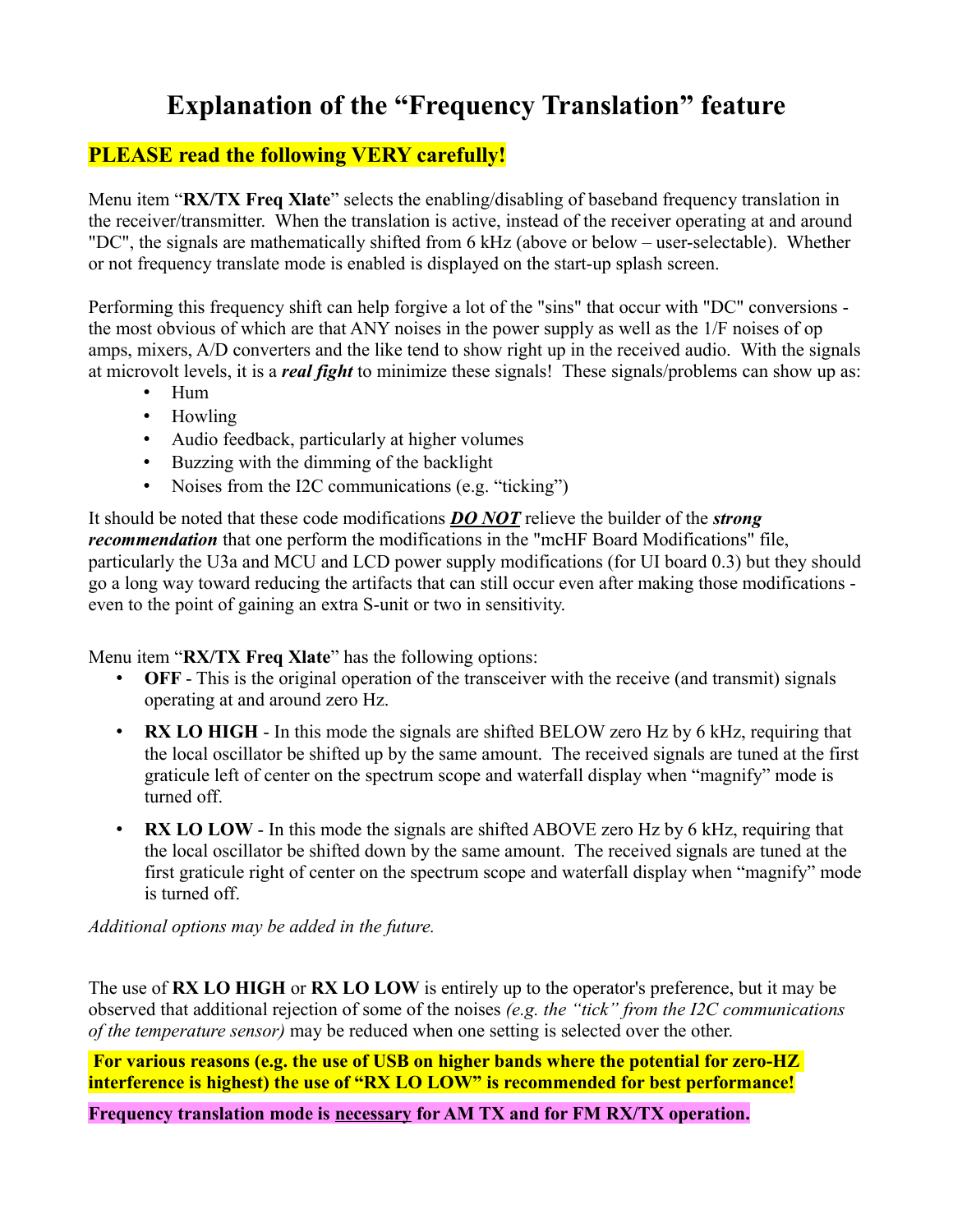#### **Quirks and side-effects of the frequency translation mode:**

#### **Spectrum Scope/Waterfall Display offset:**

If the menu item "**Spec/Waterfall 2x magnify**" is set to **Off** when the translate mode is activated, you will note that the receive signal is *no longer in the center of the spectrum scope or waterfall display!* Along the bottom of the spectrum scope you'll observe that the frequency display is changed, with the frequency in kHz being displayed in full under the graticule, being shifted left or right as noted above. *If you have used other SDR software – particularly "sound card" SDR rigs on computers – you will already be familiar with this sort of shift!*

If "Magnify" mode is activated, the receive frequency is always displayed in the center of the screen.

#### **Translation in transmit mode:**

This frequency translation is used on SSB transmit as well, slightly improving the SSB audio quality when this mode is activated and it also makes it possible to implement the transmission of AM signals using this type of hardware.

Because of this frequency translation, in SSB transmit, you will also note that if you monitor the LINE OUT jack, you will no longer hear the SSB transmit audio directly. The reason for this is that there is only ONE D/A converter on the mcHF and with the frequency translation occurring, it is possible only to patch through the signal being fed to the modulator - which is no longer at "baseband." In theory, it should be possible to make a modification to the radio to use one of the existing 8-bit D/A channels to provide a "local" audio monitoring source, but this is something to be explored.

In CW mode things are a bit more complicated as there is the need for a sidetone - and the only way to generate a sidetone is via the monitoring of the audio being sent to the modulators. For this reason, frequency translation cannot be done in CW mode so the local oscillator must be shifted between receive and transmit - and **THIS** is where the bugs may show up again.

#### **Effects in AM mode:**

The use of frequency translation removes the problem of the "Hole" when using "AM" mode, eliminating the need to off-tune the signal to prevent its carrier from being at "zero IF", in the middle. As noted above it has also allowed the implementation of full-carrier, double-sideband AM: It is also possible to implement single-sideband, full-carrier AM, but this feature is not implemented at this time.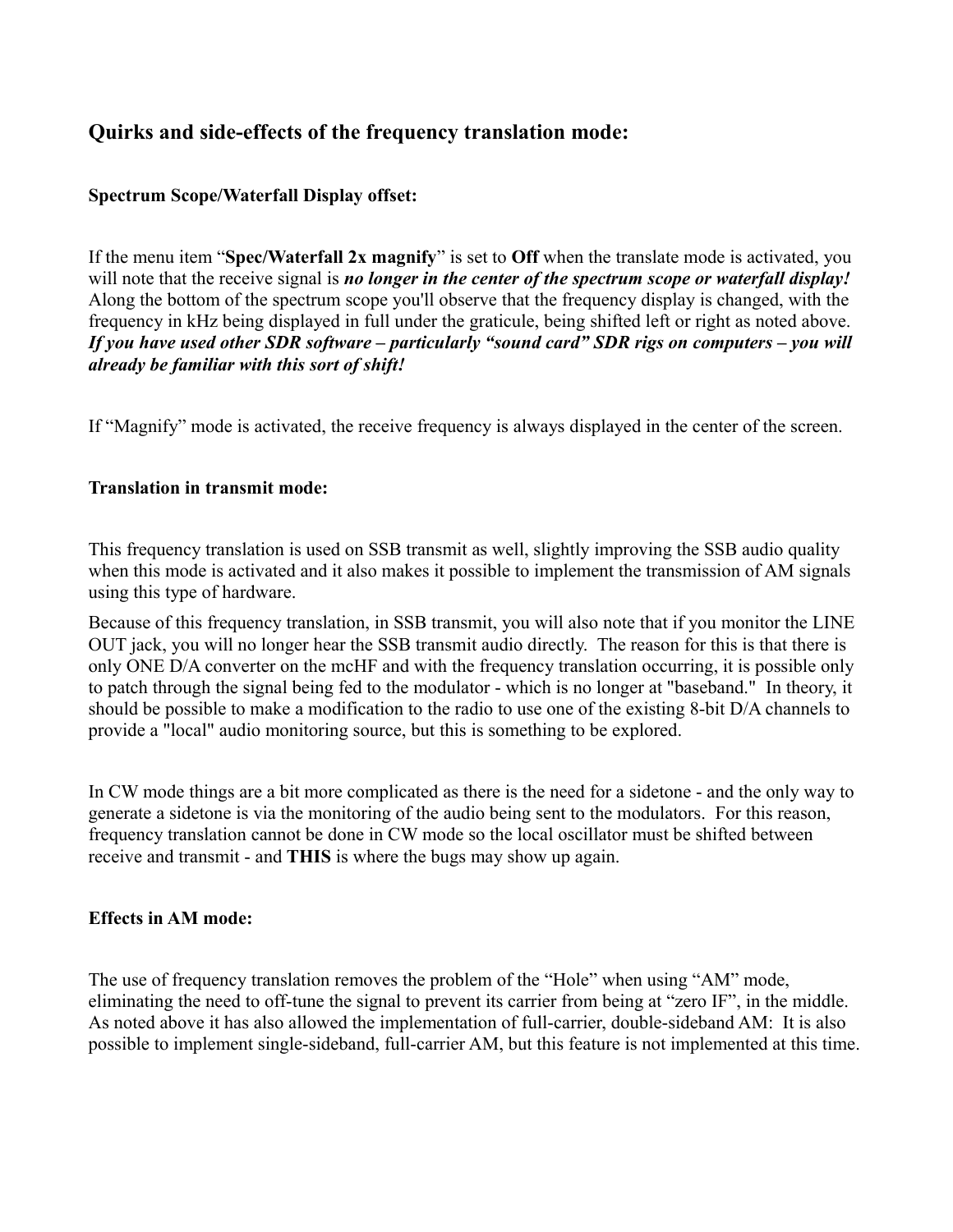# **mcHF Key function matrix**

| <b>Button(s)</b>         | <b>Brief press</b>                              | Press-and-hold >1 second                                                                         |
|--------------------------|-------------------------------------------------|--------------------------------------------------------------------------------------------------|
| Power                    | Change display brightness                       | Power on and power off/save settings to memory                                                   |
| $\bf M1$                 | Select AFG and CMP or STG                       |                                                                                                  |
| M <sub>2</sub>           | Select RFG and DSP or NB                        | Switch between DSP and NB                                                                        |
| $\mathbf{M}3$            | Select RIT and MIC or LIN                       | Switch between <b>MIC</b> or <b>LIN</b>                                                          |
| G1                       | Change operational mode                         | Change operational mode - including disabled mode(s)                                             |
| G <sub>2</sub>           | Change DSP mode                                 | Enable/Disable DSP without changing mode                                                         |
| G <sub>3</sub>           | Change transmit power level                     | Generate CW Sidetone reference (CW/LSB/USB modes only)                                           |
| G <sub>4</sub>           | Change receive bandwidth<br>(except in FM mode) | Change receive bandwidth $-$ including disabled bandwidth(s)<br>Generate tone burst (FM TX only) |
| <b>BAND-</b>             | Change to different band                        |                                                                                                  |
| <b>BAND+</b>             | Change to different band                        |                                                                                                  |
| <b>STEP-</b>             | Change step size                                | Temporarily change to smaller tuning step size                                                   |
| $STEP+$                  | Change step size                                | Temporarily change to larger tuning step size                                                    |
| <b>STEP- &amp; STEP+</b> |                                                 | Lock/Unlock tuning knob                                                                          |
| <b>POWER &amp; BAND-</b> |                                                 | Toggle display backlight auto-off                                                                |
| <b>BAND- &amp; BAND+</b> |                                                 | Toggle Spectrum Scope and Waterfall modes                                                        |

#### **Main operational (receive/transmit) mode:**

| F1             | <b>Enter MENU</b> mode   | Save settings to memory                         |
|----------------|--------------------------|-------------------------------------------------|
| F <sub>2</sub> | Change meter mode        |                                                 |
| F3             | Toggle SPLIT mode on/off |                                                 |
| F4             | Toggle VFO A/B           | Copy active VFO to inactive VFO $(A=$ B or B=A) |
| F5             | Toggle TUNE mode         | Enable/Disable transmit toggle                  |

#### **Menu mode:**

| F1             | Exit MENU mode                    | Save settings to memory           |
|----------------|-----------------------------------|-----------------------------------|
| F <sub>2</sub> | Set selected menu item to default |                                   |
| F3             | Move to previous menu screen      | Move to beginning of current menu |
| F4             | Move to next menu screen          | Move to end of current menu       |
| F5             | Toggle TUNE mode                  | Enable/Disable transmit toggle    |

- Pressing-and-holding **F1**, **F3** and **F5** simultaneously while powering up the radio will cause defaults to be loaded. The user must either disconnect power to retain the old settings *or* press-and-hold the POWER button to overwrite them with defaults. *All configurations, adjustments, frequencies and mode settings will be lost!*
- Pressing-and-holding a button *(other than POWER)* while powering up the radio will cause it to enter a "button test" mode. If multiple keys are pressed, only the name of the button with the highest precedence will be displayed. In decreasing order, the precedence is: M2, G3, G2, BNDM, G4, M3, STEPM, STEPP, M1, M3, F1, F2, F4, BNDP, F5, G1 and POWER
- The *"Band-"* and *"Band+"* and the *"Step-"* and *"Step+"* functions may be swapped using menu selections.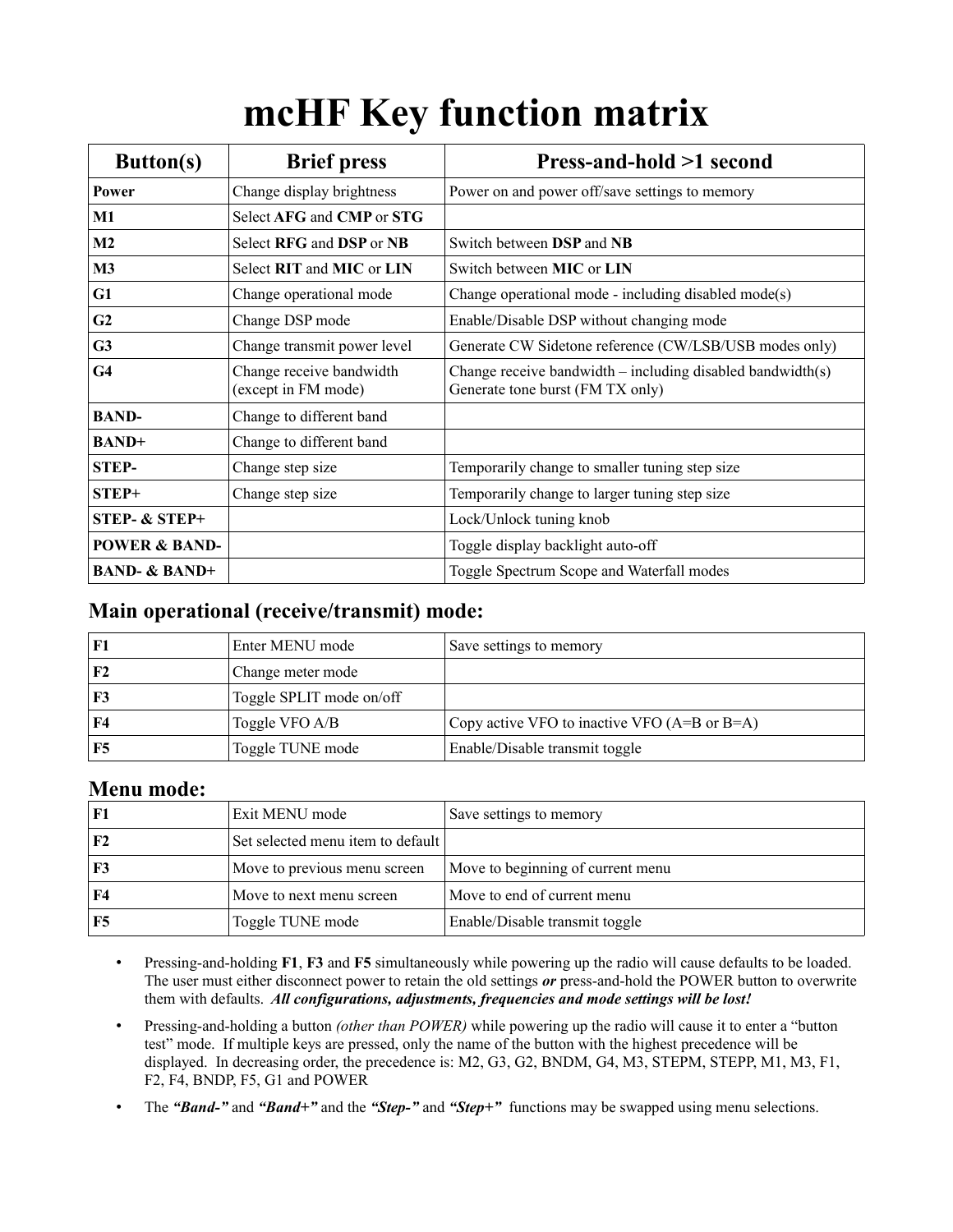# **Operational notes, quirks, and known bugs:**

- **CW operation will be impaired while in the menu system!** It is recommended that one *NOT* transmit in CW while the menu system is being displayed as the dit-dah timing will be disrupted!
- In the sudden presence of a strong, steady signal, a "Tick-tick" sound may be heard for a few seconds, accompanied by the lower portion ("S0-S9") of the S-Meter turning red. This sound is the result of the automatic gain adjustment of the A/D converter in the codec being quickly adjusted to prevent overload, with the "tick" sounds being due to the large step sizes of the gain reduction. In normal operation, in the presence of modulation *(e.g. audio)* rather than a steady carrier this artifact is inaudible. *For more information see the menu item "RX Codec Gain".*
- When the transceiver is powered up one of the pieces of information that is displayed is the interface mode of the LCD. The desired mode is "**Parallel**", which is obtained with UI board revisions 0.3 and later with appropriately-jumpered HY-28B LCD displays. If you have have a version 0.3 board and this newer display, but the startup message indicates that the LCD interface mode is **SPI**, you may consider *CAREFULLY* removing the LCD and properly setting its jumpers to achieve parallel mode.
- If you have an older LCD and/or board that runs in SPI mode you may wish to change the parameter "**Spec. Scope Filter**" to 1 or 2 to reduce its strength and speed the response to changing signals.
- If you experience a one-second "Tick" sound on higher bands (15, 12, 10 meters) you may wish to perform the modification that suppresses this problems. Prior to making these modifications, this "tick" sound may be suppressed by setting the menu parameter "**TCXO Off/On/Stop**" to "Stop". Note that this will halt polling of the temperature sensor, disabling the temperature display and the ability of the temperature drift of the synthesizer to be compensated for temperature change. *These modifications may be found in the "KA7OEI" folder on the Yahoo group.* **Please make sure that the "Frequency Translate" function is active as this will also reduce this noise.**
- There *may* be a lingering bug in the CW mode in which the transceiver momentarily "hangs" on rare occasions, particularly when going quickly from TX, to RX and then back to TX again. It is believed that this bug has been fixed, but if it does occur, increase the length of the "**CW TX- >RX Delay**" parameter slightly and please report its occurrence and the relating circumstances on the Yahoo group.
- If the various modifications to improve receiver performance have been performed *(e.g. the "U3a" mod, a separate regulator for the MCU, the 4.7 ohm resistor in the 8 volt supply for the*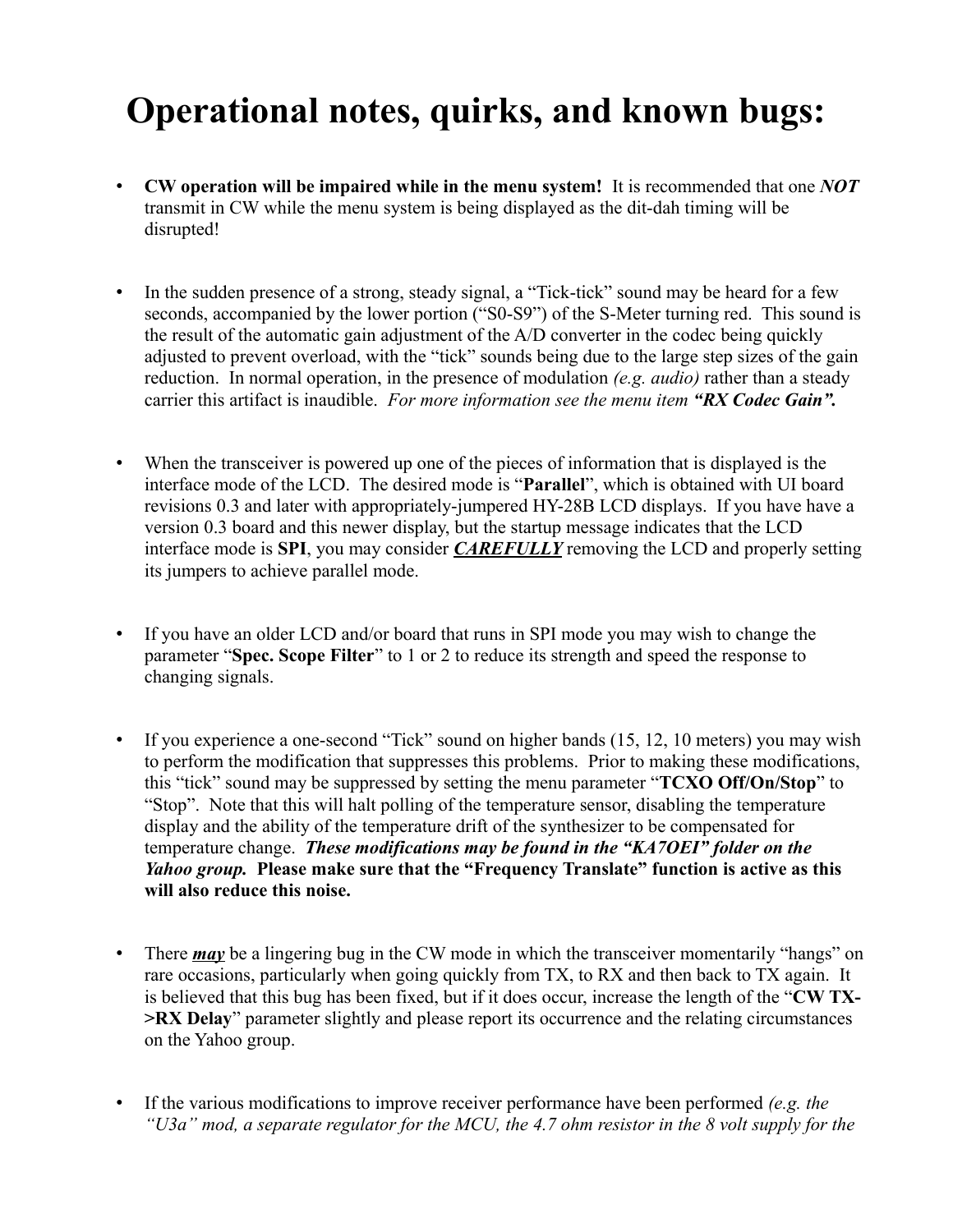*audio amplifier, the resistor/filter for the LCD supply, etc.)* the receiver sensitivity will increase to the point that EMI from the LCD's data bus can get into the receiver. When the spectrum scope display is updated, this can cause a "Helicopter"-like sound which may be significantly reduced by placing a metal shield between the UI and RF boards. This shield may be any type of metal, but it must be insulated on both sides to prevent its shorting components. *This shield need not be grounded to effect significant improvement in receiver performance.* This effect is less apparent with the LCD operating in SPI mode. *The board modifications were incorporated into UI board versions >=0.4, but it is recommended that a metal shield be placed between the two boards no matter which version of boards you use.*

- Starting with version 0.0.211, the "build" number ("211" for example) is stored in the EEPROM and compared upon boot-up. If this is different, it is assumed that a new version of firmware has been loaded and new EEPROM variables are automatically initialized. Note that this is triggered ONLY if the build number of the loaded firmware is different from what was previously loaded into the radio.
- Please refer to the "board modification" document for information on reducing the amount of induced noise caused by the LCD when the display is dimmed. This document may be found in the FILES section of the YAHOO group in the KA7OEI folder. Changes have been incorporated in version 0.4 of the UI board to reduce this along with using the "Frequency Translate" function.
- When the LCD display is dimmed, it is a known that the display will flash somewhat when operating CW. It is hoped that this will be resolved in a later version of firmware.
- Starting with version 0.0.219.x the usage of "major" and "minor" version numbering has changed. Prior to this the "major" version numbering was not used (e.g. 0.0.0.211, 0.0.0.112). Now, both major and minor version numbering is used, as in "0.0.219.15", "0.0.219.16", etc.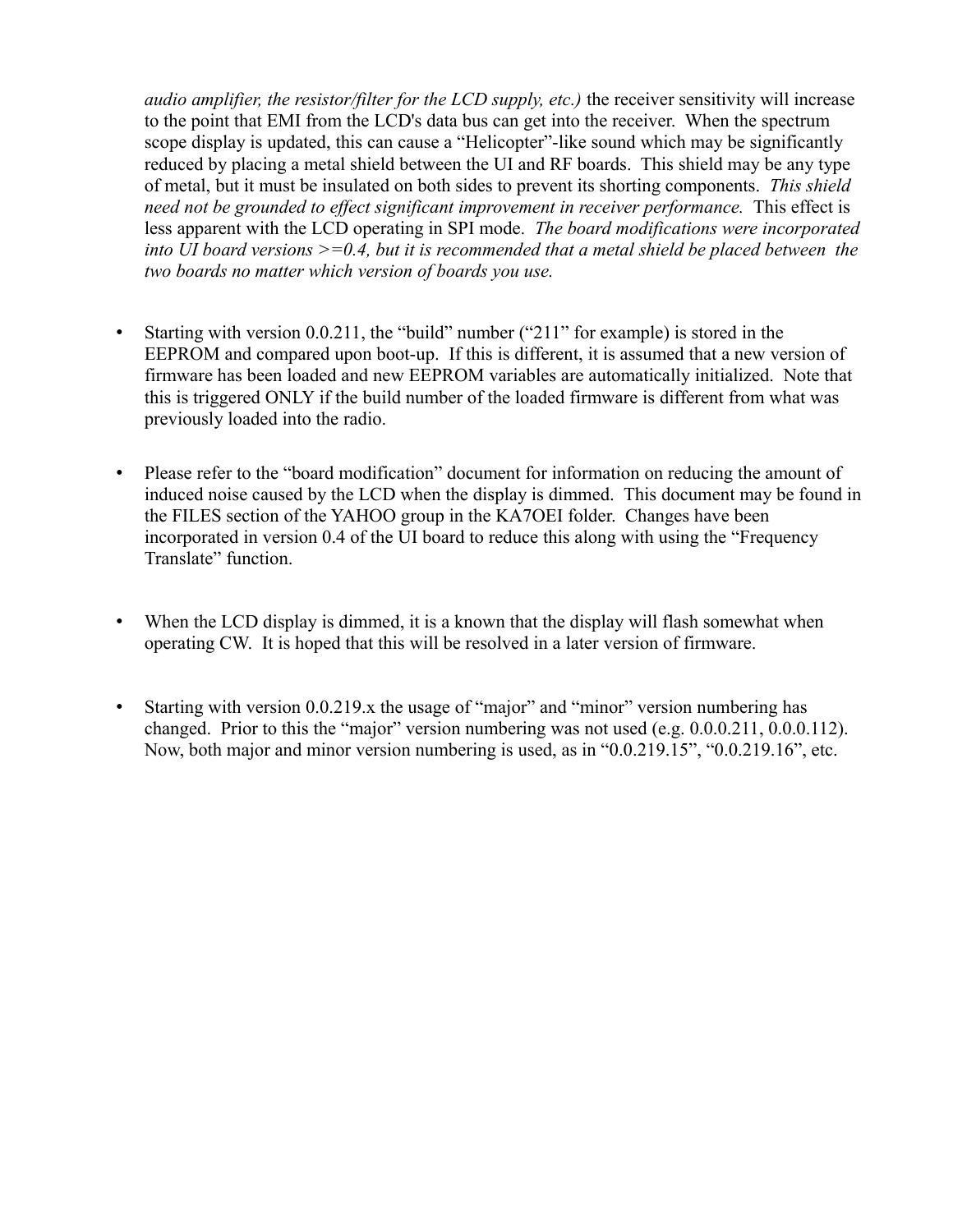# **Circuit description of the mcHF:**

The mcHF transceiver consists of two boards: The UI (User Interface) board that contains the MCU (computer) and display, along with the audio input/output and buttons and the RF (Radio Frequency) board that contains the power supply, frequency synthesizer, transmit and receive mixers, transmit power amplifiers and bandpass and lowpass filters. These two boards are connected together via a 30 pin SIP (Single Inline Pin) connector to form one compact unit.

# **RF Board:**

#### **Power Supply:**

Located on the RF board, DC power, ranging from 9 to 16 volts, is input via J1, passing through fuse F1 which could be a one-time fuse or a self-resetting "PTC" type fuse, depending on the builder's choice. Following this is D1 that, in the event of inadvertent application of reverse polarity, will conduct and cause the fuse to blow, protecting the radio from permanent damage.

Providing a low impedance DC source for transceiver, C27 filters the input voltage upon application to the "unswitched" DC circuits (VCC\_12V) and switchable regulator U3 while R13 and R14 scale the input voltage to a range suitable for measurement by the MCU with C31 providing the necessary lowimpedance AC input for its A/D input.

R9 and R10 form a voltage divider connected to the ON/OFF pin (pin 2) of voltage regulator U3 that, when pulled to ground, enables its output, turning on its output which is "programmed" for a nominal 8 volts via resistors R11 and R12. Pin 2 may be pulled down via diode pack D2 by either a press of the POWER button on the UI board or by an output of the MCU itself: In normal operation, the MCU keeps this pin ("PowerDown") low to keep the transceiver powered up, but releases it (e.g. allows it to go high) when a power down is permitted: This is why, when powering off the transceiver, it does not actually turn off until one releases the POWER button.

The output of U3, "VCC 8V" is provided to a number of places: To the LM386 audio amplifier on the UI board and to U4, a 5 volt regulator on the RF board. The output of the 5 volt regulator, "VCC  $5V$ ", is then, in turn, distributed to the majority of the circuits on the RF board as well as the main power for the LCD on the UI board in addition. The 5 volt supply is also used to power U5, a low-dropout 3.3 volt regulator on the RF board which is used to power the RF synthesizer and related circuitry and some of the audio circuitry on the UI board as well as a separate 3.3 volt low-dropout regulator present on the UI board used to power the MCU.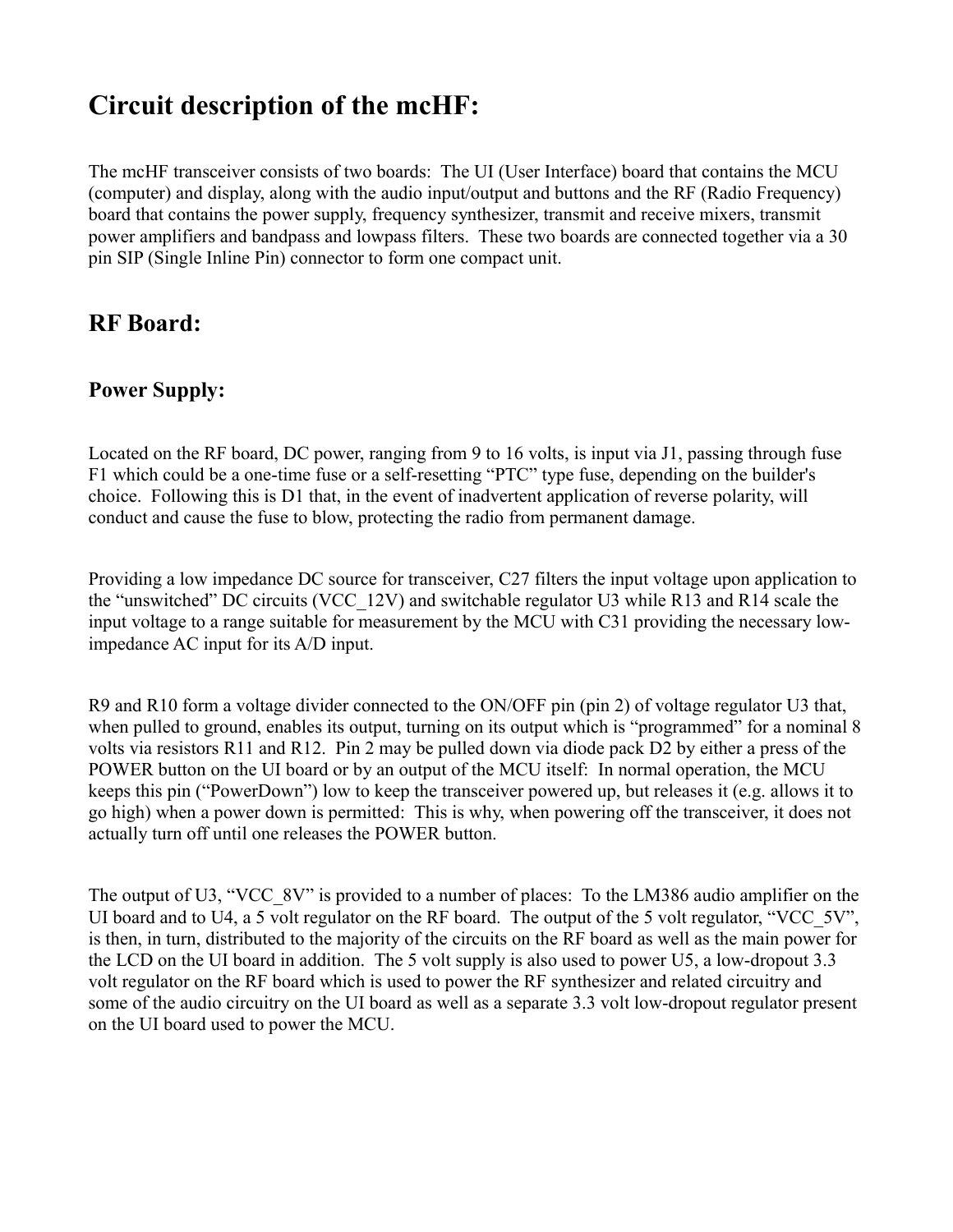### **RF Synthesizer:**

An Si570 clock generator (U8) is used as the RF signal source for the mcHF transceiver. This device, capable of part-per-billion tuning resolution, operates at four times the TX/RX frequency and is capable of tuning from at least 10 MHz *(2.5 MHz)* through 120 MHz *(30 MHz)* – although individual devices can typically tune beyond this range allowing, at least partial or complete coverage of the 160 meter amateur band. The Si570 is tuned via an SPI (serial) interface, controlled by the MCU and its RF output is first buffered by U9 to "square" it as the Si570's output could be a lower-level sine. The output of this is then fed to U11 which generates a quadrature signal at the TX/RX frequency. These signals are then fed to U12 and U13 which provide separate differential drive signals at 5 volt logic levels for the receive and transmit mixers.

U10 is an SPI-interface temperature sensor that is thermally bonded to U8, typically by using epoxy to adhere a piece of aluminum or copper to bridge the top of the two parts so that they track each other. The Si570, being originally intended for a generalized clock source in networking applications does not have a particularly stable internal crystal reference and as such, its absolute frequency can vary significantly with temperature. Because the nature of this variance is repeatable and dependent on temperature, the resulting frequency drift may be compensated by monitoring the Si570's temperature and applying corrections in software.

#### **Antenna Switching and Lowpass Fltering:**

The RF signals are applied via J1, a BNC connector. DS1, a standard neon discharge tube, with its 60- 90 volt "breakover" voltage, offers a degree of protection to the transceiver against brief transients such as those related to lightning discharges while the DC continuity of T2/T3 prevent the accumulation of static charge.

Transformers T2 and T3 form what is known as a "Tandem Coupler", being directionally sensitive to the flow of RF current through the primary of T2. For example, if the load connected to J1 is matched to 50 ohms, a sample of that RF output will appear at the junction of R57 and D5 but none will appear at the junction of R61 and D6. If there is a mismatched load a J1, the amount of reflected power will be proportionally indicated by the amount of RF appearing at the junctions of R57/D5 and R61/D6 with the latter indicating the amount of reflected RF.

The signal feeding the Tandem Coupler "ANT\_MET" comes from the lowpass filter selection which is accomplished through the use of magnetically latching relays. These have the advantage of needing to be energized only briefly, holding their state indefinitely until change and thus saving power. By setting the appropriate combination of relays and contacts the appropriate low-pass filter may placed inline. The relays themselves are driven by U14 which decodes a brief pulse from the MCU to place them in the desired configuration upon power-up and/or when the frequency/bands are changed.

The "input" side of the low-pass filtering is the "TX\_PA\_OUT" line which connects to two places: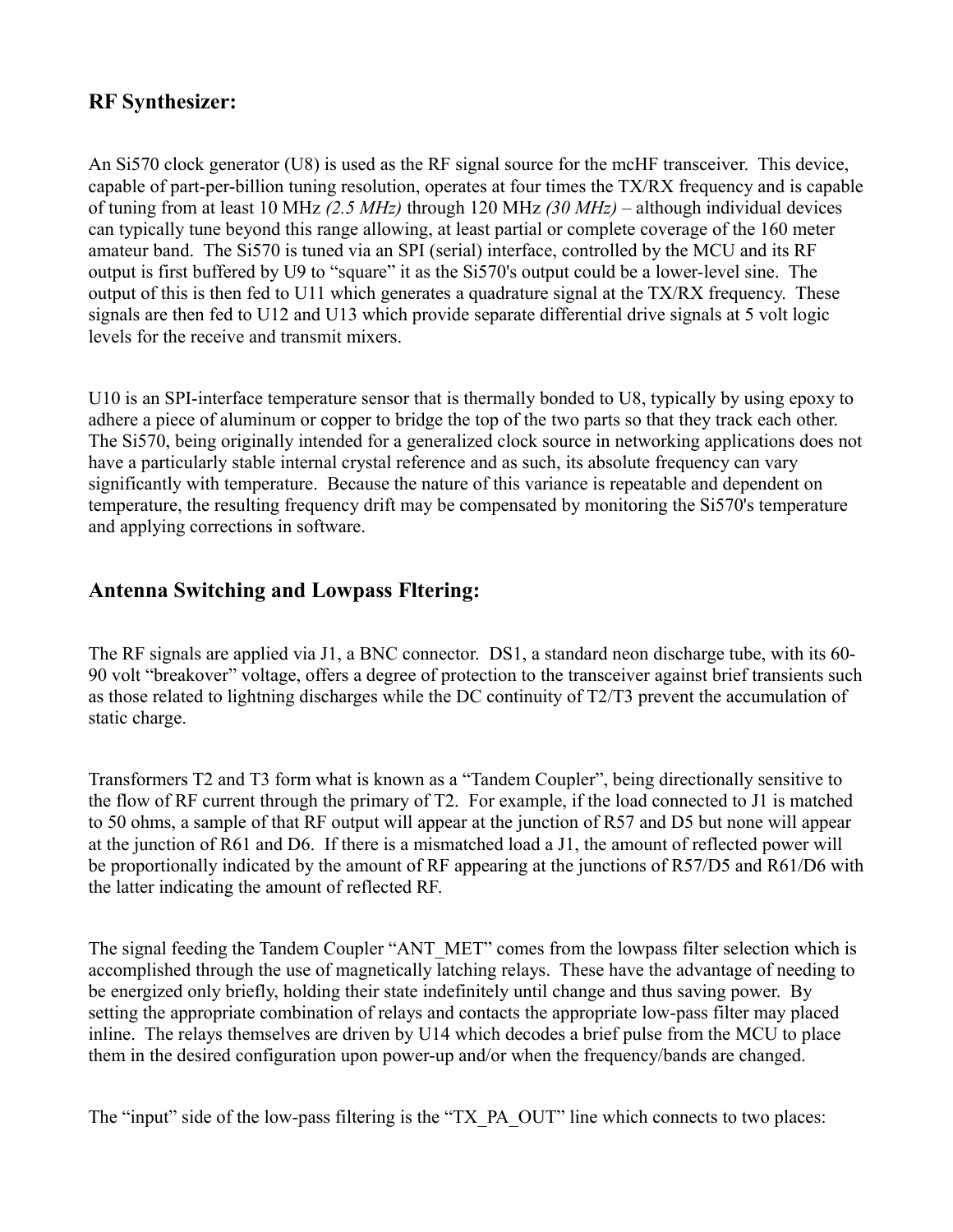The "top" of T7, the output matching filter for the power amplifier and the PIN diode T/R switch. When in receive mode PIN diode D4 is turned off and PIN diode D3 is turned on by setting lines "ANT\_TX\_ON" low and "ANT\_RX\_ON" high, respectively, providing a signal path from "TX\_PA\_OUT" to "RX\_ANT" and to the receive section.

When in transmit mode, the "ANT\_TX\_ON" line goes high and "ANT\_RX\_ON" line goes low, causing diode D4 to turn on which shorts the signals at that point to ground and putting a reverse bias across D3, increasing its "off" isolation even more, further improving the isolation of the receiver input circuitry from the transmitter output.

It is worth noting that the PIN diodes in this circuit do not carry RF power as they are not in the transmit path, but must be rated to stand off the peak RF voltage that could occur at full RF output in a severe mismatch condition: The 200 volt rating of the specified diodes offers comfortable margin.

It is worth noting that in receive mode, the signal path is connected in parallel with RF output transformer, T7 and thus the RF finals themselves. While this can cause a small amount of signal reduction owing to the losses of T7 and the shunting effects of the RF power transistors Q5 and Q6, this effect is rather minimal. This approach – quite common in QRP rigs – was taken to simplify the circuity and eliminate the need to insert another low-loss switch, either a relay or high-power PIN diode, in the transmit signal path.

#### **Bandpass Filters:**

The bandpass filter network is used for both receive and transmit, the roles being selected by the configuration of switches U1 and U2 which both select which filter is used and which is connected to what input/output.

In receive mode the "RX ANT" line from the PIN diode switch is routed to the appropriate filter, selected by control signals from the MCU via U1. Passing through the appropriate filter, the signal then passes through U2 which uses the same signals as U1 which then applies the now-filtered signal to the "RX\_QSD\_IN" line.

In transmit mode the PTT line switches U1 and U2 to the "other" set of switches, routing the signal from transmit mixer "TX\_MIX", through the filter, to the PA driver stage via "TX\_PA\_IN".

Shown as "optional", there is a resistor network that may be populated to provide a bias voltage for switches U1 and U2 in the bandpass filter network. At high signal levels biasing these switches somewhere around "mid supply" may improve linearity (reduce distortion) but this may not be noted under normal operation. If in doubt, these components may be installed with absolutely no deleterious side effects.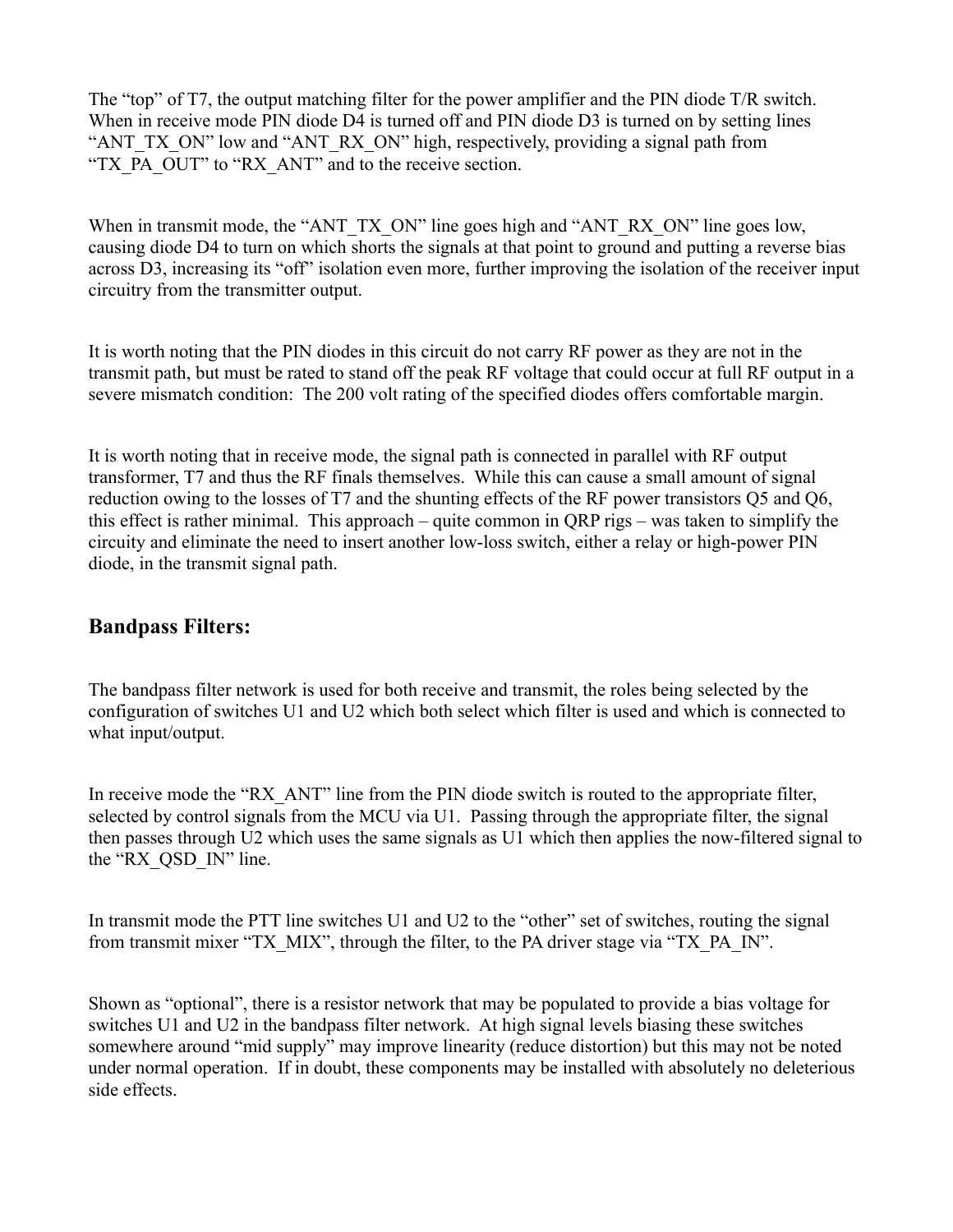### **RX Detector:**

The "RX OSD IN" signal from the bandpass filter is applied to RF preamplifier O1 which has approximately 22 dB gain. This signal is then passed through T1 which produces a differential signal that is applied to a Quadrature Sampling Detector (a.k.a. "Tayloe" Detector).

This mixer works by turning on a switch at the desired receive frequency (e.g. the local oscillator frequency) for a portion of the RF cycle – and then turning it off again. If there was signal on the input of the detector was "close" to that of the local oscillator signal, some of its energy will be stored in the capacitor connected to its output and if the voltage on that capacitor is sensed and amplified, that signal can be detected as receive audio.

Because a single detector cannot adequately distinguish the sum and difference mixing frequencies, quadrature local oscillators (e.g. those 90 degrees apart at RF) are used to produce a pair of audio signals, "I" (in-phase) and "Q" (quadrature) which may then be used later on to distinguish between the sum and difference signals via the "phasing method" via mathematical methods in the MCU.

The function of the "switch" in the above description is provided by U15 with the "storage capacitors" being C68 and C69. Low noise op amp U16 provides both gain low-pass filtering to the signals from the QSD before being sent to the UI board for processing.

#### **TX Quad Preamp and TX Mixer:**

For transmitting, the I and Q signals from the UI board are filtered and buffered by U19 which also provides a set of 180 degree (differential) signals for both I and Q. The two outputs from each channel are further-boosted to a low-impedance source using LM386 audio amplifiers, U20-U23.

The high-level, low-impedance differential audio signals are applied to U17, a switch which like U15 in the receive QSD, is driven at the operating (transmit) frequency – but in "reverse". Instead of RF input producing audio on the output of the switch, audio is applied to the switch and double-sideband audio appears on the RF side of the each switch.

Were it not for the fact that both our local oscillator *and* our audio were produced in quadrature already, we would end up with double-sideband signals on the output of our mixer, but due to the math involved in the "phasing method" the undesired signals cancel out in the mixer, yielding only a single set of signals on the output of T4, the "TX MIX" line which is then passed to the Bandpass Filter.

#### **TX Power Amplifier:**

The transmit signals from the mixer, having already passed through the bandpass filter, is first applied to T5 to produce a differential signal. With their drive signals 180 degrees apart, Q3 and Q4 each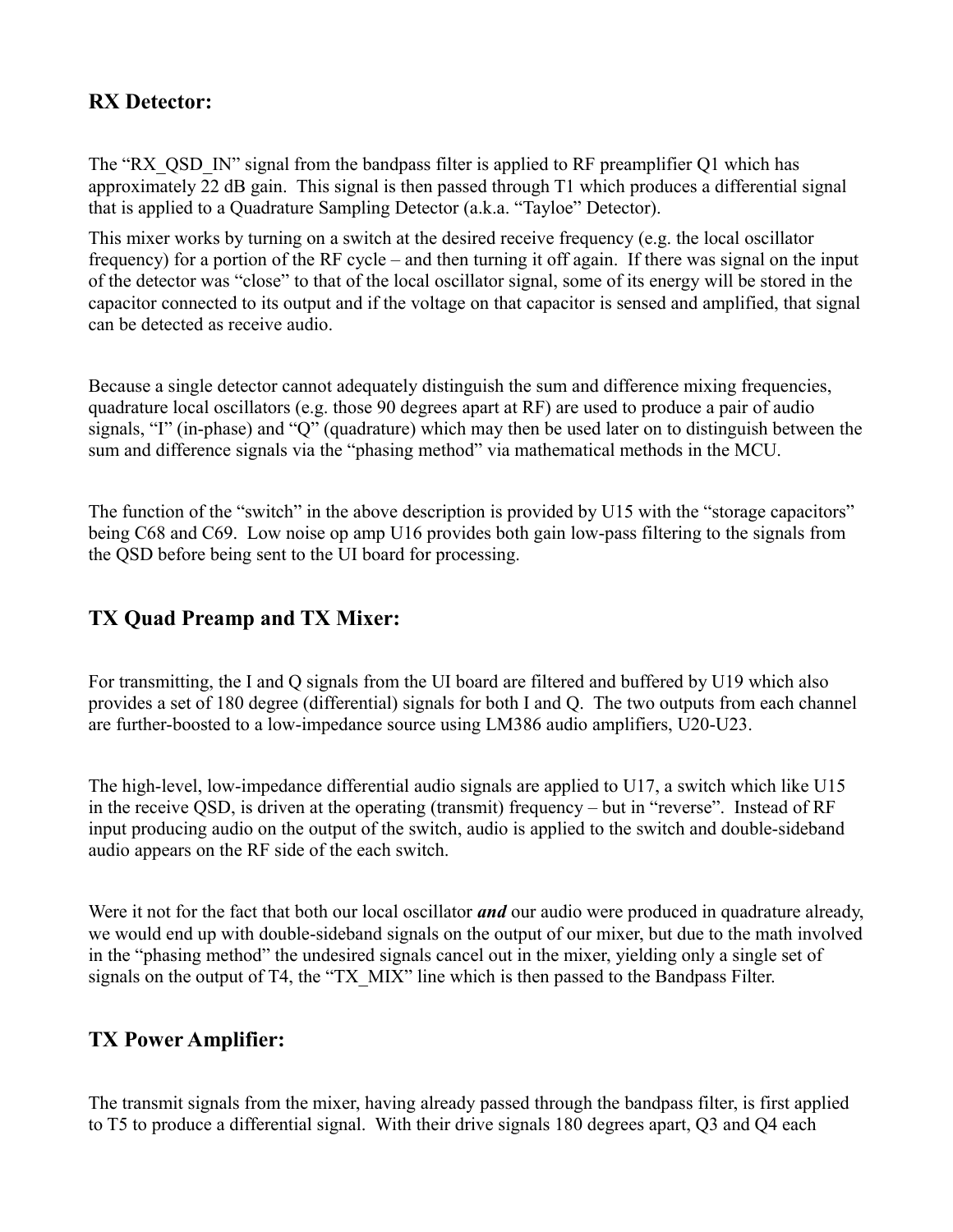amplify the input signal, boosting its voltage significantly from a few hundred millivolts on the input to several volts on their respective collectors.

**Note:** In the original diagram the bias is applied continuously to Q3 and Q4 causing a continuous collector current of 50-70mA to flow, even when the transceiver is off. In the "Board Modifications" document there is information on a modification to change this to a "keyed" bias so that Q3 and Q4 are only biased when the PTT line is active.

This signal – at a fairly high impedance – is then applied, via DC blocking capacitors C99 and C100, to the final RF amplifier transistors Q5 and Q6, N-channel RF power FETs. The drain voltage for these FETs is provided by T6 which is bifilar wound with the winding phased such that RF "ground" (DC input) of one of the FET's connections is physically the same as the RF "hot" side of the other. RF output is extracted via T7, an RF transformer with a 2:3 impedance transformation with the "low" side of the impedance being connected to Q5 and Q6.

DC bias for the FETs is supplied via U18 which, when PTT is active, with the voltage being set via a D/A output from the MCU from the line "PA\_BIAS". This line varies from 0-3.3 volts, but the intrinsic 1.25 volt offset of U18 means that the actual voltage appearing on its pin 1 may be varied from 1.25 to 4.55 volts, nominal.

#### **Notes:**

- It is necessary that an additional resistor of between 1k and 10k be placed across C96 in order to establish a minimum DC current load for U18. Because FETs draw no gate current, it is possible that normal device leakage current of the FET and/or U18 can cause this voltage to exceed the set voltage if there is no current load present.
- In addition to the parallel resistance mentioned above, additional capacitance is *required* in parallel with C96 to assure that U18 operates in a stable mode and does not oscillate, causing distorted transmit signals. **A minimum of a 22 uF Tantalum** *(or 100 uF electrolytic)* **is what is needed to assure stability of this circuit under all operating conditions!**
- When ordering final FETs for the mcHF, it is recommended that one order "matching" FETs if possible. If the option of "matched" devices is not available, it is recommended that "extra" devices be obtained and then two devices selected for closest-matching threshold voltages. Because there is only one bias setting, these FETs should be "matched" in terms of DC threshold voltage. This voltage may be easily determined with the use of one of those <\$20US universal "component" testers, or a simple test circuit constructed to ascertain this threshold.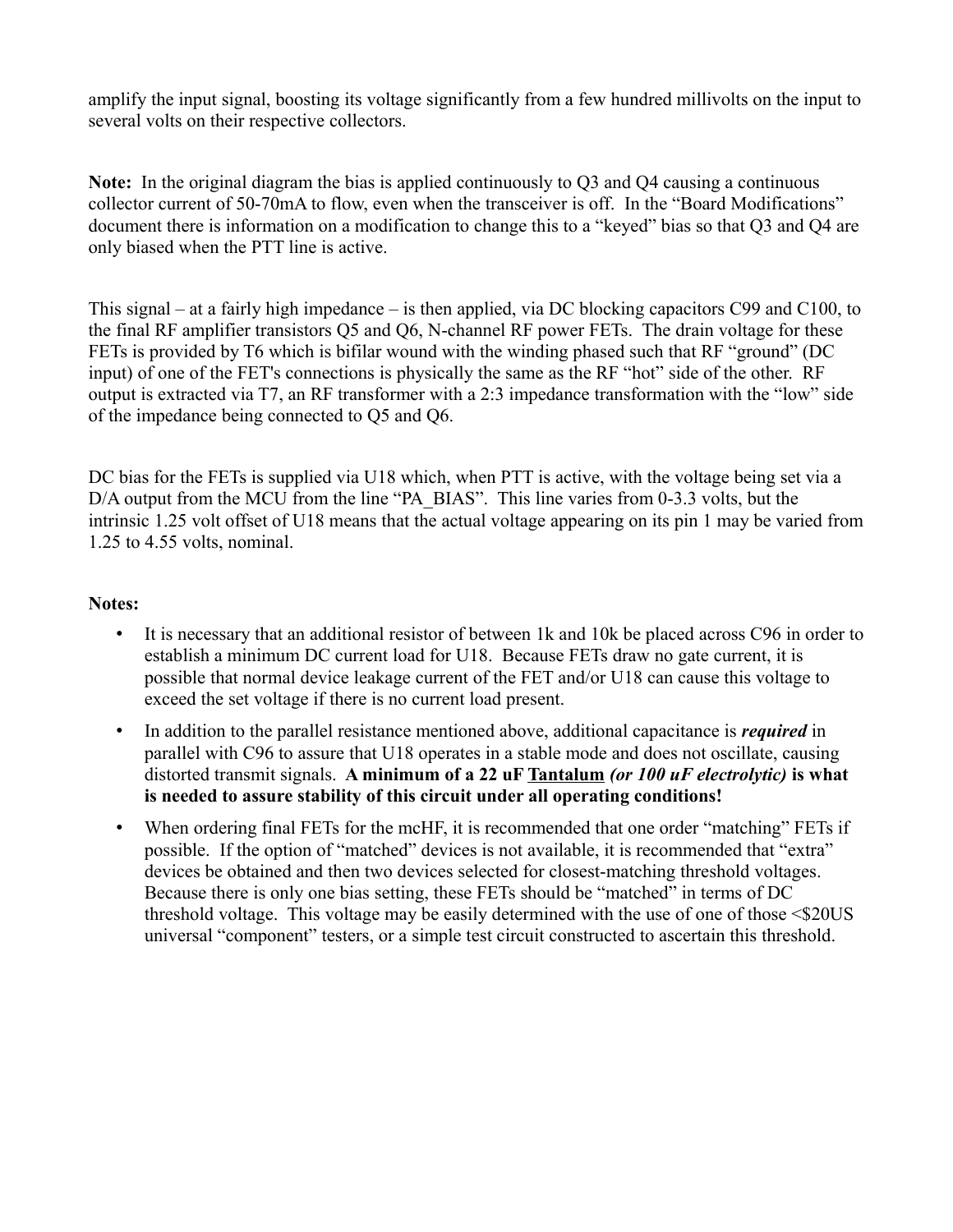## **UI Board:**

### **MCU power and clocks:**

The heart of the mcHF transceiver is the MCU, an STM32F405-VG or STM32F407-VG *(either one will work)*, a processor with a Cortex ARM M4 with hardware floating point, internally clocked at 168 MHz with 1 Megabyte of flash program memory and 192 kbytes of SRAM. Using *either* a 20 MHz TCXO (U5) *or* a 20 MHz crystal (Y1) *(builder's option)* the processor's clock, and the clock for the audio codec are synthesized: This clock source has nothing to do with the main RF synthesizer frequency or its accuracy except by the accuracy of the sample rate of the audio codec.

The MCU has its own power source, derived from the  $+5$  volt supply (UI 5V) from U6, isolated via R45, R46 and C96. This added regulator and isolation were found to be necessary as the MCU's current requirements caused a very slight modulation of the main 3.3 volt rail in the original design which resulted in circulating currents in the ground of the mcHF and thus appearing at the millivolt level (or lower) in the receive I and Q audio lines: It was only by adding this extra regulator and the R/C filtering and isolating this "noise" to the physical vicinity of the MCU that his noise source was eliminated.

The presence of jumper P6 should be noted. It is used only upon the initial installation of the mcHF bootloader, replacing the factory-installed bootloader. After this has been successfully completed, P6 should be removed and not needed again.

On version 0.4 of the RF board U7, an accommodation to allow the addition a serial EEPROM has been provided. As of this firmware version, it is not supported and it need not be installed.

#### **Front Panel User Controls and RF Board Interface and USB:**

The main user interface consists of four rotary encoders and seventeen pushbuttons, all interfaced directly to the MCU's IO lines utilizing onboard pull-ups. Each of these lines has included a bypass capacitor, both for debounce purposes and also to provide a degree of RF immunity as well as to reduce the probability of spurious RF emissions from those lines.

Also controlled by the interface are two LEDs. The Green LED indicates that the MCU is operational and powered up while the Red LED is used to show that the PTT (transmit) is active.

For the newer boards (Version 0.3 and up) the typical LCD used, the HY28B, has a parallel interface that allows for the direct mapping of the display's RAM (256kbytes) to the memory management peripheral of the MCU allowing objects to be drawn on the screen simply by writing to the appropriate memory location.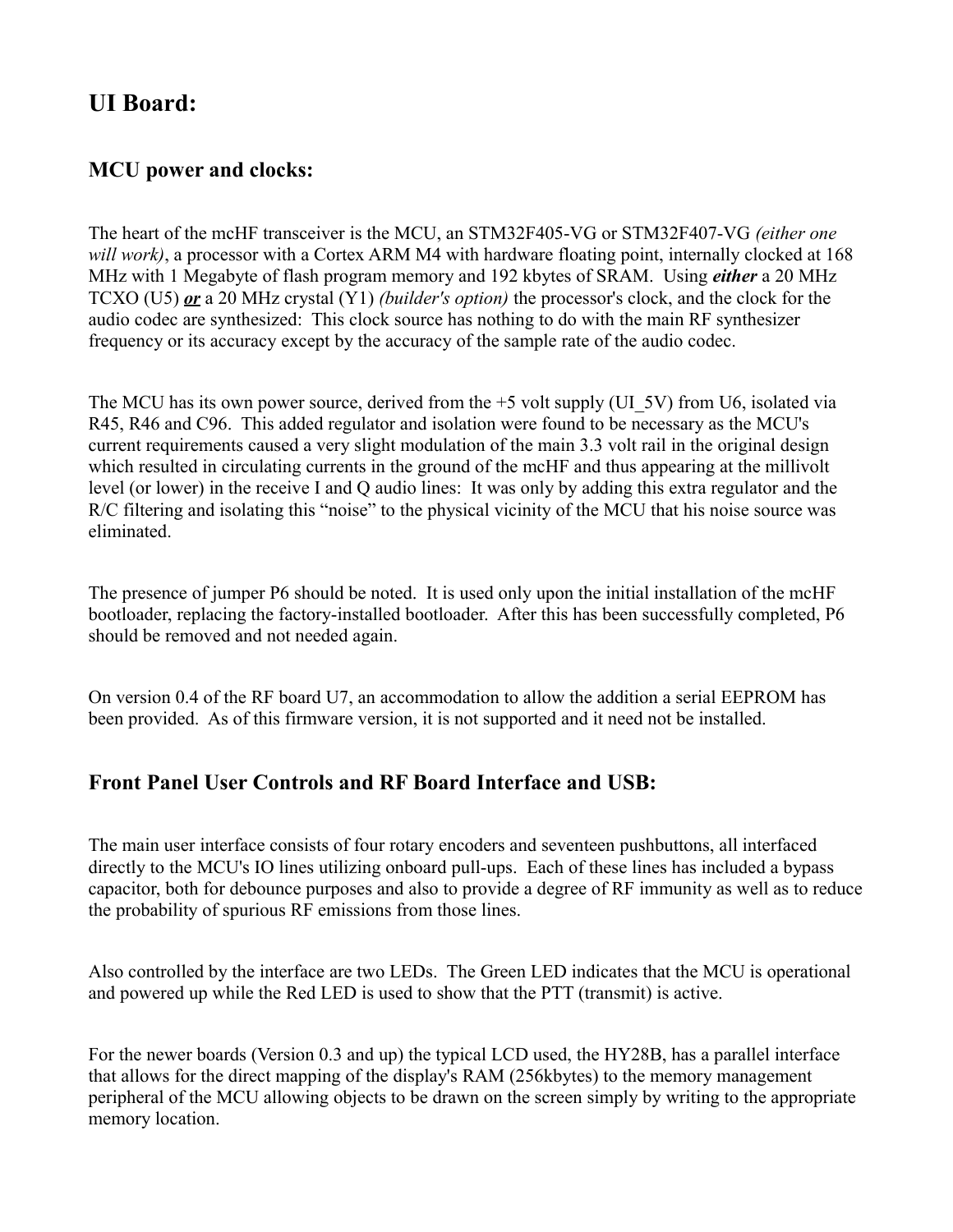For older boards that use the HY28A, the interface to the LCD is based on the SPI (serial) interface which is very much slower, but a separate set of optimized display routines have been implemented in the mcHF's code to maximize speed and usability.

Pin 40 of the LCD ("BL\_CTRL") is used to blank the backlight and it is also PWM (Pulse-Width Modulated) controlled to provide a brightness control of the LCD to save power. Because the use of PWM necessarily modulates the LCD's power supply, additional filtering in the form of C74a and R35a have been added to keep this modulation energy from finding its way onto the main "UI\_5V" bus, onto the ground bus and into the low-level audio. At the present time the backlight dimming PWM signal is generated in software and there are some operational conditions *(e.g. when transmitting using CW)* that the brightness can vary due to disruptions in this waveform.

The "RF Board Interface and USB" provides the pathways from the MCU to the RF board. Of note are the SPI signals "SCL" and "SDA" and resistors R47 and R48: These resistors reduce the slew rate of the falling edge of the serial data from the MCU to the Si570 and the temperature sensor, minimizing the generation of broadband RF energy and a period "tick" that may result.

Also included is J11, the USB Dfu connector used for programming and J10, the full-sized USB connector which is reserved for future use with other peripherals.

Connector P8 is also provided, but its use is limited for hardware debug using the appropriate development tools.

#### **Codec and Audio Switching:**

The receive I and Q audio from U16 on the RF board is fed into U3 which is used to select either the receive mixer or the "Line In" jack as there is only one A/D converter on the mcHF. In receive mode, U3 always routes the audio from U16 to the "LLINEIN" and "RLINEIN" pins of U1, the codec where the audio is digitized and made available to the MCU via a dedicated SPI interface.

After being processed by the MCU, the receive audio is sent back to U1 via the SPI interface and it is output on the output pins. On this particular codec, there are two sets of outputs: "LHPOUT" and "RHPOUT" which have adjustable output levels and "LOUT" and "ROUT" which have fixed levels – but they both carry the exact same audio.

Speaker audio is output via the "LHPOUT" line to U2, an LM386 audio amplifier while the "Line Out" audio is output from the "RHPOUT" line. Because they are independently adjustable, their levels may be varied and muted as needed – via the volume control in the case of the speaker for receive and muted during transmit for both the speaker and Line Out.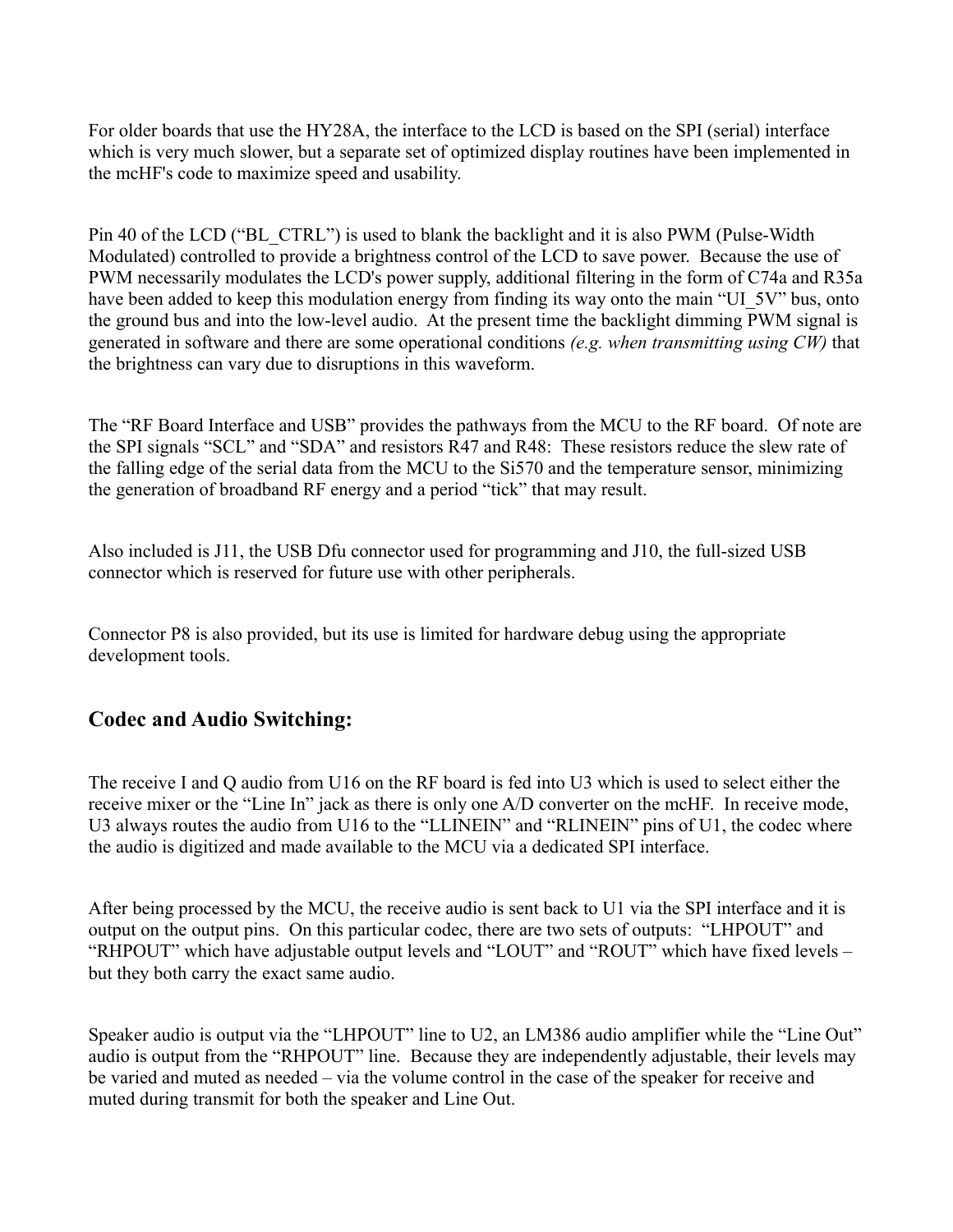In transmit mode, there are two possible sources of transmit audio: If the "Line In" mode is selected the codec is configured to use audio from its two "Line In" pins as U3 always routes the signal from the "Line In" jack to these pins when in transmit mode. If the "Microphone Input" is selected, the codec uses only the "MICIN" pin for its audio source. The selected audio is then digitized and sent to the MCU to be processed.

The processed audio to be transmitted is then sent back to the codec to be converted back to analog and it is output on the "LOUT" and "ROUT" pins. When in transmit mode analog switch U3a is closed, allowing the signal from these two pins to be sent to the RF board in the "AUDIO\_OUT\_I" and "AUDIO\_OUT\_Q" lines.

On UI boards 0.3 and earlier, switch U3a was absent, which posed a problem when in receive mode. Because the receive audio is always present on the "LOUT" and "ROUT" pins, receive audio was also sent on the "AUDIO\_OUT\_I" and "AUDIO\_OUT\_Q" lines to the RF board, amplified, and applied to the transmit QSD mixer, U17. At high receive volumes and with strong signals the audio going into U17 exceeded the 5 volt supply voltage of that device causing it to falsely turn on, creating onfrequency spurious signals which, in turn, resulted in distorted feedback in the receiver. The addition of U3a permits the blocking of these signals when in receive mode, eliminating this problem entirely.